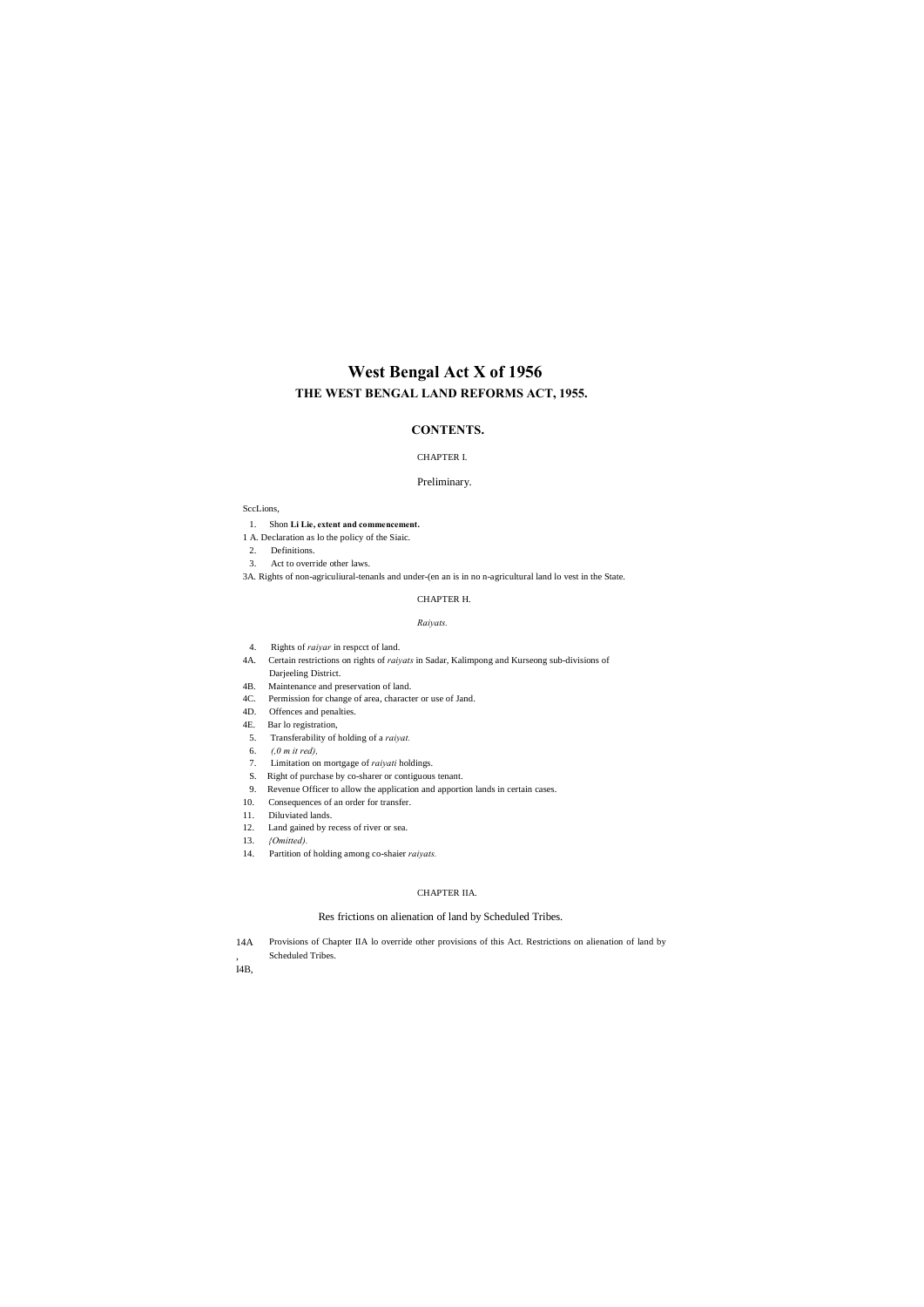# [West Ben. Act

580 *The West Bengal Land Reforms Act, 1955.*

### Sections.

14C. Modes of transfer of land by Scheduled Tribes. 14D. Transfer in contravention of Chapter 1IA shall not be valid unless registered. 14E, Power to Revenue Officer to set aside improper transfers by *raiyai.* 14F. Restriction on itic sale of *raiyat's* holding or any portion thereof. 14FF. *Bettanti* transaction or instrument to be void. I4G. Power to the Revenue Officer lo settle or sell holding for realization of certificate dues. 14H. Appeal and revision. 14HH, Setting aside of sale of land of a *raiyat* belonging to a Scheduled Tribe, J4I. Bar to suits.

#### CHAPTER IIB,

#### Ceiling on Holdings.

- I4J. Provisions of Chapter TIB to have overriding effect.
- I4K. Definitions.
- 14L. No *raiyat* to hold land in cxcess of the ceiling area.
- ] 4M. Ceiling area.
- 14N. Determination of irrigated area.
- 140. Appeal.
- 14P. Land transferred after the 7th day of August, 1969 to be taken into account in determining the ceiling area.
- 14Q. Ceiling area in special c;ises.
- I4R. Exemption.
- 14S. Vesting of land in excess of ceiling area.
- 14SS. Power to enter upon and take possession of vested land.
- 14T- Duty of *raiyat* to furnish return.
- 14U, Restriction on transfer of land by a *raiyat.*
- 14V. Payment of amount.
- f 4\V. *{Omitted).*
- 14X. Bar of jurisdiction of Civil Courts.
- (4Y. Limitation on future acquisition of land by a *raiyat.*
- *IAZ.* Application of Chapter IIB.

# CHAPTER III.

#### *Bargadars.*

- 15. Certain safeguards for holdings cultivated by *bargadars.*
- 15 A. Continuation or right or cultivation on *Ba rgadar 's* death.
- 16. Share or produce payable by a *bargadar,*
- 16A. *Bargadar* entitled to reeovcr his share in certain cases.
- 17. Termination of cultivation by *bargadar.*
- 18. Jurisdiction to decide certain disputes.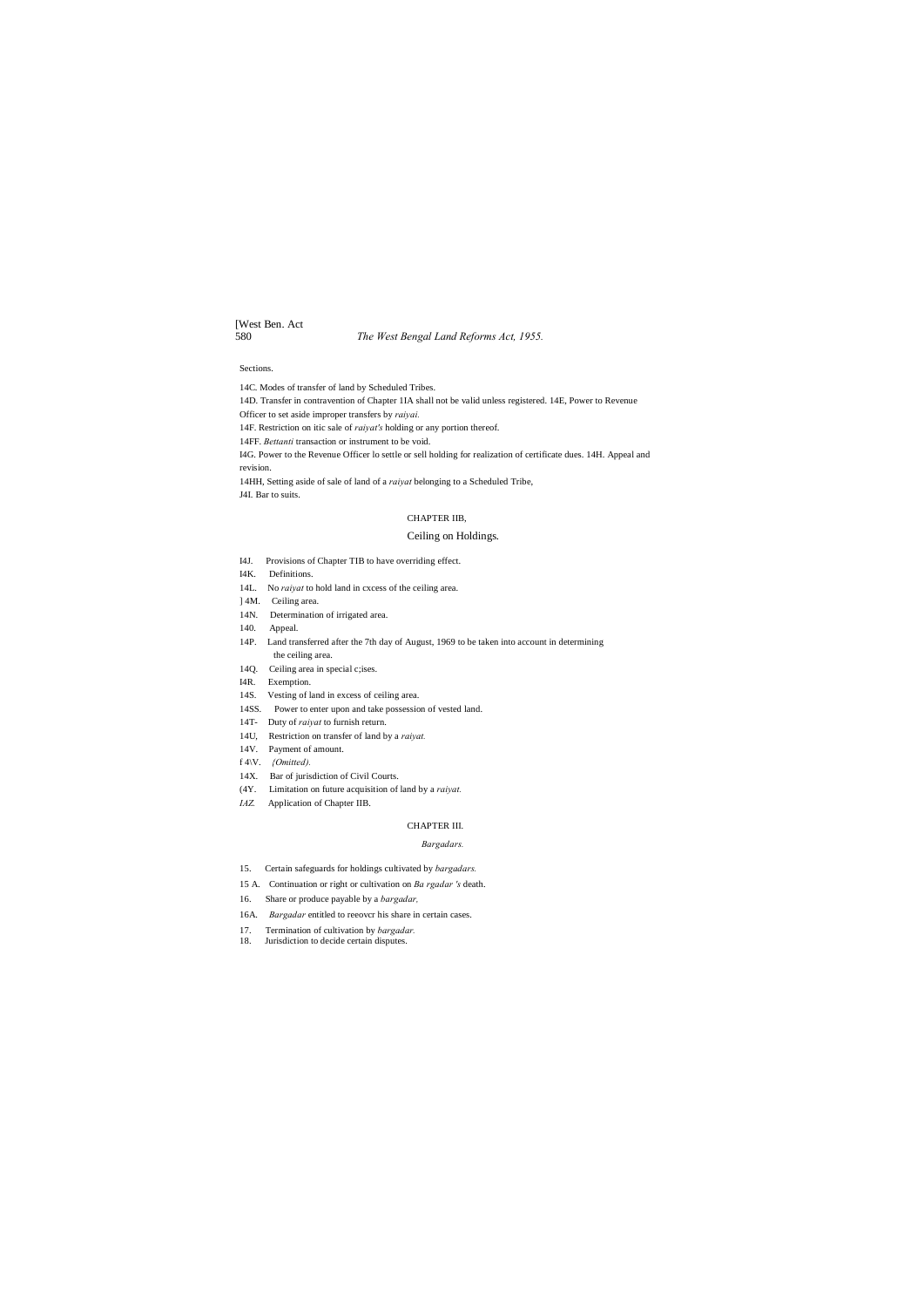# X of 1956.] *The West Bengal Land Reforms Act, 1955.* 581

#### Sections.

- 18A. Continuance in office of officers and authorities appointed under sections 17 and 18 until successor commcnces to function.
- 19. Appeal.
- 19A. Penalty.
- 19B- Restoration of land lo *bargadar.*
- 20. Procedure and execution.
- 2QA. Setting aside of order for termination of cultivation by *bargadars.*
- 20B, Surrender or abandonment by *bargadar.*
- 21. Bar of jurisdiction.
- 21 A. Temporary stay of proceedings for termination of cultivation by *bargadars.*
- 2JB. Person cultivating land of another person lo be presumed lo be a *bargadar* in certain cases.
- 2IC. Constitution of State Land Corporation or Regional Land Corporation.
- 21D. Names of *bargadars* lo be entered in th« record-of-righls.
- 21E. Bar lo legal practitioners.

# CHAPTER IV.

# Provisions as to revenue.

- 22. Liability lo pay revenue.
- 23. Determination of revenue.
- 23A. Abatement of revenue in respect of homestead.
- 23B. Re-assessment of revenue, exemption of revenue of small holdings and payment of surcharge.
- 23C. Partial application of section 23B Lo the hilly portion of the district of Daijeeling.

24. l

to *(Omifted),*

- 32. J
- 33. Grounds for alteration of revenue.
- 34. Bar to jurisdiction of Civil Court.
- 35. Instalment, time and place for payment, of revenue.
- 36. *Raiyat* entitled to a receipt for revenue.
- 37. Rebate on payment in lime and interest on arrears.
- 38. Procedure for recovery of arrears of revenue.

### CHAPTER V.

# Consolidation of lands comprised in holdings, and Co-operative Farming Societies.

- 39. Acquisition of holdings for consolidation.
- 40. Redistribution of land after acquisition.
- 41. Transference of incumbrances on holding.
- 42. Recovery of the excess value of allotted land.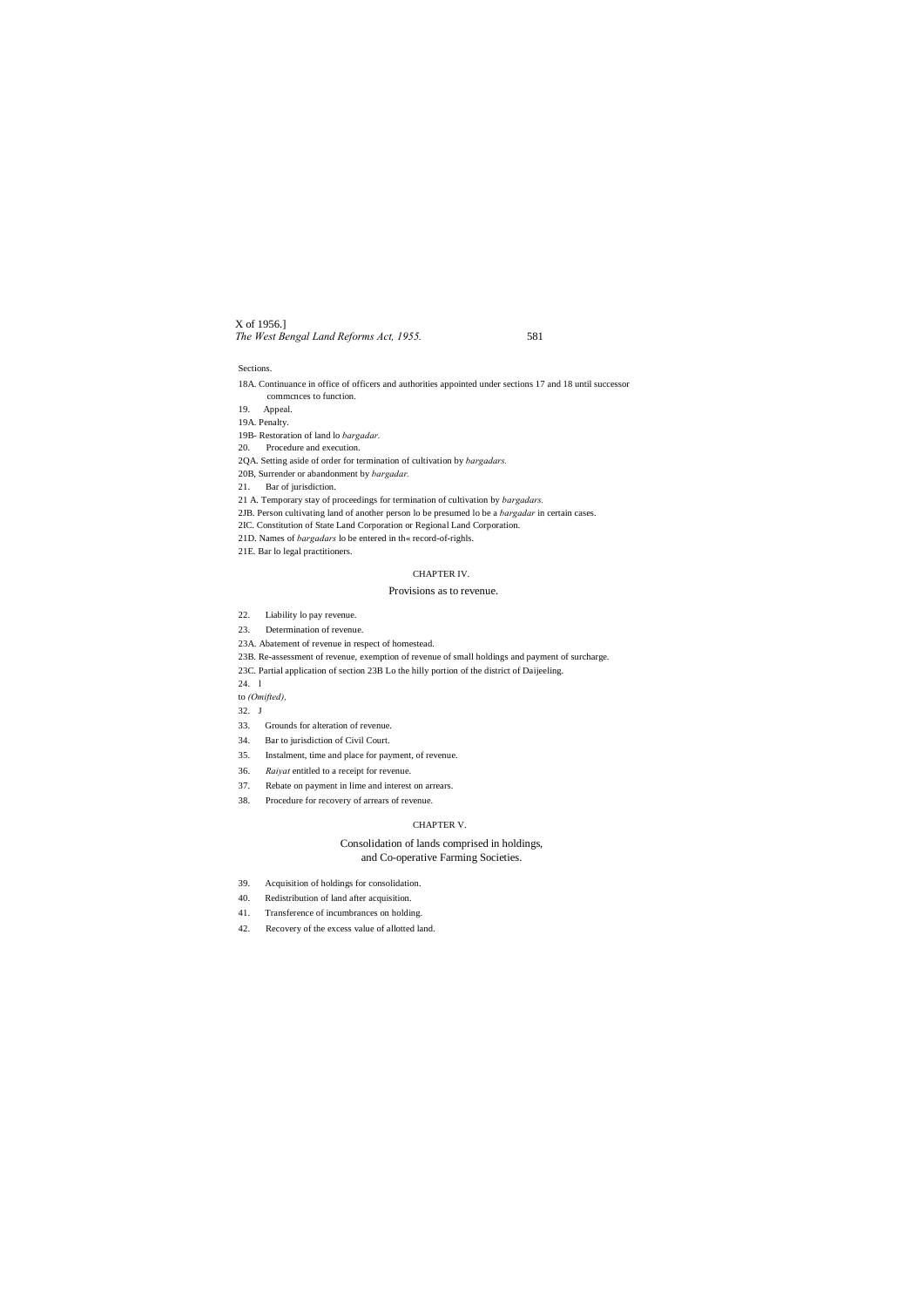# [West Ben. Act 582 *The West Bengal Land Reforms Act, 1955.*

#### Sections.

- 43. Form ali on a f Co- op era ti ve Farmin g Societies.
- 54. Restriction on transfer of shares in a Co-operative Farming Society.
- 45. Dissolution of a Co-operative Farming Socicty.
- 46. Transfer of lands on dissolution of a Co-operative Fanning Socicty.
- 47. Revenue payable by a Co-opcruttve Farming Society.
- 48. Concession and facilities for a Co-operative Farming Socicty.
- 48A. Formation of Co-operaiive Common Service Socicty.

#### CHAPTER VI.

# Principles of distribution of lands.

49. Principles or distribution of lands.

49A. Penally for unauthorised occupation of vested lands.

#### **CHAPTER VII.**

# Maintenance of the re cord-of-rights.

50. Maintenance of the recoid-of-righis.

#### CHAPTER VITA.

# Preparation or revision of record-of-rights.

50A. Scction 50 not to apply to certain cases.

51. Revision or preparation of the record-of-righls.

51 A. Draft and final publication of the re cord-of-rights. .

5 IB. Revision or correction of entry in record-of-righls,

5 IBB. Revision or correction of entry in record-of-rights before or after Final publication. 51C. Bar lo

jurisdiction of Civil Court in respect of certain matters.

5 ID. *(Omitted).*

# **CHAPTER Vm.**

#### Management of lands.

52. Management of lands.

52A. Provision for establishment of Government Company, ctc.

52B. Power to enter upon or lake possession of land.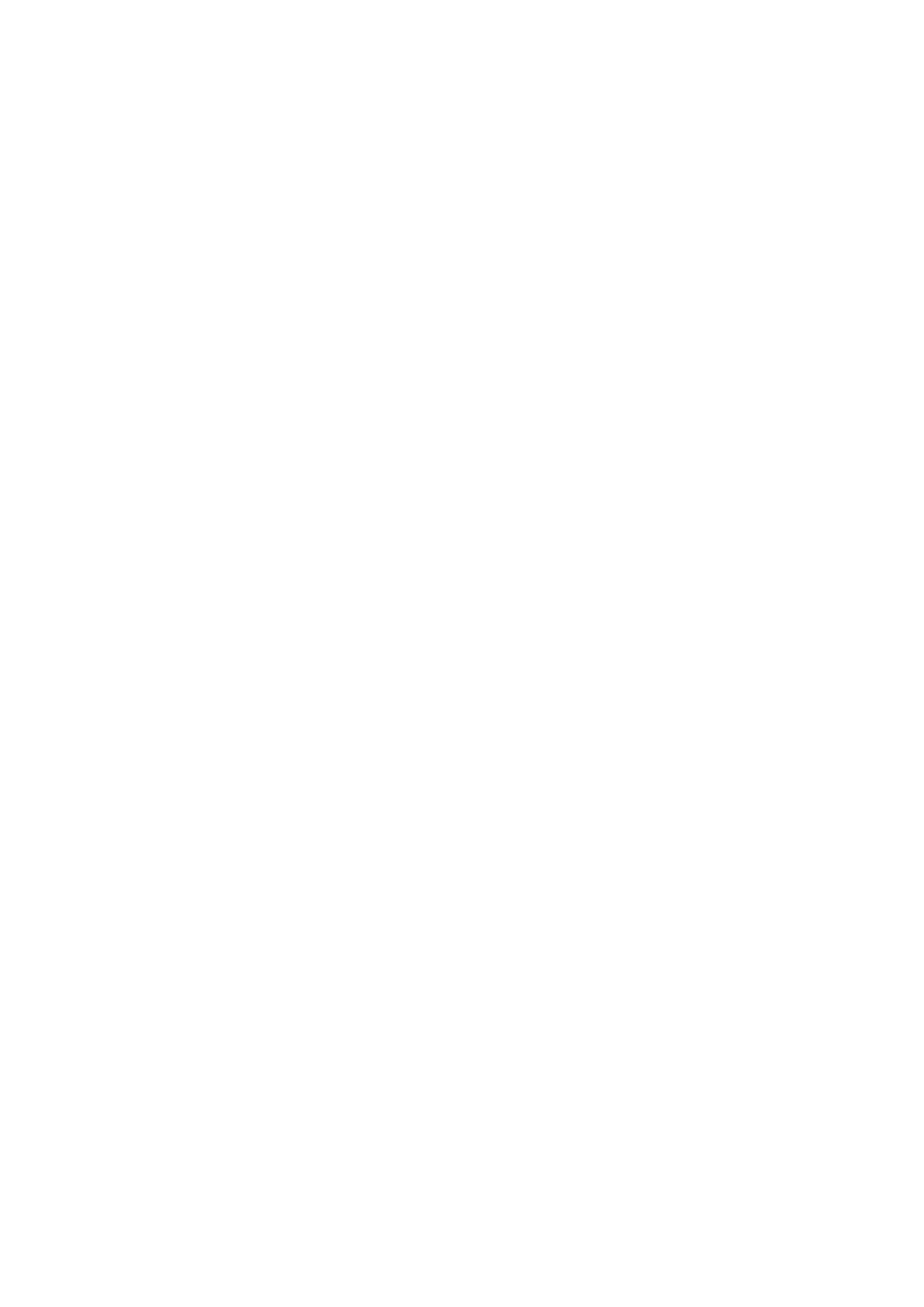*The West Bengal Land Reforms Act, J955.*

X of 1956.]

# CHAPTER IX.

# Miscellaneous.

Scclions.

- 53. Delegation of powers by ihe Stale Government.
- 53A. Revenue Officer to be a necessary party in all suits, etc.
- 54. Appeals.
- 55. Limitation for appeals.
- 56. Power lo enter upon land, lo make survey, cic.
- 57. Powers of officers dealing with proceedings under this Act.
- 58. Protection of acLion taken under this Ac I.
- 59. Repeal.
- 60. Power to make rules.
- 61. Bar to jurisdiction of Court.
- 62. Power to State Government to give directions.
- 63. Repeal and savings.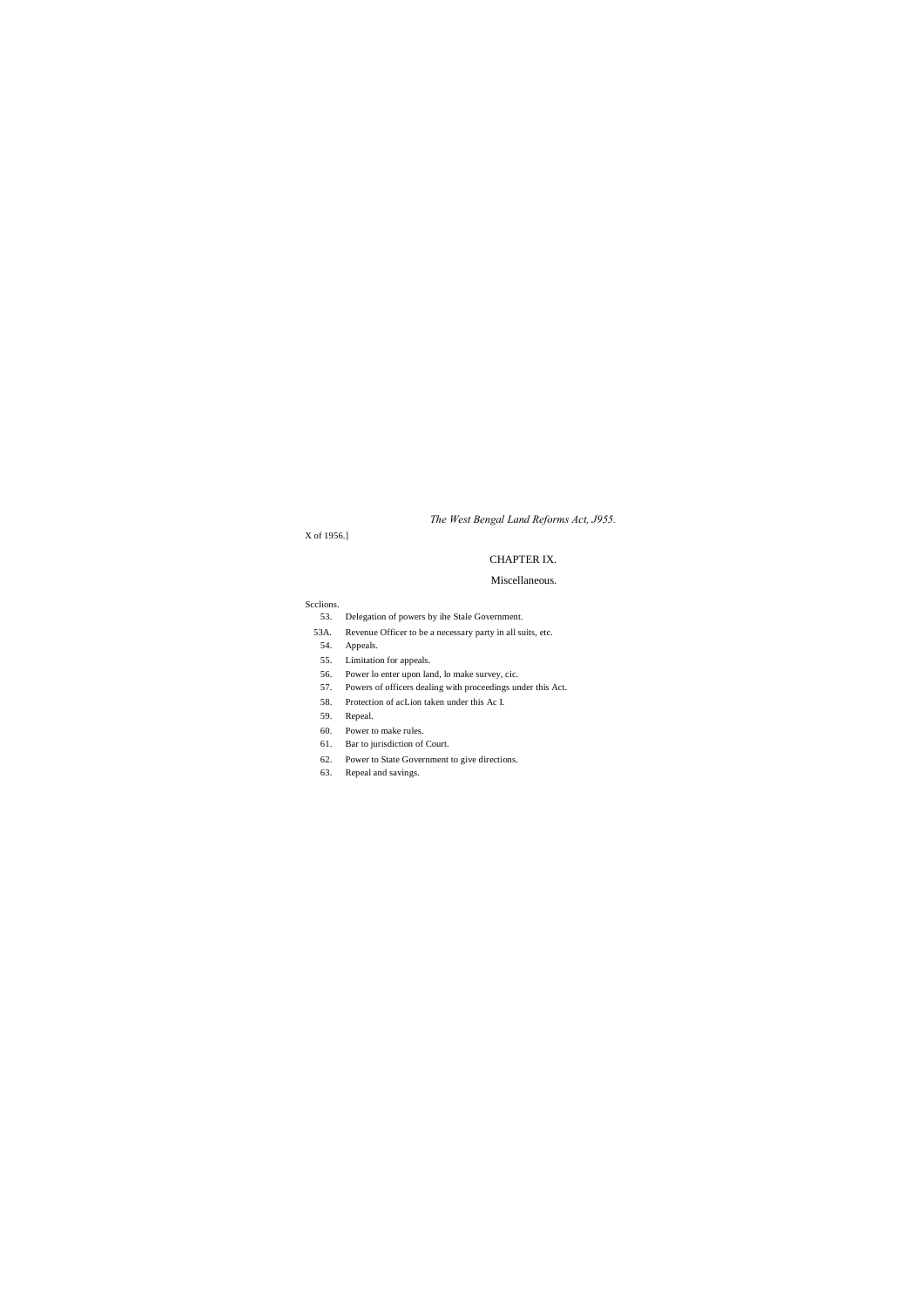**©**

*[30lh March, 1956.] An Act to reform the law relating to land tenure consequent on the vesting of all estates and of certain rights therein \*[and also to consolidate the law relating to land*  Council, lee the *perforendings of the Stames* tings of ihe Wesi Bengal Legislative Council held on the 4th March, 18th August, 20ih and or 1996.<br>For the Siatemend of Objects und Reasons, *see* the Cnlcuita Gazette, *Extraordinary'*, dated the I Oth December, 1954, Port IVA,<br>page 1765. For Report of the Joint Select Committec, *see ib & Calcuita Co.?file. H* 

Il is hereby enacted in llie Sixth Year of the Republic of India, by the Legislature of  $W$ est, Bengal, as follows: $\delta$ 21st December. H<sup>955</sup>.<br>The words within the square bracVts were inserted by s. 2 or Ihe Wesi Bengal Land Reforms (Amendment) Acl, 1981 tWeslBen.<br>Acl L of 1981, Ref. <del>88,69.</del> follows:0

| REPEALED |                                                                                   | . . Nil. Act                                                                                                                                                                                                                                                                         |                                                                                                                                                                                                                                                                                                                              |
|----------|-----------------------------------------------------------------------------------|--------------------------------------------------------------------------------------------------------------------------------------------------------------------------------------------------------------------------------------------------------------------------------------|------------------------------------------------------------------------------------------------------------------------------------------------------------------------------------------------------------------------------------------------------------------------------------------------------------------------------|
| AMENDED  | Wesi<br>West<br>West<br>West<br>Wesi<br>West<br>West<br>Wesi<br>West<br>Wesi Ben. | Ben, XXIII of J 957. Act VI of<br>Ben. 1960. ActXVUI of 1960.<br>Ben, Acl XVI of 1962. Act<br>Ben. XVIU of 1965. Act XI of<br>Ben. 1966. Act XI of 1969.<br>Ben. AciXXmof 1969. Act XII<br>Ben. of 1972, Act $\bf{xxvm}$ of<br>Ben. 1972. Actxxxm of 1974.<br>Ben. AciXXIII of 1975, | Wesi Ben, Acl XII of 1976.<br>Wesi Ben. Acl XXXIV of 1977. West<br>Ben. Act XXXVII of 1978. West Ben.<br>Act XXXIX of 1978. Wesi Ben, Act<br>XLI of 1980. West Ben. Act L of<br>1981.<br>West Ben. AcV V of 1986.<br>West Ben. Acl XIX of 1986, West<br>Ben. Act XXXV of 1986. West Ben.<br>Act XXIII of 1989. West Ben. Act |
|          |                                                                                   |                                                                                                                                                                                                                                                                                      | 1 he S taie o r B i by Est I He State of West Bengal by s. 3 of the BYAN-Mark 18th and the Ref christ Monks) Act. 1956 (XL of                                                                                                                                                                                                |

of 1996. Wesi Ben.

The words, figures and lust brackets within the square brackcis were substituted for the words and figures "except ihe areas described in Schedule I of the Calcutta Municipal Act: 1959, LE deemed to have been amended under Preliminary. of the West Bengal Land Reforms (Amendment) Acl. 1986 (West Ben. Acl V of 1986) w e f 4 I 84

The provisions of clause (2), clausc (7) including the *Exptaua* ni thereto, clause (8) and clause (9) of section 2, section 3, see lion 16, see lion 17 [except sub-see lion (3) [hereof], section 18. section 19, section 20, sec lion 21, section 59 [so far as it relates to clause (7) thereof] and section 60 came into force in nil the districts of West Bengal with effect from the 31st March, 1956, *vide* notification No. *6346L.* Kef., dated the 30th March, 19S6. published in the *Calcutta Gazette, Extraordinary,* dated the 31st March, 1956, Pan I. page 679. The provisions of section 57 came into forcc on the 1st September, 1957, in all the districts of West Bengal exccpt m the district of Purulia and except in the police-staliens of Chopra, Karandighi, Isiampur and Goalpokhar of the Raigajij subdivision in Ihe district of WcstDinajpur. i Wr notification No, 19990.-L. Ref., dated the 13th August, 1957, published in the *Calcutta Gazette, Extraordinary,* dated ihe 17th August, 1957. Pan 1, page 3239, The provisions of clause (12) of section 1 came into force on the 15th January. I95E, in all the districts of West Bengal cxccpt in the district of Purulia and except in the police-stations of Chopra, Kanmdighi, tslampurand Goalpokhar of the Raiganj subdivision in the district of Wesi Dinajpur, *vide* notification No. 624L. Ref., dated the Nth January, 1958. published in Ihe *Calcutta Gazette, Extraordinary,* dated the I4th January, 1958. Part I, page 79. The provisions of sections 19A and 19B came into force on the 16th February, 1958, in all the districts of West Bengal except in the district of Purulia and cxccpl in the police-stations of Chopra, Karandighi. tslamjiur and Goalpokhar of the Raiganj subdivision in the district of West Dinajpur, vide notification No. 2730L. Ref., dated 13th February, 1958, published in ihe *Calcutta Gazelle, Extraordinary-,* dated the 13lh February, 1958, Pan I, page 489, Clause (1(J) of sec. 2 and sees. 4(3), 6,8.9, 10,54 and 55 came into forcc on the 22.10.63, in all the districts of West Bengal except in the areas transferred from Bihar to West Bengal under Act *40* of 1956, *vide* notification No. 179SSL, Ref.. dated 12.10,63, published in the *Calcutta Gazette. Extraordinary,* or 1963, Port I. page 3522a. Section 17(3) come into force on 12.12.63, in all the districts of West Bengal except in the areas transferred from Bihar to West Bengal under Acl 40 of 1956. *vide* notification No. 20818L. Ref,, dated 9.12.63, published in the *Calcutta Gazelle. Extraordinary,* of 1963. Pan 1, page 4091. Clause (6) of sec. 2, sees.

*vide* notification No. 8144L. Ref,. dated Ihe 4,6,65, published in the *Calcutta Gazette, Extraordinary, a{* 1965, Pan I, page 1195. Sub-sections (1), (3), (4) and (6A) of section 2, subsection (2 A), (2B) and (2C) of sec. 4, sec. 4 A, sec. 11, sec. 12, all the provisions of Chapter TIA, proviso to sub-section (I) and sub-section  $(2A)$ .  $(2B)$ , and  $(6)$  of sec. 13, sub-section (3) and (4) of sec. 19, all [he provisions of Chapters IV, VII and VII1, section 56, and clauses (1), 12), (3), (4), (5) and (6) of sec, 59 came into force in all the district of West Bengal except in (he areas transferred from Bihar to West Bengal under Act JO of 1965. *vide* notification No. 14810L. Ref., dated the 25.9.65, published in the *Calcutta Gazelle, Extraordinary,* of 1965, Pan 1 pages 3769-3770

4(1), (2), (4) and (5), 4, 14, 15.49 and 58 came into force on the 7.6.65, in all the districts of West Bengal except in (he areas transferred frotnBihar to West Bengal under Act 40of 1956.

# **West Bengal Act X of 1956<sup>1</sup> THE WEST BENGAL LAND REFORMS ACT, 1955\*.**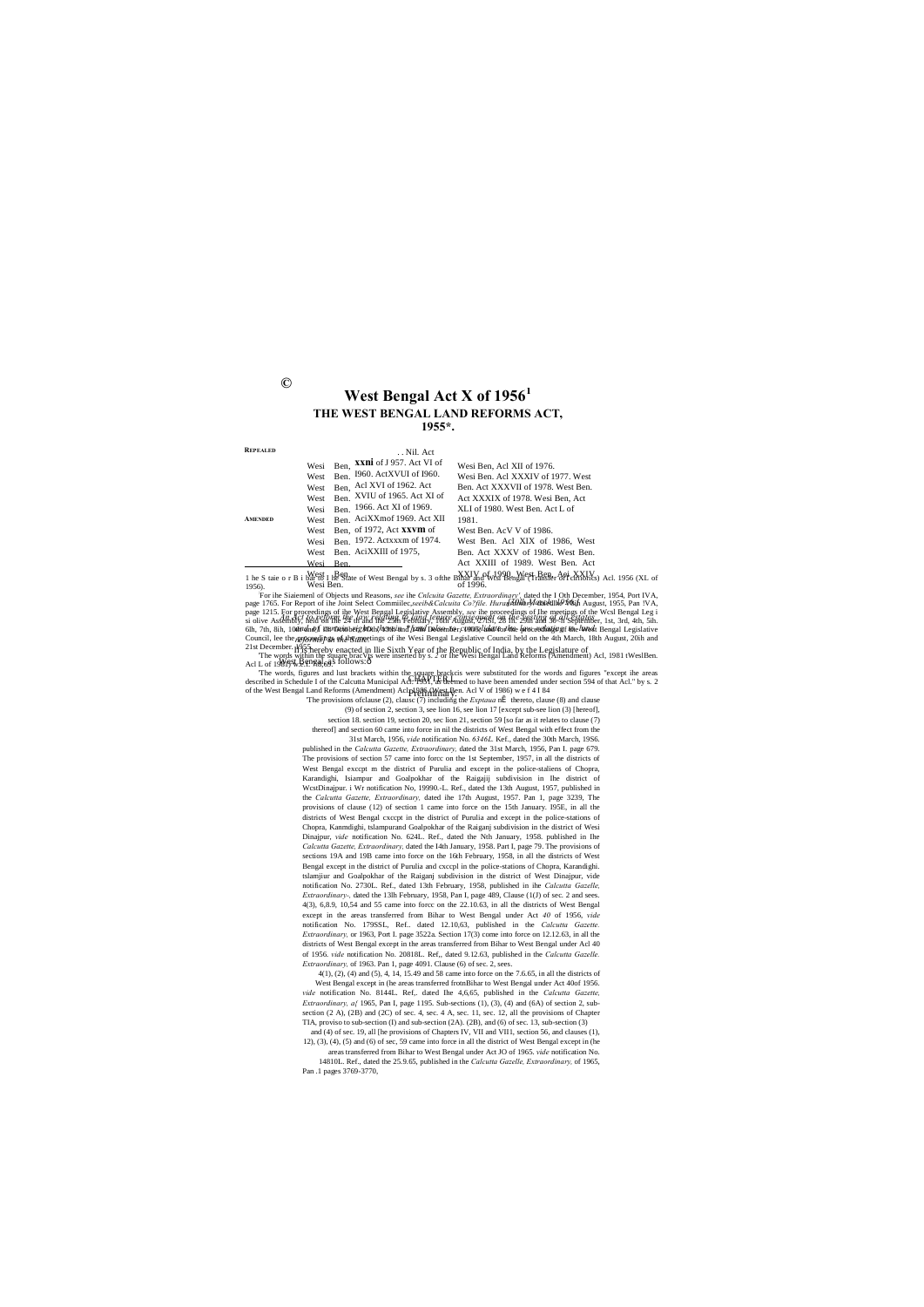# *The West Bengal Land Reforms Act, J955.*

Shon ihie, extent and commence-raenl.

Wesi Ben. AclXXXtl of 1983, West Ben. Act LIX of 19 SO.

1. 1955. (1) This Act may be called the West Bengal Land Reforms Act,

(2) Ii extends to ihewholeofWest Bengal^except ihe area described in

Schedule I of ihe Calcutta Municipal Corporation Act, 1980, but not excepting the area included in the said Schedule, which, immediately before the coming inio force of ihe Calcutta Municipal Corporation (Amendment) Act, 1983, was comprised in the municipality of Jadavpur, South Suburban or Garden Reach:]

'Provided that the State Government may, from time lo time by notification in the *Official Gazette,* extend and bring inio force the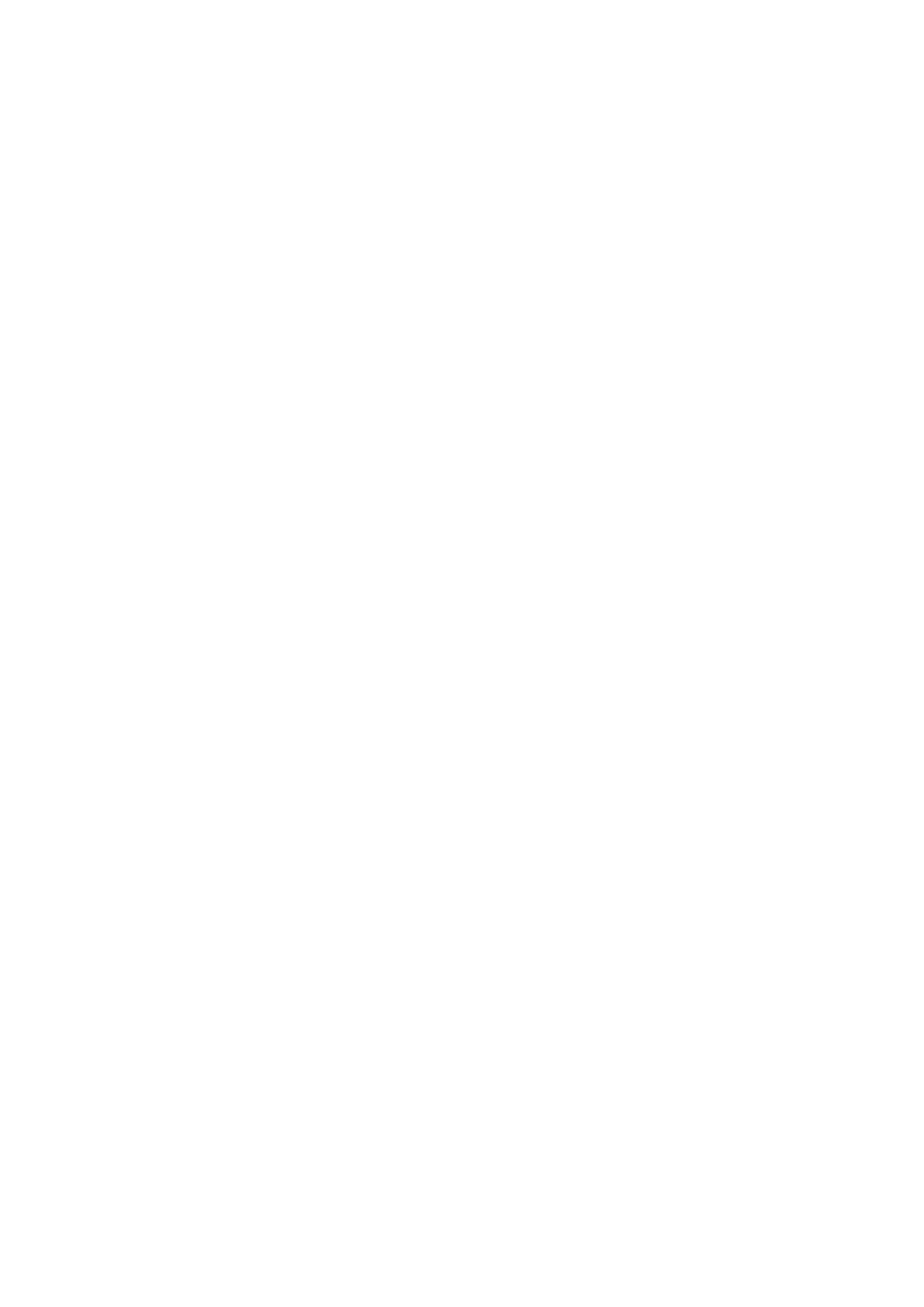*The West Bengal Land Reforms Act, 1955. (Chapter I.—Preliminary.—Section IA.)* 586 [West Ben. Act

> provisions of ihis Act, in whole or in part, to such pan or parts of the area described in Schedule I to ihe Calcutta Municipal Act, 1951, with Wesi Ben. effect from such date or dales as may be specified in ihe notification.

Declaration <sup>1</sup>]A, It is hereby declared that ihis Acl is for giving effect to the policy of ihe policy of the State towards securing the principles specified in clauses Siaic. (b) and (c) of article 39 of the Constitution of India.

(3) This section shall come into force at once and the remaining provisions of this Act, in whole or in pan, shall come into 'force on such date or dales and in such district or part of a district as the Stale Government may from time to time by notification in the *Official Gazette* specify.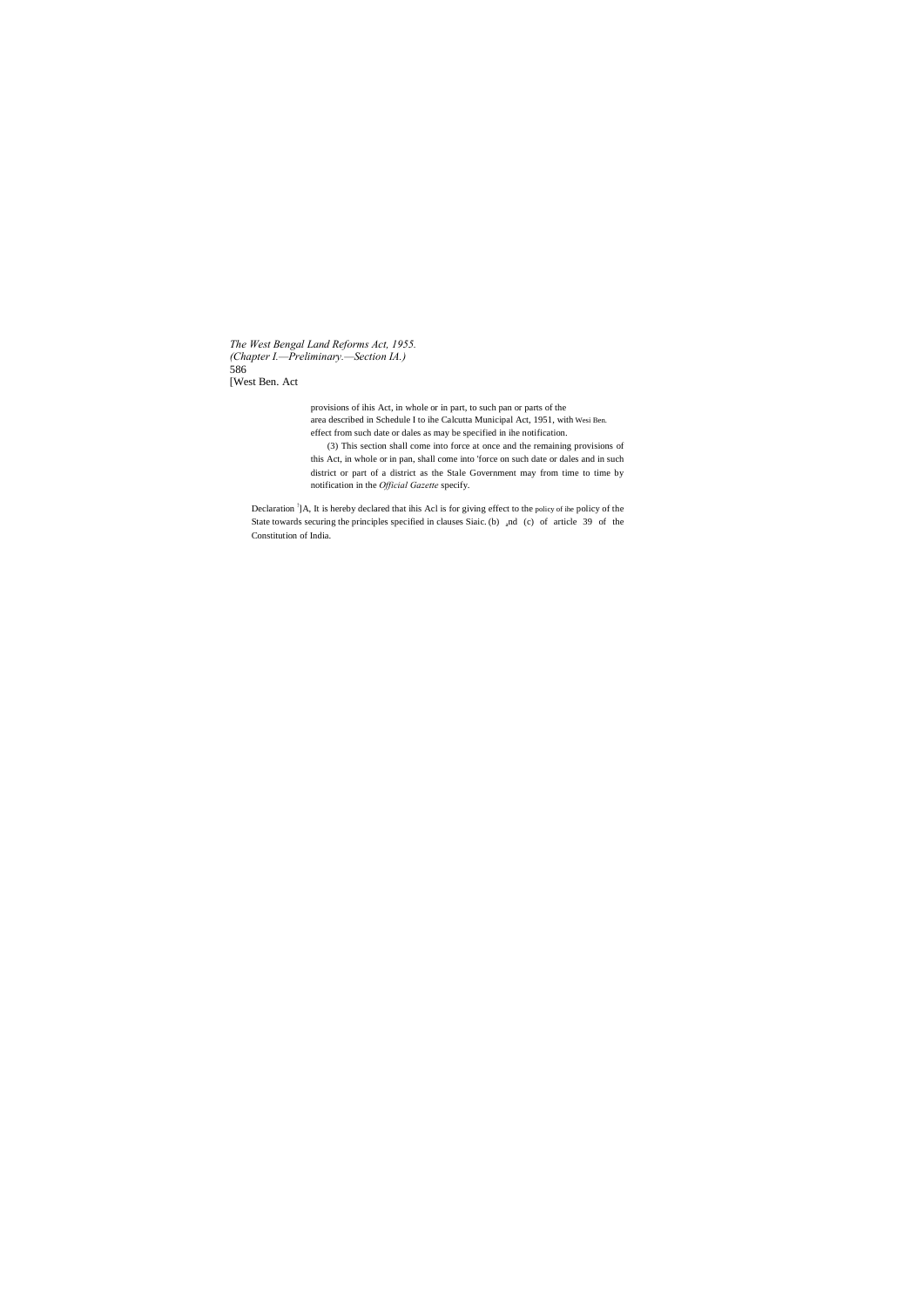*The Bengal Land Reforms Act, 1955. (Chapter I.—Preliminary.—Section 2.)* 587 X of 1956.]

- 2. In this Acl, unless there is anything repugnant in ihe subject or Definitions, context,- $\hat{o}$ 
	- (1) "agricultural year" means the Bengali year commcncing on ihe first day of *Baisakh\*
	- (2) "*bargadar*" means a person who under ihe syslcm generally known as *itdhi, barga* or *bhag* cultivates ihe land of anoihcr person on condition of delivering a share of the producc of such land lo lhal person '[and includes a person who under the system generally known as *kisani* -(or by any other description) cultivates ihe land of another person on condition of receiving a share of the producc of such land from thai person;]
		- *3 Explanation.—*A *bargadar* shall continue lo be a *bargadar* until cultivation by him is lawfully terminated under this Act;
- "certificate" means a certificate signed under the Bengal Public Demands Recovery Act, 1913;
	- (4) "Collector" means the Collector of a district or any other officer appointed by the State Government to discharge any of the state of the state of the state of the state of the state of the state of the state of the state of the state of the state of the state of the state of the state of the state of the state functions of a Collector under this Act;

Ben. Act III (3)<br>of 1913.

<sup>J</sup>(6A) "incumbrance" means any lien, easement or other right or interest created by a *raiyat* on his holding or in limitation of his own interest therein, bui docs not include the right of the *bargadar* lo cultivate ihe land of the holding;

: The words wilhin the first brackets were inserted by s. 5(a)(i) of the West Bengal Land Reforms (Amendment) Act. 1981 (West Ben. Acl L of 1931). w.e.f, 7.3.69. The 'Explanation was added by s. 5(a)(ii), *ibid.* 

(5) "consolidation" includes re-arrangement of parcels of land comprised in a holding or in different holdings for the purpose of rendering such holding or holdings more compact;

(6) "holding" means the land or lands held by a *raiyat* and treated as a unit for assessment of revenue;

'The words within the square brackets were inserted by s. 2(i) of the West Bengal Land Reforms (Amendment) Act, 1972 [West Ben. Act XII of 1972).

\* Clause (6 A) was inserted with retrospective effect by s. 2(1) of the West Bengal Land Reforms (Amendment) Aei, 1965 (West Ben. Act XVIII of 1965V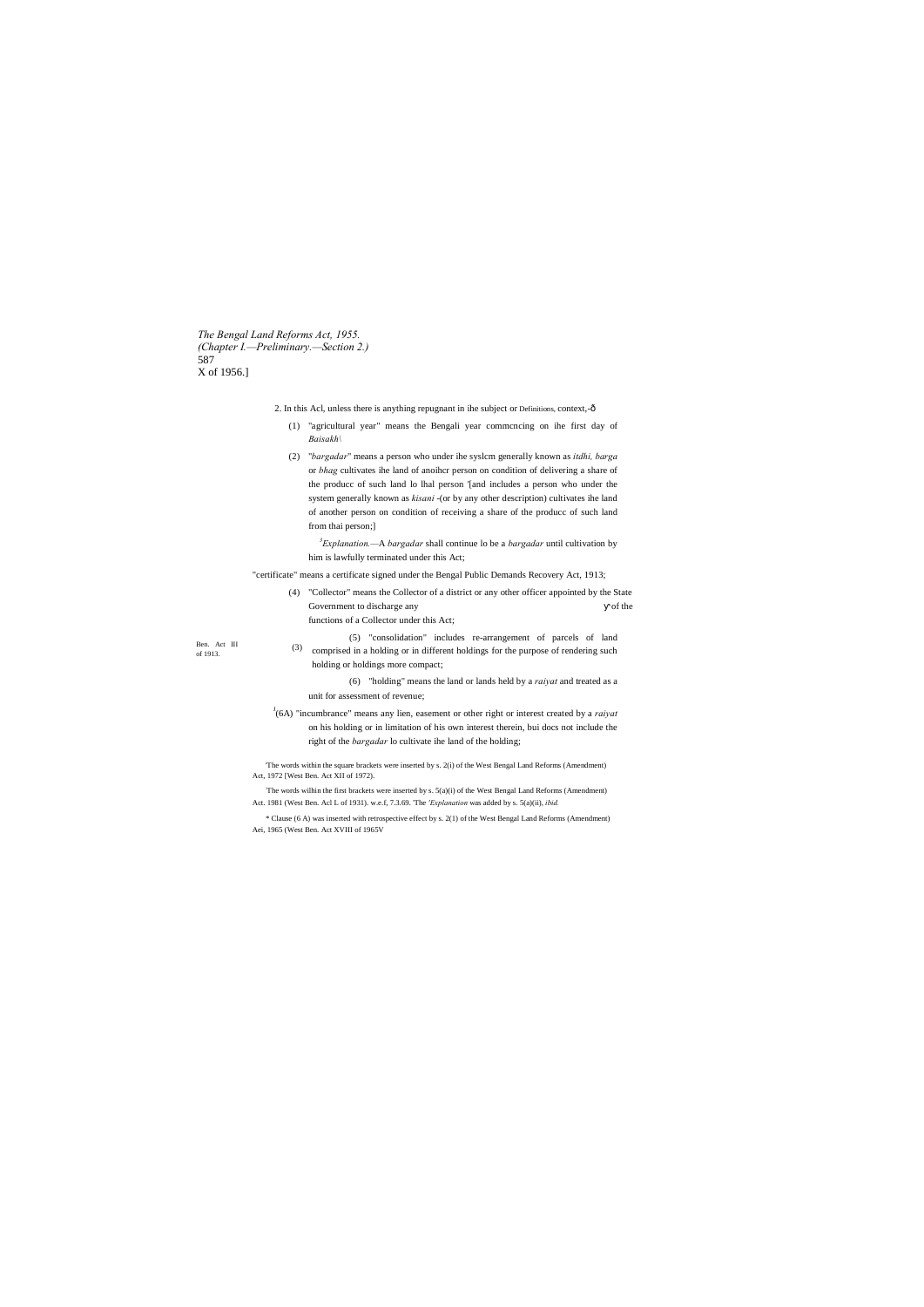*The West Bengal Land Reforms Act, 1955. (Chapter /.—Preliminary.—Section 2.)* 588 [West Ben. Act

- '(7) "land" means land of every description and includes lank, lank-fishery, fishery, homeslead, or land used for the purpose of live-stock breeding, poultry farming, dairy or land comprised in lea garden, mill, factory, workshop, orchard, *hat, bazar, ferries,* tolls or land having any other *sairati* interests, and any other land together witii all interests, and benefits arising out of land and things attached to the earth or permanently fastened to anything attached to earth; *Explanation.*—' 'Homestead"shal[havethesamemcaning West Ben. as in the West Bengal Estates Acquisition Act, 1953. **1954 ^**
- (8) "Personal cultivation" means cultivation by a person of his own land on his own
	- accountô (a) by his own labour, or
	- (b) by the labour of any member of his family, or
	- (c) by servants or labourers on wages payable in cash or in kind -[(not being as a share of the producc)] or both:

*^Explanation.* $\hat{o}$  The term "family" shall have the same meaning as in clause (c) of scction 14K.

The first brackets and words within the square brackets were inserted by s. 2(iii). *ibid.*

Provided that such person or member of his family resides for Ihe greater part of the year in the locality where the land is situated and the principal source of his income is ''[produce of] such land.

by s. 2 of the West Bengal Land Reforms (Amendment) Act, 1978 (West Ben, Act XXXIX of 1978). w.e.l. 3.2.78. 'Clause (9A) was inserted by s. 2 of ihe West Bengal Land Reforms (Amendment) Acl,

(9) "prescribed" means prescribed by rules made by the State Government under this Acl;

- 5 (9A) "prescribed authority" means an authority appointed by the Slate Government, by notification in the *Official Gazette,*
	- for all or any of the purposes of this Act;

'Clause (7) was substituted for the original clause by 5(b) of the West Bengal Land Reforms (Amendment) Acl, I9B1 (West Ben. Act L of 1981), w.e.f. 7.8.69, Prior to this substitution, the words "but does not include tank", were inserted at the end of original clause (7), by s. 2(ii) of the West Bengal Land Reforms (Amendment) Act, 1972 (West Ben. Act XII of 1972),

'The 'Proviso' and the *'Explanation* were added to clause (8) by s. 2 of the West Bengal Land Reforms (Amendment) Acl, 1977 (West Ben. Acl XXXtV of 1977).

<sup>J</sup>Thc words within the square brackets were substituted for the words "produced from"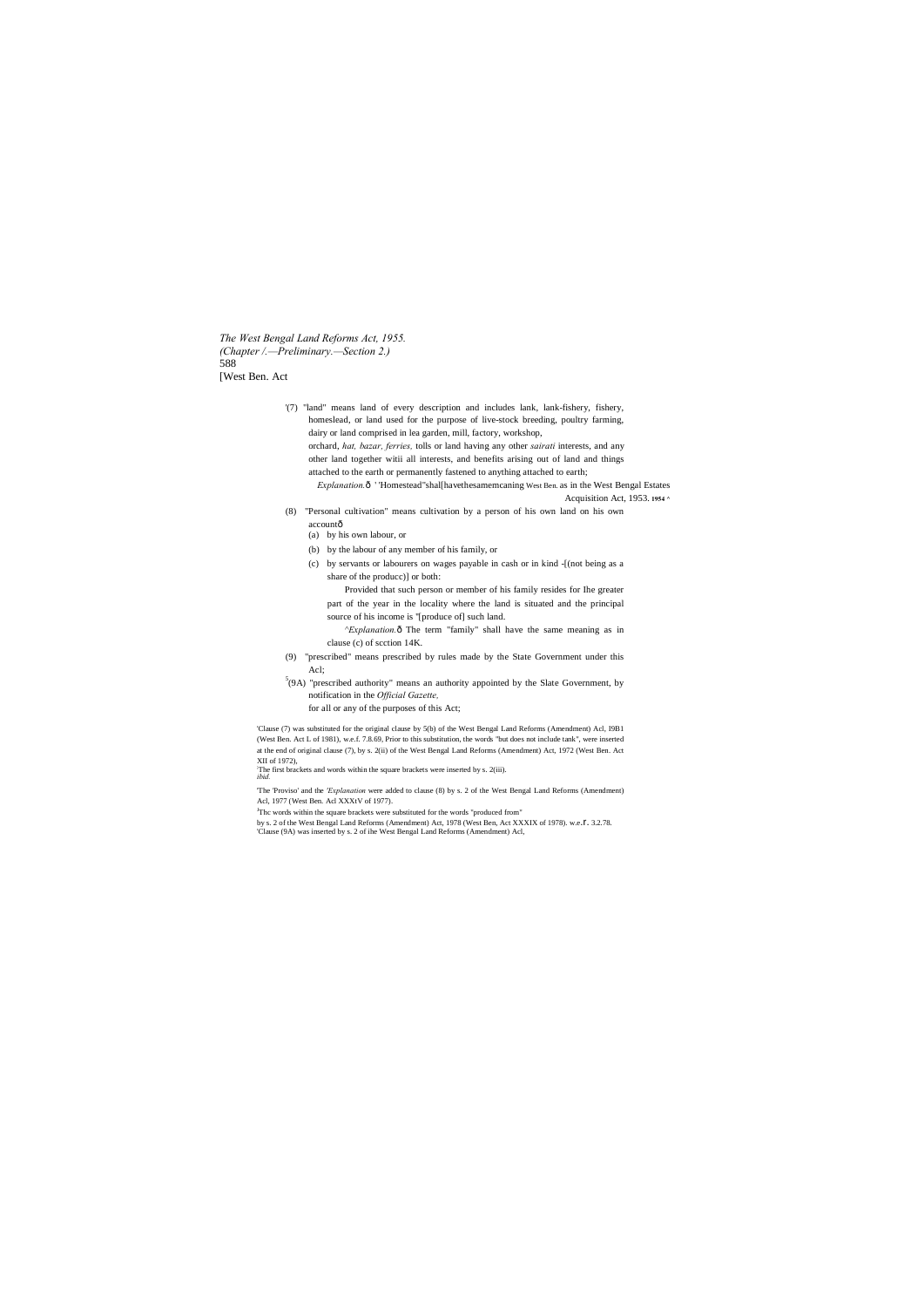# 5S9 *The West Bengal Land Reforms Acs, 1955. (Chapter I.—Preliminary.—Sections 3, SA.)* X of 1956J

<sup>J</sup>3. The provisions of this Acl shall have effecl notwithstanding anything inconsistent therewith in any other law for ihe time being in forcc or in any custom or usage or contract, express or implied, or agreement or dccree or order or decision or award or a court, tribunal or other authority.

- '(10) "*raiyat"* means a person or an institution holding land for any purposes whatsoever;
- (11) "revenue" means whatever is lawfully payble or deliverable in money or kind or both by a *raiyat* under ihe provisions of ihis Act in respect of the land held by him',
- (12) "Revenue Officer" means any officer whom ihe Stale Government may -appoint by name or by virtue of his office to discharge any of the functions of a Revenue Officer in any area;
- '(13) "Scheduled Tribe" shall have ihe same meaning as in clause (25) of article 366 of the Constitution of India.

Acl lo override other laws. '3A. (1) The rights and interests of all non-agricultural tenants and under-tenants under ihe "West Bengal Non-Agricultural Tenancy Act, 1949 shall vest in ihe State free from all encumbrances, and the provisions of sections 5 and 5A of the West Bengal Estates Acquisition Act, 1953 skill apply, with apply, with such modifications as may be necessary, *mutatis mutandis* to all such non-agricultural other laws. tenants and under-tenants as if such non- agricultural tenants and under-tenants were intermediaries and ihe land held by them were estates and a person holding under a nonagricultural tenant or under-tenant were a *raiyat. Explanation.*—Nothing in sections 5 and 5A of the West Bengal Estates Acquisition

|                          | <i>Explanation</i> o Nothing in sections 5 and 5A of the west Bengal Estates              |                             | <b>Acquisition</b> |
|--------------------------|-------------------------------------------------------------------------------------------|-----------------------------|--------------------|
| W≪t<br>Bon.<br>ACL XX of | Acl, 1953 shall be construed to affect in any way the vesting of the rights and interests | Rights of<br>non-           | of a<br>non-       |
|                          | agriculiural tenant or under-tenant under the West Bengal Non-Agricultural Tenancy        | agricullural                | Act. 1949 in       |
| 1949.<br>Wcsl Ben.       | the State under sub-section (1) of this section.                                          | tenants and<br>undertenants |                    |
| Act 1 of                 |                                                                                           | in non-                     |                    |
| 1954.                    |                                                                                           | agriculiural                |                    |
|                          |                                                                                           | land to vest                |                    |
|                          |                                                                                           | in the State.               |                    |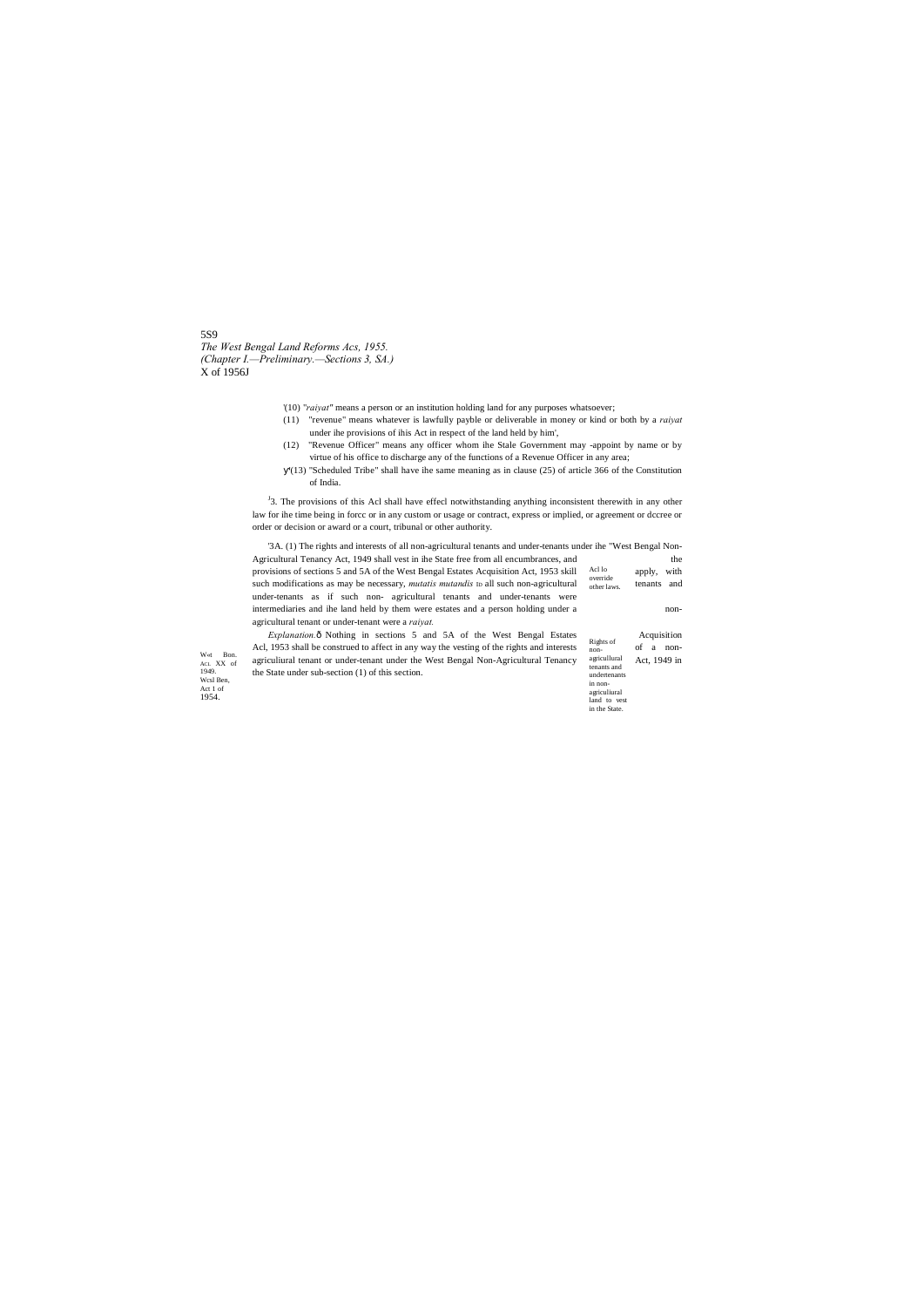Rights of<br>raivat in  $ra$ *iyat* rcspcct of land.

[West Ben. Act 590 *The West Bengal Land Reforms Act, 1955. (Chapter I!.* ô Raiyats. ô *Section 4.)* 

> (2) Notwithstanding anything contained in sub-section (1), a nonagricultural tenant or under-tenant under the West Bengal Non- Acfxxof Agricultural Tenancy Act, 1949, holding in his *khas* possession any land 1949. to which the provisions of sub-section (1) apply, shall, subject to the other provisions of this Act, be entitled to retain as a *raiyat* the said land which together with other lands, if any, held by him shall not exceed the ceiling area under scction 14M.

(3) Every intermediary, $\hat{0}$ 

(4) The pro visions of this section shal 1 nol apply to any land to which the provisions of the Calcutta *Thika* Tenancy (Acquisition and Regulation) Act, 1981, apply. off98],

(a) whose land held in his *khas* possession has vested in the State under sub-section (1), or

(b) whose estates or interests, other than land held in his *khas*  possession, have vested in the Slate under sub-section (1),

shall be entitled to receive an amount to be determined in accordance with the provisions of scction 14V.

(5) This section shall be deemed to have come into force on and from the 9th day of September, 1980.

# **CHAPTER n.**

*Raiyats,*

4. (1) Subject to the other provisions of this Act, a *raiyat* shall on and after the commencement of this Ac: be the owner of his holding and the holding shall be heritable and transferable,

(2) Nothing in sub-section (I) shall entitle a *raiyat* to subsoil rights.

'(2A) No *raiyat* shallô

(a) quarry sand, or permit any person to quarry sand, from his holding, or

(b) dig or use, or permit any person to dig or use, earth or clay of his holding Tor the manufacture of bricks or tiles, .

for any purpose, other than his own use, except with the previous permission in writing of ihe State Government and in accordance with such terms and conditions and on payment of such fees as may be prescribed,

'(2B) If any *raiyat* commits a breach of the provisions of sub-section (2A), [he prescribed authority may, after giving in the prescribed manner an opportunity to the *raiyat* to show cause against the action proposed to be taken, impose upon him  $I_{\text{a}}$  fine not exceeding two thousand rupees, and where the breach is a continuing one, a funhcr fine not exceeding two hundred rupees for each day] during which the breach continues. Such fine, if not duly paid, shall be recoverable as a public demand.

! (2C) An appeal shall lie from any order made under sub-section (2A) in accordance with the provisions of sections 54 and 55.

 $3+$  \*  $+$  \* \*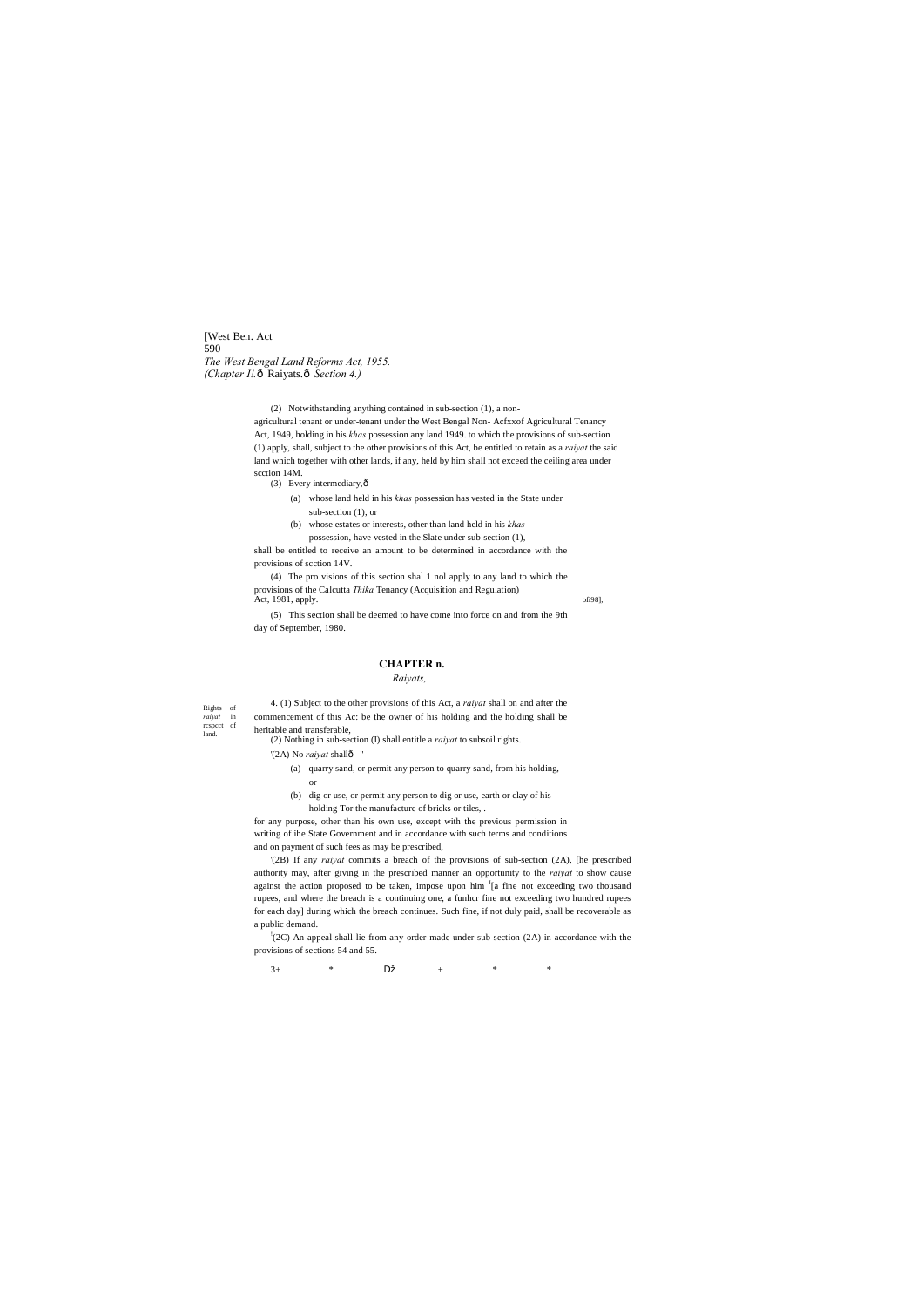*The West Bengal Land Reforms Act, 1955. (Chapter II.* $\hat{o}$  Raiyats. $\hat{o}$  Section 4.) X of 1956.] 591

> (4) Notwithstanding anything in sub-section (1), the holding of a *raiyat,* excluding his homestead, <sup>J</sup>[shall vest in the State free from all incumbrances under an order of the prescribed authority made in the prescribed manner] after such enquiry as it thinks fit and arter giving the *raiyat* an opportunity to show cause against the action proposed to be taken ifô

Certain res Indians on rights of *raiyals* in Saiiar, Kali m pong and Kurscong subdivisions of Datjeeling district.

- (a) he has without any reasonable cause used the land comprised in the holding or a substantial part thereof for any purpose other than <sup>5</sup>[thai for which it was held by him or settled by the State or directly incidental thereto;
- (b) he has without any reasonable cause ccascd to keep the land or any substantial pari thereof under personal cultivation <sup>A</sup>[or has failed to utilise the land consistently with the original purpose of the tenancy or for any purpose directly incidental thereto] for a period of three consecutive years or more exccpt when such Ia'fld is under a usufructuary mortgage mentioned in section 7;
- (c) he has without any reasonable cause failed to bring the land comprised in the holding or any substantial part (hereof under personal cultivation '[or has failed lo utilise the land consistently wilh the original purpose of the tenancy or for any purpose directly incidental thereto] within three consecutive years of the date on which this Acl comes into force or of the date on which he came into possession of such land, whichever is later;
- (d) he has let out the whole or any part of the holding:

 $34A$ . (I) In the Sadar sub-division, Kalimpong sub-division and Kurscong sub-division of the district of Darjeeling, the Deputy Commissioner of the district may, from time lo time, give directions regarding the form of cultivation to be adopted by a *raiyat* in respect of his holding or prohibiting a *raiyat* from culling more lhan one tree from his holding except vvilh the previous permission in writing of ihe Deputy Commissioner or such other officer as may be authorised by ihe Slate Government in this behalf.

Provided that nothing in this sub-scclion shall prevent the *raiyat* from cultivating any part of his holding by a *bargadar.*

: (5) On the holding of a *raiyat* being vested in the StaLe under subsection (4), his ownership therein shall cease and ihe rights of the lessee, if any, shall terminate and the *raiyat* shall be entitled to receive an amount to be determined under section 14V,

(2) For contravention of any of ihe directions given under subsection (1), the Deputy Commissioner may, after giving ihe defaulting *raiyat* an opportunity to show causc against the action proposed lo be laken, impose upon him, by order, a fine not exceeding one hundred rupees which, if not duly paid, shall be recoverable as a public demand.

(3) An appeal, if presented within thirty days from the dale of the order appealed against, shall lie to the Commissioner against any order passed by the Deputy Commissioner under sub-section (2) and the decision of the Commissioner shall be final.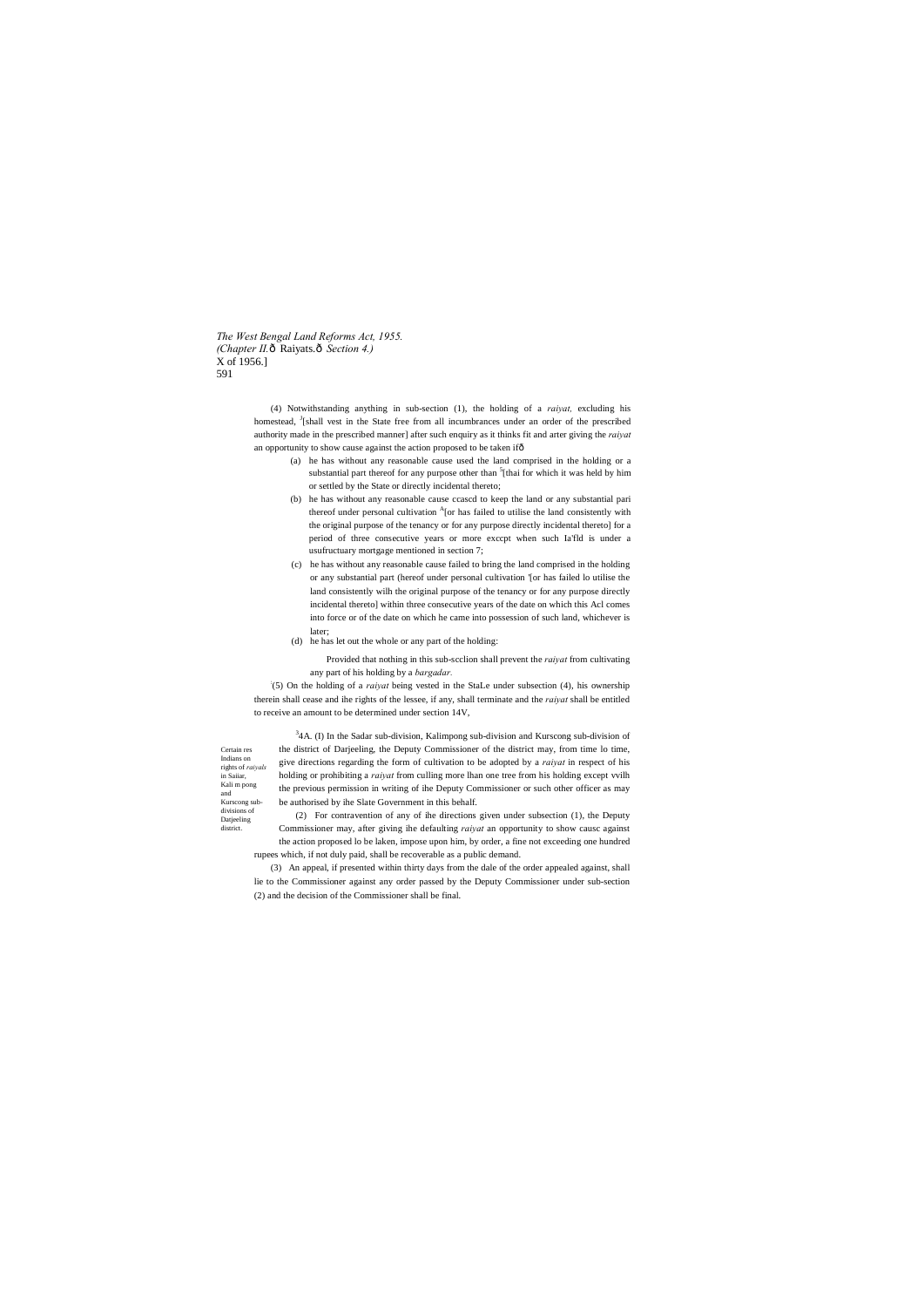[West Ben. Act 592 *The West Bengal Land Reforms Act, 1955.* l 4B. Every *raiyat* holding any land shall maintain and preserve Maintenance *(Chapter I!.* Ôsu**Raiyats.** Ôsu*bastion 4.* ) hai its area is not diminished or its character and ,

preservation

**is not changed** or **the** land is not converted for any purpose other **than** of]and. the purpose for which il **was** settled or previously held **excepL wiLh** ihe previous order in **writing** of the Collector under **scction** *4C:*

Provided that any *raiyat* may plant and grow trees on any land held by him within Ihe cciling area applicable to him and to his family without any previous order under scciion 4C, if such land is not cultivated by *bargadar:*

<sup>3</sup>4C. (1) A *raiyat* holding any land may apply to ihe Collector for Permission change of  $\degree$  area, change of  $\degree$  area, **for any purpose other than Lhe purpose for which il was settled or was** character or **being previously used or for alteration in lhe mode of use of such land. use**

Provided further that without prejudice to the provisions of Chapter IIB of the Act ihe provisions of this section shall not apply to the diminution in area or the change of character of any land or the conversion of any land for any purpose other than the purpose for which il was settled or previously held, if such diminution or change of character or conversion was made in accordance with the provisions of any law for ihe time being in force.

(2) On receipt of such application, the Collector may, after making such inquiry as may be prescribed and after giving lhe applicant or the persons interested in such land or affected in any way an opportunity of being heard, by order in writing either reject the application or direct such change, conversion or alteration, as the case may be, on such terms and conditions as may be prescribed.

(3) Every order under sub-section (2) directing change, conversion

or alteration shall specify the dale from which such change, conversion or alteration shall lake effect.

(4) A copy of Lhe order passed by the Collector directing change, conversion or alteration, if any, under sub-section (2), or in an appeal therefrom shall be forwarded to the Revenue Officer referred lo in section 50 or section 51, as the case may be, and such Revenue Officer shall incorporate in the rccord-of-rights changcs effected by such order and revise the rccord-of-rights in accordance with such order.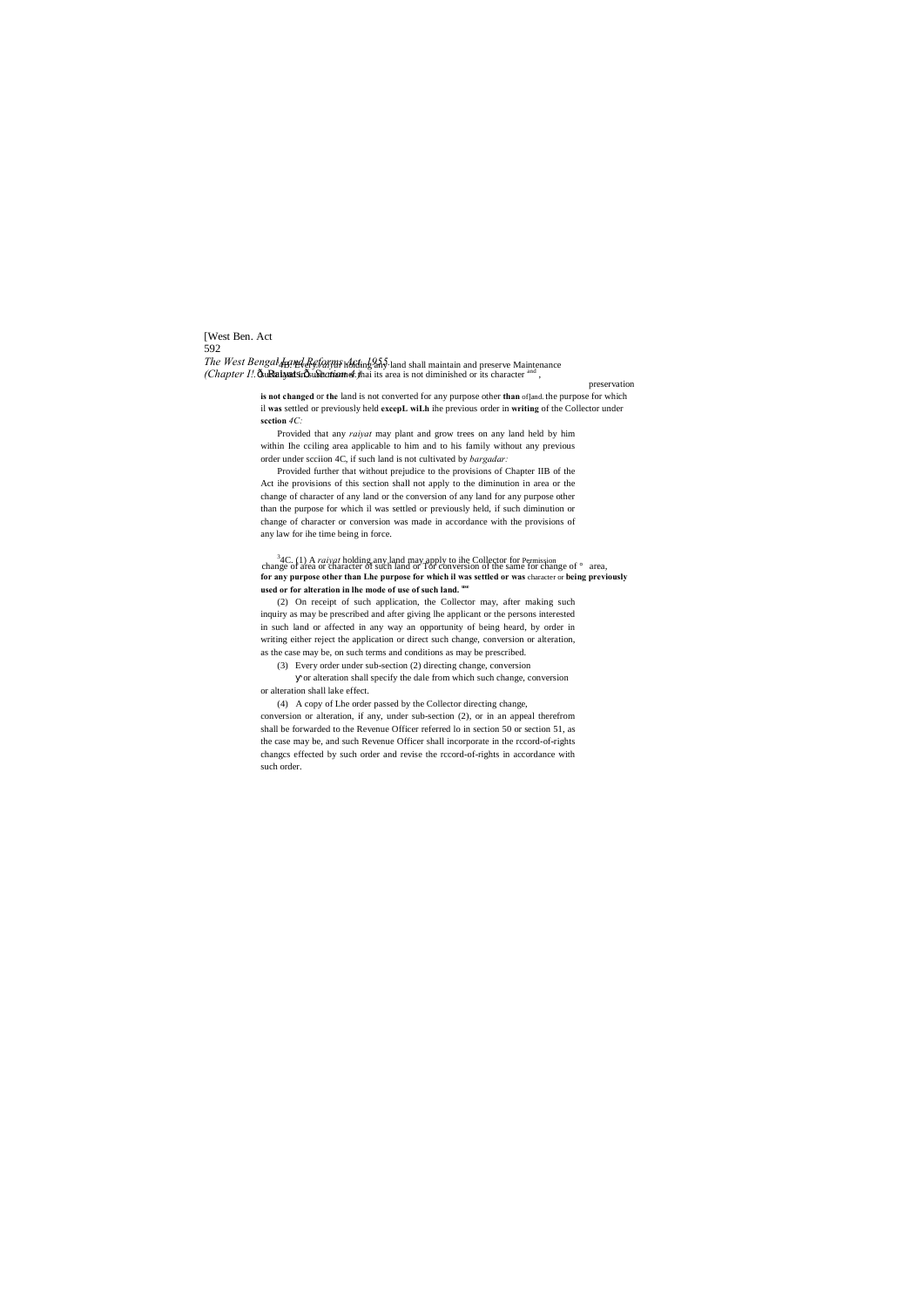# [West Ben. Act 593 *The West Bengal Land Reforms Act, 1955.*

*(Chapter* //.ô Raiyats,ô Sections 4D, 4E.)

Bar la regis [ration

Offences and penalties.

16 of 190S.

(5) If the Collccior is satisfied thai any land is being convened For any purpose other lhan ihe purpose for which il was settled or was being previously held, or attempts are being made to effeel alteration in ihe mode of use of such land or changc of ihe area or character of such land, he may, by order, restrain ihe *raiyat* from such acl.

<sup>1</sup>4D. (1) Any change, conversion or alteration in the area, character or mode of use of any land, except in accordance with ihe provisions of section 4C, or any violation of ihe order of the Collector under subsection (5)ofscction 4C, shall bean offenee punishable with imprisonment which may extend lo three years or wilh fine which may extend to one thousand rupees or wilh both:

Provided that no prosecution shall lie for an offence under this subsection in a case where an action has already been taken by the prescribed authority under sub-seclion (4) of section 4:

: Provided further that no prosecution shall lie Tor any diminution in area or change of character of any land or any conversion in the use of any land if such diminution or change of character or conversion was made in accordance wilh ihe provisions of any law for the time being in force: '

which it shall be within the rights of the registering authority to register the document of 33 of 1976. ihe transfer.

(2) No court **shall Lake** cognizance of **any** offence punishable **under** sub-seclion (1) except **on** a complaint in writing made by the Collector or by an officer authorised by **him** in that behalf.

'4E. No transfer (including soles in execution of a decrce of a civil court or for recovery of arrears of land revenue) of any land or interest in such land within an urban agglomeration as defined in (he Urban Land (Ceiling and Regulation) Act, 1976, or within any part of such urban agglomeration, as may be specified by the State Government by notification in Ihe *Official Gazette* and used mainly for agriculture or as an orchard, without any order in writing of the Collector shall be valid and no registering authority shall, notwithstanding the provisions of the Registration Act, 1908, register a document of such transfer unless order of the Collector in writing permitting such transfer is produced: Provided thai an application made to the Collector for permission for any such transfer made of one's own motion or for registration of a transfer in execution of a decrce of a civil court shall he disposed of by the Collector within sixty days of the fding of the application failing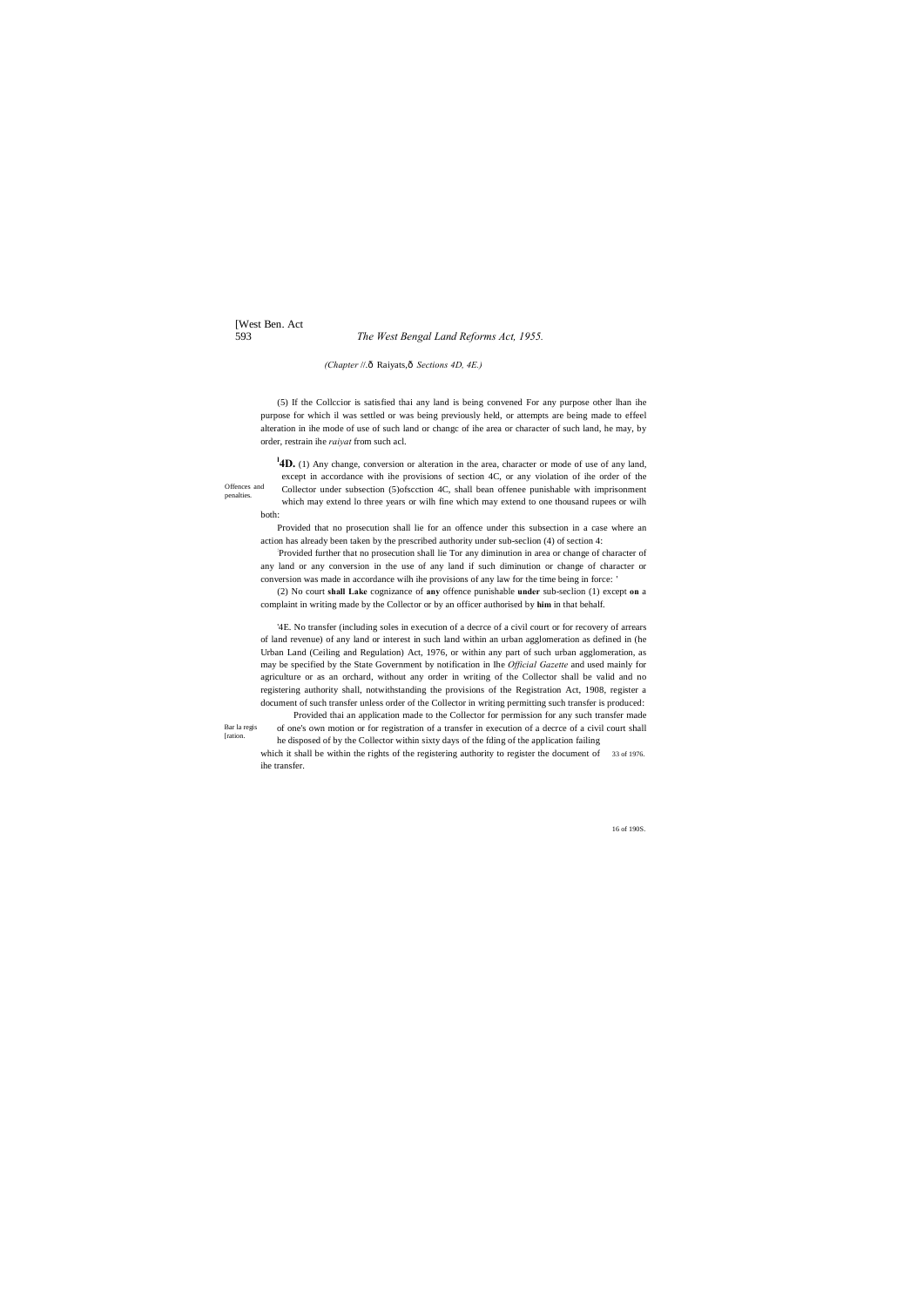[West Ben. Act 594 *The West Bengal Land Reforms Act, 1955. (Chapter I!.* ô Raiyats. ô *Section 4.)* 

> 5. (1) A transfer of ihe holding of a *raiyat* or a share or portion thereof shall be made by an instrument which musi be registered and holding of a the registering officer shall not accept for registration any such instrument  $\hat{I}$  0<sup>a</sup>'- unlessô

- (a) the sale price, or where there is no sale price, ihe value of the holding or portion or share thereof transferred, is slated therein;  $2* *$
- (b) there is tendered along wilh it,

(i) a notice giving ihe particulars of the transfer in the prescribed form for transmission to ihe prescribed authority;

- (ii) such notices and process fees as may be required by sub-section (4);
- : (c) the purpose for which ihe land shall be used by the transferee is stated therein; and

until the purchaser or the mortgagee, as ihe case may be, files a notice or notices similar to, and deposits process Tees of the same amount as that referred to in subsection  $(1)$ .

: (d) such purpose for use of the land by the transferee is consistent wilh the purpose For which the land was settled or was being used and is not contrary to the provisions of section 4B, section 4C, section 4E or section 49.

*Explanation.* $\hat{o}$  The purposes under clauses (c) and (d)

shall include agriculture, horticulture, animal husbandry,

trade, manufacture, entertainment, recreation, sport and such other purposes.

(2) In case of bequest of such holding or portion or share thereof,

no court shall grant Probale or Letters of Administration until the applicant files in the prescribed form a notice giving particulars of the bequest together with the prescribed process fee for transmission lo the prescribed authority.

(3) No court or Revenue Officer shall confirm the sale of such a holding or portion or share thereof put to sale in execution of a decree or ccnificate and no court shall make a decree or order absolute for foreclosure of a mortgage of such a holding or portion or share thereof,

 <sup>&#</sup>x27;The word "and" was omitted by s. 1 l(l)(a) of ihe West Bengal Land Reforms (Amendment) Acl,

<sup>1981 (</sup>West Ben. Aw L of 1981), w.e.f. 7.8.69.

<sup>&#</sup>x27;Clauses (c) and (d) were inserted by s. ll(l)(b), *ibid,* w.e.f. 7.B.69.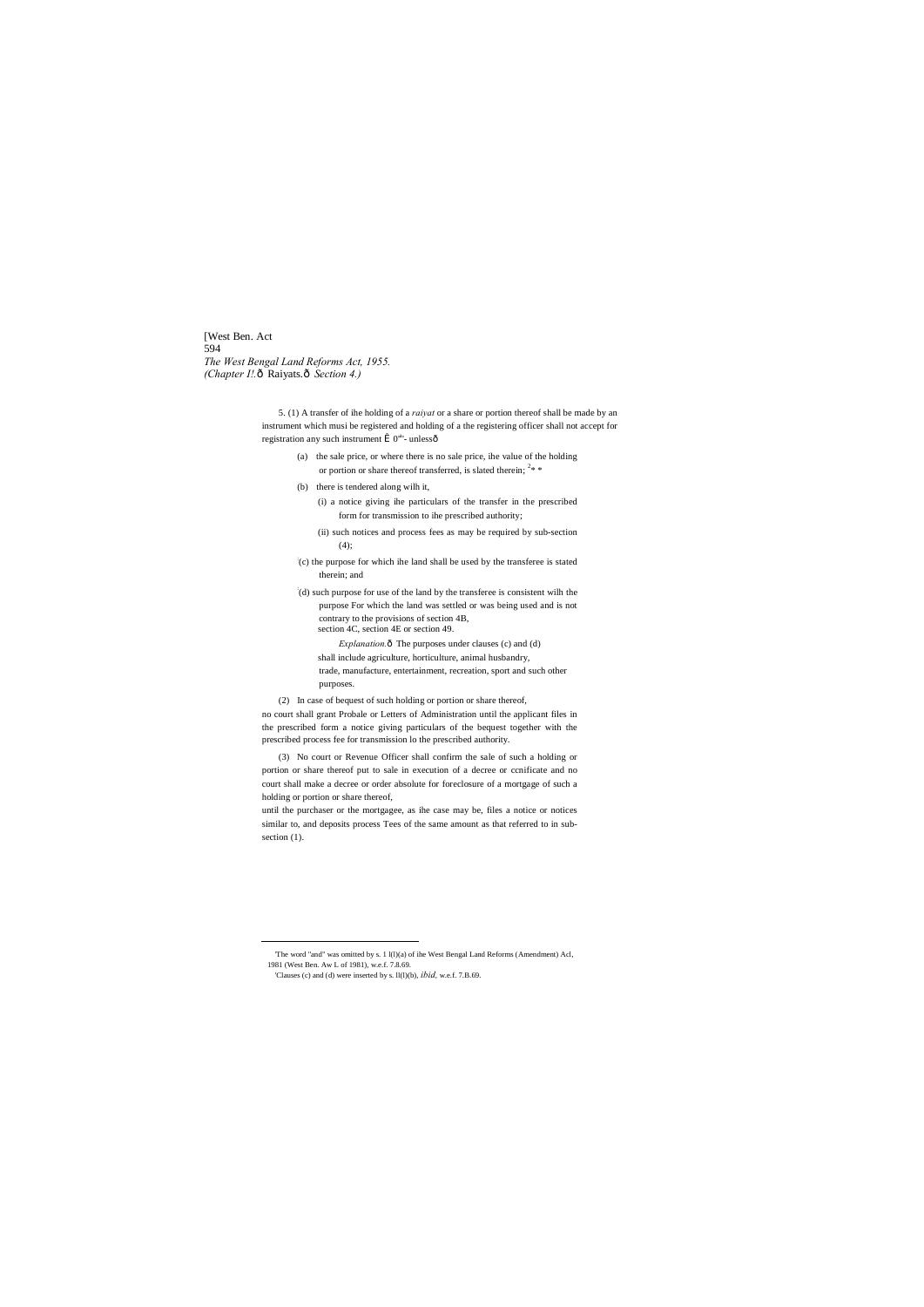*The West Bengal Land Reforms Act, 1955. (Chapter II.*ô Raiyats.ô Section 4.) X of 1956.] 595

Limitation on mortgage of *ruiyati*  holdings.

(4) If [he transfer of a portion or share of such a holding be one to which the provisions of section 8 apply, there shall be filed by the transferor or transferee noUccs giving particulars of (he transfer in the prescribed form together with the process fees prescribed for the service thereof on all Ihe co-sharers of lhe said holding who axe not parties lo lhe transfer and for affixing a copy thereof in the office of lhe registering officer or lhe court house or the office of the Revenue Officer, as the case may be, a.s well as for affixing a copy on lhe holding.

- (a) "transferor",  $\frac{1}{1}$  ["transferee",] "purchaser" and "mortgagee" include their suecessors-inintcrest, and
- (b) "transfer" docs not inlcude ^[simple or usufructuary mortgage or mortgage by deposit of title deeds].

(5) The court, the Revenue Officcr or the registering officer, as lhe case may be, shall transmit the notice to lhe authority referred 10 in subclause (i) of clause (b) of sub-section (1) who shall serve the notices on the co-sharers referred lo in sub-section (4) by registered post and shall cause copies of the notice to be affixed on the holding and in [he court house or in the office of the Revenue Officcr, or of the registering officer, as the ease may be.

*Explanation.* $\hat{o}$  In this section $\hat{o}$ 

of 1972). Then the some was substituted by s. 2 orthe West Bengal Land Reforms (Amendment) Acl, (990  $\frac{2 \text{ of } 1934.}{2 \text{ of } 1934.}$ 'Clause (c) was first inserted bys, 6(ii) of the West Bengal Land Reforms (Amendment) Act, 1972 (West Ben. Act XII (West Ben. Act XXIV of 1990).

**6.** *[(Limitation on transfer.)—Omitted by s. 5 of the West Bengal Land Reforms (Amendment) Act, 1972 (West Ben. Act XII of 1972).]*

7. (1) A mortgage by a *raiyat* of his holding or any share thereof other than—

 $(c)$  a mortgage by deposit of title deeds in favour of $\delta$ 

(a) a simple mortgage, or

(i) a scheduled bank as defined in lhe Reserve Bank of India Act, 1934, or

'The word within the square brackets wen: o mi tied by s, 11 (2) or the West Bengjl Land Reforms (Amendment) Act, 1981 (West Ben. Acl L of 1981). w.c.f. 7,8.69.

(b) a usufructuary mortgage for a period not exceeding fifteen years,  $3$  [or]

'The words within Ihe square brackets were substituted for lhe words "partition or simple or usufructuary mortgage" by s. 4 of Ihe West Bengal Land Reforms (Amendment) Acl. 1972 (West Hen. Acl XII of 1972).

'The word "or" was inserted by s, 6{i), *ibid,*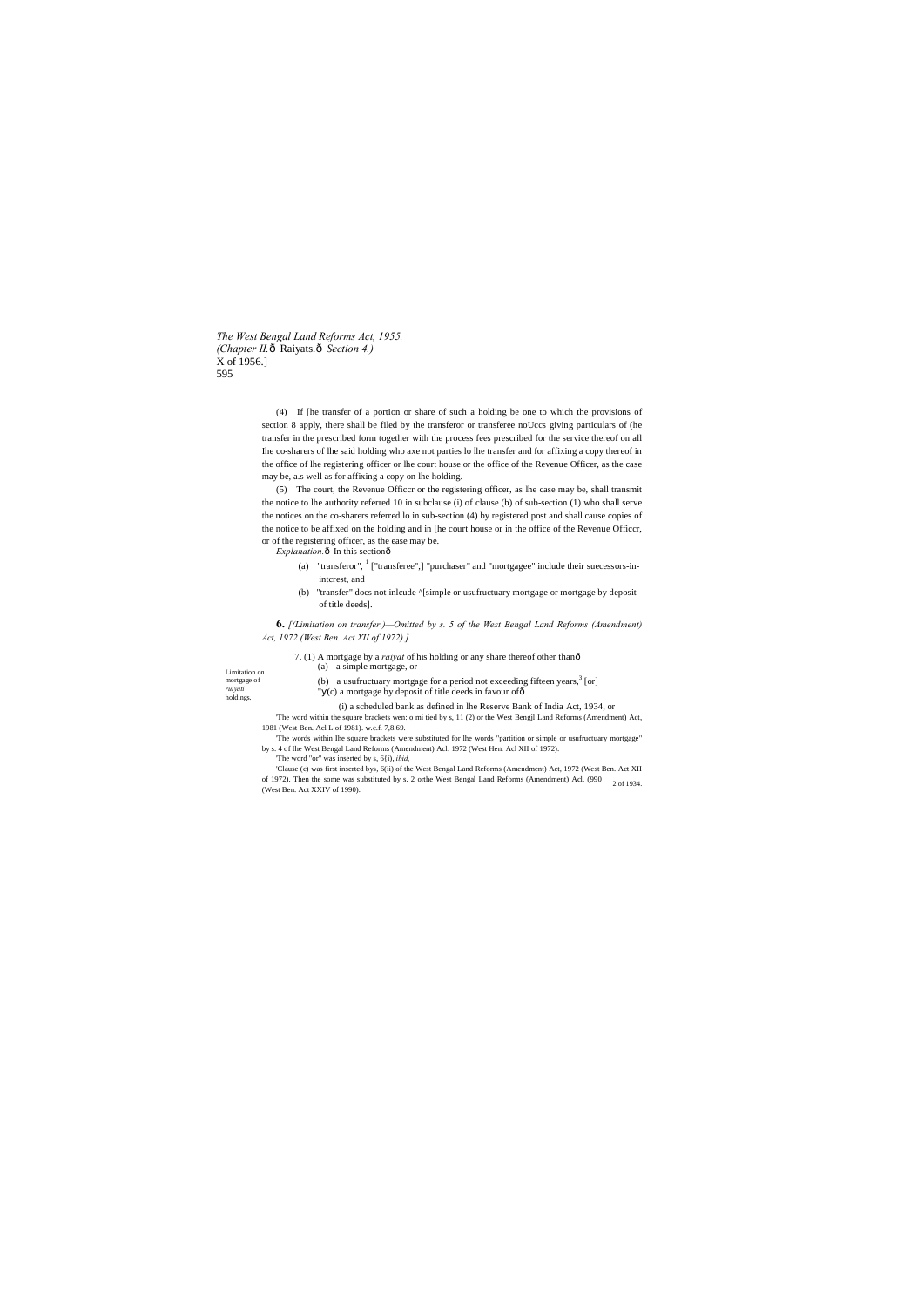[West Ben. Act 596 *The West Bengal Land Reforms Act, 1955. (Chapter I!.* ô Raiyats. ô *Section 4.)* (ii) a co-operative land mortgage bank registered or deemed lo be registered under any law for the time being in force, or (iii) a public financial institution referred to in section 4A i of 1956, of ihe Companies Ac.t, 1956, or (iv) a corporation owned or controlled by ihe Central Government or the Slate Government or by both the Central Government and the State Government, or (v) the International Finance Corporation established under the Agreement as defined in clause (a) of 42 of 1958. section 2 of the International Finance Corporation (Status, Immunities and Privileges) Act, 1958, or (vi) such other financial institution, by whatever name called, established or registered under any law for the time being in force, as the State Government or the Central Government may, by notification in ihe *Official Gazette,* spccify, for the purpose of obtaining loan or financial assistance [including debenture as defined in clause (12) of section 2 of the Companies Act, 1956} for the development of the land comprised in the holding of such *raiyat* or for the improvement of any agricultural production (including horticulture or fishery) or for the development or improvement of any plantation or for the establishment or development of any industry, livestock breeding, dairy, poultry farming, commercial unit, educational centre, health centre, public recreation centre or research centre upon such land or for the promotion and holding of sports or cultural or philanthropical activity upon such land or for the construction of any housing estate for *bona fide* residential purpose or any building for providing accommodation for any office upon such land or for such other activity as the State Government may, by notification in the *Official Gazette,* spccify, shall be void.

> (2) A usufructuary mortgage referred to in clause (b) of subsection (1) may be redeemed at any lime before the expiry of the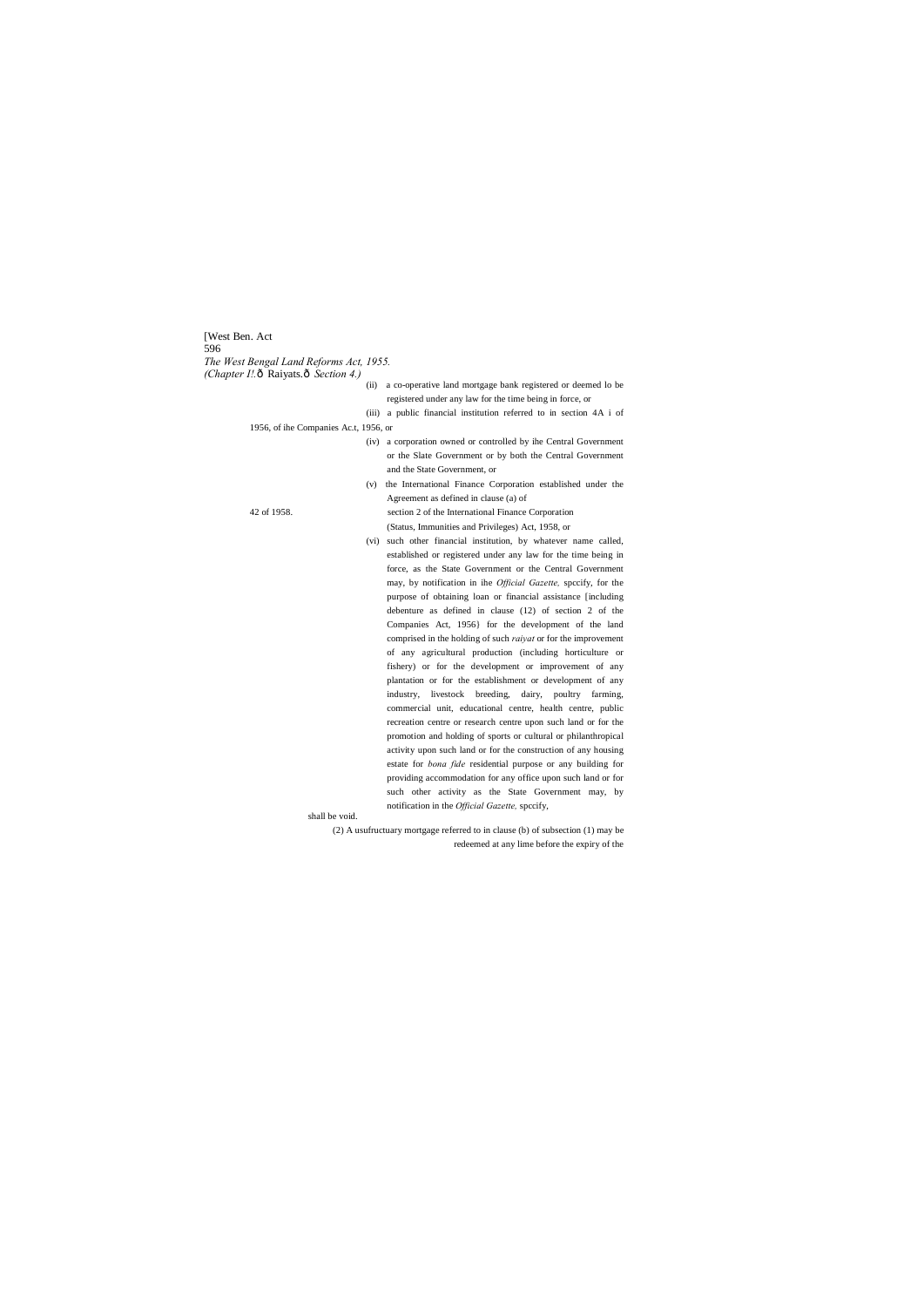# [West Ben. Act 597 *The West Bengal Land Reforms Act, 1955. (Chapter I!.* ô Raiyats. ô *Section 4.)*<br>Right of g. (1) If a p

Right of g. (1) If a portion or share of a holding of a *raiyat* is transferred

co-shireror t0 any person other than a co-sharcr in ilie holding, '[ihe *bargadar* in contiguous ihe holding may, within ihree months of the date or such transfer, or! ' any co-sharer *raiyat* of the holding may, within three months or lhe

service of the noiicc given under sub-section (5) of section 5, or any *raiyat* possessing land adjoining such holding may, within four months of lhe date of such transfer, apply to lhe <sup>5</sup>[MunsiF having territorial jurisdiction], for transfer of the said portion or share of ihe holding lo him, subject to the limit mentioned in '[section 14-M] on deposit of the consideration money together wiih a further sum of ten *per cent,* of that amount:

**'Provided that if the** *bargadar* **in the holding, a co-sharcr** *raiyat* **and a** *raiyat* **possessing land adjoining such holding apply for such transfer, the** *bargadar* **shall have the prior right to have such ponion or share of the holding transferred to him, and in such a case, the deposit made'by others shall be refunded to them:**

'[Provided further that where the *bargadar* does not apply for such transfer and] a co-sharcr *raiyat* and a *raiyat* possessing land adjoining such holding both apply for such transfer, the former shall have ihe prior right to have such portion or share of the holding transferred to him, and in such a ease, the deposit made by the latter shall be refunded to him:

&[Provided also] that as amongst *raiyats* possessing lands adjoining such holding preference shall be given to the *raiyat* having the longest common boundary with the land transferred.

(2) Nothing in this section shall apply too

(a) a transfer by exchange or by partition, or,

(b) a transfer by bequest or gift  $\int$ [or heba-biJ-cwa2[, or,

'The words wilhin ihe square brackets were inserted by s. 12(1 )(a) of ihe West Bengal Land Reforms (Amendment) Acl, 1981 (West Ben. Act L of 1981), w.c.f. 7.8,69.

The words within Ihe square brackets were substituted for lhe words "Revenue Officer 5**JK**dally empowered by the Slate Govemmcnl in this behalf by s. 7(i){a) of the West Bengal Land Reforms (Amendment) Act, 1972 (West Ben. Act XII of 1972).

'The word, figures and Teller within the square brackets were substituted for lhe words, brackets and figures "sub-seclion (3) of section *A"* by s. 7{i)(b). *ibid.*

"The proviso added by s. I2(l)(b) of the West Bengal Land Reforms (Amendmcni) Act, 1981 (West Ben. Act L of 1981), w.c.f. 7.8.69,

'The words within the square brackets were substituted for the words "Provided that if" by s. 12( I )(c), *ibid.,* w.e.f. 7.8.69.

The words within the square brackcis were substituted for the words "Provided further'' by s. 12(1 )(<!), *ibid.,* w.e.f 7.8.69.

The words wilhin Ihe square brackets were inserted by s. 7(ii){a) of the Wesi Bengal Land Reforms (Amendment) Act. 1972 (West Ben. Acl XII of 1972).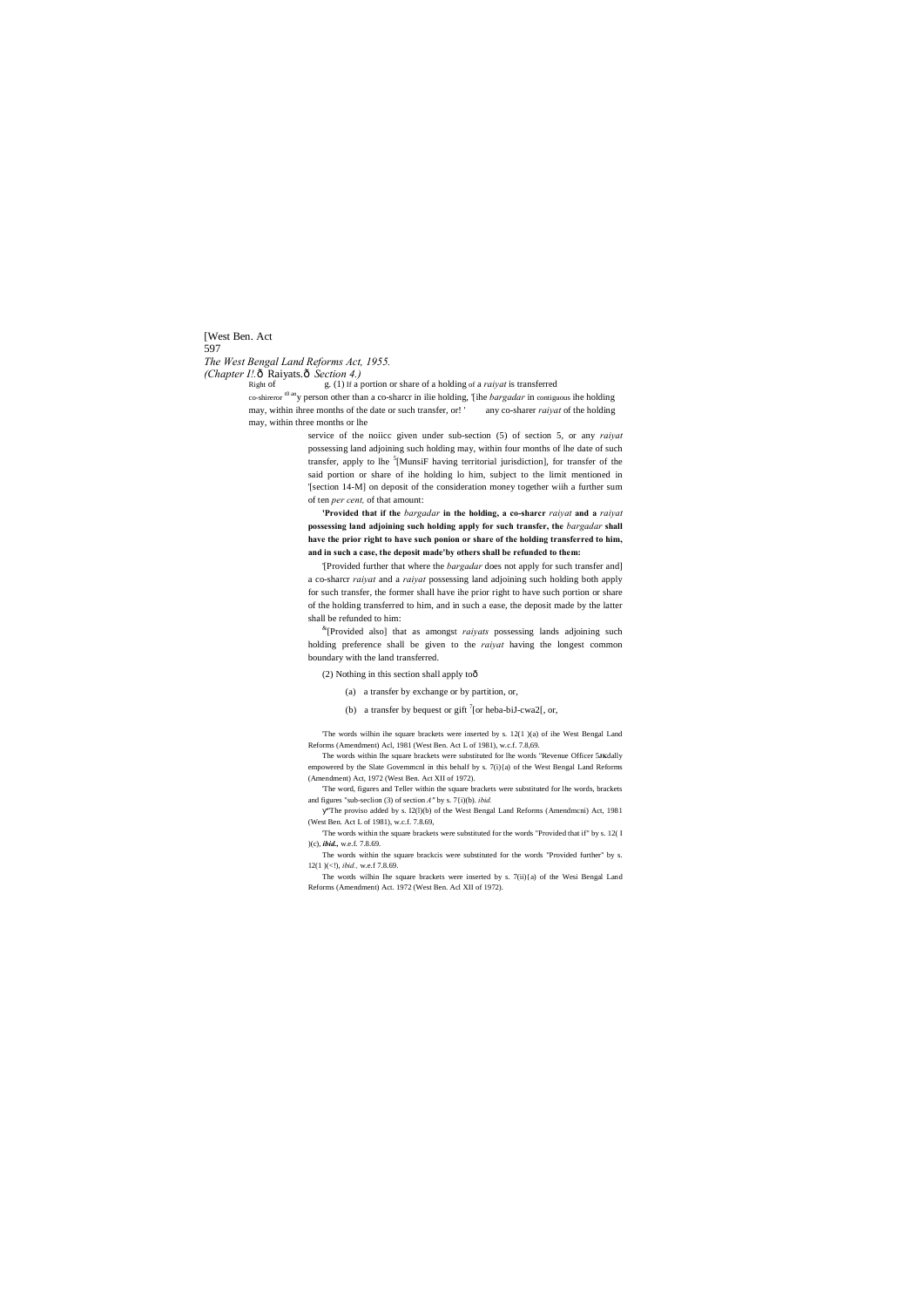# [West Ben. Act

# 598 *The West Bengal Land Reforms Act, 1955.*

•[Munsif] lo allow the application and apportion lands in certain cases.

*^Explanation.* $ô$  All orders passed and the consequences thereof under sccitons 8, 9 and 10 shall be subject to the provisions of Chapter IIB.

- (c) a '\* \* \* mortgage mentioned in section 7, or,
- (d) a transfer for charitable or religious purposes or both without reservation of any pecuniary benefit <sup>3</sup>[for any individual, or,]
- ? (e) a transfer of land in favour of a *bargadar,* in respect oF such land if after such transfer, (he transferee holds as a *raiyat* land not exceeding one acre (or 0.4047 hectare) in area in the aggregate.

Wcsl Ben, Acl XII of 1972.  $3(3)$  Every application pending before a Revenue Officer at the commencement of section 7 oF the West Bengal Land Reforms (Amendment) Acl, 1972, shall, on such commencement, stand transferred to, and be disposed of by, the Munsif having jurisdiction in relation to the area in which the land is situated and on such transfer every such application shall be dealt with from the stage at which it was so transferred and shall be disposed of in accordance with Ihe provisions of this Act, as amended by the West Bengal Land Reforms (Amendment) Act, 1972.

9. (1) On the deposit mentioned in sub-seclion (1) of section 8 being made, ihe "[Munsif] shall give notice of the application to the transferee, and shall also cause a notice to be affixed on ihe land for the information of persons interested. On such notice being served, the transferee or any person interested may appear within the time speciFicd in the notice and prove the consideration money paid for the transfer and other sums, if any, properly paid by him in respect of the lands including any sum paid for annulling encumbrances created prior lo the date of transfer, and rent or revenue, cesses or taxes for any period. The<sup>4</sup>[Munsif] may after such enquiry as he considers necessary direct the applicant to deposit such further sum, if any, within the time specified by him and

was added by s, 12(2)(b), *ibitl..* w.e.f, 7.8,69,

by s. 8(i). *ibid.*

The words within the squire brackets were substituted for the words "forany individual" by s. I2(2)(la) of the West Bengal Land Reforms (Amendment) Act, 1981 (Wcsl Ben. Act L of 1981), w.e.f. 7.8.69.

 <sup>&#</sup>x27;The word "'usufruciuary" was omined by s. 7(ii)(b) of [he Wcsl Bengal Land Reforms (Amendment) Act, *<sup>1911</sup>* (West Ben. Acl XII of 1972).

<sup>&#</sup>x27;Clause (e) was inserted by s. 12(2){a). *ibitl.,* w.e.f. 7.8,69,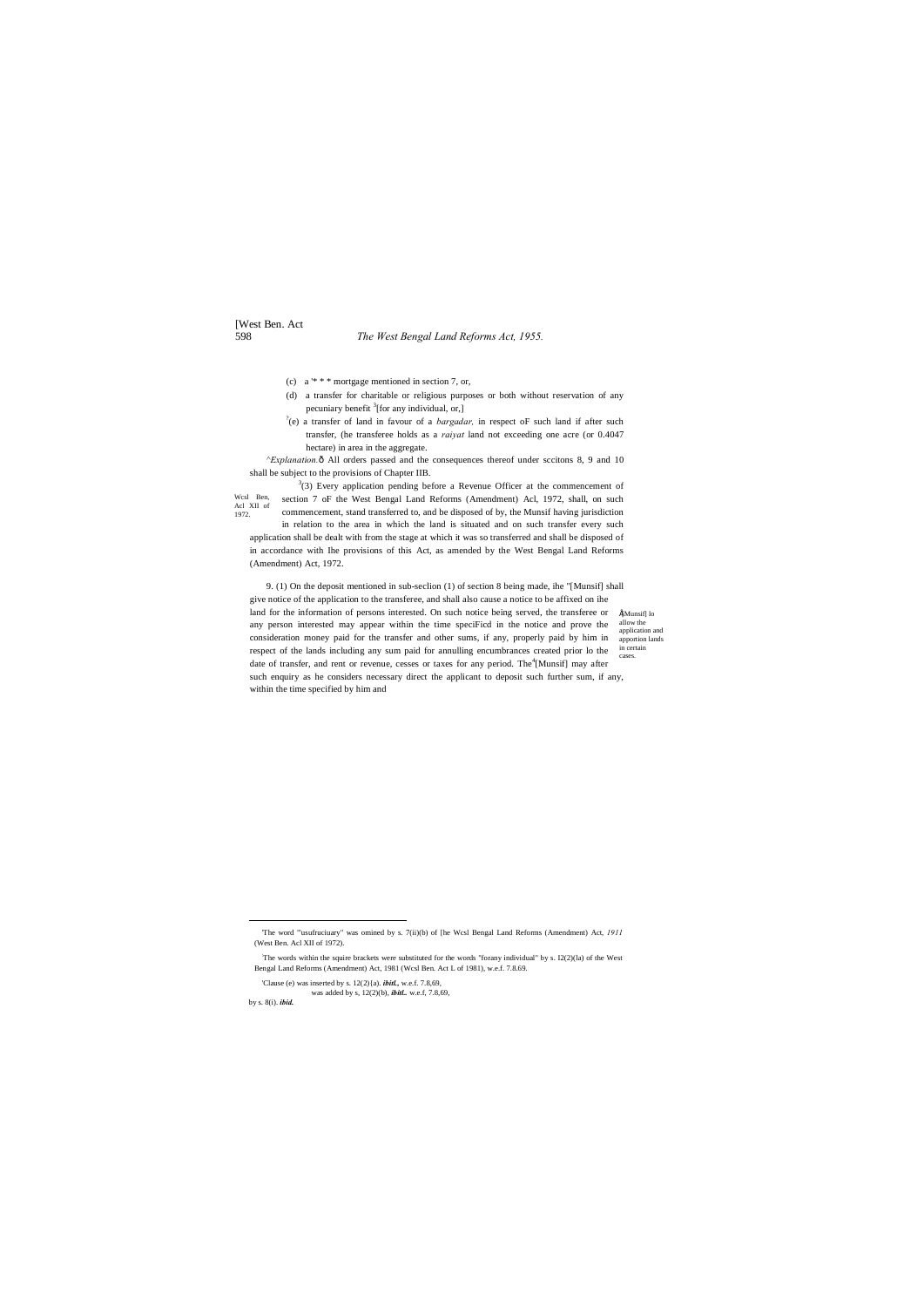*The West Bengal Land Reforms Act, 1955. (Chapter II.* $\hat{o}$  Raiyats. $\hat{o}$  Section 4.) X of 1956.] 599

#### *(Chapter ILô Raiyats.ô Section 9.)*

<sup>m</sup> on such sum being deposited, he shall make an order that lhe amount

" of the consideration money together with such other sums as are proved lo have been paid by the transferee or (he person interested plus ten *per cent,* of the consideration money be paid to the transferee or the person interested out of the money in deposit, lhe remainder, if any, being refunded to lhe applicant. The '[Munsif] shall then make a further order that lhe portion or share of the holding be transferred to the applicant and on such order being made, che portion or share of the holding shall vest in the applicant.

> (2) When any person acquires lhe right, title and interest of lhe transferee in such holding by succession or otherwise, lhe right, title and interest acquired by him shall be subject to lhe right conferred by subsection (1) of section 8 on a co-sharer *raiyat* or a *raiyat* possessing ]and adjoining lhe holding.

> (3) In making an order under sub-section (1) in favour of more lhan one cosharer *raiyat* or *raiyat* holding adjoining land, lhe '[Munsif] may apportion the portion or share of lhe holding in such manner and on such terms as he deems equitable.

 $3(7)$  Every appeal pending before an Additional District Magistrate at the commencement of section 8 of lhe West Bengal Land Reforms Wesi Ben, (Amendment) Act, 1972, shall, on such commencement, stand transferred {97\* " ° lo, and be disposed of by, lhe District Judge having jurisdiction in

(4) Where any portion or share of a holding is transferred to lhe applicant under sub-seclion (1), such applicant shall be liable lo pay all arcars of revenue in respect of such portion or share of the holding that may be outstanding on the dale of lhe order,

(5) The '[Munsif] shall send a copy of his order as modified on appeal, if any, under sub-section (6) lo the prescribed authority for correction of the record-ofrights.

<6J Any person aggrieved by an order of the '[Munsif] under this scction may appeal to the -[District Judge] having jurisdiction over the area in which the land is situated, within thirty days from lhe dale of such order and the  $2$ [Disiricl Judge] shall send a copy of his order lo the '[Munsif]. The fees to be paid by the parties and the procedure to be followed by the  $2$ [DisLrict Judge] shall be such as may be prescribed.

relation to the area in which ihe land is situated and on such transfer, every such appeal shall be deuli wilh from ihe stage at which il was so transferred and shall be disposed of in accordance with the provisions of this Acl, as amended by the West Bengal Land Reforms (Amendment.) Act, 1972.

10. On an order under section 9 being madeô

(a) the right, title and interesi or the *raiyat* and of the transferee or of the person mentioned in subsection (2) of section 9 who acquires any right, title and interest in the holding shall vest in the *raiyat* whose application for transfer has been allowed by the Revenue Officcr or by the Munsif '[or, after the commencement of section 8 of Ihe Wesi Bengal Land Reforms (Amendment) Acl, 1971, by the Additional District Magistrate, or, after ihe commencement of

ihe West Bengal Land Reforms (Amendment) Acl, 1972, by the District Judge,] on appeal: Provided lhai the transferee or the person mentioned in sub-section (2) of section 9 shall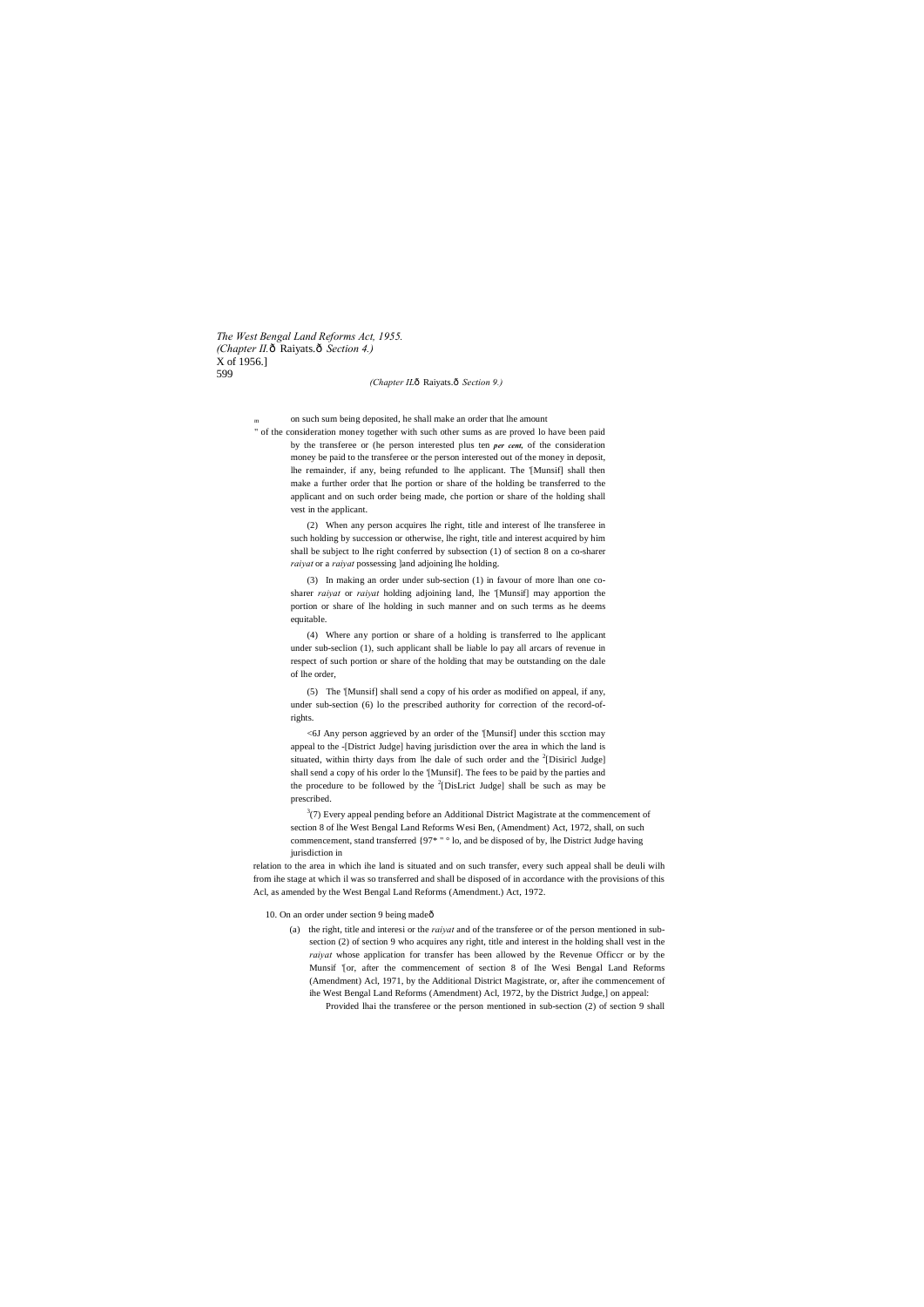# [West Ben. Act

# 600 *The West Bengal Land Reforms Act, 1955.*

President's Ael 3 or 1971.

have the right to take away ihe crops which he might have grown on the land before the dale of the order;

(b) the *raiyat* whose application has been so allowed shall be liable for any revenue accruing from the dale of ihe order.

| West Ben.<br>Act XII of | 11. (1) If the holding of a <i>raivat</i> or a portion of il is lost by diluvion, the revenue of | Diluvial ed                | ihe                  |  |
|-------------------------|--------------------------------------------------------------------------------------------------|----------------------------|----------------------|--|
| 1972.                   | holding shall, on application made by the <i>raivat</i> in the prescribed form to the Revenue    | lands.                     | Officer.             |  |
|                         | be remitted or abated by an amount which, in the opinion of the Revenue Officer, is              |                            | fair.                |  |
|                         | (2) The right, title and interest of the <i>raivat</i> shall subsist in such holding or portion  |                            | thereof              |  |
|                         | during the period of loss by diluvion not exceeding twenty years and the <i>raivat</i> shall     | quences of an<br>order for | its<br><sub>on</sub> |  |
|                         | re-appearance at any time within thai period have the right to possession thereof and            | transfer.                  | be                   |  |
|                         | liable lo pay such revenue as in the opinion of the Revenue Officer is fair.                     |                            |                      |  |

Land gained by recess of river or sea.  $2<sup>2</sup>$  12. Any land gained by gradual accession to a holding, whether from Ihe recess of a river or of ihe sea, shall vest in the State Government and ihe *raiyat* who owns ihe holding shall not be Land sained entitled lo retain such land as an accretion thereto.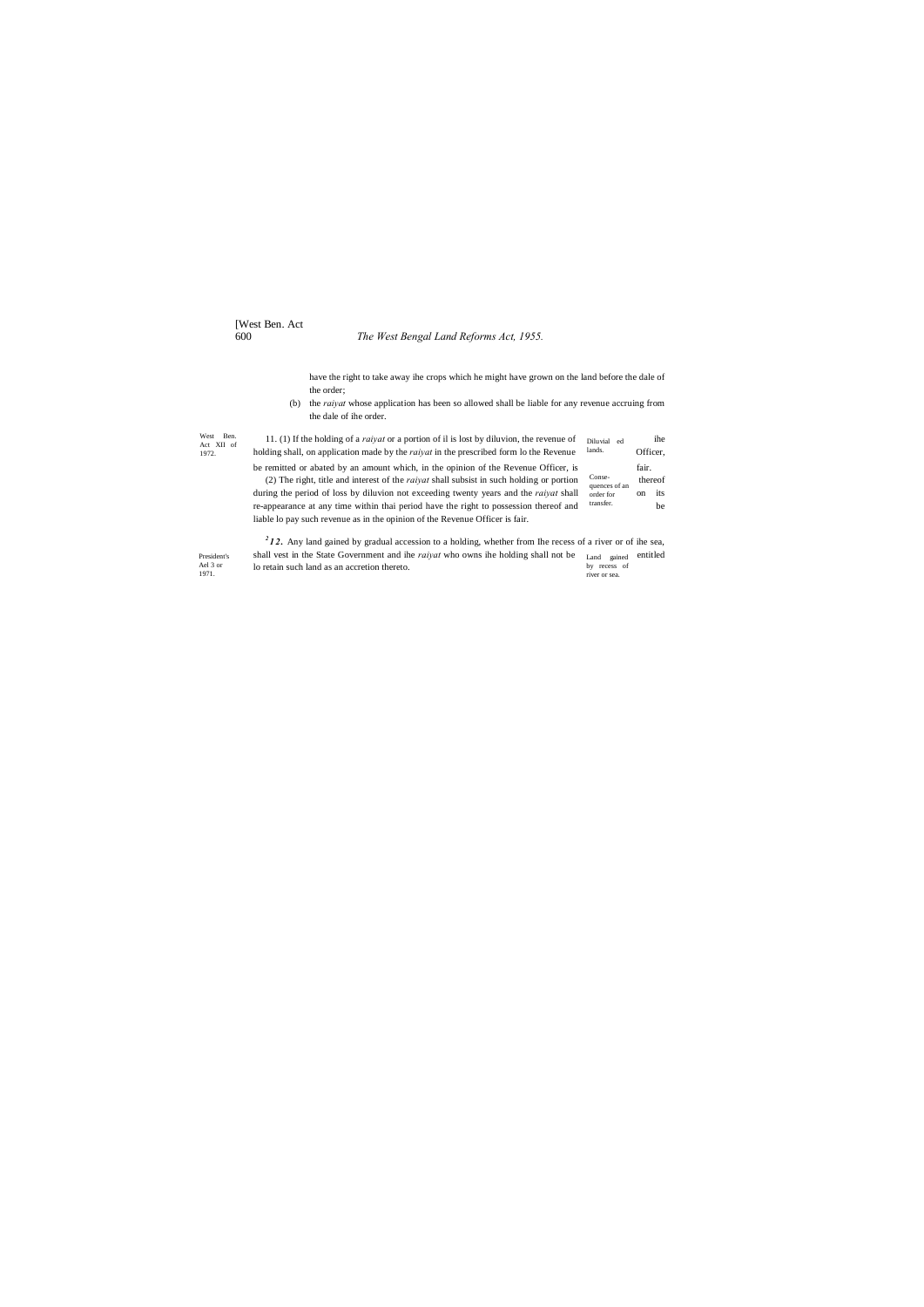[West Ben. Act 601 *The West Bengal Land Reforms Act, 1955. (Chapter I!.*—Raiyats.—*Section 4.)* , 13. *[Restriction on alienation of land by Scheduled Tribes.—Omitted with retrospective effect by s. 6 of West Ben. Act XV!ff of 1965.}*

> Partition of 14. (1) Partition of a holding among co-sharer *raiyats* owning it holding shall be made either byô among co

sharer (a) a registered instrument; or

(b) a decree or order of a court.

(3) If as a result of partition one or more shares comprise an area less than the standard areaô

(2) When partition is effected by an instrument, the registering officer shall not accept for registration any such instrument unless there is tendered along with it a notice, giving (he particulars of the holding and the area of each share, and such process fee as may be prescribed, for transmission to the prescribed authority.

> (a) the prescribed authority in a ease where partition is effected by a registered instrument, or

(b) the court passing the dccrce or order for partition,

shall recast the shares, excluding the homesteads of the co-sharers, so thai no share is less than the standard area, ^md sell such shares, or when the holding comprises an area which cannot be partitioned into two or more shares, each comprising not less than lhe standard area, sell the entire holding lo the highest bidder or bidders among lhe co-sharers, or failing them to other persons, and lhe sale proceeds shall, after deducting lhe expenses for conducting lhe sale, be paid to the co-sharers in accordance with their shares in the holding partitioned, excluding the I tomes leads.

(4) If the holding or any share or shares thereof cannot be sold as aforesaid, lhe prescribed authority or the court shall report the case lo the State Government and the State Government shall, by order made in this behalf, lake over such holding or share or shares and shall place at the disposal of the prcscribcd authority or lhe court, as lhe case may be, the market value thereof for payment to the cosharers in the manner indicated in sub-seclion (3).

(5) For the purpose of pe venting fragmentation of holdings as a result of partition lhe Stale Government may by order made in Ihis behalf specify an area, which in ils opinion is lhe minimum unit for effective '[utilisation] <sup>n</sup> 'he interest of - $* * *$  production  $5$ [or in the public interest], as the standard area, and different standard areas may be specified for different localities or for different classes of land.

*(Chapter HA.—Restrictions on alienation of land by Scheduled Tribes.—Sections 14A-14C.)*

'(6) Notwithstanding anything contained in any other law For the lime being in force or in any agreement or any custom or usage or any decree, judgment or award or any court, no partition amongst co-sharer *raiyats* and co-parcencrs of a Hindu Undivided family governed Dr claiming lo be governed by the *Mitakshara* School of Hindu Law shall have any force unless such partition is made by registered instrument or by a decrce or order of a Court and is effected by metes and bounds; and both the conditions having been fulfilled, any such partition shall be deemed to have comc into force from the dale of registration or the deed of partiiion or the date of final decree or

 $rac{1}{5}$ <sup>5</sup>The words wilhin ihe square braekels were subsiiiuied for ihe words "lo ihe same Scheduled Tribe lo which Ihe transferor belongs" by s. ID(r)(a) of ihe WCSL Bengal Land Reforms (Amendment) Acl, 1972 (West Ben. Acl XII of 1972).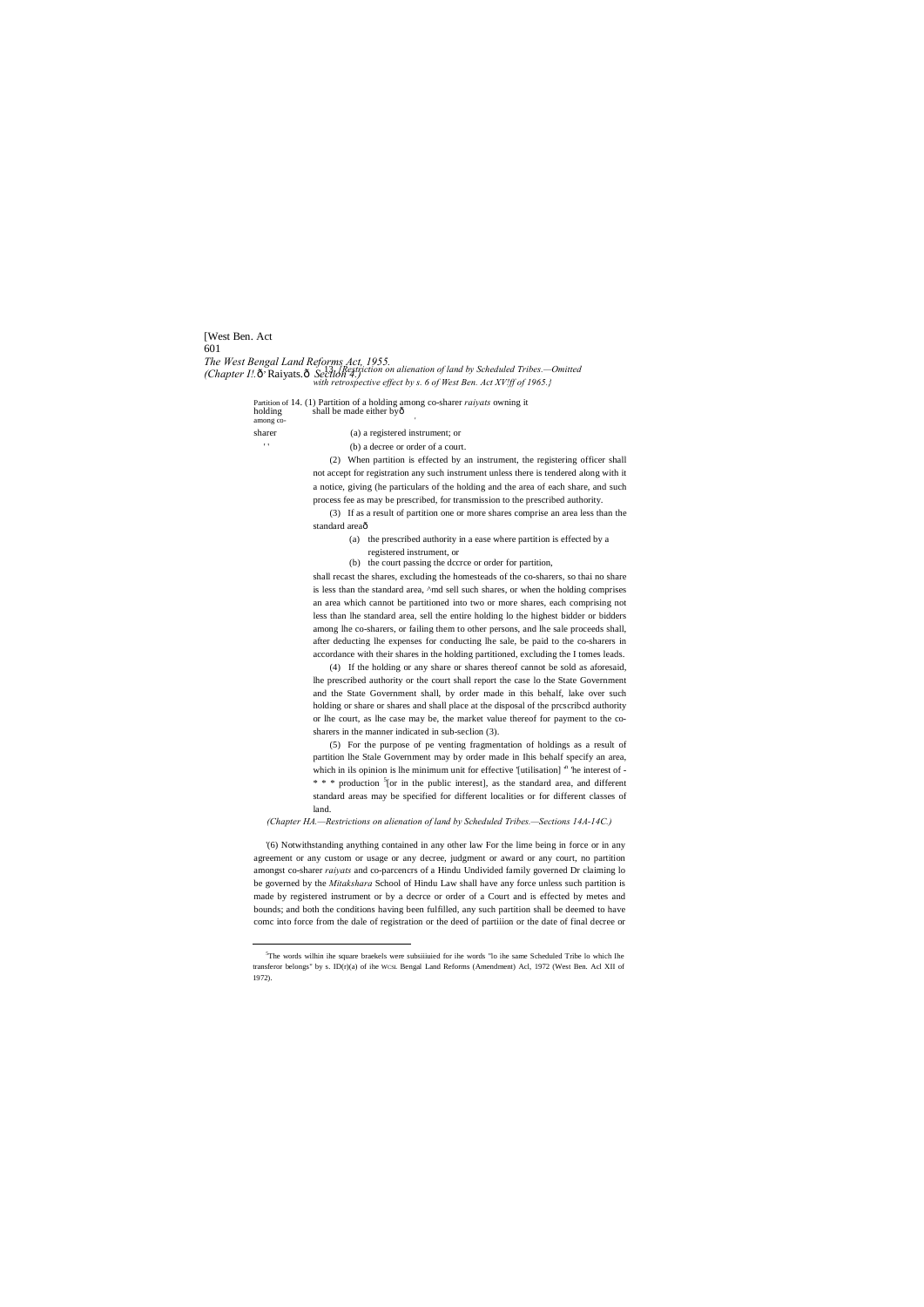# X of 1956.] *The West Bengal Land Reforms Act, 1955.* 602

order of a Court, as the ease may be, or from the date of effecting partition by metes and bounds, whichever is bier.

# -CHAPTER IIA.

# Restrictions on alienation of land by Scheduled Tribes.

| 14A. The provisions of this Chapter shall have effect not with standing anything to the<br>contrary contained elsewhere in this Act. | Provisions of<br>Chapter 11A<br>10 override<br>ol her<br>provisions of<br>Iliis Acl. |  |  |
|--------------------------------------------------------------------------------------------------------------------------------------|--------------------------------------------------------------------------------------|--|--|
| -14B. Save as provided in section 14C, any transfer by a <i>raivat</i> belonging to a Scheduled                                      |                                                                                      |  |  |
| Tribe of his holding or part thereof shall be void.                                                                                  |                                                                                      |  |  |
| $^{2}$ I4C. (1) A <i>raivat</i> belonging to a Scheduled Tribe may transfer his holding or pan thereof                               | Tribes,                                                                              |  |  |
| in any one of the following ways, namely: $\hat{o}$                                                                                  | Modes of                                                                             |  |  |
| by a complete usuffructuary mortgage entered into with a person belonging (to<br>(a)                                                 | transfer of land                                                                     |  |  |
| a Scheduled Tribe] for a period not exceeding seven years;                                                                           | by Scheduled<br>Tribes.                                                              |  |  |
| by sale or gift to the Government for a public or charitable purpose;<br>(b)                                                         |                                                                                      |  |  |
| by simple mortgage to the Government or lo a registered Co-operative Society;<br>(c)                                                 |                                                                                      |  |  |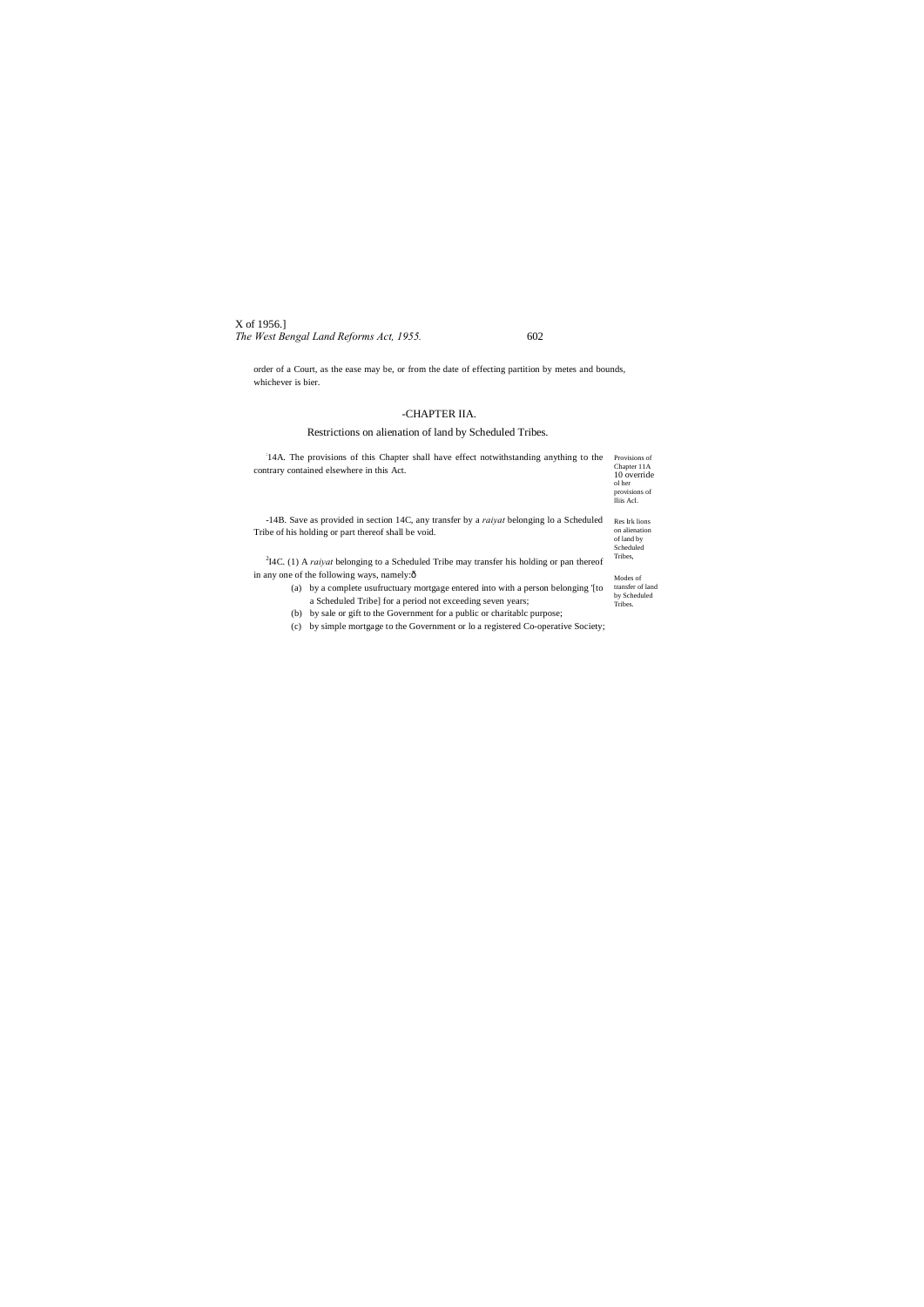<sup>603</sup> *The Wesf Bengal La/id Reforms Act, 1955.*

# . [West Ben. Act

*(Chapter IIA — Restrictions on alienation of land by Scheduled Tribes.—Section J4C.)*

a **scheduled** hank, a co-opcrative land mortgage bank or a corporation, owned or controlled by the Ceniral or Stale Government, or by bolh, **for** the development of land or improvement of agricultural production;

(d) by gift or will to a person belonging to a Scheduled Tribe;

'(cc) by **simple** mortgage or mortgage by **dcposiL** of title deeds in favour of

 $3(e)$  by sale or exchange in favour of any person belonging to a Scheduled Tribe:

Provided further that no such permission shall be granted by the Revenue Officcr unless he is satisfied that no purchaser belonging to a Scheduled Tribe is willing to pay the fair market price of the holding or any part thereof and that the proposed sale is intended lo be made for one or more of the following purposes, namely: $\hat{o}$ .

Provided that any such raiyat may, with the previous permission, in writing, of the Revenue Officcr, transfer by sale his holding or any part thereof lo a person not belonging to any Scheduled Tribe:

(a) for lhe improvement of any oihcr part of the holding, or (b) for investment, or

(c) for such other purposes as may be prescribed.

4 sK ijc \$ 4i \$ iji

(3) A complete usufructuary mortgage referred lo in sub-section (1) may be redeemed at any lime before the expiry of the term.

(4) A mortgagor under a complete usufructuary mortgage intending to redeem such mortgage before the expiry of ils term or any person acting on his behalf, may make an application for redemption in such form and containing such particulars as may be prescribed to the Revenue Officcr. On receipt of such application lhe Revenue Officer shall after service of notice to the mortgagee make an enquiry in lhe prescribed manner and pass a preliminary order declaring the amount due under such mortgage to lhe mortgagee at the date of such order and fixing a

<sup>&#</sup>x27;Clause (cc) was inserted by s. 10(i){b) of the West Bengal Land Reforms (Amendment) Acl. 1972 (Wesi Ben. Act XII of 1972).

<sup>:</sup> Clause (d) was substituted for lhe original clause by s. 2 of the West Bengal Land Reforms (Second Amendment) Act, 1972 {West Ben. Act XXVJ1I of 1972).

<sup>&#</sup>x27;Clause (c) was substituted for the original clausc by s, 10fi)(c) of the West Bengal Land Reforms (Amendment) Act. 1972 (West Ben. Act XII of 1972).

<sup>&#</sup>x27;Sub-section (2) was omitted by s. 10(ii), *ibid.*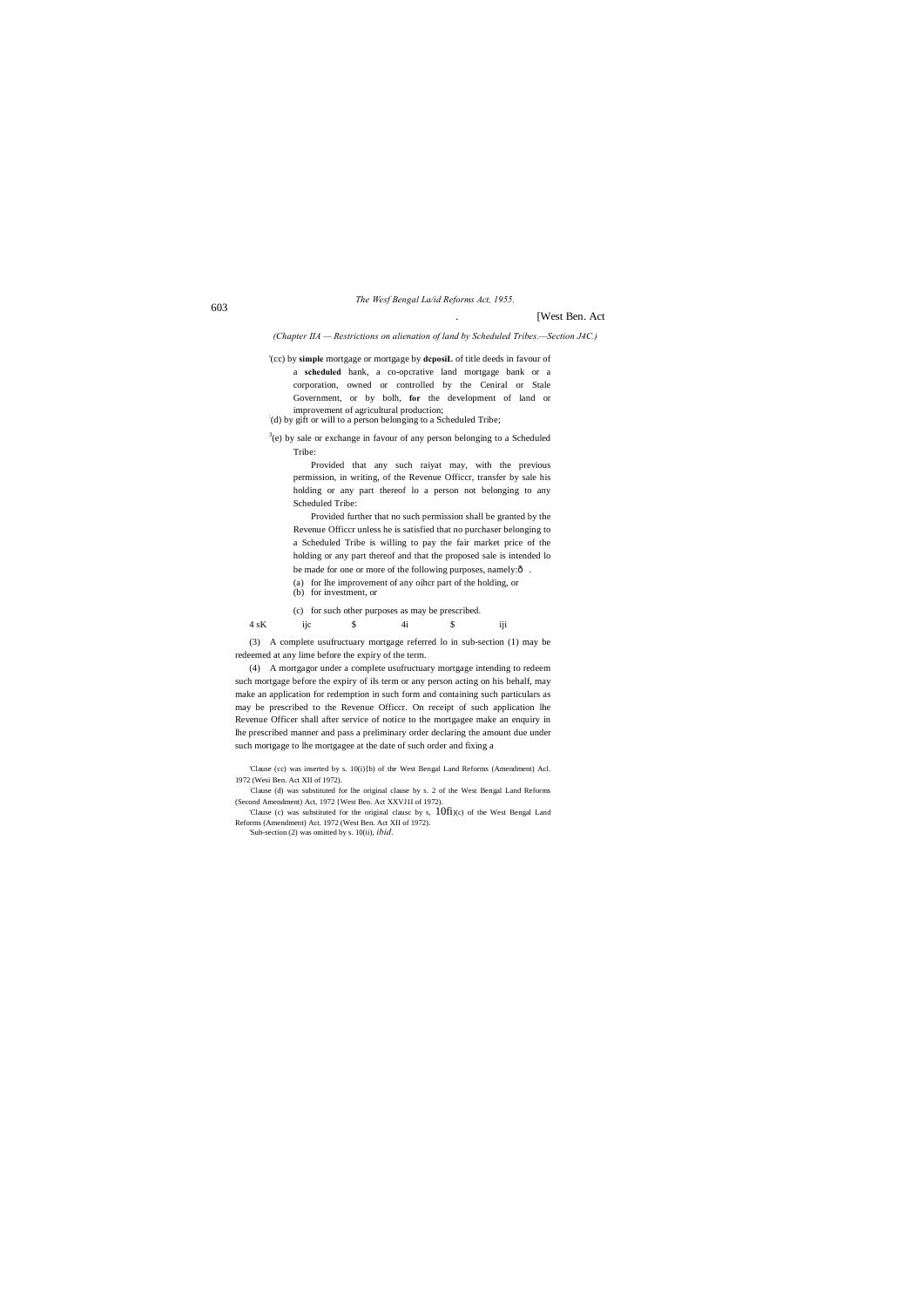#### *(Chapter HA.—Restrictions on alienation of land by Scheduled Tribes.—Section 14D.)*

date for payment of such amount by ihe mortgagor. If the mortgagor pays such amount by ihe date so fixed the Revenue Officer shall make a final order directing the mortgagee to restore possession of the mortgaged property and to deliver up the mortgage-deed, lo the mortgagor.

*Explanation.* $\hat{o}$  In this section "complete usufructuary mortgage" means a transfer by a *raiyat* of the right of possession in any land for the purpose or securing ihe payment of money or (lie return of grain advanced or to be advanced by way of loan upon ihe condition that the loan, wilh all interest thereon, shall be deemed to be extinguished by the profits arising from ihe land during the period or the mortgage.

(5) A final order made under sub-section (4) shall be executed by the Revenue Officer in such manner as may be prescribed.

*The West Bengal Land Reforms Act, J955*. in conlniven-<br>lion of lion Chapter UA shali riot be v.iiid unless registered. jg of 1903. (2) Notwithstanding anything contained in ihe Registration Act, 1908 or in any other law for the lime being in force, no insirumcm of transfer or dealing with land or interest in such land by a *raiyat* belonging to the Scheduled Tribe made in contravention of the provisions of this Chapter shall be recognised as valid by any court, officer or authority exercising civil, criminal or revenue jurisdiction and no registering officer shall register any such instrument unless he is satisfied thaL the instrument does not contravene any or ihe provisions or this

'14D (1) No transfer of any land or any interest in such land by a *raiyat* hclonging to a Scheduled Tribe shall be valid unless made by a registered instrument.

Chapter.

(3) If, in course of regisiralion of any instrument referred to in subsection (2) or in any proceeding relating lo the registration of such instrument or in any proceeding before any civil, criminal or revenue court, any question arises as to whether the *raiyat* executing such instrumeni belongs lo the Scheduled Tribe or as to whether such instrument has been made in contravention of the provisions of this Chapter, the registering officer or other officer or authority exercising powers under the Registration Acl 1908 or ihe civil, criminal or revenue court before whom such question arises, shall refer such question lo the Revenue Officer referred to in section 14C and shall give effect to the decision of the Revenue Officer.

'Section 1 -1D was substituted Tor ihe original section by s. 14 of the West Bengal Land Di'Tfimit ^AramHrncnll Arr IQR1 **IWM** Urn Art <sup>I</sup> (lT I <)S 11 wi- f 7 K fW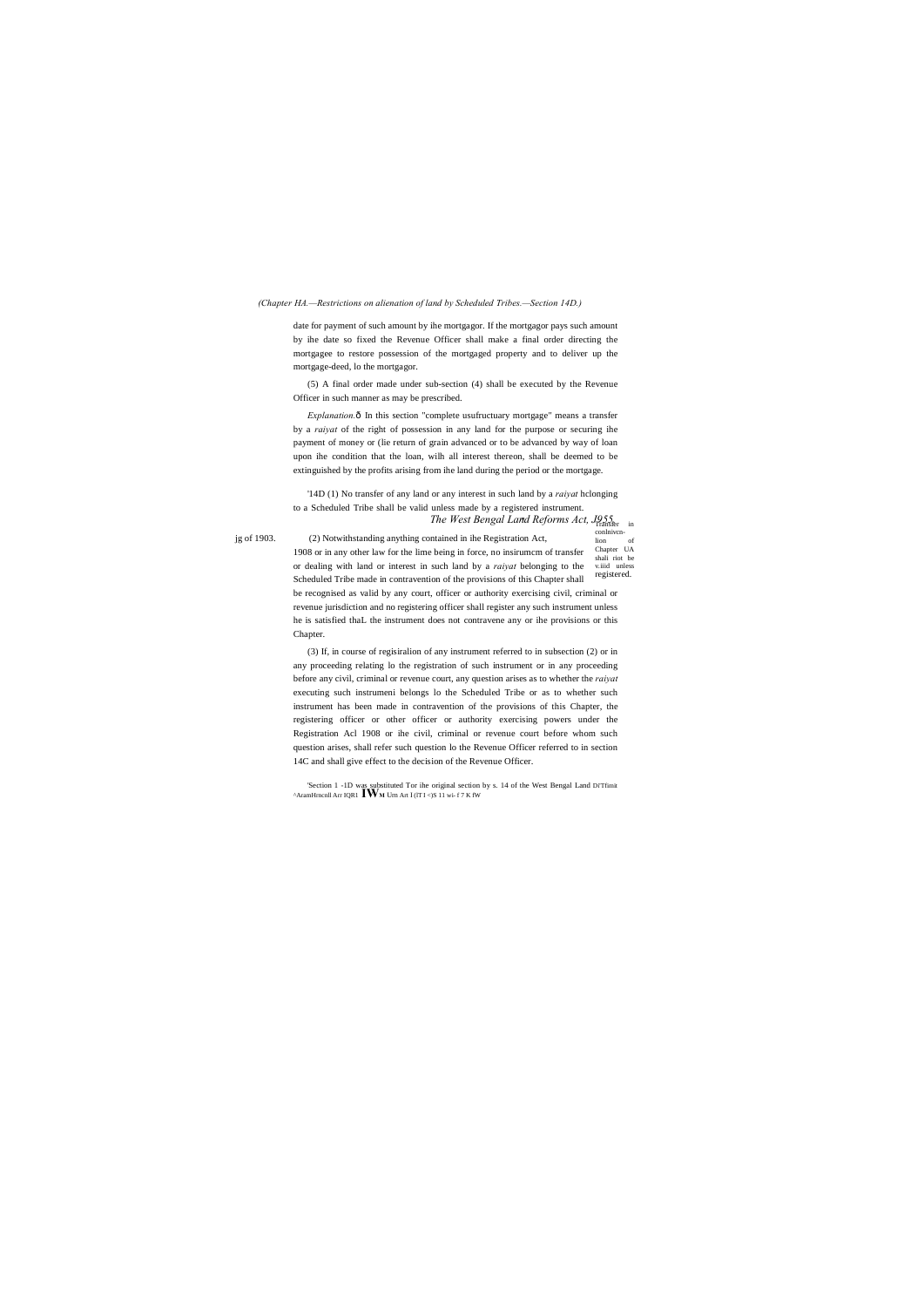Powe^lo Reven'ne Officer lo set aside improper transfers by *: in.'.:!.*

X of 1956.] *(Chapter 1IA.—Restrictions on alienation of land by Scheduled Tribes.—Section 14E.)*

Act 36 of 1963,

# [West Ben. Act

*The West Bengal Land Reforms Act, 1955.* 605 '14E (!) If a transfer of a holding or any portion thereof is made by a *raiyat* belonging lo a Scheduled Tribe in contravention of the provisions of section 14C, ! [°r if lhe permission for lhe transfer is found, after an inquiry in lhe prescribed manner, to have been obtained by misrepresentation 01 fraud] or if in the case of a complete usufructuary mortgage referred 10 in clause (a) \* \* of sub-section (1) of seeiion 14C, lhe transferee has continued or is in possession for more lhati seven years from the date of lhe transfer, the Revenue Officer may, of his own motion or

on an application made in thai behalf, and after giving the transferee an opportunity of being heard, by an order in writing, <sup>J</sup>[annul lhe transfer, where necessary, and] eject the transferee from such holding or pan thereof:

Provided lhai lhe transferee whom it is proposed to eject has not been in continuous possession for '[thirty years] under the transfer made in contravention of scction I4C, or in the case of a complete usufructuary mortgage referred to in clause (a)  $x^*$  \* \* of sub- section (1) of section 14C, for  $J_{\text{th}}$  for the  $J_{\text{re}}$  sub- section 150 and  $J_{\text{th}}$  for  $J_{\text{th}}$  for  $J_{\text{th}}$  and  $J_{\text{th}}$  for  $J_{\text{th}}$  and  $J_{\text{th}}$  and  $J_{$ [tl)iny years] from lhe expiry of the <sup>6</sup>[period of seven years, notwithstanding anything contained in the Limitation Act, 1963].

The words within the square brackets were substituted for the words "twelve years" by s. 15(1) )(a) of the West Bengal Land Reforms {Amendment) Ael. 1931 (West Ben. Acl L of 19BJ), w.e.r. 7.8.69.

(2) When the Revenue Officer has passed any order under subsection (1), he shall restore the transferred holding or part thereof to Che transferor or his successor-in-interest.

... - r t n- The words and figures within the square brackets were substituted for the words "period of seven years" by *s.* 15(1 Kb), *ibid,* w.c.f. 7.B.69. - **<sup>J</sup> Q I i ^ Piir\*! iftrt f urnr r n r-» ^ Wj,**

'(3) For the purpose of restoration of possession of any land and evicting any person in actual occupation of such land under sub-section (2), any such Revenue Officer may use such force as may be required for evicting the person in actual occupation of such land and may send a written requisition in such form and in such manner as may be prescribed Lo the officer-in-charge of the local policc station having jurisdiction or lo any police officer superior in rank to such officer-incharge, and on rcccipt of such written requisition, die police officer concerned shall render all necessary lawful assistance for enforcing delivery of possession of such land:

*'See* fool-note 2 on page 603, *ante.*

: Thc words within [he square brackets were inserted by s. 1 l(i) or [be Wesi Bengal Land Reforms {Amendment) ACL, 1972 (West Ben. Act Xll of 1972).

'The words, brackets and [eller "or clause (e)" were omitted by s. J l(ii), *ibid.*

'The words within the square bnickels were inserted by s. ll(iii), *ibid.*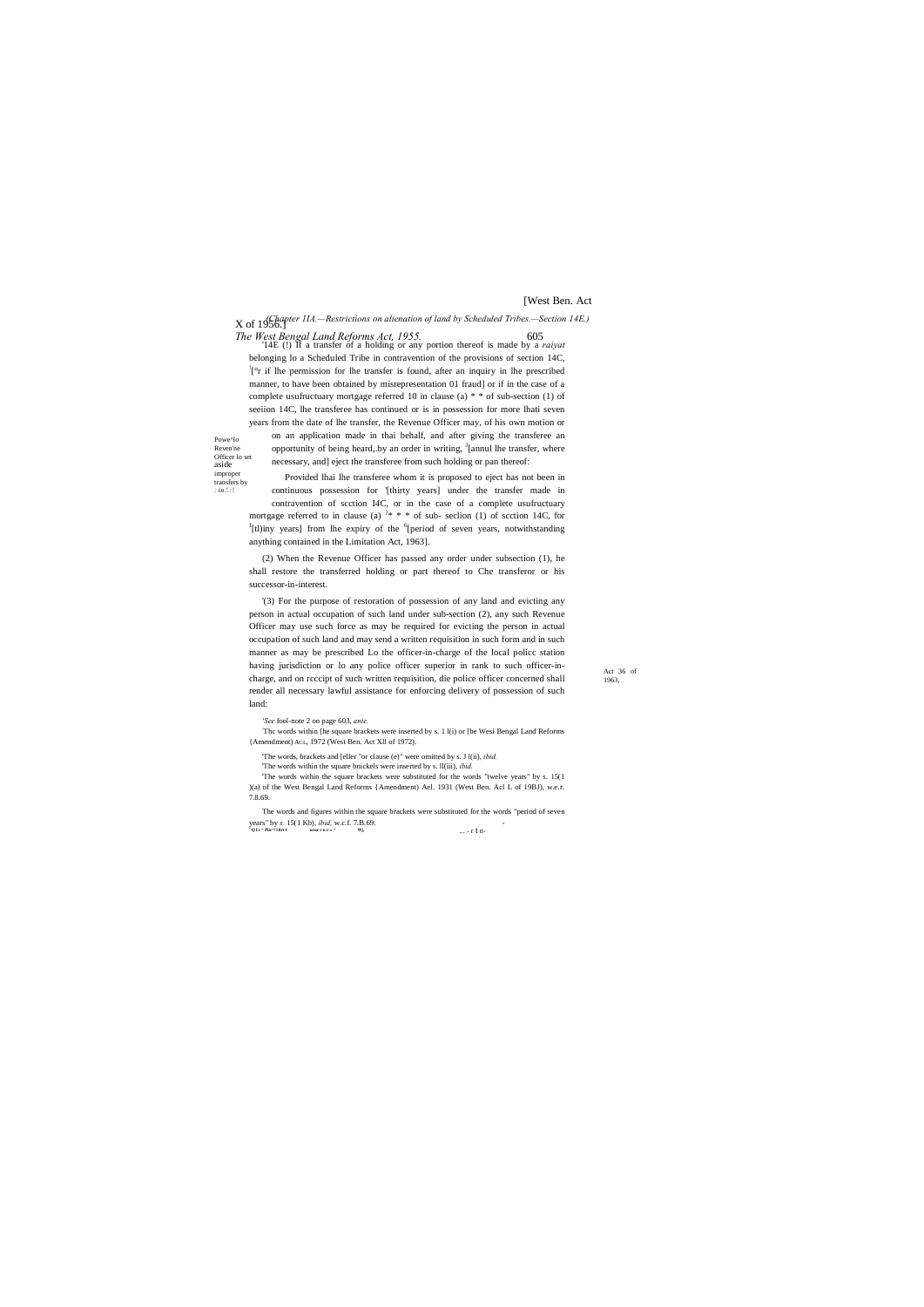#### *The West Bengal Land Reforms Act, 1955.* 606

Res trie lion on (he sale of *raiyat's* holding or any portion I hereof.

9 or 1872.

transaction or instrument to be void.

X of 1956,]

*{Chapter IIA.—Restrictions on alienation of land by Scheduled Tribes.—Sections I4F-14G.)*

Power to Ihe Revenue Officer to settle or sell holding for realisation of certificate dues.

Den. Act III of 1913.

Provided lhac the provisions of [his sub-scction shall not be applicable lo any person not belonging to the Scheduled Tribe, if he has been owning, possessing or cultivating land not exceeding 0.4047 hectarc in area in the aggregate and ihe transfer was made by a member of ihe Scheduled Tribe owning, possessing or cultivating land measuring 4 heclares or more in area in ihe aggregate.

5 or 1908, Tribe on ihe basis of any consent, agreement or compromise. Any such dccree or -(2) Notwithstanding anything contained in the Code of Civil Procedure, 1908 and the Indian Contract Act, 1872, no dccree or order relating lo any land or inicrest in such land shall be passed by any court against a *raiyat* belonging lo a Scheduled order passed in contravention of this sub-scction shall be void.

'14F. -(1) No decree or order shall be passed by any court for ihe sale of the holding or any portion thereof, of a *raiyat* belonging to a Scheduled Tribe nor shall any such holding be sold in execution of any decree or order.

4nriB82. *Batumi*  \*I4FF. (1) Notwithstanding anything contained in the Transfer of Property Act, 1882 or in any other law for the time being in force, any *benatni* transaction or instrument relating to any land or any interest therein showing the name of any person belonging lo a Scheduled Tribe as the ostensible owner shall be void for all purposes.

> '14G. (1) When a certificate is filed for the recovery of an arrear of revenue or any other public demand recoverable under ihe Bengal Public Demands Recovery Act, 1913, in respect of the holding of a *raiyat* belonging to a Scheduled Tribe, the Certificate Officer shall, before a proclamation for sale of the holding is issued in execution of the certificate, refer the case lo the Revenue Officer having jurisdiction who may, in his discretion, $\hat{o}$

(2) No Court shall entertain any suit to cnforcc any right in respect of any such land or interest in such land against a person belonging lo a Scheduled Tribe by or on behalf oCa person claiming to be the real owner of such land or interest therein.

- (a) eject the defaulting *raiyat* from his holding and put another person belonging to a Scheduled Tribe in possession of ihe holding For a period not exceeding seven years on payment or the amount due in respect of the certificate by him, or
- (b) sell ihe holding lo a member of a Scheduled Tribe, if available, and, if not available, to any other person at a fair mrukci price lo be fixed by the Revenue Officcr, not being less than the amount due in respect of ihe certificate: Provided that if the homestead of the defaulting *raiyat* is comprised in ihe holding, he shall noi he cjccted from such homestead under clause (a), nor shall such homestead be sold under clause (b).

(2) (i) If ihe Revenue Officer puis any person in possession of the holding under clause (a) of **sub-secLion** (1) for any period, the amount paid by such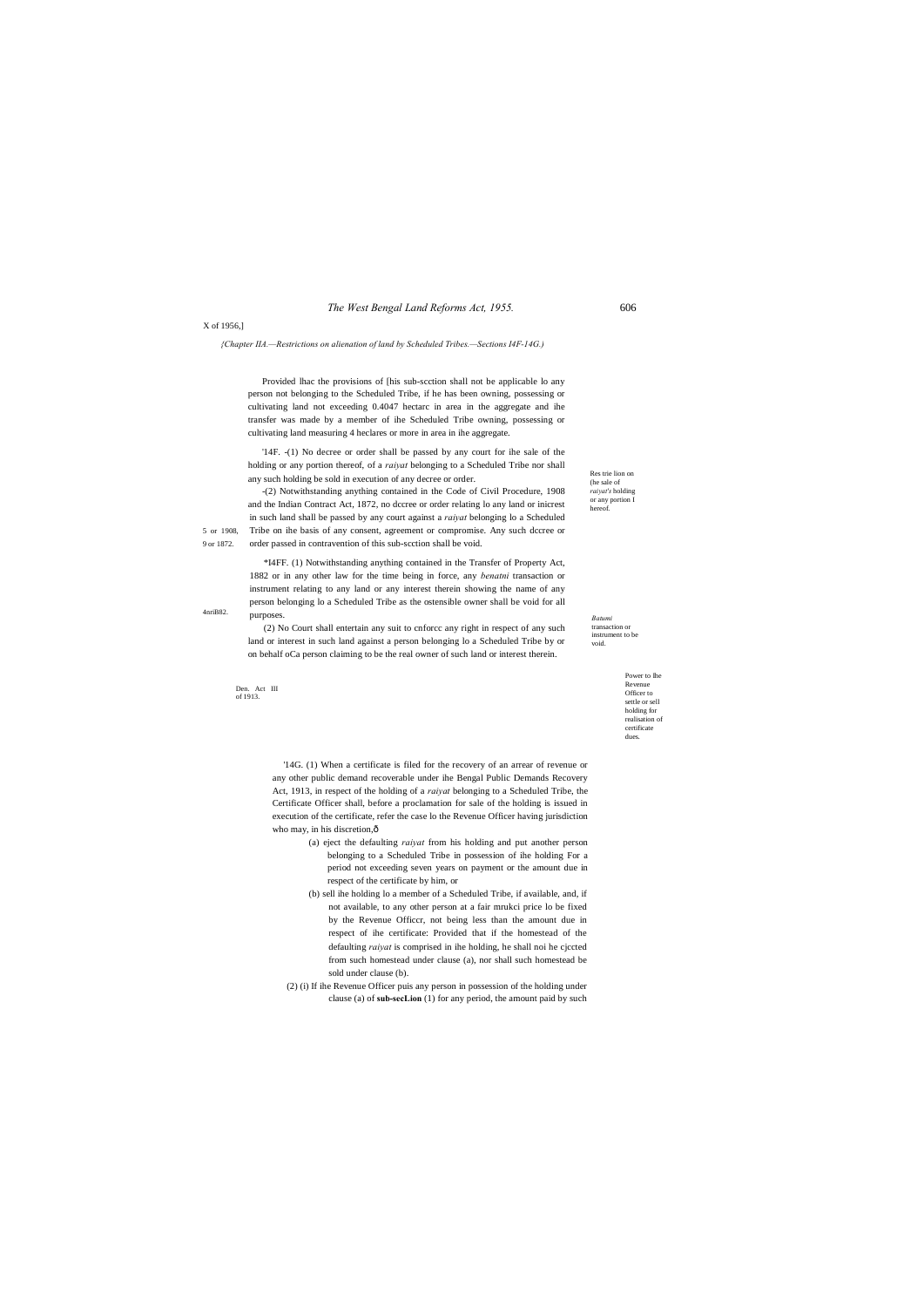# *The* VI'ej/ *Bengal Land Reforms Act, 1955.* [West Ben. Act 607

#### *f Chapter 11 A.—Restrictions on alienation of land by Scheduled Tribes,—Sections 14H, 14HH.)*

Appeal and revision.

Act 36 of 1963.

Suiting aside of sale of land of a *raiyal* belonging to a Scheduled Tribe.

5 of 1908.

person shall, at ihe end of such period, be deemed to have been satisfied in full, and the Revenue Officer shall ihcn resiore the holding lo the defaulting *raiyat;*

(ii) if the Revenue Officer sells the holding under dausc (b) of sub-section (J), any amount that may remain out of ihe sale-proceeds after satisfaction of the amount due in respect of the certificate shall **be** paid to **Lhe** defaulting *raiyat. - .*

'14H. An appeal, if presented within thirty days from the dace of the order appealed against, shall lie <sup>J</sup>[io the Munsif having jurisdiction] from any order made under sub-seclion (4) of section  ${}^{3}$ [I4C or section 14E] or section 14G and his order shall be final:

<sup>S</sup>14HH. Notwithstanding anything to the contrary contained in lhe Code of Civil Procedure, 1908 or in any other law for lhe time being in force, every court exercising appellate or revisional jurisdiction shall, either of its own motion or on an application made in (his behalf, set aside the sale of land of a *raiyat* belonging to a Scheduled Tribe or any portion of such land in execution of a decree in favour of a person not

Provided that an application for revision or modification of ihe order passed by the <sup>J</sup>[Munsif on appeal shall lie to the District Judge] if made within sixty days from the date of lhe order:

Provided further that the provisions of section 5 of the Limitation Act, 1963, shall apply to an appeal under this section,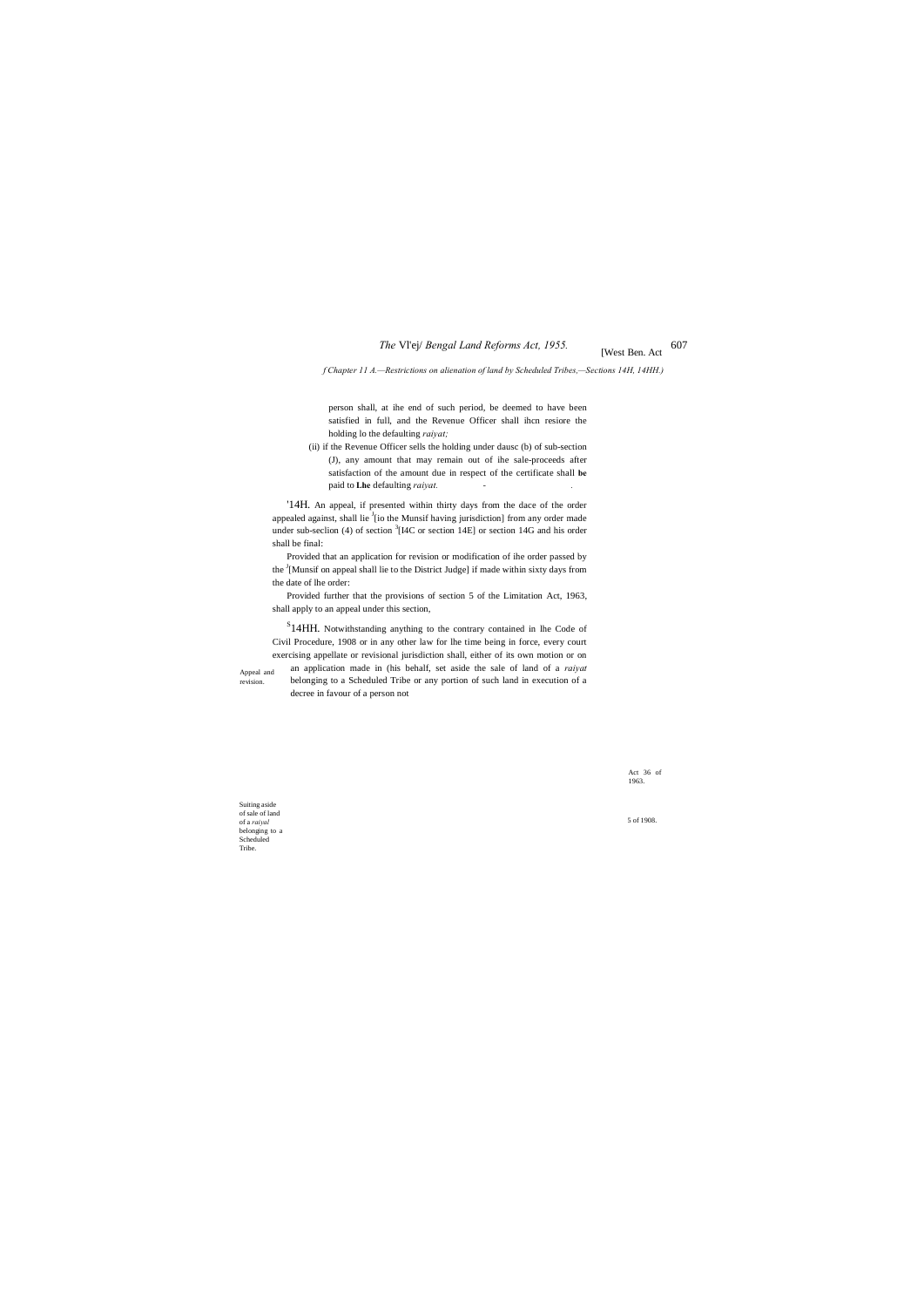33 of! 970.

#### $314K$ . In this Chapter, $\hat{\text{o}}$

# X of 1956.]

# *(Chapter HA.—Restrictions on alienation of land by Scheduled Trihes.—Sections 141.— Chapter IIB.—Ceiling on Holdings.— Sections 14J, 14K.)*

Bar lo suits. "141. No suil shall He in any Civil Courl lo vary or set aside any order passed by the Revenue Officer in any proceeding under this Chapter except on lhe ground of fraud or want of jurisdiction.

#### -CHAPTER IIB Gheng/entBehingsl-Land Reforms Act, J955.

belonging to a Scheduled Tribe, notwithstanding ihe failure of the party lo file any objection before lhe court which passed the decree or passed any order for execution of lhe decrcc.

Lo the contrary contained elsewhere in this Act or in any olher law for the lime provisions of Chapter IIB to have overriding effect.  $314$ J. The provisions of this Chapter shall have effect notwithstanding anything being in force or in any custom, usage or contract (express or implied) or in any agreement, dccree, order, decision or award of any court, tribunal or other authority:

- (a) "ceiling area" means the extent of land which a *raiyat* shall be <sub>Definitions,</sub> entitled to own;
- (b) "charitable purpose" includes relief of the poor, medical relief or the ad vanccmcnl of education or of any other object of general public utility;
- (c) "family", in relation lo a *raiyst,* shall be deemed to consist of—
	- (i) himself and liis wife, minor sons, unmarried daughters, if any,
	- (ii) his unmarried adull son, if any, who docs not hold any land as a *raiyat,*
	- (iii) his married adult son, if any, where neither such adull son nor lhe wife nor any minor son or unmarried daughter of such adult son holds any land as a *raiyat,*

Provided that nothing in this Chapter shall apply to any vacant land in an urban agglomeration as defined in the Urban Land (Ceiling and Regulation) Act, 1976.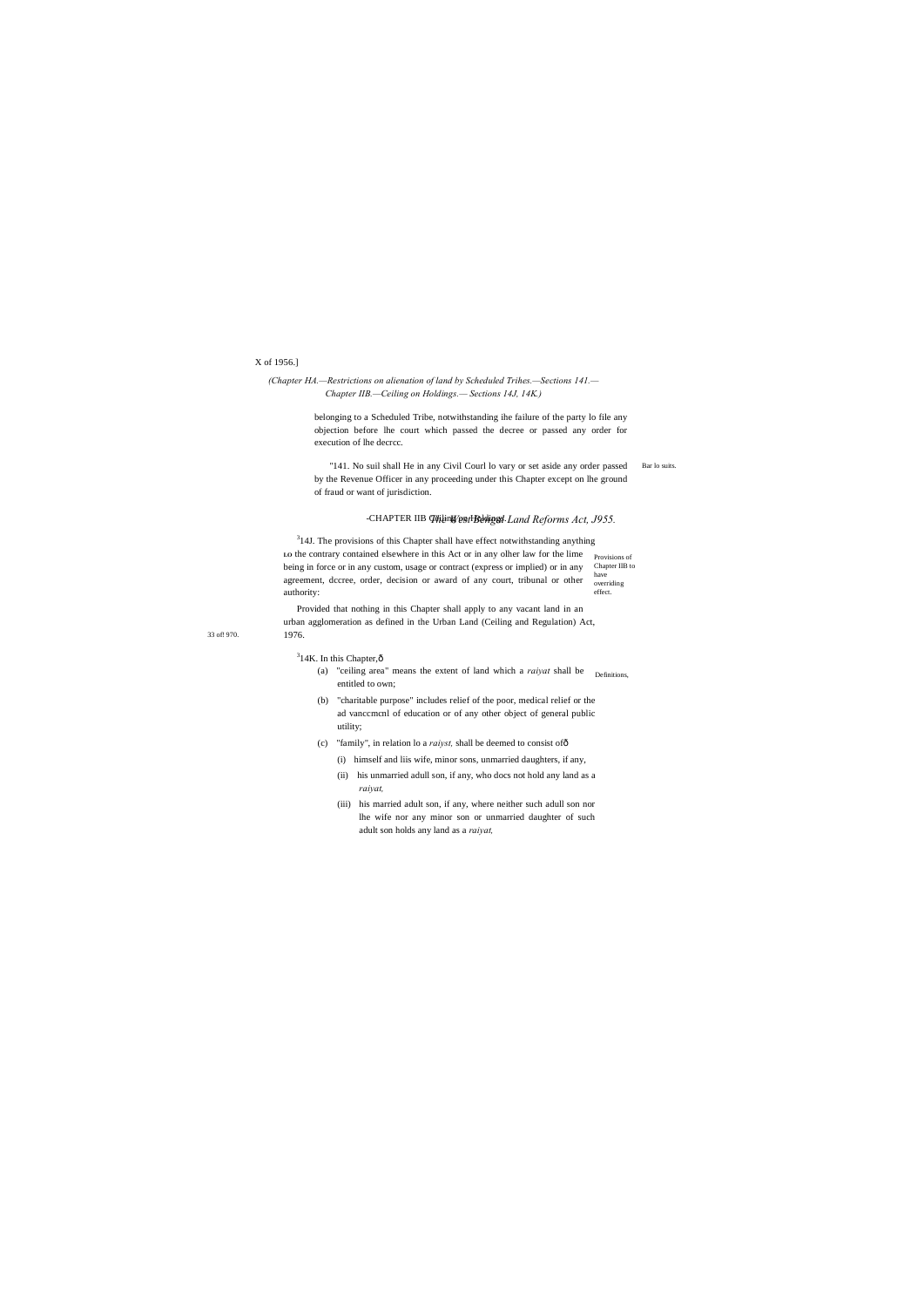[West Ben. Act

# 609 *The West Bengal Land Reforms Acl, J 955.*

*(Chapter JIB.—Ceiling on Holdings.—Section J4K.)*

- (iv) widow of his predeceased son, ir any, where neither such widow nor any minor son or unmarried daughter of such widow holds any land as a *raiyat,*
- (v) minor son or unmarried daughter, if any, of his predeceased son, where ihe widow of such predeceased son is dead and any minor son or unmarried daughter of such predeceased son does noi hold any land as a *raiyat.*

*Explanation J.* $\hat{o}$  For the purposes of this Chapter, an adult unmarried person shall include a man or woman who has been divorced and who has **noL** remarried thereafter:

but shall noi include any other person.

Provided that where such divorced man or woman is the guardian of any minor son, or unmarried daughter, or both, he or she, together with such minor son or unmarried daughter, or both, shall be deemed to be a separate family.

*Explanation IL***—Refcrcnccs in this clause to wife, son or daughter shall, in relation to a** *raiyat* **who is a woman, be construed as rcfercnces Co the husband, son or daughter, respectively, of such woman;**

- (d) "irrigated area" means an area specified as such by the Slate Government, by notification in the *Official Gazette,* being an area which is, or is in the opinion of the State Government capable of being, irrigated, at any time during lhe agricultural year commencing on the 1st day *otBaisakh,* 1377 B.S. '[or thereafter, from any Stale canal irrigation project or -(Stale power-driven deep tubewell or shallow lubcwcll or any other State irrigation projecl) or Stale riverlift irrigation project];
- (e) "orchard" means a compact area oHand having fruit bearing trees grown thereon in such number that they preclude, or when fully grown would preclude, a substantial pan of such land from being used for '[any other] purpose;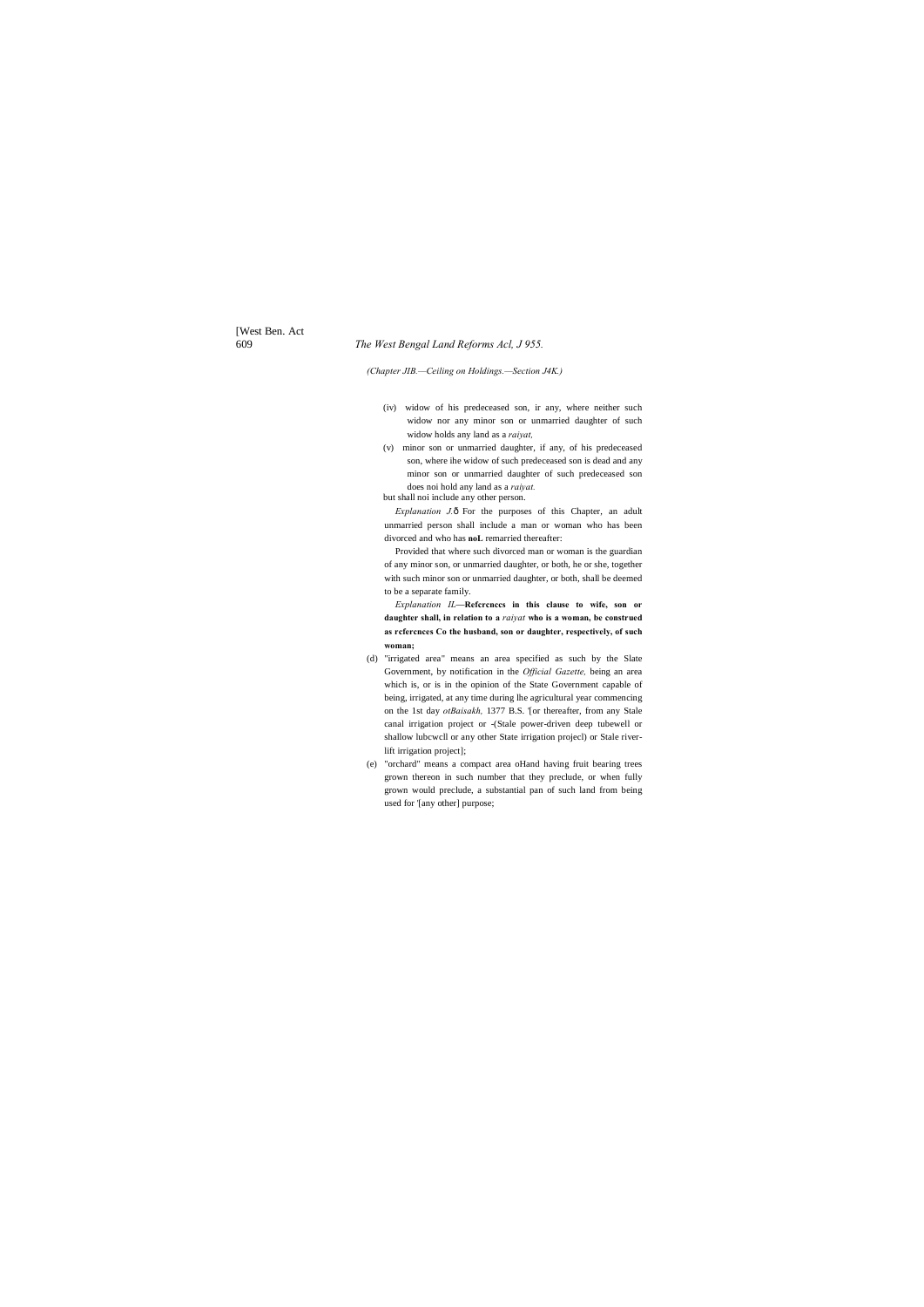[West Ben. Act

# 610 *The West Bengal Land Reforms Act, 1955.* (a) 1.00 hectare in an irrigated area,  $(b)$  1.40 hectares in any other area;

# *(Chapter IIB.—Ceiling on Holdings.—S eel ions J4L, 14M.)*

(f) "standard hectare" means, $\hat{o}$ 

(i) in relation lo an agricultural land, an exienl or land equivalent to-

- (ii) in relation to any land comprised in an orchard, an extenl of land equivalent to 1.40 hectares;
- '(iii) in relation to any other land, an extent of land equivalent lo 1.40 hectares.

-14L. '[Subject to the provisions of sub-seclion (3) of section 14Q, No *raiyat io* section 14Y and sub-section (2) of section 14Z, on and from lhe cxccssofihc comritcncement] of the provisions of this Chapter, no *raiyat* shall be ceiling area, entitled to own, in the aggregate, any land in excess of the ceiling area applicable to him under section I4M.

# **-14M.** (1) The ceiling area shall be,  $\hat{o}$  Ceiling area,

in the family of a *raiyat,* there are more *raiyals* than one, the ceiling area for the *raiyat,* together wilh the ceiling area of all the other *raiyals* in the family shall not, in any case, exceed, $\hat{o}$ 

(a) where the number of members of such family does nol exceed five, 5.00 standard hectares;  $\frac{1}{100}$   $\times$ 

- "  $x \gg$ "--T\*'<sup>6</sup> .--- š

- (a) in lhe case of a *raiyat,* who is an aduli unmarried person, 2.50 standard hectares;
- (b) in the case of a *raiyat,* who is the sole surviving member of a family, 2.50 standard hectares;
- (c) in the case of a *raiyat* having a family consisting of two or more, but noi more than five members, 5.00 standard hectares;
- (d) in lhe case of a *raiyat* having a family consisting of more lhan five members, 5.00 standard hectares, *plus* 0.50 standard hectare for each member in cxcess of five, so, however, lhai the aggregate of the ceiling area for such *raiyat* shall not, in any case, excccd 7.00 standard hectares; (c) in the case of any other *raiyat,* 7.00 standard hectares.

(2) Notwithstanding any tiling contained in sub-sec lion (1), where,

*(Chapter IIB.—Ceiling on Holdings.—Section 14M.)*

(b) where such number exceeds five, 5.00 standard hectares, *" plus* 0.50 standard hectare for each member in exccss of five, so, however, that the aggregate of the cciling area shall not, in any case, excced 7.00 standard hectares.

(3) For the purposes of sub-section (2), all the lands owned individually by [he

*6 See* fool-no **LC** *1* on page 609, *ante.*

'The words, figures. Idlers and brackels wiihin lhe square brackets were subsliluled for Lhe words "On and from commencement" by s. 2 of ihe West Bengal Land Reforms (Amendment) Acl. 1996 (West Ben. Acl XXIV of 1996).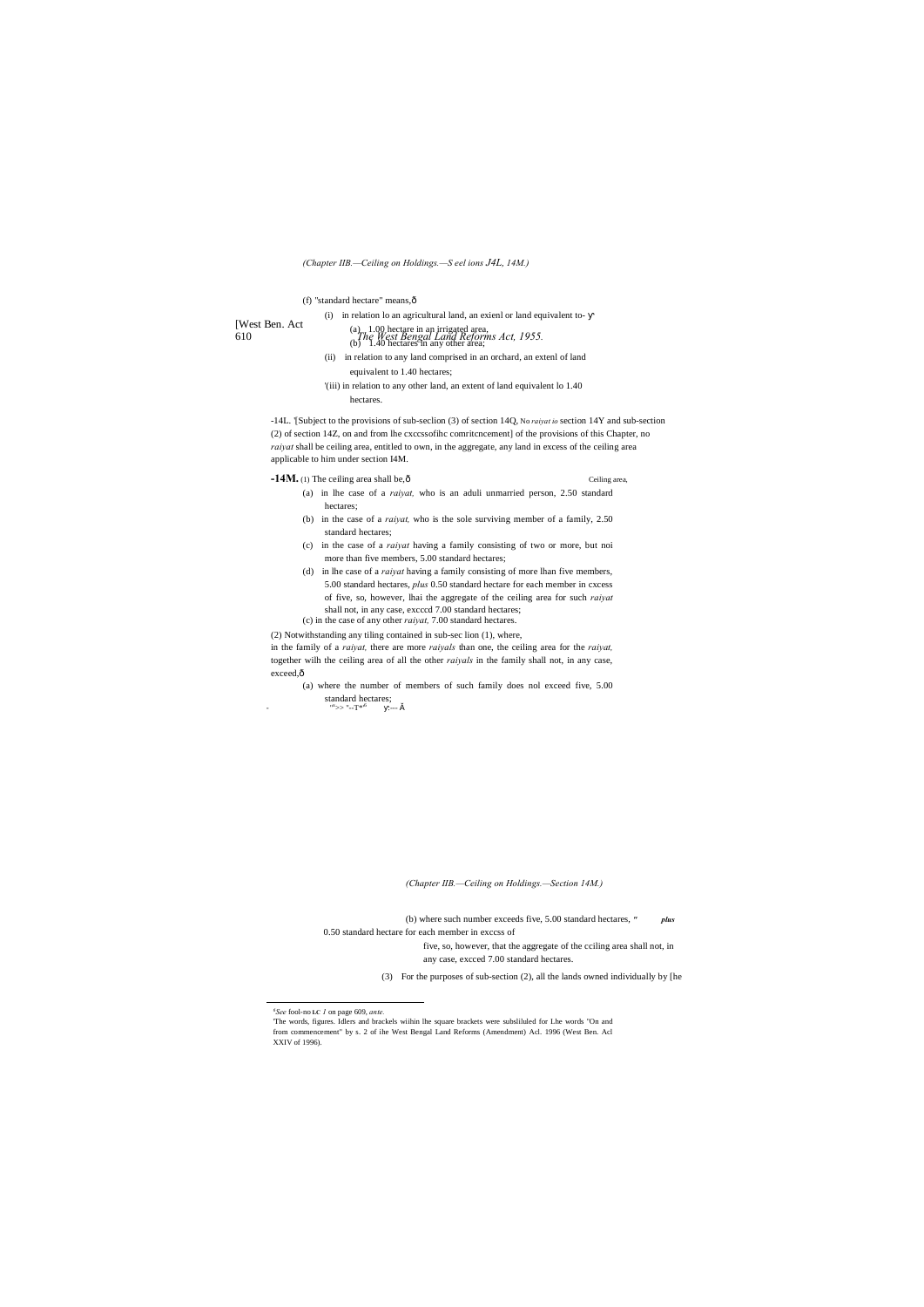members of a family or jointly by some or all the members of such family shall be deemed to be owned by the *raiyats* in the family,

The Wesi Bengal Land Reformshelatase<sup>0</sup> be, in the lands owned  $\mathfrak{h}_1$  a co-operative society, company, co-X of 1956.] (4) In determining the extent of land owned by the *raiyats* in a family or the sole surviving member of a family or an adult unmarried person, the share of such *raiyat* or *raiyats,* or such sole surviving member, or such adulL unmarried person, as operative farming society, Hindu undivided family or a Firm shall be taken into account.

> *Explanation.* $\hat{o}$  For the purposes of this sub-scction, the share of a *raiyat* in a family or ihe sole surviving member of a family or an adult unmarried person in the lands owned by a co-opcrativc society or a joint family shall be deemed to be the extent of land which would be allotted to such *raiyat* or person had such lands been divided or partitioned, as the case may be.

> *Explanation.* $\hat{o}$  The expression "author of trust or endowment" shall include the successore-in-interest of the author of such trust or endowment.

 $2^{2}(6)$  Notwithstanding anything contained in sub-seclion (1),

'Sub-seclion (5) was substituted for I he original sub-seclion by s. 20(a) of the West Bengal Land Reforms (Amendment) Acl, 1981 (Wesi Ben, Act L of 1981), w.e.f. 7.8.69, Sub-scclion (6) was inserted bv s. 20(M\_*ibid* 

'(5) The lands owned by a trust or endowment other than that of a public nature, shall be deemed to be lands owned by the author of the trust or endowment and such author shall be deemed to be a *raiyat* under this Act to the extent of his share in the said lands, and the share of such author in the said lands shall be taken into account for calculating the area or lands owned and retainable by such author of the trust or endowment, and for determining his ceiling area for the purposes of this Chapter.

a trust or an institution of public nature exclusively for a charitable or religious purpose or both shall be deemed to be a *raiyat* under this Act and shall be entitled to retain lands not exceeding 7.00 standard hectares, notwithstanding the number of its centres or branches in the Slate.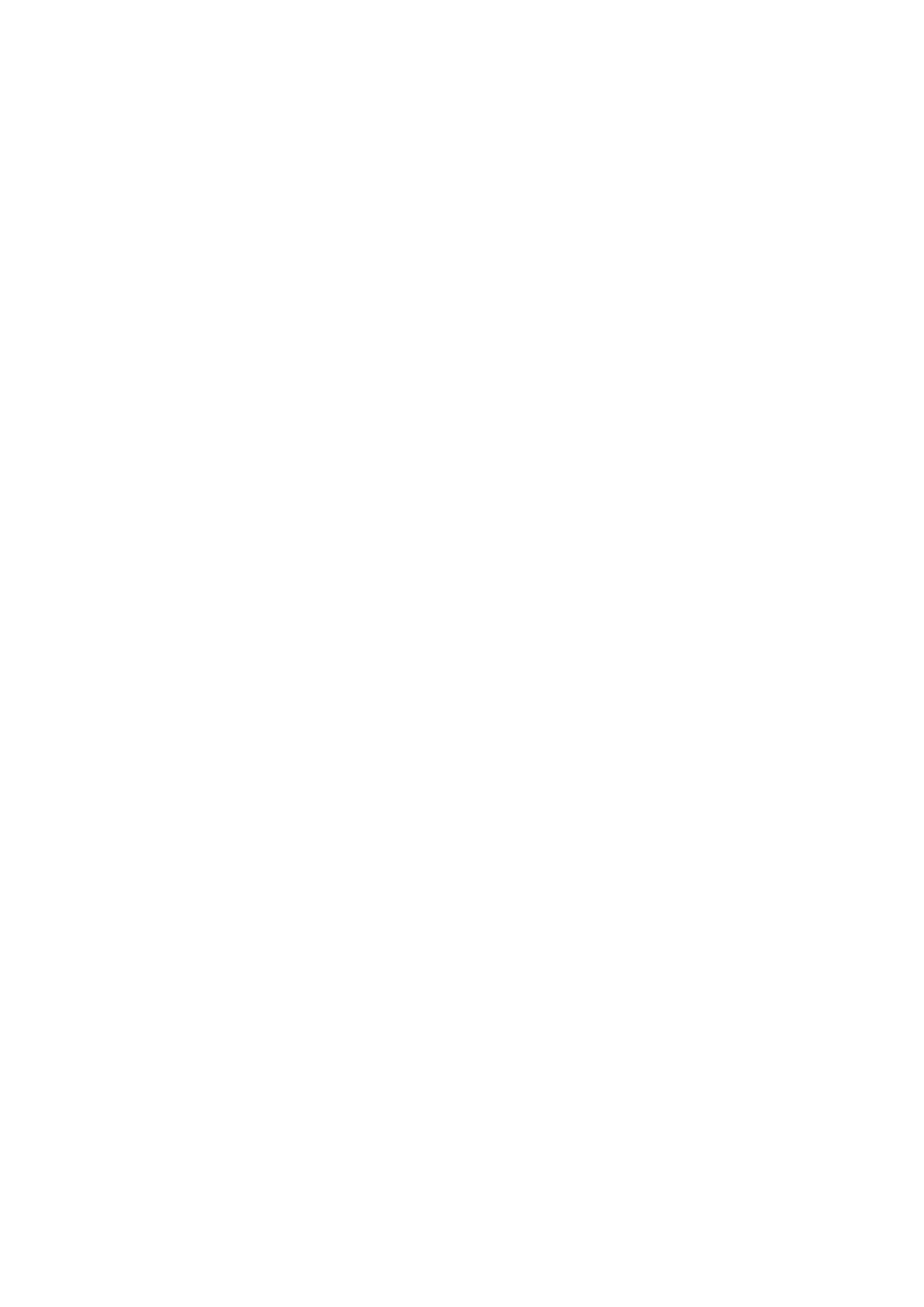Determination of impaled area.

Appeal.

Land transferred after the 7th  $_{\rm day}$ Augusi, 1969 lo be taken inlo account in determining the ceiling area.

X of 1956.] manner as may be prescribed. '14N. (1) If any question arises as lo whether any land is or is noi within an irrigated area, such question shall he determined by (he prescribed authority in such

#### *{Chapter IIB.—Ceiling on Holdings.—Sections 14N-14P.)*

The West Bengal *Darite Reforms* stand prescribe such authority as it may think fit for the determination of the question referred to in subsection (1).

> $314P$ . (I) In determining the ceiling area, any land transferred by sale, gift or otherwise or partitioned, by a *raiyat* after the 7th day of August, 1969 but before the date of publication of the West Bengal Land Reforms (Amendment) Act, 1971 in the *Official Gazette,* shall be taken into account as if such land had not been transferred or partitioned, as the case may be:

'14-0. (1) Any person who is aggrieved by any determination made by the prescribed authority under section 14N inay, within thirty days from the date of such determination or within such further time as the appellate authority may, on sufficient cause being shown, allow, prefer an appeal to such authority as the State Government may, by notification in the *Official Gazette,* specify in this behalf, against such determination.

(2) On receipt of such appeal, the appellate authority may, after giving a reasonable opportunity to the appellant of being heard, confirm, modify or reverse the determination made by the prescribed authority.

Provided thai provisions of sub-seclion (1) shall not apply to transfer or partition of land lo which provisions of section 3A apply.

(la) In determining the ceiling area, any land lo which the provisions of section 3A of this Acl apply and which was transferred or partitioned after the 7th day of August, 1969, but before lhe 9th day of September, 1980, shall be taken into account as if such land had not been transferred or partitioned, as the case may be.

(2) The provisions of sub-section (la) shall not apply to a *bona fide* transfer or partition of any land as a Tores aid, and the burden of proving the *bona fides* of such transfer or pail it ion shall lie on the transferor or the person in whose name the land stood recorded before the partition, as the case may be.

#### fool-noie 2 on page 609, *amc.*

-Section HP was substituted for the original section by s 7 of the W^si Bengal Land Reforms (Third Amendment) Act, 1986 (Wcsl Ben. Act XXXV of 1986). Prior to ihis substitution, the words, brackets and figures "West Bengal Land Reforms (Amendment) Acl. 1981" were substituted Tor the words, brackets and figures "Wesi Bengal Land Reforms (Amendment) Acl, 1971" by £.21 of the Wesi Bengal Land Reforms (Amendment) Act. 1981 (Wcsl Ben. Ael L oT 1981). iv.ef 7.8 &9.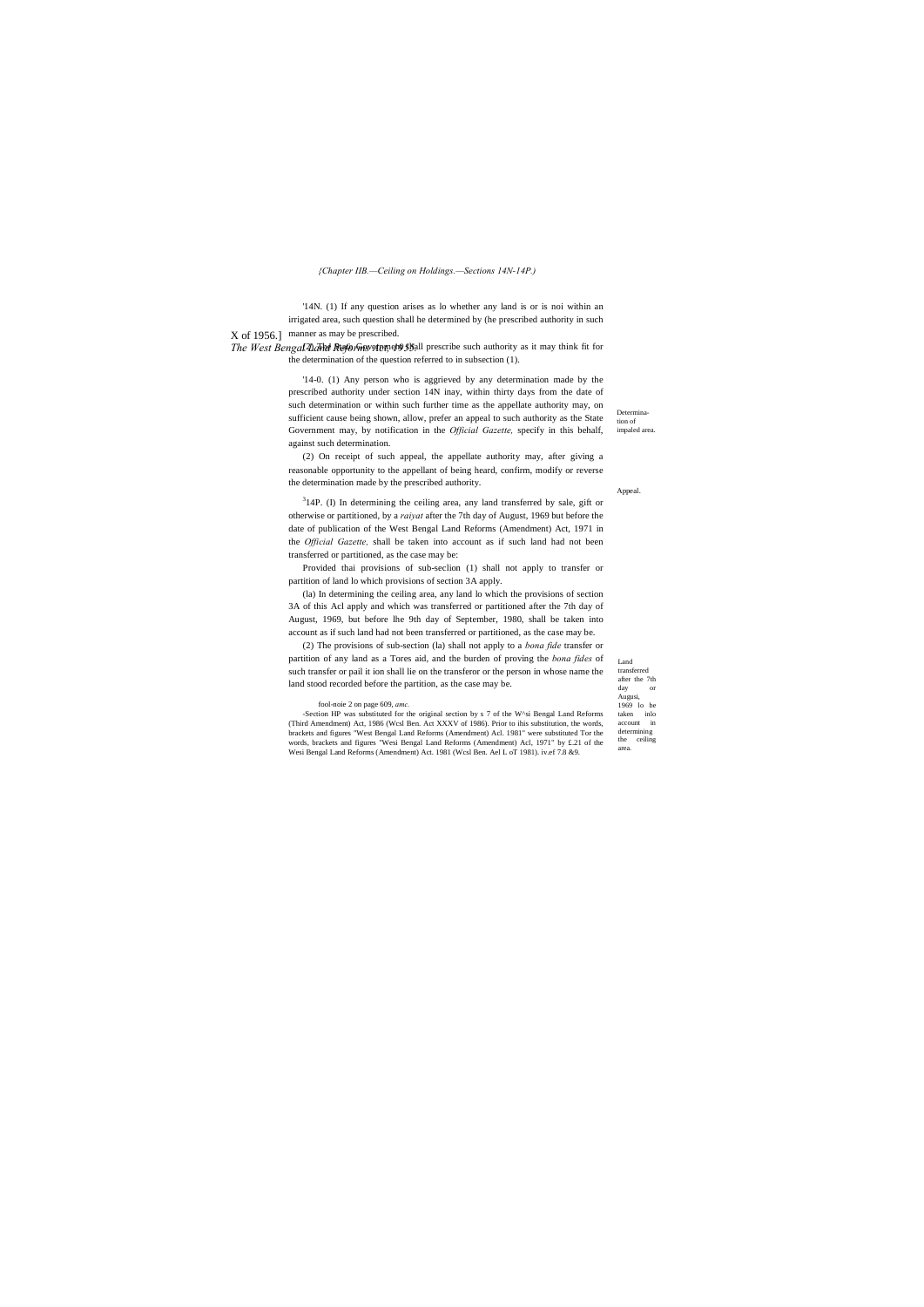# [West Ben. Act

*(Chapter IIB.—Ceiling on Holdings.—Section 14Q.)*

614 *The West Bengal Land Reforms Acl, J 955.* (3) For **Lhe** purposes oT sub-seclion (2), the transfer of any land in favour of **one** or more of **(he** following relatives of the transferor shall be presumed to be not *bona* 

*fide:—*

| $(a)$ wife, or                        |  |  |
|---------------------------------------|--|--|
| (b) husband, or                       |  |  |
| $(c)$ child, or                       |  |  |
| $(d)$ grand child, or                 |  |  |
| (e) parent, or                        |  |  |
| (f) grand parent, or                  |  |  |
| $(g)$ brother, or                     |  |  |
| $(h)$ sister, or                      |  |  |
| (i) brother's son or daughter, or (j) |  |  |
| sister's son or daughter, or<br>(k)   |  |  |
| daughter's husband, or                |  |  |

Ccilinp area  ${}^{J}14Q$ . (1) Subject to the provisions of sub-seclion (2), the ceiling inspecial area f<sub>or a co</sub>.operative society, company, co-operative farming society, Hindu undivided family or a firm, as the case may be, shall not exceed the sum total of the ceiling areas of each member of such co-operative society, company, co-operative farming society, Hindu undivided family or cach partner of such firm:

> Provided that for the purpose of determining the ceiling area referred to in this sub-seclion, any land held separately by a person, who is a member of a co-operative socicty, company, co-operative farming society or Hindu undivided family or a pamer of a firm, shall be deducted from the ceiling area referred lo in section 14M, so that the sum total of the area of land held by such person, whether as such member or partner or individually or as a member of a family, may not, in any case, exceed the ceiling area applicable to him under section 14M.

(I) son's wife, or (m) wife's brother or sister, or (n) brother's

wife.

\* \* \* \* \*

*'See* fool-noli; 2 on page 609, *ante.*

: Sub-sec lion (2A) was insetted by s. *A* of Lhe Wcsl Bengal Land Reforms (Amendment) Act, 1974 (Wcsl Bun. Act XXXIII of 1974). Thereafter, sub-seclion (2) and sub-scciion (2 A) was simultaneously omitted by s. 22(a) of the West Bengal Land Kelbrms (Amendment) Acl, 1981 (Wesi Ben. Acl L of 19HI), w.e.f. 7.8.69.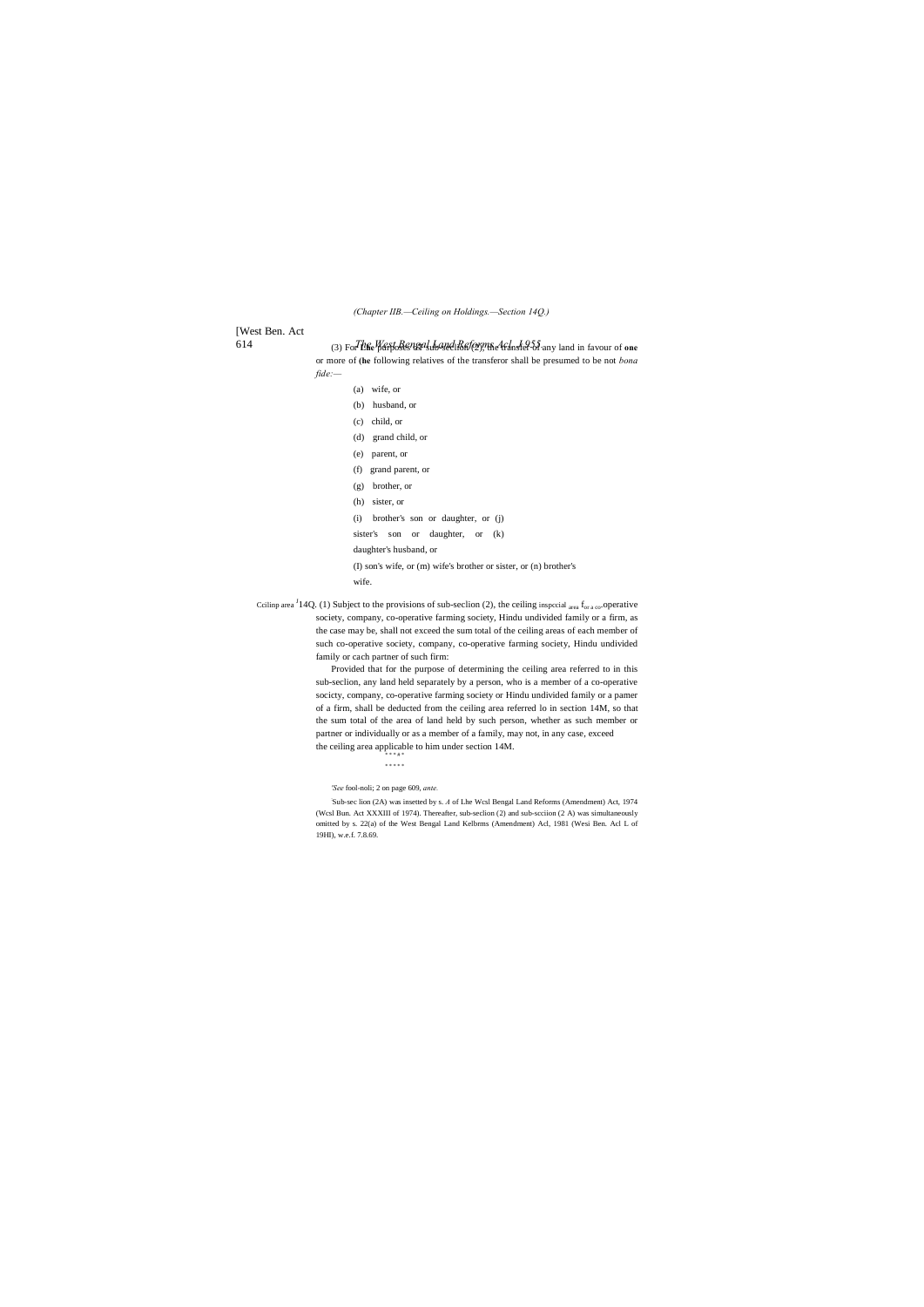*The West Bengal Land Reforms Act, 1955.* 615 X of 1956.]

*(Chapter IIB.—Ceiling on Holdings.—Sections 14R, 14S.)*

(3) If the Stale Government, after having regard to all Lhe circumstanccs of [he case, is satisfied thai a corporation or institution established exclusively for a charitable or religious purpose, or both, or a person holding any land in trust, or in pursuance of any other endowment,

<sup>2</sup>Provided that the State Government may, at any Lime on its own motion or on an application, revise an order under this sub-section and may resume the whole or any part of the land in exccss of the ceiling area and Lake possession of such resumed land after giving the parties concerned an opportunity of being heard.

creating a legal obligation exclusively for a purpose which is charitable or religious, or both, requires land, as distinct from the income '[or usufructs] derived Irom such land, for the due performance of its obligations, it may, by notification in the *Official Gazelle,* increase the ceiling area for such corporation or institution or person to such extent as il may think fit:

 $314S$ . (1) On the commencement of lhe provisions of this Chapter Vesting of  $6$  or on any subsequent date] any land owned by a *raiyat* in excess of of the ceiling area applicable to him shall vest in the State free from all ceilingaico. incumbrances.

#### "14R. The **provisions of section** 14M **shall not apply— Exemption,**

- (a) to any land owned as a *raiyat* by a local authority or "'[an] authority constituted or established by  $\frac{1}{1}$  [or under] any law for the lime being in force;
- (b) Tor such period as may be specified by the Slate Government, by notification in the *Official Gazelle,* lo any land in such hilly portion of the district of Darjeeling as may be specified in the said notification.

'The words within the square brackets were inserted by s. 22(b) of the Wcsl Bengal Land Reforms (Amendment) Acl, 1981 (Wcsl Ben. Acl L of 1981). w.c.f. 7.8.69.

^Proviso was added by s, 22(c). *ibid,*

*'See* fool-noIc 2 on page 609, *tune.*

'The word wilhin lhe square brackets were substituted for [he words "any body or"

by s. 23(a) of lhe West Bengal Land Reforms (Amendment) Acl, 1981 (Wesi Ben. Act L of 1981), w.e.f. 7.8.69.

'The words "or under" were omitted by s. 23(b), *ibid.* Later, the same words were inserted by s. 8 of Ihe Wcsl Bengal Land Reforms (Third Amendment) Acl, 1986 (Wcsl Ben, Act XXXV of 1986),

"The words wilhin lhe square brackets were inserted by s, 9 of the West Bengal Land Reforms (Third Amendment) Acl, 1986 {West Ben, Acl XXXV of 1986).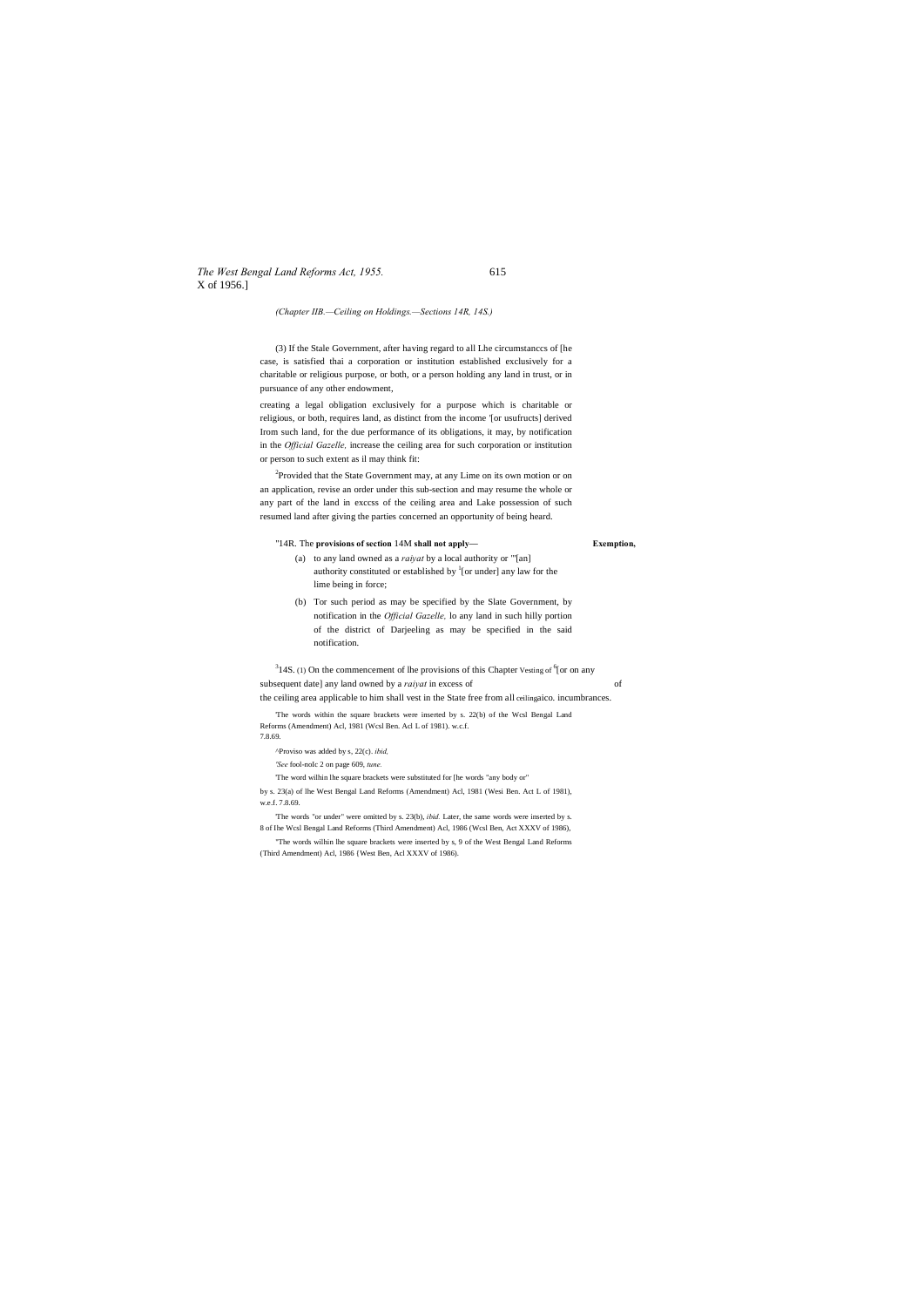#### [West Ben. Act

Duly of *raiytil* lo furnish rclum.

Power lo e mcr upon and lake **possession of** vested land. *(Chapter HB.—Ceiling on Holdings.—Sections 14SS, NT.)*

616 (2) Where any land *The stelle in Brengal Land Reforme the l*, (1) 95 being cultivated by a *bargadar,* the right of cultivation of such *bargadar* in relation lo any such vested land which, including any other land owned or cultivated by him is in excess of '[0.4047 hectare of land used Tor agriculture], shall, on the commencement of the provisions of this Chapter : [or on any subsequent date], stand terminated.

(3) Every *bargadar* shall, in relation to the land which he is authorised by sub-scction (2) lo retain under his cultivation, become, on and from lhe dale of commencement of the provisions of this Chapter : [or on any subsequent date], a *raiynt.*

'MSS. (1) Upon vesting of any land in the State under any or the provisions of this Act, lhe Revenue Officer or the prescribed authority or any other officer or authority who makes the order of vesting shall enter upon and take possession of such vested land by using such force as may be necessary for this purpose.

(2) Any Revenue Officer, prescribed authority or any other officer or authority empowered in this behalf, may enter upon and take possession . of any other vested land by using such force as may be necessary for this purpose.

(3) For the purpose of entering upon such land and taking possession thereof, any such officer or authority may send a written requisition in such form and in such manner as may be prescribed lo the officer-in- charge of the local police station or to any policc officcr superior in rank to such officer-in-charge, and on receipt of such written requisition, the police officer concerned shall render all necessary and lawful assistance for taking possession of such land.

4 14T. (1) Every *raiyat* owning land in excess of lhe ceiling area shall furnish to the Revenue Officer, in such form and wiihin such time as may be prescribed, a return containing lhe full description of the land which he proposes lo retain wiihin **Lhe** ceiling area applicable to him under section I4M and a full description of the land which is in excess of the cciling area and such other particulars as may be prescribed.

'The figures nnd words within the square brackets wen; substituted for Lhe figures and word "1.00 he dare" by s. *24* of ihe West Bengal Land Reforms (Amendment) Acl, 1981 (West Ben. Acl L of 1981). w.e.f. 7.8.69.

*-See* fool-note 6 on page 615, *ante.*

'Scclion 14SS was insened by s. 25 of the WCSL Bengal Land Reforms (Amendment) Act, 1981 (West Ben. Acl L of 1981). w.e.f. 7.8,69.

*'Sec* fool-note 2 on page 609, *ante.*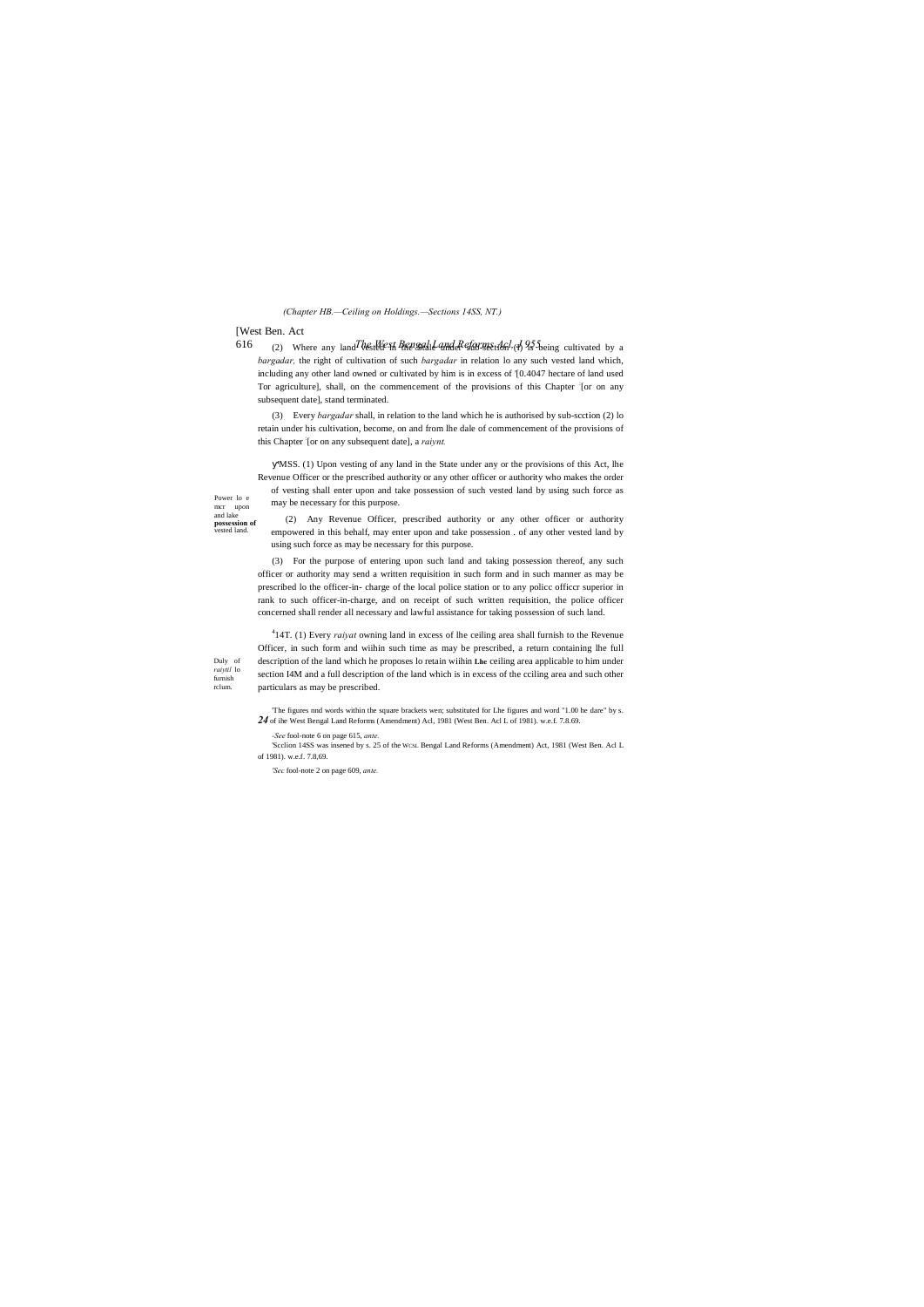*The West Bengal Land Ref onus Act, 1955.*

*(Chapter IIB.—Ceiling on Holdings.—Section 14T.)* 617

X of 1956.] (2) Where ihere are more *raiyats* lhan one in a family, the return referred to in sub-seclion (1) shall be furnished by lhe head of lhe family or any other *raiyat* in accordance wilh the provisions of thai sub-seclion.

> (3) The Revenue Officcr may, on receipt of a rei urn submitted under sub-seclion (1) or subseclion (2), or on his own motion, determine lhe extern of land which is lo vest in the State under section 14S and take possession of such lands:

> 'Provided that where a *raiyat* has cxcrcised his choice of retention of land wilhin lhe ceiling area in such a way that portions of more lhan one plot arc lo vest in the Slate, the Revenue Officer may disregard the choicc exercised by the *raiyat* and may, after giving lhe *raiyat* an opportunity of being heard, determine ihcplot or, where necessary, plots of land proposed to be retained by the *raiyat* from which an area equal lo the area of lhe portions of the plots shown in (he return to be in excess of the ceiling area, is to vest in the State and take possession of such land;

> The proviso was added by s. 3 of the West Bengal Land Reforms (Amendment) Acl, 1990 (Wesi Ben. Acl XXIV of 1990).

> 3 Provided further that in the case of mortgage by a *raiyat* by deposit of title deeds under clause (e) of sub-section (1) of section 7, such *raiyat* shall first retain the land comprised in his holding and mortgaged by him wilhin the ceiling area.and where the total area of any land comprised in his holding and mortgaged by him exceeds lhe ceiling area, such portion of lhe land so mortgaged as is in excess of the ceiling area, together wilh any other land owned by him but not so mortgaged, shall vest in \he Slate free from all incumbrances.

> -\3A) The Revenue Officer may of his own motion and after giving the *raiyat* an opportunity of being heard, revise an order made under subsection (3) and determine afresh the extent of land which is to vest in lhe Stale under scction 14S and lake possession of such land:

> Provided that applications made to lhe Revenue Officcr prior to lhe commencement of the West Bengal Land Reforms (Amendment) Acl, 1978 shall be disposed of by the Revenue Officer in accordance wilh the provisions of this sub-seclion.

> 'The proviso was added by s. 5 or the Wesi Bengal Land Reforms (Amendmeni) Acl. 1974 (West Ben. Act XXXIII of 1974).

> 'Sub-seci ion (3A) was first insetted by s, !(LJ of ihe Wesi Bengal Land Reforms (Amendment) Acl. 1976 (Wesi Ben. Acl XII of 1976). Later, ihe some was substituted by s, 3 of the Wcsl Bengal Land Reforms (Amendment) Acl, 197S (Wesi Ben. Acl XXXIX of 1978).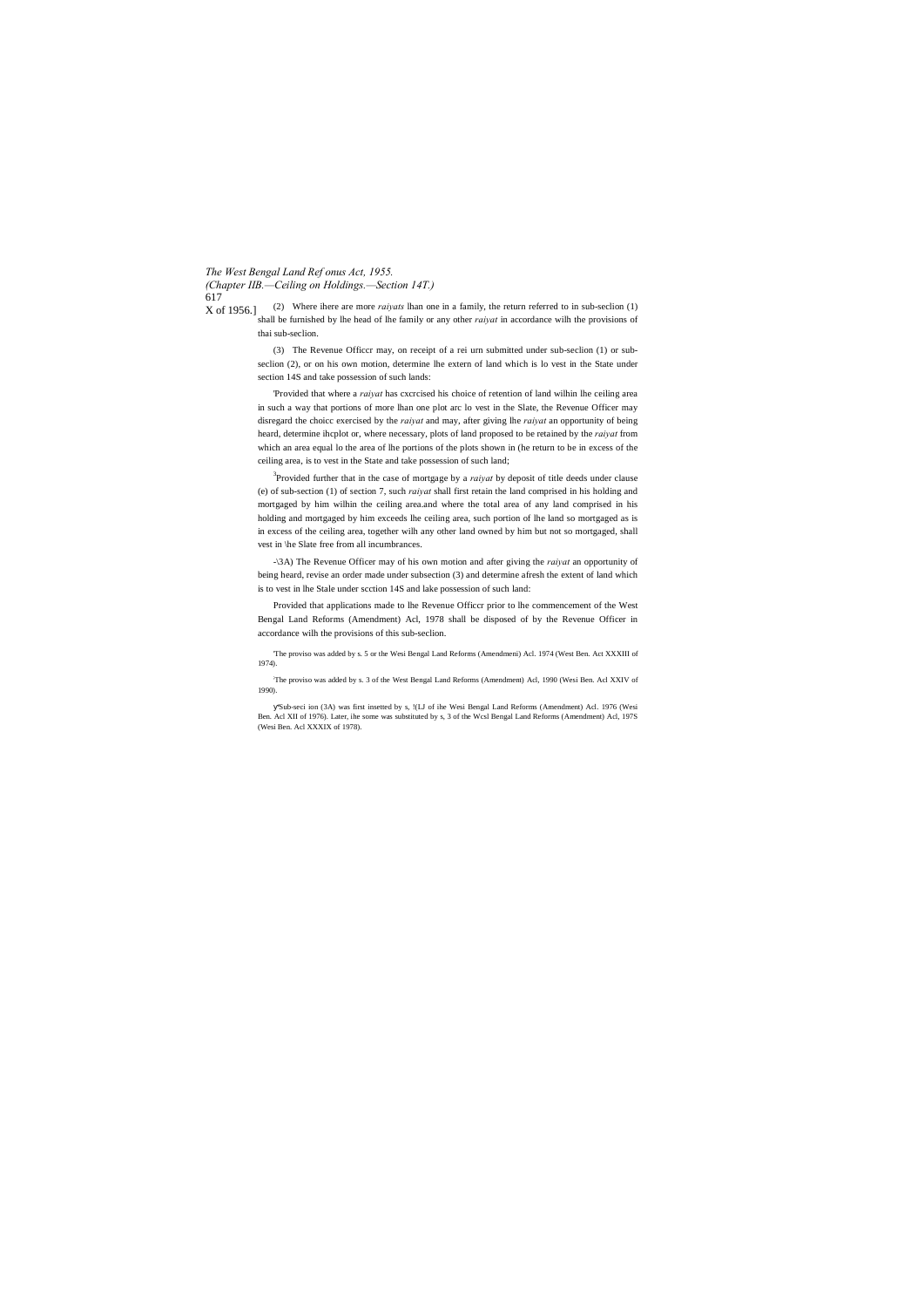#### 618 *The* IVejr *Bengal Land Reforms Act,* 7955.

[West Ben. Act

*(Chapter IIB.—Ceiling on Holdings.—Section 14T.)*

(4) If a *raiyat* fails to furnish, without any reasonable excuse, the return referred lo in sub-seclion (1), or sub-section (2), wiihin the prescribed time or wilfully makes any omission or incorrect statement in such rcLurn, he shall be punishable '[with imprisonment which may extend to two years or with fine which may exlend lo five thousand rupees or wilh both],

 $2^{2}(5)$  The Revenue Officer, on his own motion or upon any information, may, afler giving lhe persons interested an opportunity of being heard, enquire and decide any question of *benami* in relation lo any land and any question of title incidental thereto or any interest therein or any matter of transaction made, on being satisfied lhat such enquiry and decision are neccssary for the purpose of preparation, correction or revision of record-of-righls and all matters incidental or consequential thereto or detection and vesting of surplus land over the ceiling area.

*-(6)* The Revenue Officer, on his own motion or upon any information, may, after giving Lhe persons interested an opportunity of being heard, enquire and decide any question as lo whether any (nisi, endowment or institution is of public or private nature or of exclusively religious or charitable in character, or both, and any question of title incidental thereto as may be necessary to determine the extent of land which is to vest in lhe Slate under section 14S, by examining the documents, if any, or by taking into account the following, among others: $\delta$ 

- (i) actual user of income or usufructs of the land,
- (ii) mode of cultivation,
- (iii) pattern of utilisation of the land, and
- (iv) share of income or usufructs of Lhe land appropriated or enjoyed, or the area of such land occupied or enjoyed, by or on behalf of the manager, *sebair, mutwalli,* or any other person managing the.trust, endowment or institution.

'(7) Any person aggieved by any order made under sub-section (3), (3A), (5) or (6) may prefer an appeal under section 54.

'The words within ihe square brackets wen: substituted Tor lhe words "wilh fine which may extend lo one thousand rupees" by s, 2(2) of the West Bengal Land Reforms (Amendment) Act, 1976 (Wesi Ben. ACL XII of 1976).

: Sub-sections (5), (6), (7), (8) and (9) were inserted by s. 26 of the Wesi Bengal Land Reforms (A mend men!) Aci, 1981 (Wcsl Ben. ACL L of 1981). Thereafter, sub-seclion (5) was substituted by s, 10(a) of the West Bengal Lnnd Reforms (Third Amendmenl) Acl, 10Q< /W#»rf Aj-r YYYV nf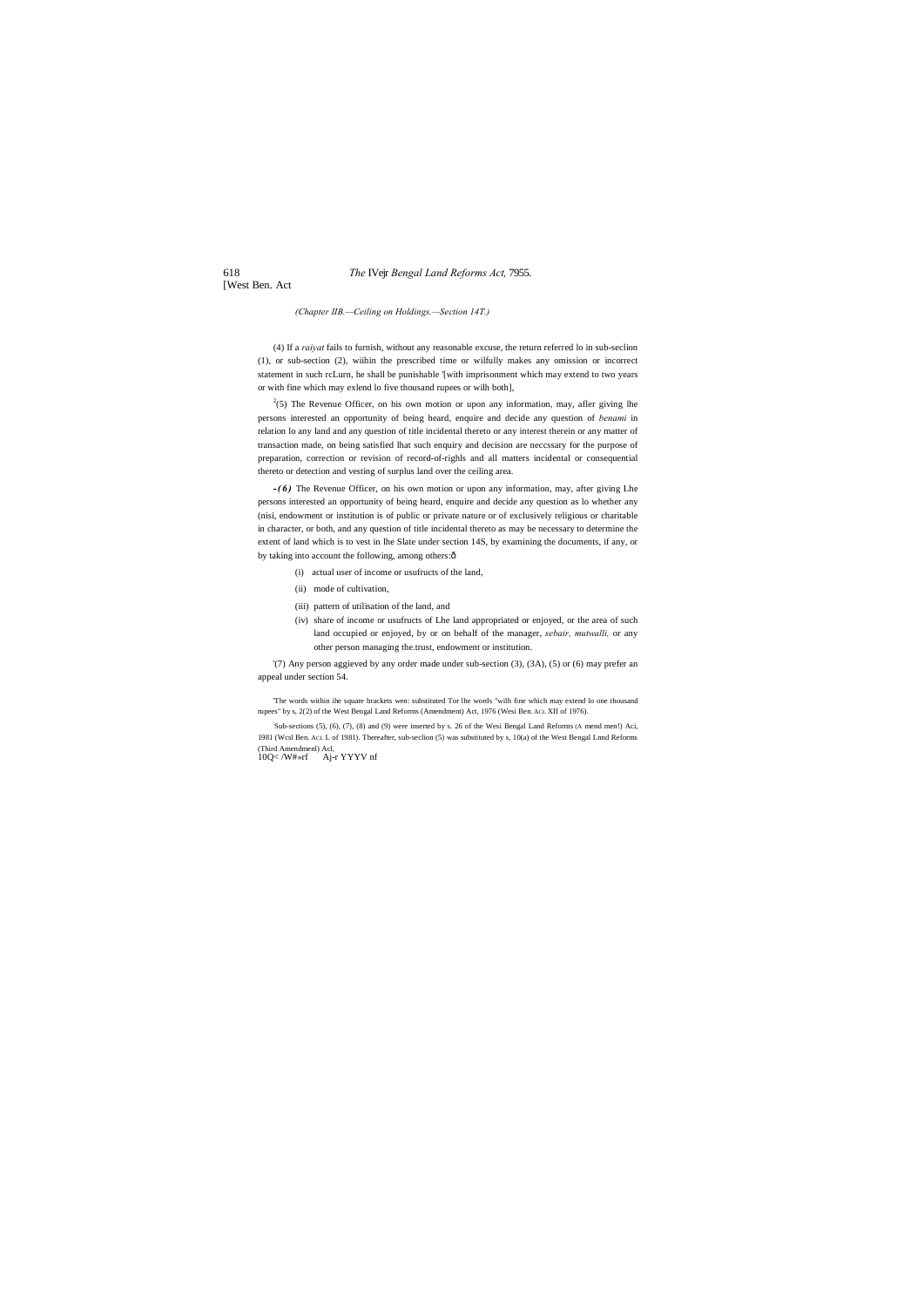# X of 1956.] *The West Bengal Land Refonns Act, 1955.* 619

' Wcsl Ben. Acl 1 of ); 1954,

*(Chapter IIB.—Ceiling on Holdings.—Section J4T.)*

'(8) Notwithstanding anything contained in this Act or in the West Bengal Estates Acquisition Act, 1953 or in any other law for die time being in Force or in any agreement, custom or usage or in any decrcc,

judgement, decision or award of any court, tribunal or authority, the provisions of sub-sections (5), (6) and (7) shall operate with retrospective effcci from the 5th day of May, 1953.

'(9) Sub-sections (5), (6), (7) and (8) of this section shall be deemed to have always been inserted in the West Bengal Estates Acquisition Act, 1953. Any officer specially empowered in this behalf under the provision of the West Bengal Estates Acquisition Acl, 1953 or under the provisions of ihis Acl, may, in cxercise of lhe powers conferred by sub-sections (5) to (8), re-open and decide afresh any proceeding, case or dispute in relation to determination of total land held by an intermediary or a *raiyat* or an undcr-z-aiyflf at any point of time or may determine the quantum of land such intermediary, *raiyat* or under-raiya; was oris entitled lo retain and also may determine the extent of land which is to vest in [he State or which shall remain vested in the State and shall take possession of such land in accordance wilh the provisions of section 14SS. Notwithstanding any judgment, decision or award of any court, tribunal or authority lo the contrary, the rule of *res judicata* shall not apply to such cases of re-opening and fresh determination.

 $\bar{=}$  (11) On the publication of the notification under sub-section (10), [he provisions of this section shall apply *mutatis mutandis* lo every *raiyat* owning land in excess of the ceiling area under subseclion I4M.

-(10) Notwithstanding any return submitted by a *raiyat* under sub- secLion (1) or sub-seclion (2) and notwithstanding any order passed by the Revenue Officer under sub-seclion (3) or sub-seclion (3A) in respect of the land owned by him, the State Government may, at any Lime by a notification in the *Official Gazette,* ask every *raiyat* owning land in excess of lhe ceiling area under section 14M lo furnish to the Revenue Officer, in such form as may be prescribed and within such time as may be specified in the notification, a return containing the full description of the land which he proposes lo retain within the ceiling area applicable to him under section 14M and a full description of lhe land which is in excess of lhe ceiling area and such other particulars as may be prescribed.

*'See* fool-note 2 on page G18. *ante.*

: S ubsec I ions (10) and (11) were insened by s. 10(b) of the West Bengal Land Reforms (Third Amendmcnl) Acl, 1986 (Wesi Ben. Acl XXXV of 1986).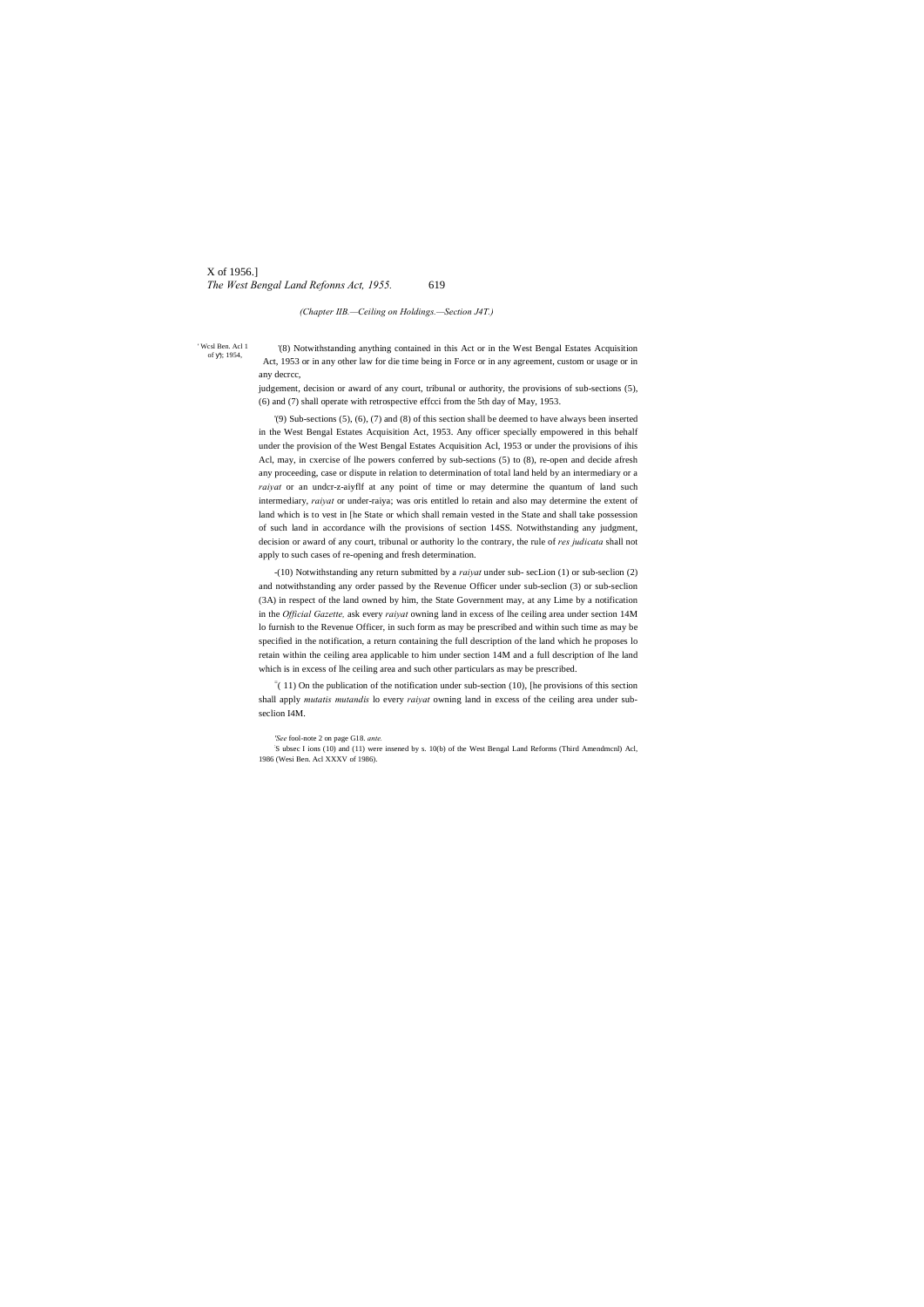# [West Ben. Act

# 620 *The West Bengal Land Reforms Act, 1955.*

Rcslnclion otrtransfer of  $% \left\vert \phi _{0}\right\rangle$ land by *rtuynt.*

'14U. (1) Exccpt where he is permitted, in writing, by the Revenue Officcr so to do a *raiyat* owning land in exccss of the ceiling area applicable to him under section 14M, shall not, after (he publication, in the *Official Gazette*, of the <sup>2</sup>[Wesi Bengal Land Reforms (Amendment)

# r<br/>T'O- » - ""-'"s '  $\hspace{0.1mm}$  '

# *(Chapter HB.*—*Ceiling on Holdings.—Section 14U.)*

Aci, 1971], iransfer, by sale, gift or otherwise or make any partition of any land owned by him or any pan thcregf until lhe cxcess land, which is to vest in the Stale under section 14S, has been determined and taken possession of by or on behalf of the Slate:

'Provided that nothing in this sub-sec Li on shall apply lo any land lo which the provisions of section 3A apply:

'Provided further thai if a *raiyat* has transferred any land which he retained in pursuance oF any order of lhe Revenue Officer under subsection (3) or sub-section (3A) of section 14T, such land shall be taken into account in determining, on any subsequent occasion, (he ceiling area of lhe said *raiyat* in pursuance of the provisions of this Act, as if such land had not been transferred.

'The provisos were added by s, 1 l(a)(ii) of lhe Wesi Bengal Land Reforms (Third Amendmenl) Act, 1986 (Wesi Ben. Acl XXXV of 1986).

J (2) Except where he is permitted, in writing, by the Revenue Officer so to do, a *raiyat* owning land lo which the provisions of section 3A apply, whether or not such land together wilh other land, if any, is in exccss of the ceiling area under section 14M, shall not on and from the dale of coming into force of section 3A of lhe Acl, transfer by sale, gift or otherwise, or make any partition of, any such land or any part thereof until lhe exccss land, if any, which is lo vest in the Stale under section 14S has been determined or re-determined and taken possession of by or on behalf of the Slate.

3 (3) If a *raiyat makes* any transfer, whether by sale, gift or otherwise,

of any land in contravention of the provisions of sub-section (1) or sub- seclion (2), the Stale Government may, in lhe firsL instance, take possession of land, equal in area to ihe land which is to vest in [he State, from out oF (he land owned by such *raiyat,* and where sach recovery Trout the *raiyat* is not possible, from the transferee:

#### *'See* fool-note 2 on page 609, *ante.*

-The words, figures and brackets "Wesi Bengal Land Reforms (Amendment)

Act, 1981" were first substituted for Ihe words, figures and brackets "Wcsl Bengal Land ReSbrras (Amendment) Acl. 197 !"by s. 27 of lhe Wcsl Bengal Land Reforms (Amendment)

Acl. 1981 (West Ben, Acl L of 1981), Thereafter, lhe words, figures and brackcis within ihe square brackets were substituted foe the words, figures and brackets "West Bengal Land Rcfonris (Amendmenl) Act. 1981" by s. 1 t(a)(i) of the Wesi Bengal Land Reforms (Third Amendment) Acl. 1986 (Wcsl Ben. Act XXXV of 1986).

Sub-5ccliofi (2) was substituted for the original sub-scction by s, 11(b), *ibid.* 'Sub-section (3) was substituted for the original sub-seclion by *s.* 11(c). *ibid.*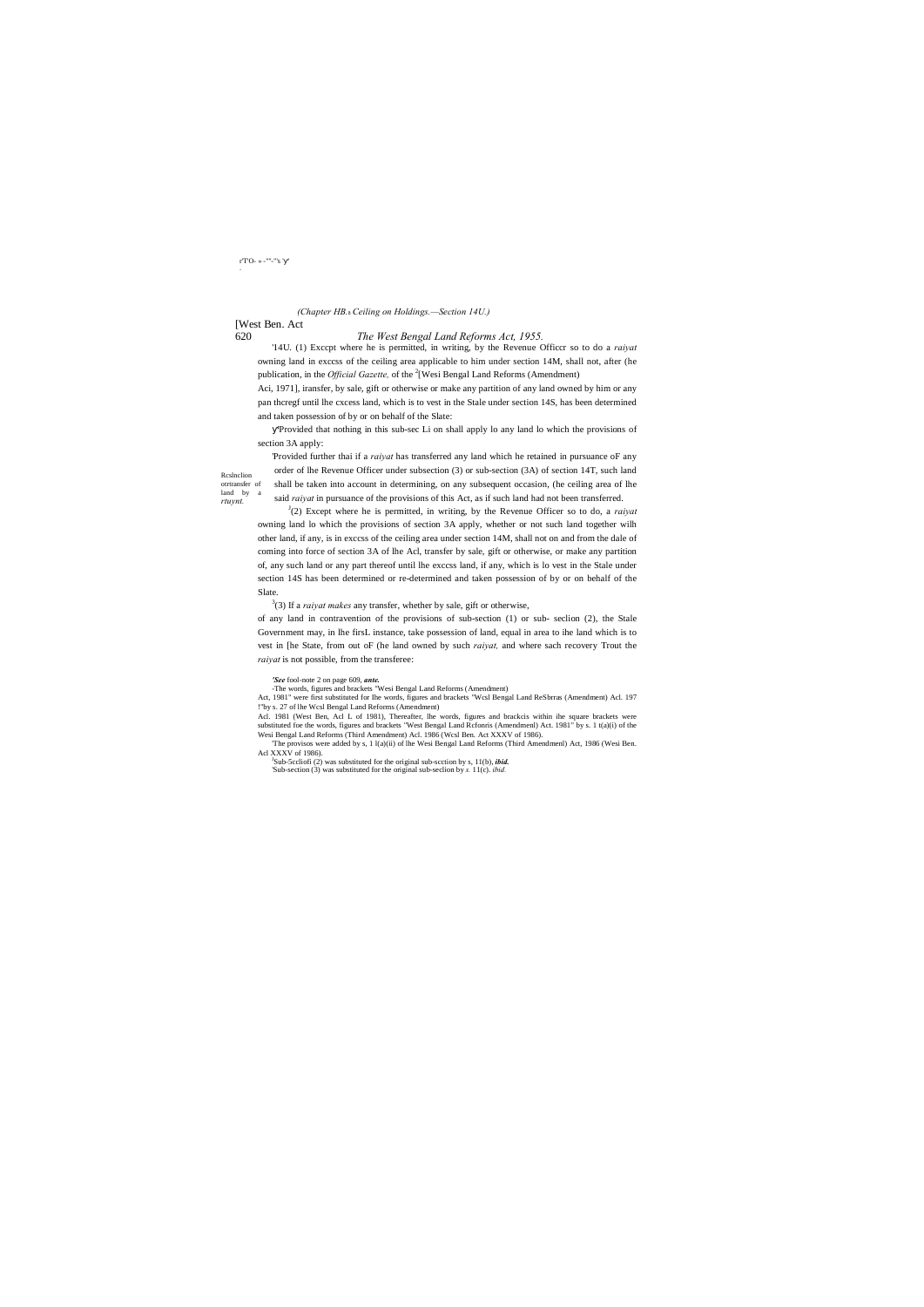*(Chapter IIB.—Ceiling on Holdings.—Sections 14V-I4Y.)* X of 1956.]

621

Bar of

Limitation on future acquisition of land by a *ruiyul.*

Provided that where lhe transferee is a person who is eligible For allotment of surplus land in accordance with the provisions of Ihis Act, the Stale Government may, instead of enforcing its right to rccovcr the land or equal amount of land, rccover from the transferor the amount which he had received as consideration for the transfer of such land.

l {4) Any *raiyat* who transfers any land in contravention of the provisions of sub-section (I) or sub-seclion (2) shall be punishable with fine which may extend to two thousand rupees or wilh imprisonment for a terra which may extend to six months or with both:

<sup>3</sup>14V. The State Government shall pay, in the prescribed manner, for the vesting of any land in the State under the provisions of this Acl, aTier possession of such land is taken under sub-seciion (3) of section 14T, lo lhe person or persons having any interest therein an amount equal lo fifteen times the land revenue or its equivalent assessed for such land; or where such land revenue or its equivalent has not been assessed or is not required to be assessed, an amount calculated at the rale of Rs. 135 for an area of 0.4047 hectare.

Pay men I of bunt. '14W. *[(Damages for use and occupation of land.)—Omitted by j, 3 of the West Bengal Land Reforms (Amendment) Act, 1980 (West Ben. Act XLI of 1980).]*

 $314X$ . No Civil Court shall have jurisdiction lo deride or deal wilh any question or

Provided thai nothing in this sub-seclion shall apply to any transfer made in accordance wilh the provisions of any law for lhe time being in force.

 $J_14Y$ . If at any lime, after the commencement of the provisions of this Chapter, the total area of land owned by a *raiyat* exceeds lhe ceiling area applicable to him under section 14M, on account of transfer, inheritance or otherwise, the area of land which is in excess of the ceiling area shall vest in lite Slate and all the provisions of this Chapter relating to ceiling area shall apply lo such land: "

'Sub-scclion (4) was inserted by s. 11(d) of ihe West Bengal Land Reforms (Third Amendmcnl) Acl, 1986 (West Ben. Act XXXV of 1986).

jurisdiction of Civil Courts, Scclion 14 V was substituted by s. 2 of lhe West Bengal Land Reforms (Amendment) Acl, 1980 (Wesi Ben. Act XLI of 1980). Prior to this substitution *see* fool-note 2 on page 25, mire.

to determine any matter which is by or under this Chapter required to be decided or dealt with or to be determined by the Revenue Officcr or other authority specified therein and no orders passed or proceedings commenced under the provisions of this Chapter shall be called in question in any Civil Court.

*'See* fooi-nole 2 on page 609. *u>uc.* "Section 14Y was substituted by s. 12 of ihe West Bengal Land Reforms (Third Amendment) Acl. 1986 (Wcsl Ben. An XXXV of 1986). Prior lo Ihis subsiilulion *see* fool-note 2 on page 609, *ante.*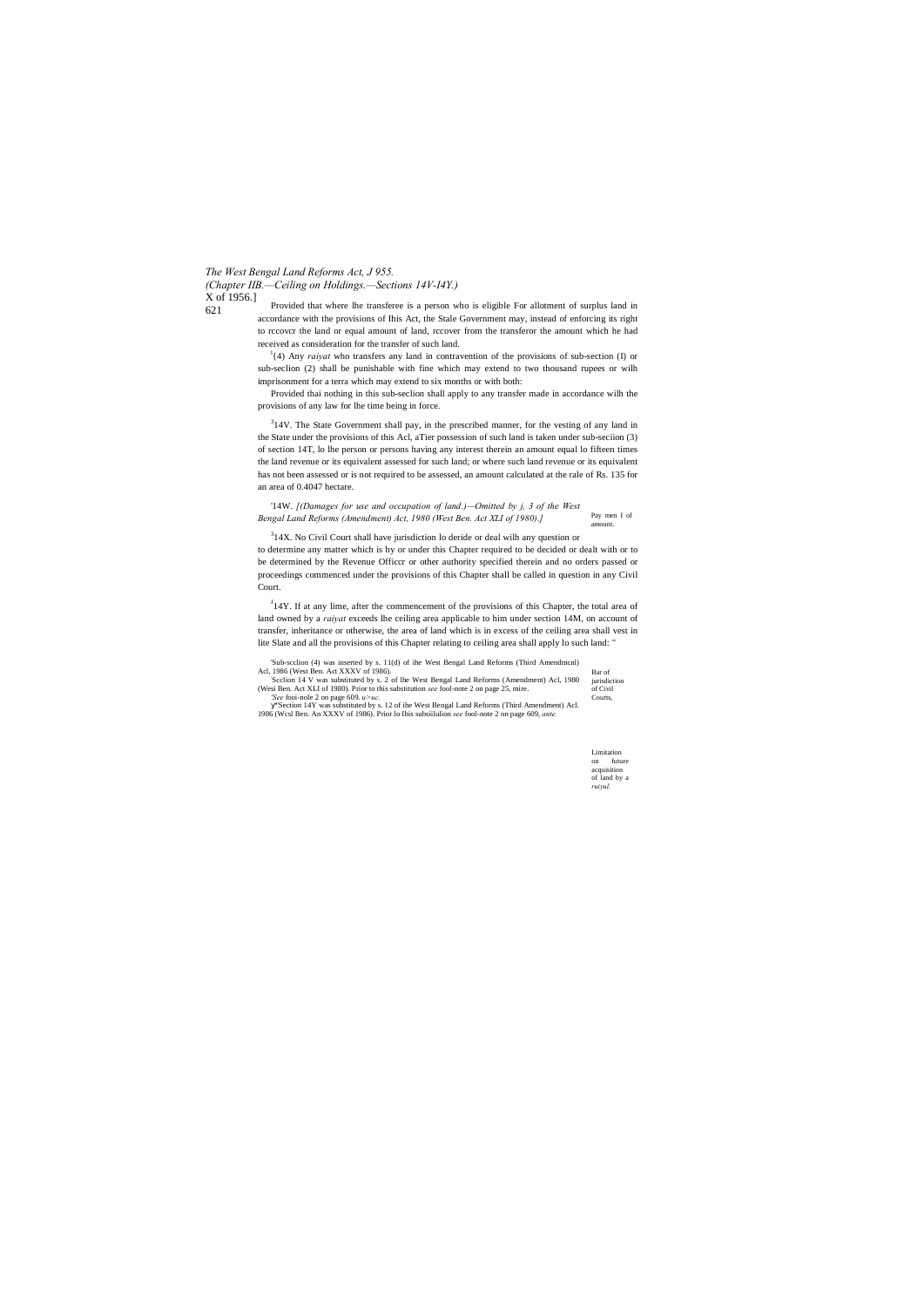West Ben. Act XIII of 1979.

. [West Ben. Act

*( Chapter IIB,—Ceiling on Moldings.—Sec I ion 14Z.)*

#### 'Provided thai a person iniending to establish a lea garden, mill,

factory or workshop, livestock breeding farm, poultry farm, or dairy, or township in accordance wiih the provisions of the West Bengal Town and Country (Planning and Development) Acl, 1979, may, with the previous permission, in writing, of the State Government and on such terms and conditions and in such manner as lhe State Government may by rules prescribe, acquire and hold land in excess of the cciling area applicable to him under section 14M:

> *Explanation.* $\hat{o}$  For the purpose of this scction, "person" includes an individual, a firm, a company, an institution, or an association or body of individuals, whether incorporated or not.

> 'Provided further that if such person, having been permitted by the Slate Government, does not utilise within two years of the dale of such permission such land for the purpose for which he has been so permitted by the State Government to acquire and hold it, then, all lhe provisions of this Chapter relating lo ceiling area shall apply lo lhe area oT land which is held in excess of the ceiling area applicable lo him under scction 14M.

# ofChiplcr'1 :14Z. For ihc **removal of doubts** it **is hereby declared that—- TIB. (1) notwithstanding anything contained in** ihis Act **or in any**

**other law for the time being in force or in any agreement,**

custom or usage or in any decree, judgment, decision or award of any court, tribunal or authority, the provisions of this Chapter shall apply to all lands of all classes and descriptions defined in clausc (7) of section *2;*

(2) in the case of land comprised in a tea garden, mill, factory or workshop or land used for the purpose of livestock breeding, poultry farming or dairy, lhe raiyat, or where the land is held under a lease, the lessee, may be allowed to retain (in excess of the prescribed ceiling) only so much of such land as, in the opinion of the State Government, is required for the purpose of the lea garden, mill, factory,

workshop, livestock breeding, poultry farming or dairy, as lhe case may be:

Provided that the State Government may, if it thinks fit so ro do, after reviewing the circumstances of a case and after giving the *raiyat* or the lessee, as the case may be, an opportunity of being heard, revise any order made by it under this clause specifying the land which the *raiyat* or the

The provisos and ihe Erphnniion were added by s. 3 of the Wesi Bengal Land Reforms (Amendment) Act. 1996 (Wesi Ben, Acl XXIV DF 1996).

(Amendment) Act. 1996 (Wesi Ben, Acl XXIV DF 1996).<br>5cc<ion 14Z was inserted by s, 28 of ihe West Bengal Land Reforms (A mend mem)<br>Acl. 19BI (Wcsl Ben. Acl L nf 19S1). w.e.f. 7.8.69.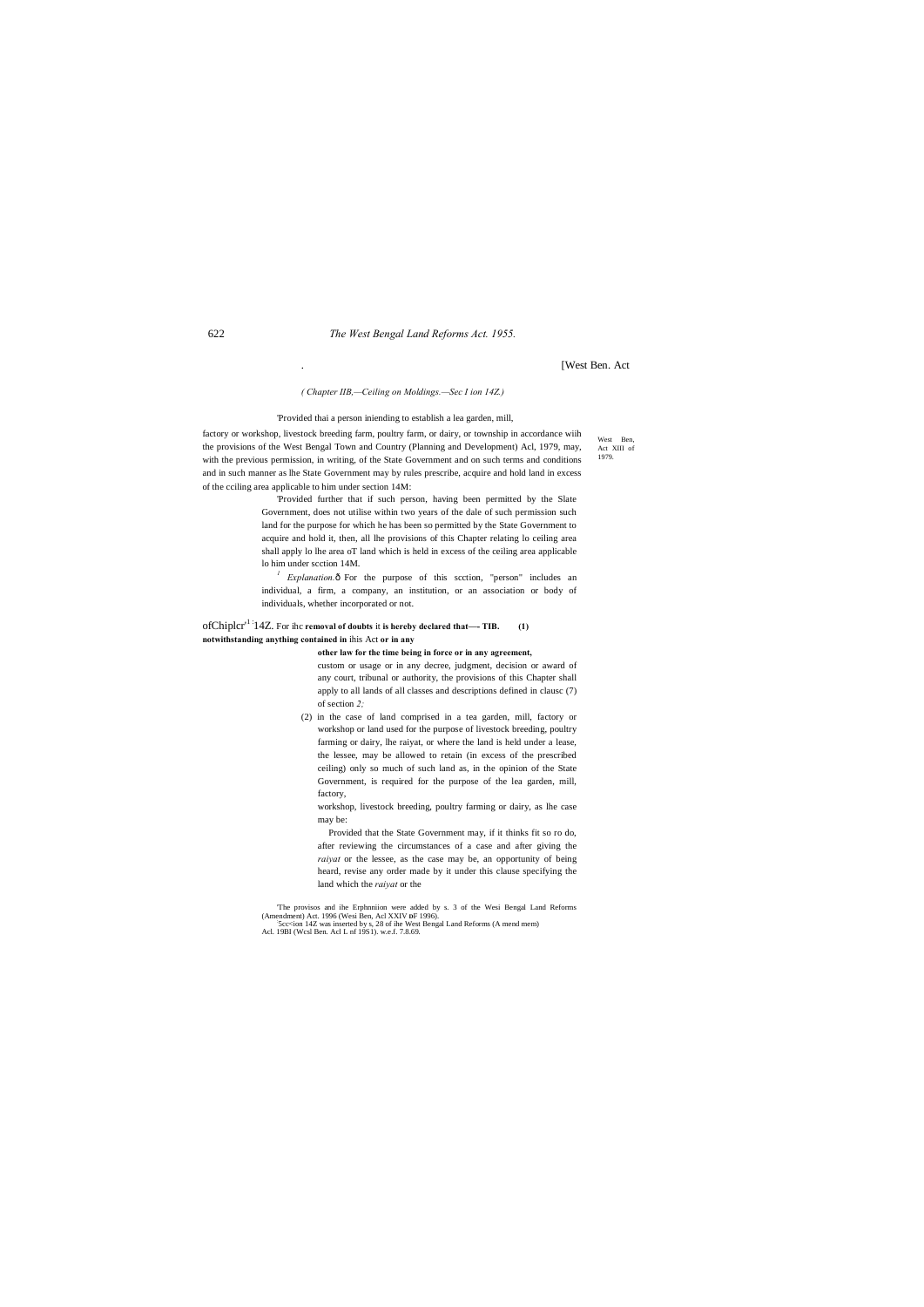*The West Bengal Load Refonus Act. 1955. 623*

Certain safeguards for holdings cultivated by *bargadars.*

Continual! on of right of cultivation on *bargadar's* **deaih.**

X of 1956.]

# *(Chapter ///.—Bargadars.—Sections 15, J5A.)*

lessee shall be entitled lo retain for tea garden, mill, factory, workshop, livestock breeding, poultry farming or dairy, as ihe case may be: 'Provided further that in determining the land required for the purpose of tea cultivation, there shall not be any diminution of the area of a tea garden. *Explanation.* ô The expression "Land under a lease" includes any land held directly under the Stale Government under a lease.

 $2$  (3) The provisions of this Chapter shall not apply to any person not belonging to a Scheduled Tribe claiming lo 6c a *bargadar* under a *raiyat* belonging to a Scheduled Tribe.

#### **CHAPTER m.** *Bargadars.*

15, -(1) The provisions of clauses (b) and (c) of sub-scction (4) of section 4 shall not apply to the holding of a *raiyat* or any part of it which is cultivated by a *bargadar* so long as cultivation by a *bargadar* continues.

 $J<sup>J</sup>$ 15A. (1) Notwithstanding anything contained in any law for the lime being in force or in any contract to the contrary, where a *bargadar,* cultivating any land, dies at a time when cultivation of such land by (he *bargadar* was continuing, lhe cultivation of such land may be continued by the lawful heir of the *bargadar* or where there are more than one *lawful* heir, by such lawful heir of the *bargadar* as ail the lawful heirs of ihe *bargadar* may determine within the prescribed period:

-(2) The right of cultivation of land by *bargadar* shall, subject to lhe provisions of this Chapter, be heritable and shall not be transferable.

Provided that where the lawful heirs of the *bargadar* omit or Tail to make a determination as required by this sub-section, the officer or authority appointed under sub-seclion (1) of section 18 may nominate one of the lawful heirs of the *bargadar,* who is in a position to cultivate the land personally, to continue the cultivation thereof.

(2) The lawful heir of the *bargadar* who is determined or nominated for lhe cultivation of the land shall cultivate the land subject lo such terms and conditions as may be prescribed.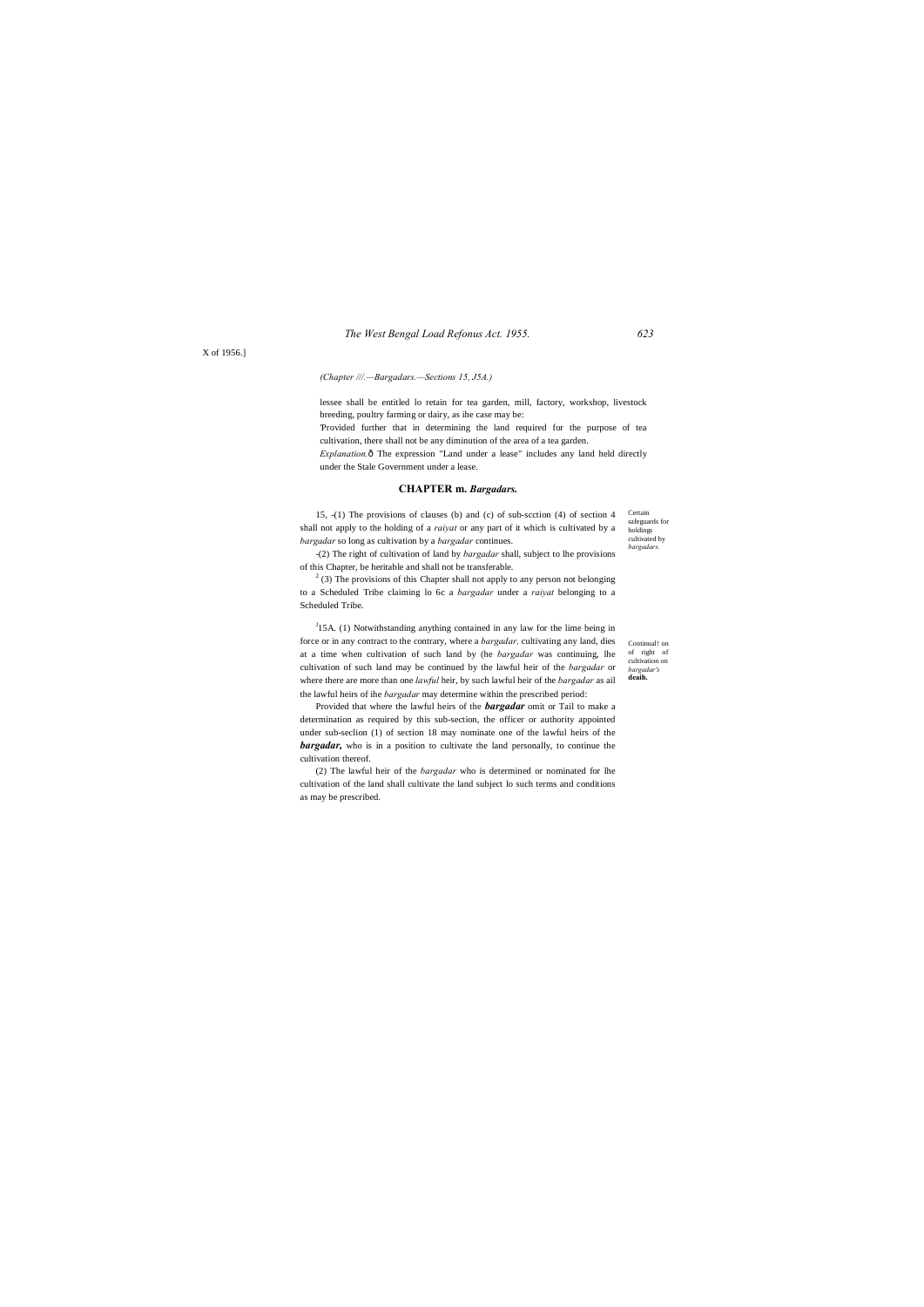[West Ben. Act

*(Chapter ///.ô Bargadars.ô Section 16'.)* 

 $(3)$  Where $\hat{0}$ 

- **(a) no** lawful **heir of lhe** *bargadar* **is in a position lo cultivate the land personalty, or**
- **(b) the lawful heirs of the** *bargadar* **fail to determine, within lhe prescribed period, the heir by whom the cultivation of the land will be continued and the officer or authority appointed under subscclion (1) of scciion 18 also omils or fails to nominate, wilhin the prescribed period, any lawful heir of lhe deceased** *bargadar* **for the continuation of the cultivation of the land, or**
- **(c) the person determined or nominated under sub-section (I) omits or fails lo lake any steps, within the prescribed period,** for the continuation of the cultivation of the land,

**cultivation of the land may be continued by such person, whether an heir of the deceased** *bargadar* **or not, as may be nominated by Lhe person whose land was cultivated by the deceased** *bargadar.*

-(4) If the person whose land is cultivated by the *bargadar* refuses lo accept lhe share of lhe produce tendered to him by the *bargadar,* or lo give a receipt therefor, the *bargadar* may deposit, within lhe prescribed period, such share oT the produce with such officcr or authority as may be prescribed and such deposit shall discharge lhe *bargadar* from iiis obligation to deliver the share of the produce lo the person whose land he cultivates:

Shan; of 16. (1) The produce of any land cultivated by a *bargadar* shall be pawlhle by a divided as between the *bargadar 2nd* lhe person whose land he culii valesô ijurgurinr. (a) in the proportion of 50 : 50 in a case where plough, cattle, manure and seeds necessary for cultivation arc supplied by ihe

person owning the land, (b) in the proportion of '[75 : 25] in all other cases.

: (2) The *bargadar* shall tender, wilhin the prescribed period, lo the person whose land he cultivates, lhe share of the produce due to such person,

-(3) Where any share of produce tendered under sub-scclion (2) is accepted by the person whose land is cultivated by the *bargadar.* each party shall give to the other a receipt, in such form as may be prescribed, for lhe quantity of ihe produce received by him,

'The figures within Lhe squam brackets were substituted for the figures "60 :40" by 5 I5(i) or ihc Wesi Bengal Land Reforms (Amendment) Acr. 1972 (Wcsl Ben. Acl XII of 1972). -Sub-seclions (2) lo (7) were substituted for the original sub-scctions (2) and (3) by s. 15(ii), *ibid.*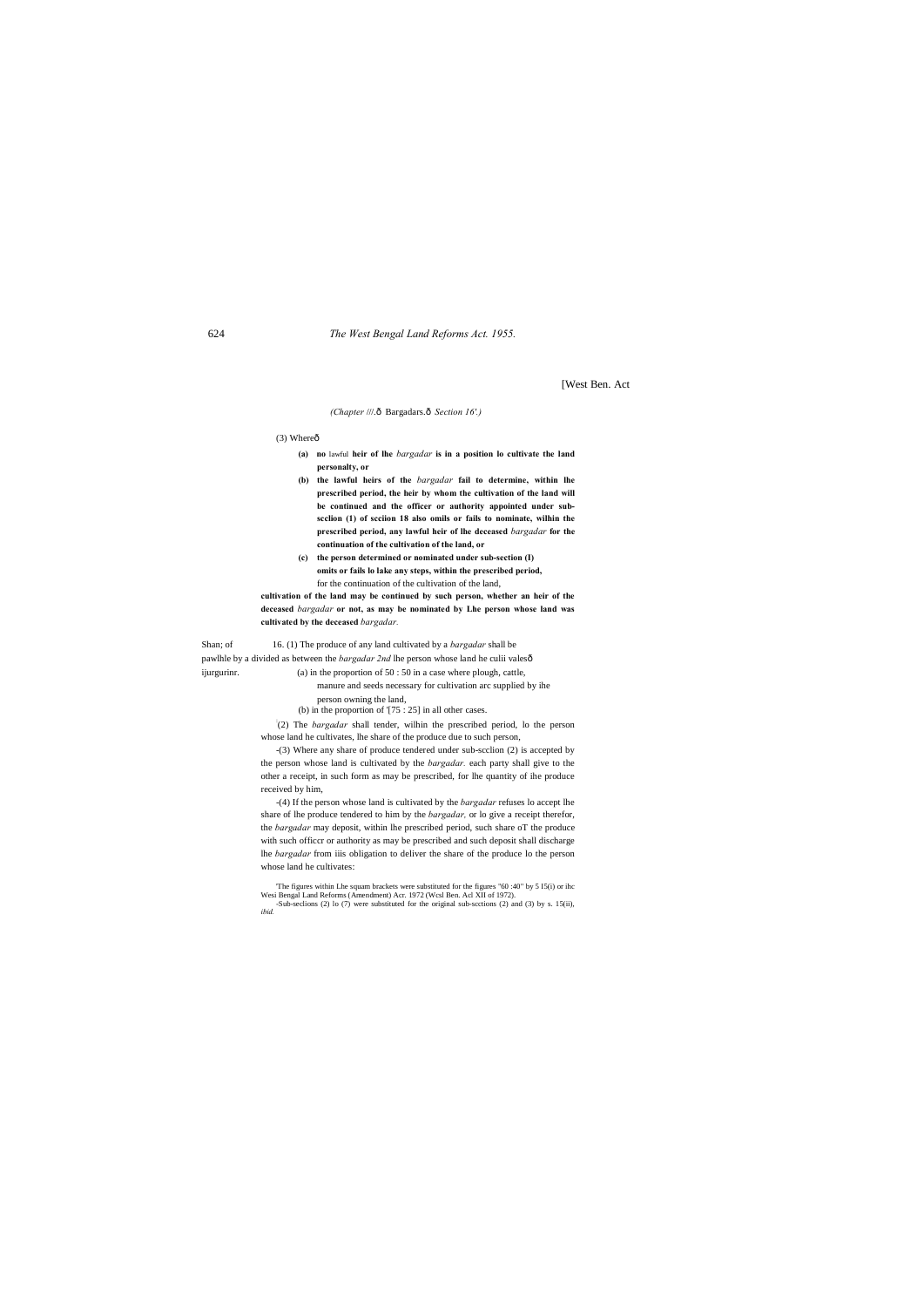X of 1956.] *The West Bengal Land Refonns Act, 1955.* 625

#### *(Chapter HI.*—Bargadars.—*Section 16A.)*

Provided that where lhe quantity of the produce deposited by the *bargadar* is lesser than the quantity of I he produce due to the person whose land he cultivates, the obligation of the *bargadar* with regard lo the delivery of lhe deficicncy in relation lo the produce shall conlinuc.

'(5) Where a deposit referred to in sub-seclion (4) has been made, lhe prescribed officer or authority shall—

- (a) give lo lhe *bargadar* a receipt in such form as may be prescribed slating therein lhe quantity of the producc deposited by lhe *bargadar* and lhe particulars of the person Tor whom the producc has been deposited; and
	- (b) give intimation of such deposit, in such form and in such manner as may be prescribed, lo lhe person for whom the producc has been deposited-

'(6) Where any producc is deposited under sub-section (4) and the person Tor whom the produce has been deposited docs not lake delivery of such producc wiihin fifteen days from the date of service on him of lhe intimation of such deposit, the officer or auihority referred lo in subseclion **(4)** may sell such producc and deposit the proceeds oF such sale, after deducting therefrom the cosi of conducting the sale, in the treasury, in revenue deposit, lo lhe credit of the person for whom lhe producc has been deposited and give intimation of such deposit lo such person, in such form and in such manner as may be prescribed.

'(7) The *bargadar* shall store or thresh the producc—

- **(a)** at such place as may be agreed upon between him and the person whose land he cultivates, or
- **(b) where there is disagreement between them, at such place as may be fixed by him after giving notice, in writing, served in the prescribed manner, lo Lite person whose land he cultivates:**

Provided that lhe person whose land is cultivated by the *bargadar* may, al any time during the storage or threshing or the producc, enter the placc where the producc has been stored or is being threshed for lhe purpose of inspecting the storage or threshing, as the case may be, of the producc.

| <sup>2</sup> 16A. If the produce of any land cultivated by a <i>bargadar</i> is harvested and taken away, or if such produce after il is harvested by the <i>bargadar</i> |     | $Bq_i$ rgadar                            |
|---------------------------------------------------------------------------------------------------------------------------------------------------------------------------|-----|------------------------------------------|
| is taken away, forcibily or o there wise, by the owner of such land, the<br><i>bargadar</i> shall be entitled lo recover from such owner the share of lhe                 | , , | recover his<br>share 1n<br>$"H3$ mcascSi |
| produce due to him or its money value.                                                                                                                                    |     |                                          |

*'See* fool-now *2* on page 624, *awe.*

: Sec(iun 16A was inserted by s. 3 of rhc Wcsl Bengal Land Reforms (Second Amendmenl) Acl, 1969 (Wesi Ben. Acl XXIII of 1969).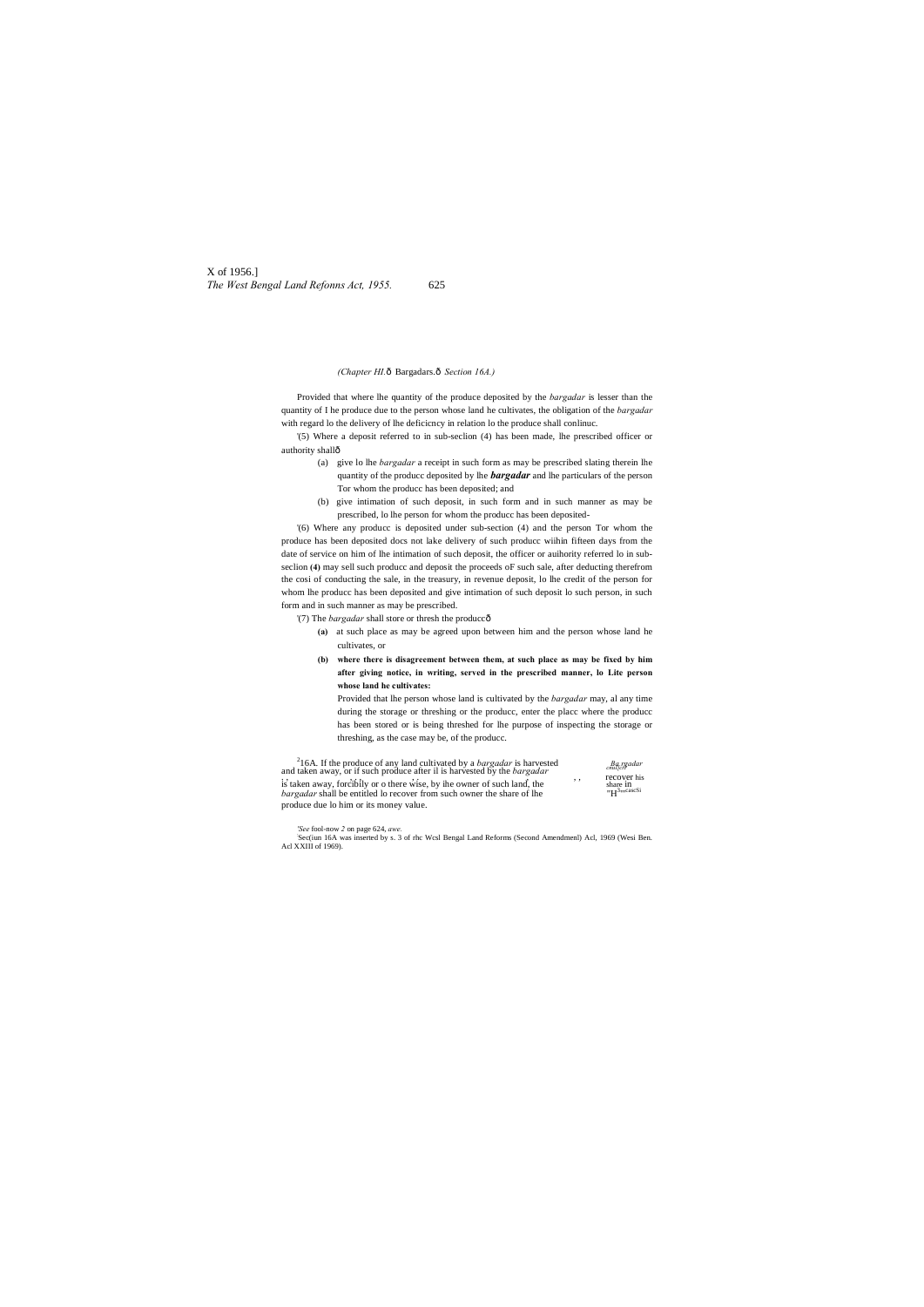[West Ben. Act

# 626 *The West Bengal Land Reforms Act, 1955.*

#### *(Chapter HI,*—Bargadars.—*Section 17.)*

Termination 17. () No person shall be entitled to terminate cultivation of his by  $a$ anc $\overline{A}$  a bargadar except in execution of an order, made by such officer

or authority as the State Government may appoint, on one or more of the following grounds:ô

- (a) thai the *bargadar* has without any reasonable cause failed to cultivate the land, '\* \* \* \* or has used it far any purpose other lhan agriculture;
- (b) that Lhe land is not cultivated by the *bargadar* personally;

: (c) thai the *bargadar* has failed to tender or deposit lo the ful I

extent lhe share or the produce as required by sub-scclion (2), or sub-section (4). as die case may he, or section 16:

Provided that no order for the termination of cultivation,

made on the ground specified in this clause, shall be given effeel to if the *bargadar* delivers to the person, whose land he cultivates, lhe share of the produce due Lo such person,

*Explanation.* $\hat{o}$  In determining lhe areas specified in the foregoing provisos no transfer of land made after the commencement of the West Bengal Land Reforms President's (Amendment) Act, 1970, shall be taken into account.

*Explanation.* ô For purposes of clause (b), a *bargadar* who cultivates ' the land with Lhe help of members of his family shall be deemed lo cultivate it personally.

or pays (o him Lhe market price thereof, wilhin such lime and in such instalments as the officer or authority making the order may, having regard lo all the circumstances of the case, specify in this behalf.

(d) that the person owning the land requires il *bona fide* for bringing il under personal cultivation:

 $J(2)$  If an owner Tails to brjng under personal cultivation any land, the cultivation of which by a *bargadar* has been terminated under clause (d) of subsection (1) within two years from the date of such termination or allows such land to be cultivated by some other person, the land shall vest in lhe Slale free from all incumbrances under an order or lhe prescribed authority in the prescribed manner, and the owner of the land shall be entitled lo an amount therefor in accordance with the provisions of section 14V.

The worts "'or has neglected 10 cultivate it properly." were oraiiied by s. I6(i)(a) of lhe Wcsl Bengal Land Reforms (Amendmcnl) Act. 1972 (West Ben. Act XJI of 1972), ^Clause (c) was subsliluted for lhe original clause by s, 16<iXb), *ibid.* 

^Provided thai the person owning the land shall be entitled lo terminate cultivation by a *bargadar* of only so much of land as, together wilh any other land in the personal cultivation of such person, does not exceed 3.00 hectares:

'Provided further lhai such person shall not be entitled lo so terminate cultivation by a *bargadar* as lo reduce Lhe aggregate area of the land cultivated by the *bargadar* to less lhan 1.00 heciarc.

'The proviso to clause (d) were substituted by s. 16(i)(c), *ibid.*

'Sub-section (2) was substituted Tor (he original sub-section by s. 30(1) of lhe West Bengal Land Reforms (Amendment) Acl, 1981 (Wcsl Ben. Act L of 19S1), w.e.f. 7.6,(59,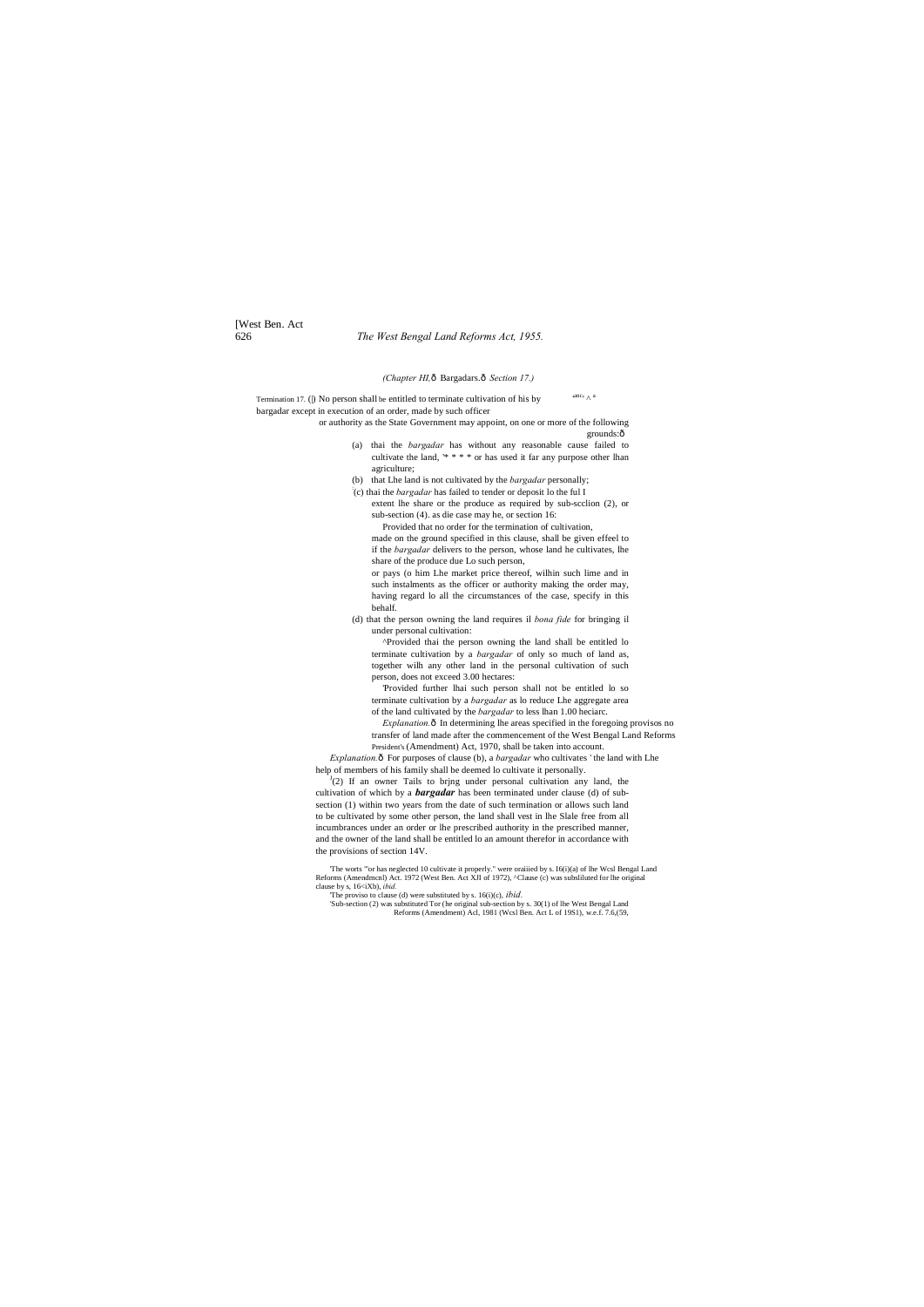*The West Bengal Land Reforms Act, J955.* 627 X of 1956.]

*(Chapter ill.*—B arg a d .**ITS.—***Seel ion 18.)*

I \* + \* \* \* \* \* \* \*

(4) No *bargadar* shall be entitled to cultivate more than -[4.00 hectares] ofland. In computing this area, any land owned by *ihe bargadar* as well as lhe land cultivated by him as a *bargadar* shall be taken into account.

(5) If a *bargadar* cultivates land in excess of  $3[4,00$  hectares], lhe share oF the produce due to him as a *bargadar* in respect of the land in excess of } [4.00 hectares] shall be forfeited to the Stale Government by order made in this behalf by a Revenue Officcr.

 $J$ <sup> $J$ </sup>(6) Where any land cultivated by a *bargadar* is in cxcess of lhe limit specified in sub-scction (4), the person whose Jand is cultivated by such *bargadar* shall, if the excess land is within the ceiling area applicable lo such person in accordance with the provisions of Chapter II-B, have the land cultivated by any person referred to in section 49 who is willing to cultivate the said land as a *bargadar.*

 ${}^5$ *Explanation*. $\hat{\text{o}}$  Far lhe purposes of clause (d) of sub-seclion (1) and sub-scction (2), "personal cultivation" shall not include cultivation by servants or labourers on wages payable in cash or in kind not being as a share of the produce, or boih, -

18. (1) Every dispute between a *bargadar* and the person whose Jurisdiction land he cultivates in respect of any of the following mailers, namely: $\hat{o}$  certain^

'Sub-section (3) was omiiied by s. 30(1 A) of the West Bengal Land Reforms (Amendmenl) Acl, 1981 (West Ben. Act L of 1981). w.e.f, 7.8,69,

<sup>3</sup>FIrsiIy, ihe figures and word "6,00 hectares" were substituted for lhe words "twenty- five acres" by s. I6(ii) of ihe Wcsl Bengal Lnnd Reforms (Amendmenl) Acl, 1972 (West Ben. Art Xll of 1972). Thereafter, ihe figures and word wiihin the square brackets were substituted for ihe figures and word "'6.00 hectares" by s. 30(2) of the West Bengal Land Reforms (Amendmenl) AM, I9K1 (Wcsl Ben. Acl L of 1981). w.e.l", 7.£.69.

'Sub-seclion (6) was inserted by s. 16(iii)oflhc West Bengal Land Reforms (Amendment) Acl, 1972 (Wcsl Ben, Act XIt of  $1972$ ).

<sup>4</sup>Tlie 'Explanation' was added by s. 3 of lhe Wesi Bengal Land Reforms (Amendmenl) Acl, 1977 (West Ben. Acl XXXIV or 1977).

'Clause (aa) was inserted by s. *4*(a) of ihe West Bengal Land Reforms (Second Amendmenl) Acl, 1969 (West Ben. Acl XXIII of 1969).

| (a)                           | division or delivery of the produce,                            | disputes. $^{6}$ (aa) recover <sup><math>\wedge</math></sup> |  |  |
|-------------------------------|-----------------------------------------------------------------|--------------------------------------------------------------|--|--|
| of producc under section J6A, |                                                                 |                                                              |  |  |
|                               | (b) termination of cultivation by ifte <b><i>bargadar</i></b> , |                                                              |  |  |

*I X \* \* \* \* \* \* \** shall be decided by such officcr or authority as the State Government may appoint:

'Firstly, ihe figures and word "6,00 hectares" were subs tinned for ihe word'; "iwenty- ftvc acres" by s. 16(ii) of the West Bengal Land Reforms (Amendmenl) Acl, 1972 (Wesi Ben. Act XII of 1972). Thereafter, the figures and word<br>wiihin lhe squire brackets were subsliluied for the figures and word "6,00 hcclnres" by s. 30(3) of lhe West Beng Reforms (Amendment) Acl, 19S1 (West Ben. Acl L of 1981). w.e.f. 7.8.69.

'Clause (c) was omitted by s. 17(i) of the West Bengal Land Reforms (Amendmenl) Acl, 1972 (West Ben. Acl XII of 1972).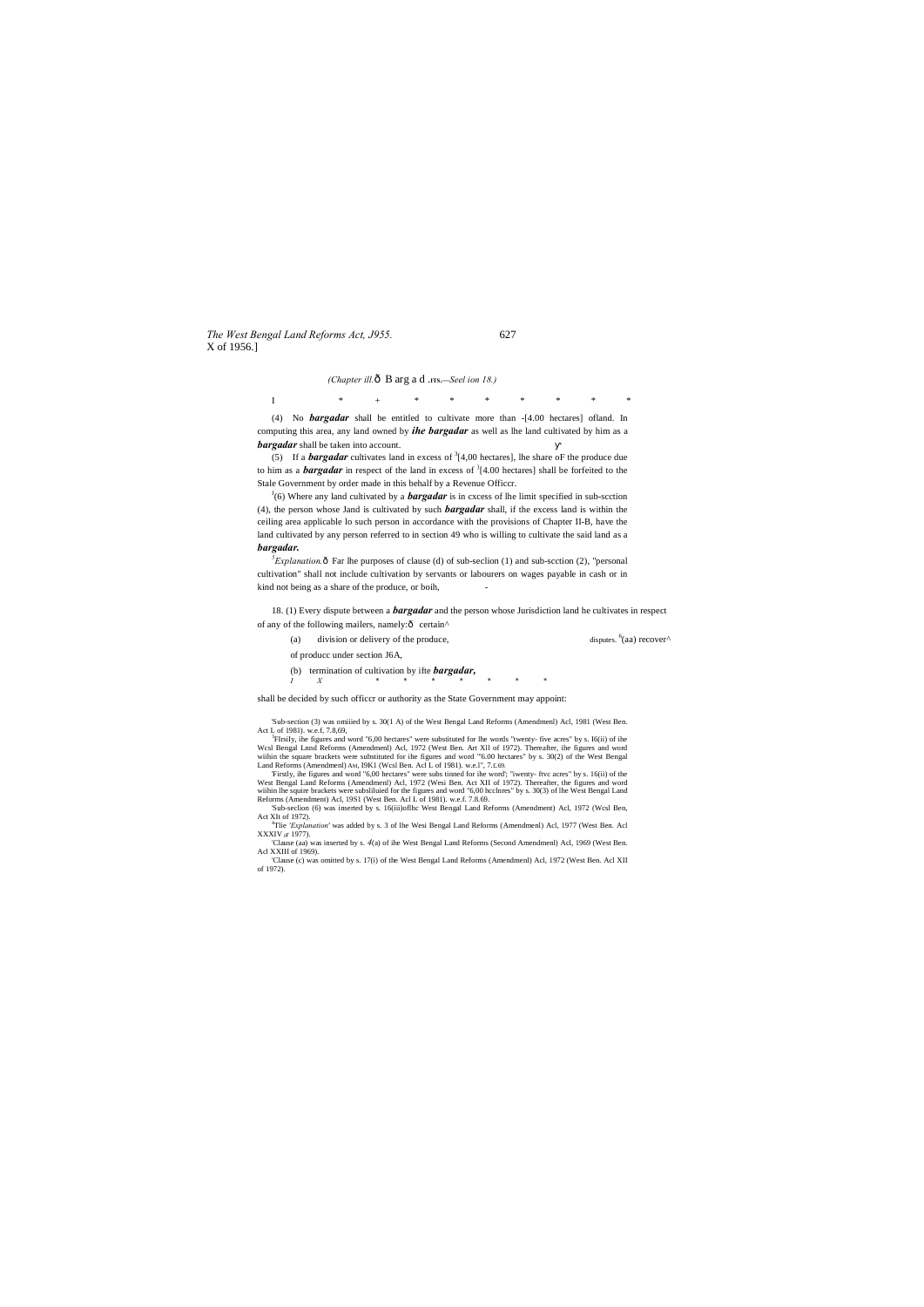# [West Ben. Act 628 *The West Bengal Land Reforms Act, 1955.*

#### *(Chapter III.*—Bargadars.—*Section 18.)*

'Provided lhai no application for decision of any dispute shall be entertained unless such application is presented lo the officcr or authority within three years from lhe date on which lhe claim falls or becomes due.

(2) If in deciding any dispute referred to in sub-section (1)  $^{2}$  [or otherwise], any question arises as to whether a person is a *bargadar* or noi and lo whom the share of the produce is deliverable, such question shall be determined by the officcr or aulhorily mentioned in sub-seclion (1).

 $\hat{H}(2A)$  If in deciding any question referred lo in sub-section (2), the officer or authority mentioned in thai subscclion finds that any default in lhe delivery of the share of the produce is due to doubt or uncertainly on lhe question whether the land in respecl of which the share of the produce is claimed has vested in the State or has been retained under the Wcsl Bengal Estates Acquisition Acl, 1953 ''[or under this Act], by West Ben. lhe person claiming the share, such officer or aulhorily shall, instead of  $\gamma_4^{\text{of}}$  terminating cultivation of the land by lhe *bargadar* on the ground of ' default, allow him time to deliver lhe share of the produce due lo the person entitled thereto or to pay lhe price thereof by annual instalments noi exceeding four, lhe first of such instalments, being deliverable or payable on a dale noi later lhan lhe first day of *Chaitra* nexl following lhe date of the order.<br>
<sup>5\*</sup>  $5^*$  \* \*  $\#$  \*  $\#$  \* \*

Act, 1965 (West Ben. Acl XVItl of 1965), Then, the present proviso was substituted for the original proviso by s. 31(a) of the Wcsl Bengal Land Reforms (Amendment) Acl, 1981 (Wcsl Ben. Act L of 1981), w.e.f. 7.8.69. : Thc words within lhe square bmckcts were inserted by s. 6 of Ihe West Bengal Land Reforms (Amendment) Act.

"(3) The decision of any dispuie referred to in clause (a) of subsection (I) shall specify the money value of lhe share of the produce lo be delivered, which shall be payable in default of delivery of such share.

'(3A) The decision of any dispute referred lo in clausc (aa) of sub- seclion (1) shall specify the quantity of lhe produce recoverable from the owner by lhe *bargadar* as his share and also its money value which shall be payable by the owner in default of delivery of such quanljty of lhe produce.

'The proviso was first inserted by s. 8(a)of the Wcsl Bengal Land Reforms (Amendment)

1974 (West Ben. Acl XXXtll of 1974).

'Sub-scclion (2A) was insetted by s.8(b)of the Wcsl Bengal Land Reforms (Amendment) Act. 1965 (West Ben. Act XVItl of 1965). . .

'These words within lhe square bmckcts were inserted by s. 31(b) of the West Bengal Land Reforms (Amendment) Acl, [981 (West Ben. Acl L of 1981), w.e.f. 7.8.69.

'Sub-section (2B) was first inserted by s. 8(c), of lhe West Bengal Land Reforms (Amendment) Act, 1965 (Wcsl Ben. Acl XVIll of 1965). Thereafter, lhe same was omilied by s. 17(ii) of Ihe Wesi Bengal Land Reforms (Amendment) Acl, 1972 (West Ben. Act XII of 1972).

'Sub-section (3) was added by s. 2(1) of the West Bengal Land Reforms (Amendment)

Act. 1962 (West Ben. Act XVI of 1962). 'Sub-section (3A) was inserted by s. 4(b) of the West Bengal Land Reforms (Second Amendment) Act, 1969 (West Ben. Acl XXIII of 1969).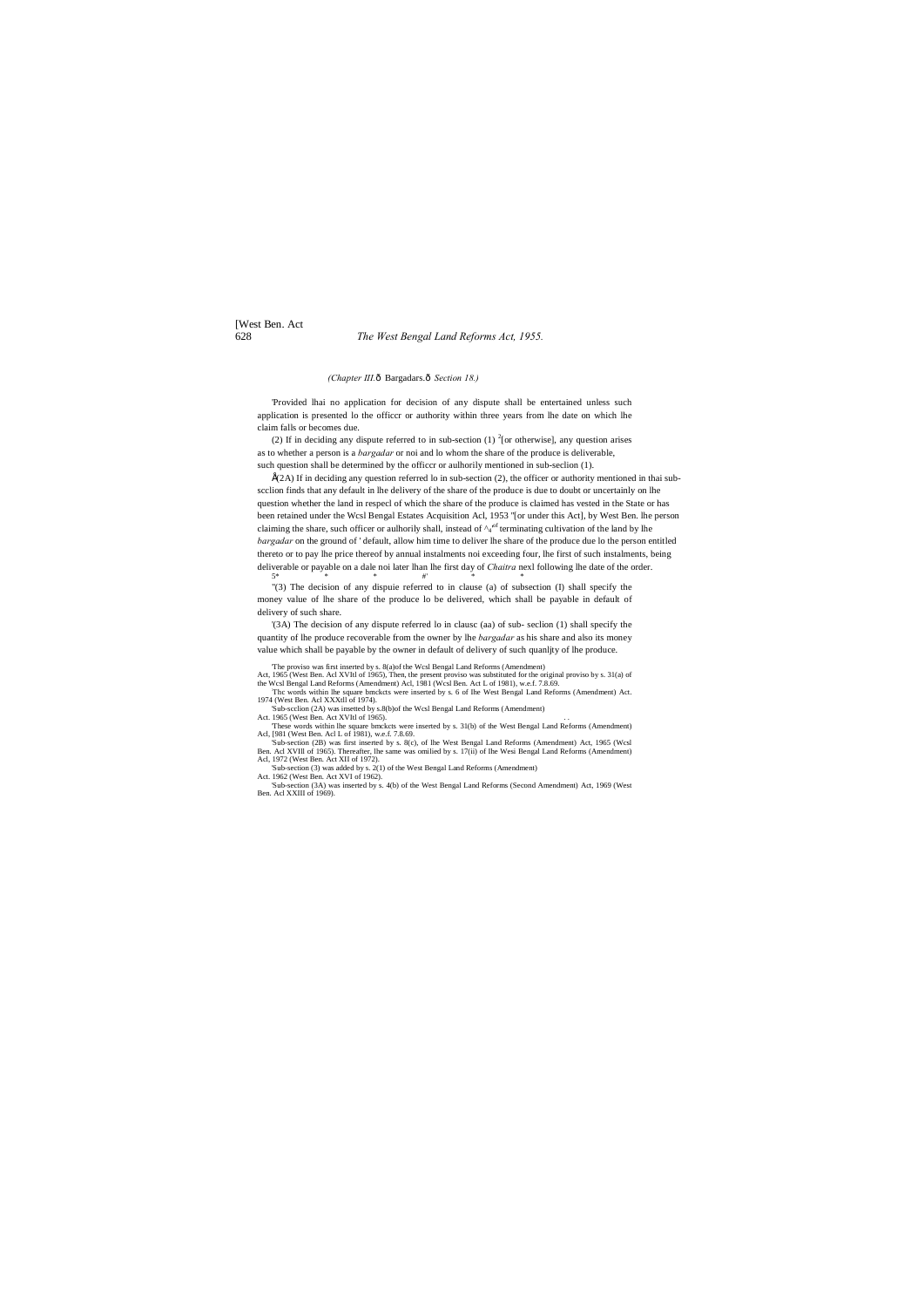*The West Bengal Land Reforms Act, 1955.* 629 X of 1956.)

WCSL **B**CJI. ACI XVIII of 1965.

West Ben, Acl XVI of *mi.*

> in office of officers and authorities appointed under sections 17 and IS until successor commence s lo Tunc!ion.

#### *(Chapter* **///.—Bargadars.—***Section ISA.)*

'(4) For the removal of doubts it is hereby declared that notwithstanding any decision of any Court to the contrary, any order under clause (a) of sub-seclion (1), specifying the money value of the share of the produce to be delivered payable in default of delivery of such share, made before the commencement of the West Bengal Land Reforms (Amendment) Acl, 1962, shall be deemed to be and to have always been validly made as if Ihat Acl had come into force when such order was made.

ÉISA. (1) An officer or authority appointed under section 17 or section 18 shall continue to function after the appointment of his or its successor until such successor commences to funciton.

-(5) If the decision oT any dispute referred to in clause (a) or sub- seclion (I) given before the commencement of lhe West Bengal Land Reforms (Amendmenl) Act, 1962, does nol specify lhe money value of the share of the produce to be delivered, the *bargadar* or lhe person whose land is cultivated by lhe *bargadar* or ihe successor-ininterest of such person may, within ninety days from the commencement of Ihe West Bengal Land Reforms (Amendment) Acl, 1965, make an application before lhe officer or authority who decided the dispute of his or its successor **F**<sub>DT</sub> review of the decision for the purpose of specifying the money value of the share of the produce lo be delivered payable in default of delivery of sucli share.

Wesi Ben. Acl VI of 1960. (3) Any appeal against any order referred to in sub-section (2) filed before lhe commencement of the Wcsl Bengal Land Reforms (Amendmenl) Act, 1960 or any

nd the continuance<br>
1960. Continuance order made in any such appeal shall have no effect. "Sub-seeilon (4) was added by s. 2(2) of the West Bengal Land Reforms (Amendment) Acl, 1962

(Wesi Ben. Act XV] of 1962). Sub-sections (5) and (6) were added by s. 8(d) of ihe Wcsl Bengal Land Reforms (Amendmenl)<br>
Acl, 1965 (Wcsl Ben. Act XVIII of 1965).<br>
<sup>3</sup>Sociion ISA, was invested with performance into a foot by s. 2 or the West Bengal La

: (6) Upon receipt of such application the officer or authority shall, aficr giving ihe parlies to lhe dispute an opportunity of being heard and adducing evidence, pass an order specifying the money value of the share of lhe produce lo be delivered, which shall be payable in default of delivery of such share.

(2) Notwithstanding any decision of any court to lhe contrary, any proceedings continued by or before any such officer or authority and any order made by any such officer or authority, after his or iis successor is appointed but before such successor commcnccs lo function, shall be deemed lo be and to have always heen validly continued or made.

Section ISA was inserted wilh retrospective effect by s. 2 or lhe West Bengal Land Rcfomis (Amendment) Acl. 1960 (Wect Ben. Act VI nf IWH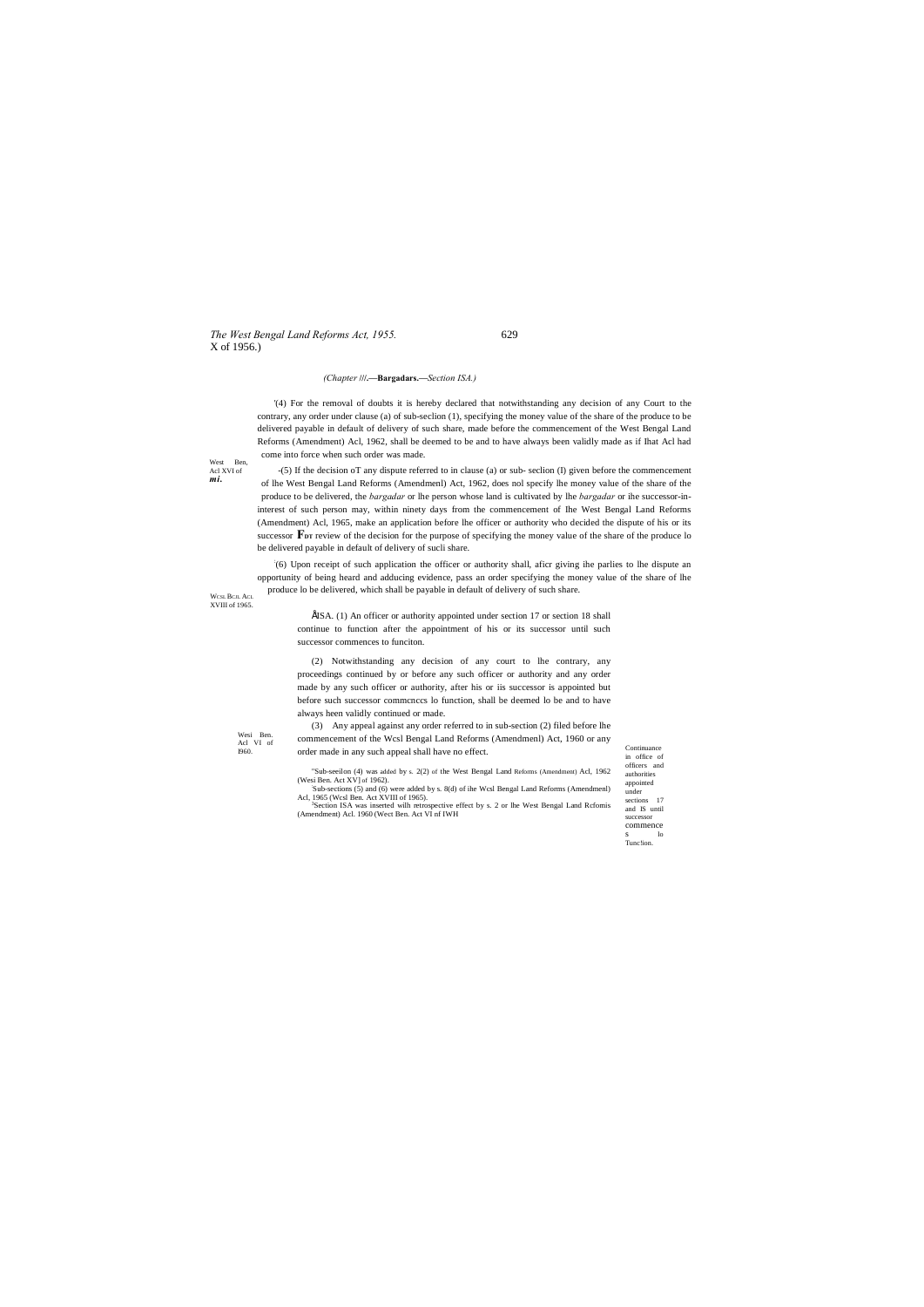[West Ben. Act 630 *The West Bengal Land Reforms Act, 1955.*

*(Chapter III.*  $\hat{o}$  Bargadars.  $\hat{o}$  Scction 19.)

Apr«|- 19. (1) An appeal shall lie to the '[Collector], having jurisdiction over the area in which the land is situated, against any order made : [under scction 17 or section 18 or sub-scction(3)of scction 2!.] The<sup>1</sup> [Collector] shall, on an appeal being disposed of, send a copy of his order to lhe officer or authority whose decision is appealed against.

> " Provided lhal an appeal against any order referred to in sub- seclion (2) of section ISA made before the commencement of lhe West West Ben, Bengal Land Reforms (Amendment) Act, 1960 may be filed wilhin 19a)" <sup>or</sup> ninety days of such commencement:

> ^Provided further that the provisions of section  $\overline{5}$  of lhe Indian ActiXof Limitation Acl,1908 shall apply lo an appeal under this seclion.

'(IA) An officer or authority appointed by the State Government under section 17 or section 18 or an officer specially empowered under suh-section (1) of section 19B shall not pass any interlocutory or final order in any proceedings before him or il on lhe basis of any consent,

**agreement or compromise obtained or effected for the purpose of such proceedings, notwithstanding anything contained in the Indian Contract 9 of 1872.**

, Acl, 1872, or any other law for the time being in force.

(2) The period wilhin which lhe.appeal mentioned in sub-scclion (I) must be filed shall be thirty days from the dale of lhe order appealed against:

\*(2A) Every appeal pending before any '[Collector] at the President's Act 16 of 1970,

commencement of the West Bengal Land Reforms (Amendment) Act, 1970, shall, on such commencemenl, stand transferred to, and be disposed of by, lhe '[Collector] having jurisdiction in relation to the area in which the land is situated and on such transfer every such appeal shall be dealt wilh from the stage at which il was so transferred and shall be disposed of in accordance with the provisions of ihis Acl as amended by lhe West West Ben, Bengal Land Reforms (Amendment) Act, 1972. Au XHof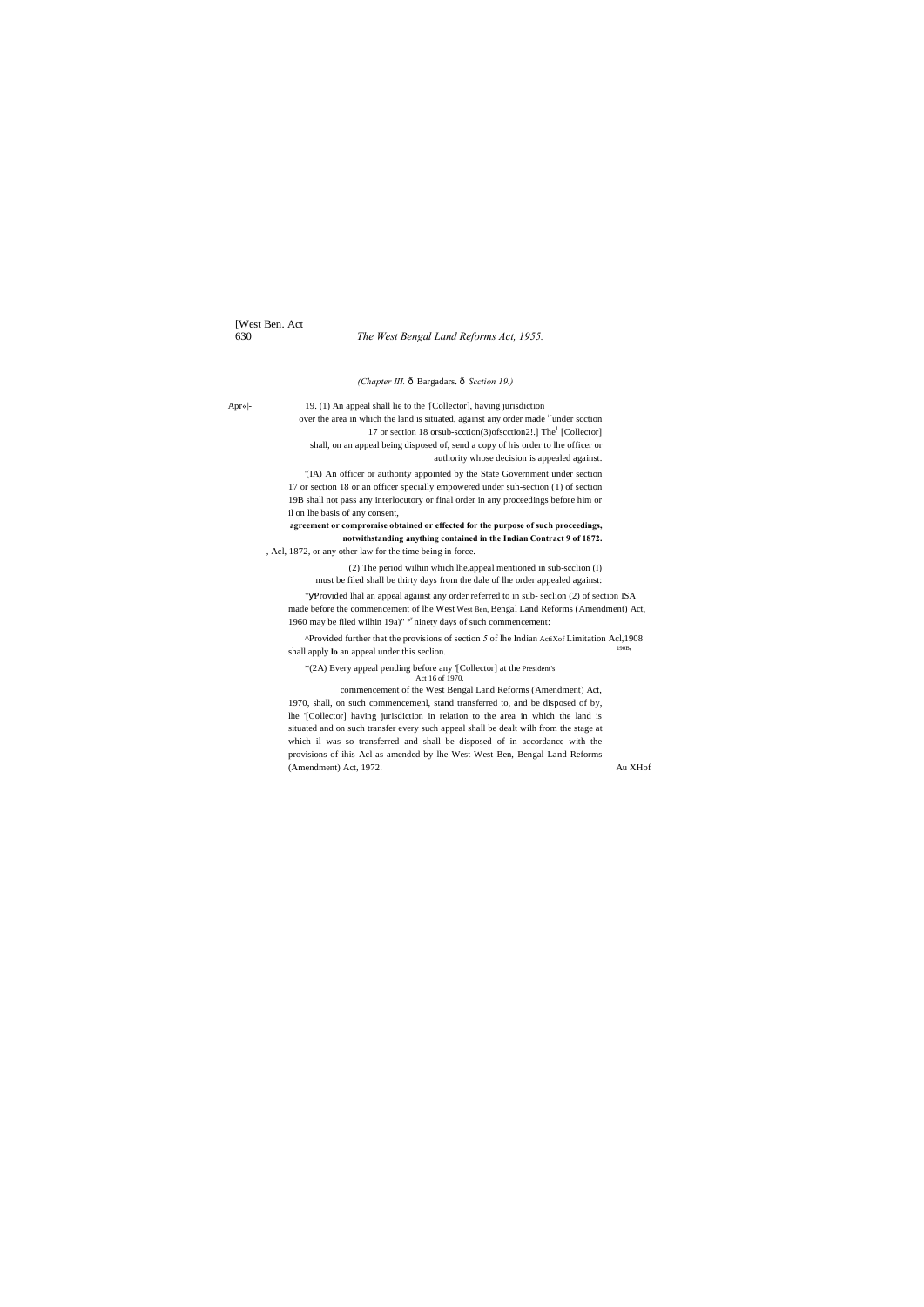*The West Bengal Land Reforms Act, J 955.* 631 X of 1956.]

#### *(Chapter III.*—Bargadars.—*Section 19A.)*

?, '(2B) The -[Collector] may transfer any appeal, whether transferred to, or filed before, him, for disposal to any officer not below the rank of a Sub-Deputy Collector, subordinate to him, but senior in rank and position to the officcr or authority against whose order lhe appeal has been preferred and every such appeal shall be dealt with from lhe stage ai which it was so transferred and shall be disposed of in accordance

West Ben. wilh the provisions of this Act as amended by the West Bengal Land (972^" Reforms (Amendment) Act, 1972.

Wesi Ben. Act XI of

-\3) The : [Co I lector] or other officer hearing the appeal may for sufficient cause make an order staying execution of the order appealed against.

causes lo be terminated <sup>6</sup>[or attempts to lemiinale] lhe cultivation of Lhe land by a *bargadar* in conlravenlion or ihe provisions of this Acl, he shall be guilty of an offence punishable with imprisonment which may extend to six months or wilh fine which may extend **10** one thousand rupees or with both.

'(4) When the-[Collector] or other officer makes an order under subsection (3). a copy of such order shall be sent lo the officer or authority before whom an application for execution is pending.

 $^{4}$ 19A.  $^{1}$ (1) Any person who fails lo comply wilh an order made Penally, under sections 17, 18 or 19 shall be punishable with imprisonment for a term which may exlend to six monlhs or wilh fine which may extend to five hundred rupees or wilh both.  $J(2)$  If, after lhe commencemenl of ihe West Bengal Land Reforms

 $7(2)$  Any person who fails to give a receipt in contravention of lhe provisions of sub-seclion (3) of section 16 for the share of lhe produce accepted by him shall be guilty of an offence punishable wilh imprisonment which may extend to six months or wilh fine which may exlend lo one thousand rupees or wilh both.

<sup>J</sup> See I ions 19A and 19B were inserted by 5, 2 of lhe Wesi Bengal Land Reforms (Amendmenl) Acl, 1957 (West Ben. Acl XXfll or 1957),

1966. (Amendmenl) Acl, 1966, any person owning any land terminates or

*'See* foot-note 6 on page 630. *ante.*

*-See* foot-note 1 on page 630. *ants.*

'Suh-sections (3) and (4) were added by s, 9 of lhe Wesi Bengal Land Reforms (Amendment) Acl. 1965 (West Ben. Acl XVIIi or I965J,

<sup>1</sup> Sec lion I9A was renumbered as sub-see lion (1) of lhal section and after sub- seclion (1) as so renumbered, sub-sections (2) and (3) were added by s. 4 of lhe West Bengal Land Reforms (Amendment) Act, 1966 lWest Ben. Act XI of 1966).

The words wiihin ihe square brackets were insetted by s. 4(i) of ihe West Bengal Land Reforms (Amendmenl) Act. 1977 (Wesi Ben. Acl XXXIV or 1977). TO..k k.- **r-** .'I..'.\*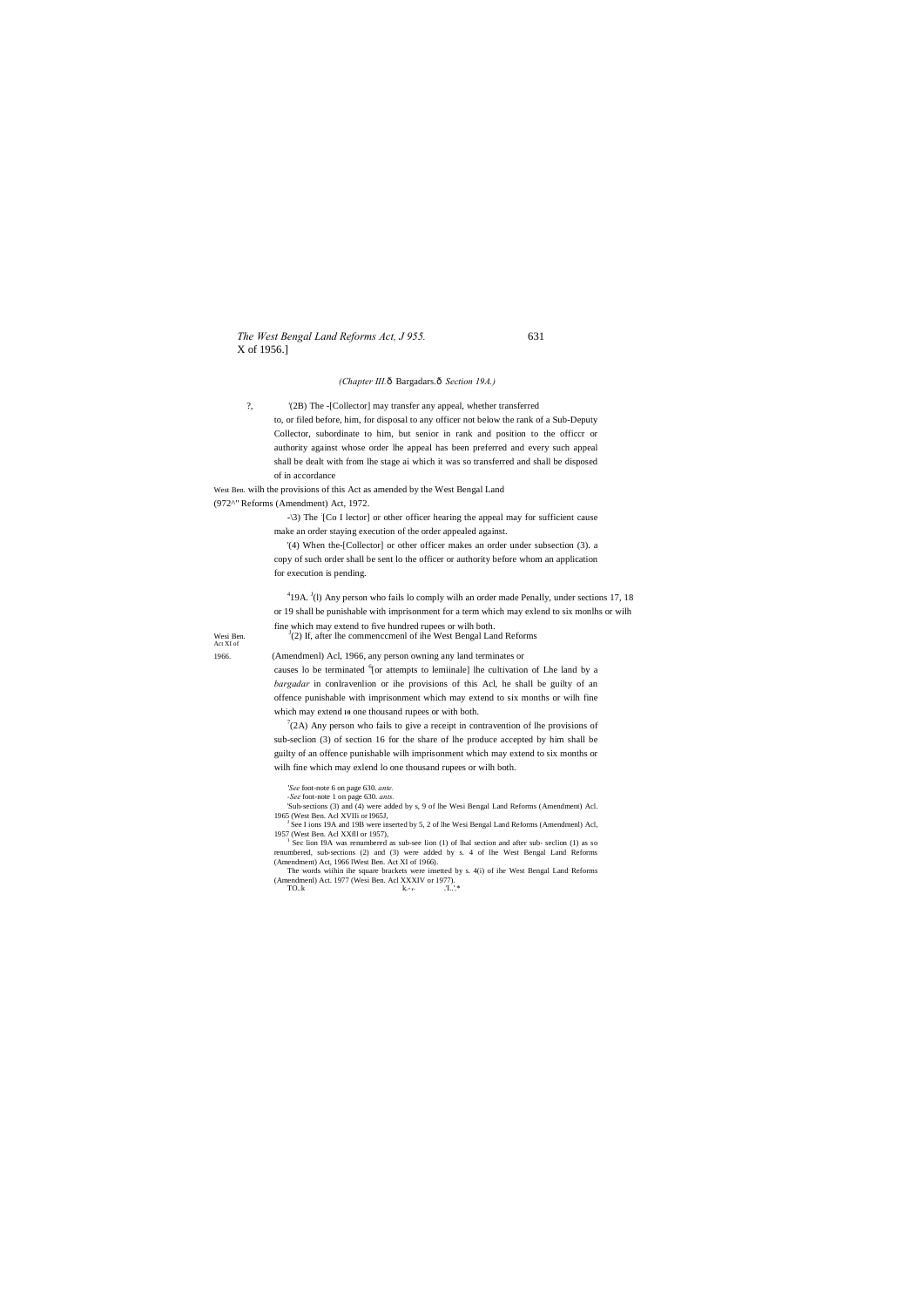#### *(Chapter HI.* $\hat{o}$  Bargadars. $\hat{o}$  Section 19B.)

[Wesi Ben. Act

*a r .*

'(3) An offcncc under sub-seclion (2) -[or under sub-seclion (2A)] shall be cognizable and bailable.

 $n$ *b a r g a d* \*19B, (1) If a person owning any land terminates or causes to be terminated lhe cultivation of the land by a *bargadar* in contravention of the provisions of this Acl, then any officer specially ^empowered by the State Government in this behalf, shall, on an application by such *bargadar,* by order direet—

> in a case where such land has been cultivated by  $a^5$ [person other than ihe *bargadar]* engaged by lhe owner, that the land be restored al lhe end of the cultivation season lo the applicant and further lhat lhe J [person other than the *bargadar]* '[shall retain twenty-five per cenU] of lhe crops harvested before restoration and make over '[remaining seventy-five per cent] of such crops lo the applicant.

in a case where such land has not been cultivated, or has been cultivated by the owner or by any person on his behalf other lhan a *bargadar*, that the land be immediately restored **ID** the applicant and further thai forty per cent, of any prod ucc of the land shall be forfeited to the State Government and the remaining sixty per cent,

of such crops shall be retained by the applicant.

<sup>J</sup>For noli Heat ion empowering for lhe purposes of scction 19B(1) all officers appointed under scction 17(1) of the Acl. *see* notification No. 2898-L. Ref., dated the I8.2.5B. published in the *Calcutta Gazette. Extraordinary* of 1958, Pan 1, page 551.

"Provided lhat nothing in this section shall apply to termination of cultivation by a *bargadar* if lhe termination occurred before the 4lh day of August, 1970, namely, lhe dale with effect from which lhe West Bengal Land Reforms (Amendment) Act, 1969 ccased to be in force:

 $\mathbb{B}$ n  $\alpha$ f

#### **'5ee Toot-note 5 on page G31.** *time.*

TTte words, figure, teller and bnickels within Lhe square braekcus were inserted by s. "t(iii) of the Wcsl Bengal Land Reforms (Amendment) Act, 1977 (Wcsl Ben. Acl XXXIV of 1977), *<sup>i</sup> See* foot-noic 4 on page 631, *ante.*

The words wilhin lhe square brackets were substituted for the words "new *bargadar"* by s. 33(a)(i) or Ihe West Bengal Land Reforms (Amendment) Acl, 1981 (West Ben. Acl L of 1931), w.c.f. 7.8.69, .

The words wilhin the square brackets were substituted Tor the words "shall retain fifty per cent." by s. 33(o)(ii), *ibid.*

The words wilhin ihe square brackets were substituted for the words "remaining fifty per cent." by s. 33{a)(iii). *ibid,*

'The provisos wilh lhe *'Explanation'* were added by s. 4 of ihe West Bengal Land Reforms (Amendment) Act, 1980 (West Ben, Acl XL1 of 1980),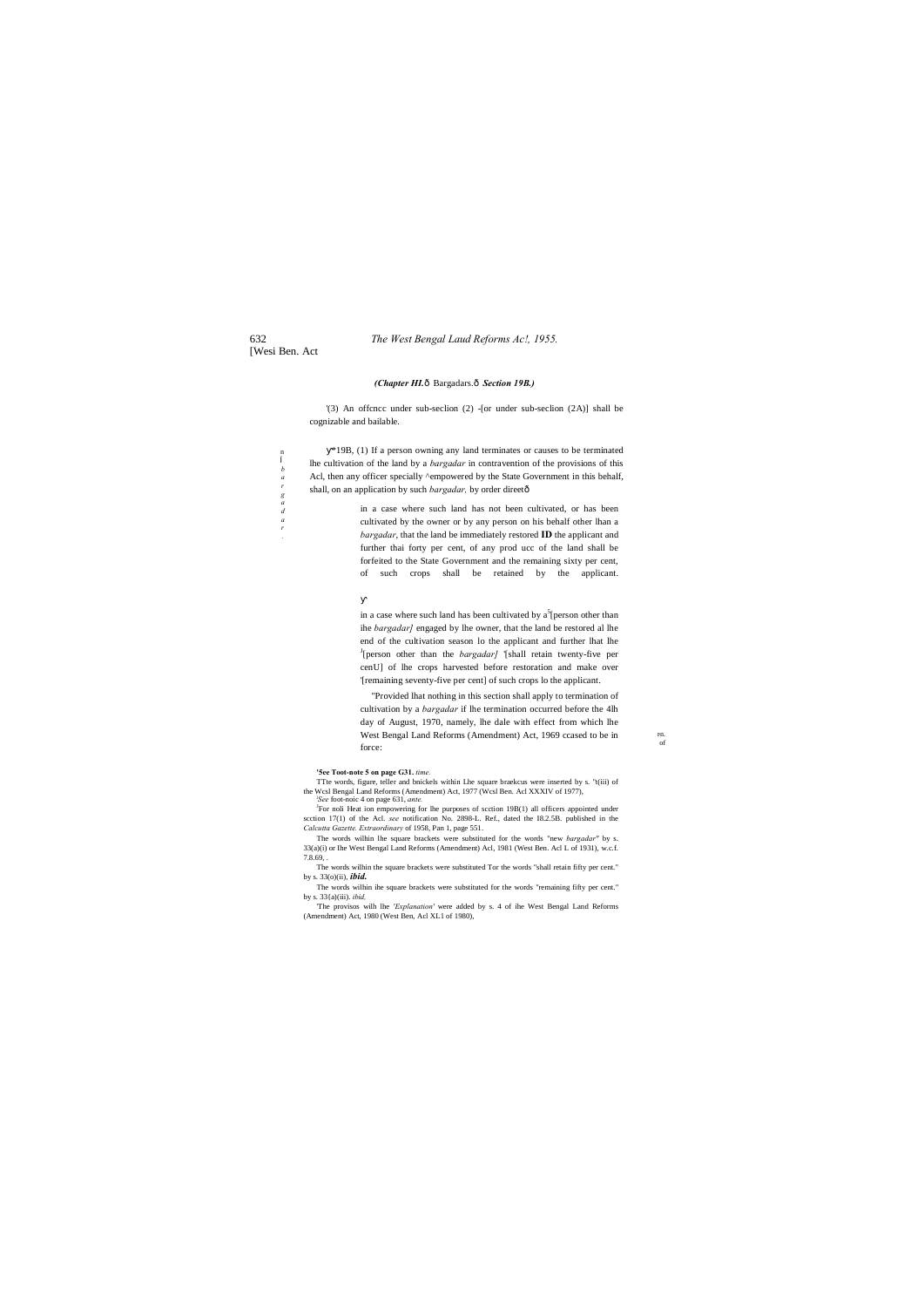*The West Bengal Land Reforms Act, J 955.* 633 X of 1956.]

#### *(Chapter HI.*—Bargadars.—*Section 20.)*

Provided further thai an application under sub-seclion  $\mathbf{i}$  (1) shall be made wiihin two years from the date of

termination of cultivation by ihe *bargadar* or two years West Ben. from the date of commencement of the West Bengal Land  $\wedge$  of Reforms (Amendment) Acl, 1980, whichever is later:

> 'Provided also that if ihere is more [han one applicant, ihe *bargadar* who has cultivated the land for the longest period shall be considered to be the rightful *bargadar* for the purpose of restoration in exclusion of oiher *bargadars:*

> ${}^{1}$ *Explanation*. $\hat{o}$  For determining the "longest period", lhe total period of cultivation may not be continuous, but while computing the "longest period" of cultivation, the period or periods of cultivation since lhe 4th day of August 1970, (which may or may noi be continuous) shall only be taken into account.

> 'Provided also that after any application under sub-section (1) has been disposed of wilh the order of restoration of cultivation by a *bargadar,* lhe question shall not be reopened on any other application.

 $^{2}(1 \text{ A})$  If the produce forfeited under clause (a) of sub-section (1) cannol be recovered from lhe owner of the land or the person cultivating the land on his behalf other than a *bargadar* or if the share of produce receivable by lhe *bargadar* under dause (b) of sub-section (1) cannol be recovered from any person other than lhe *bargadar,* money value of lhe share of produce so forfeited under clause (a) or share of produce so receivable under clause (b) shall be recovered by the prescribed authority under sub-seclion (1) as a "public demand" under ths Bengal Ben. Aci Ill Public Demands Recovery Act, 1913, on a written requisition sent by  $O(1.913)$  such presented authority to the certificate officer.

20. (J) The procedure lo be followed in deciding disputes or appeals Procedure under this Chapter and the fees lo be paid by lhe parties shall be as may  $\wedge$ .u1j<sub>Dn</sub> be prescribed.

-'(2) An appeal against any order made under sub-section (1) shall lie to the Collector who shall be superior in rank to the officer from whose order the appeal is preferred.

 $1*** +$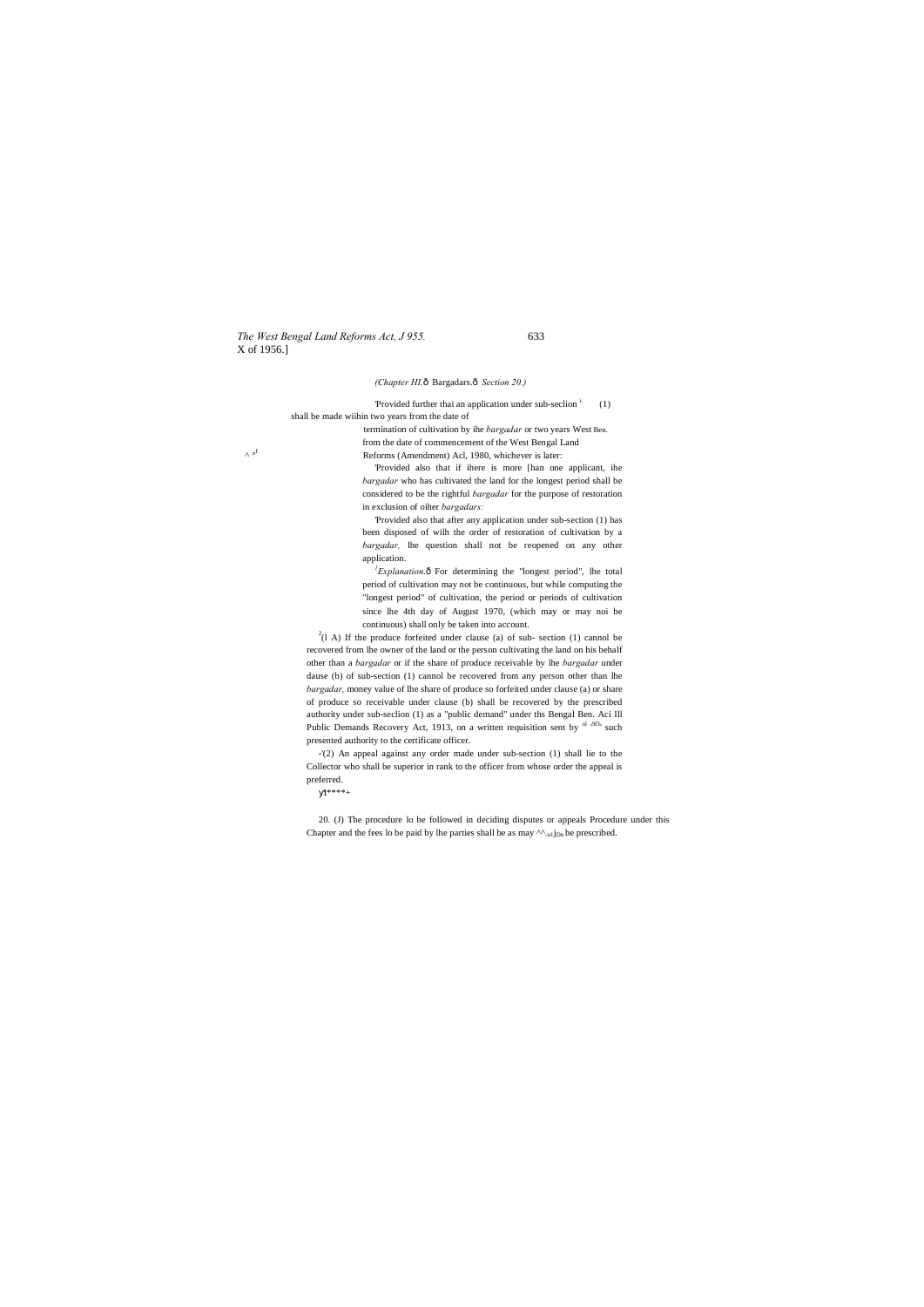[Wesi Ben. Act

Setting aside oforder for termination or cultivation by *hitrgudars.*

**Surrender** or abandonment by *bitrgtitlcr.* West Ben. Act XI of 1969.

President's Acl 16 of 1970.

West Ben. Act XII of 1972.

-(3) No order for Lhe cjecimem or a *bargadar* shall be executed except during the months of the Bengali year specified below: $\hat{o}$ 

#### *(Chapter 111.*—Bargadars.—*Sections 20A, 20B.)*

(2) Any order made under [his Chapter including an order passed on appeal shall be executed by [he officer or authority 'appointed by the State Government, in such manner as may be prescribed.

- (i) in such portions of lhe district of Darjecling as may be declared by notification by lhe Stale Government to be hilly portions, the month of *Pans* or *Magh,* and
- (ii) elsewhere, the month of *Chaitra* or *Baisaklr.*

 $T$ 20A. Nolwithstanding anything contained in any law for [he lime being in force, where, before lhe commencement of the West Bengal Land Reforms (Amendment) Acl, 1969, an order for the termination of cultivation of any land by a *bargadar* had been made under clause (b) of sub-seclion (1) of section 18 but such order has not been given effect lo (whether by reason of lhe operation of any law or otherwise), before lhe commencement of lhe West Bengal Land Reforms (Amendment) Act, 1970, then, such order shall, on such commencements, stand vacated and [he officer or authority by whom such order was made shall, after giving notice to the parties concerned, decide lhe dispute in accordance with [he provisions of section 17 as amended by [he West Bengal Land Reforms (Amendment) Acl, 1972.

Provided lhat proper compensation is paid, in such manner as may be prescribed, by the owner lo the *bargadar* for his share or the standing crops, if any.

 'For notifies lion appointing ocrtain officers as the officers referred lo in section 20(2) of ihe Aclô

#### J 20B. (1) If7 a *bargadar—*

(a) surrenders his right lo cultivate in relation to any land cultivated by him as a *bargadar.* or

- (a) for lhe Dum-Dum pa I icc-station, and 24-Paj-ganos district, *see* notificolion No. 15946-L. Kef., dalcd tho 19.9.56. published in lhe *Calcutta Gazelle* of 1956. Pan I, page 3664.
- (b) for the areas specified, jff notification No. 1848-L Ref,, daied ihe 30.1.57, published in the *Calcutta Cazttte* of 1957. Pan I. page 570.

-Sub-scclion (3) was substituted for Ihe original sub-section by s. 2 of lhe West Bengal Land Reforms (Second Amendment) Acl, I960 (West Bea. Act XVIII of 1960).

'Section 20A was inserted by s. 19(1) of the Wcsl Bengal Land Reforms (Airrcndmenl) Acl, 1972 (Wesi Ben. Act XII of 1972),

""Section 2(1B was inserted by s. 19(2), *ibid,*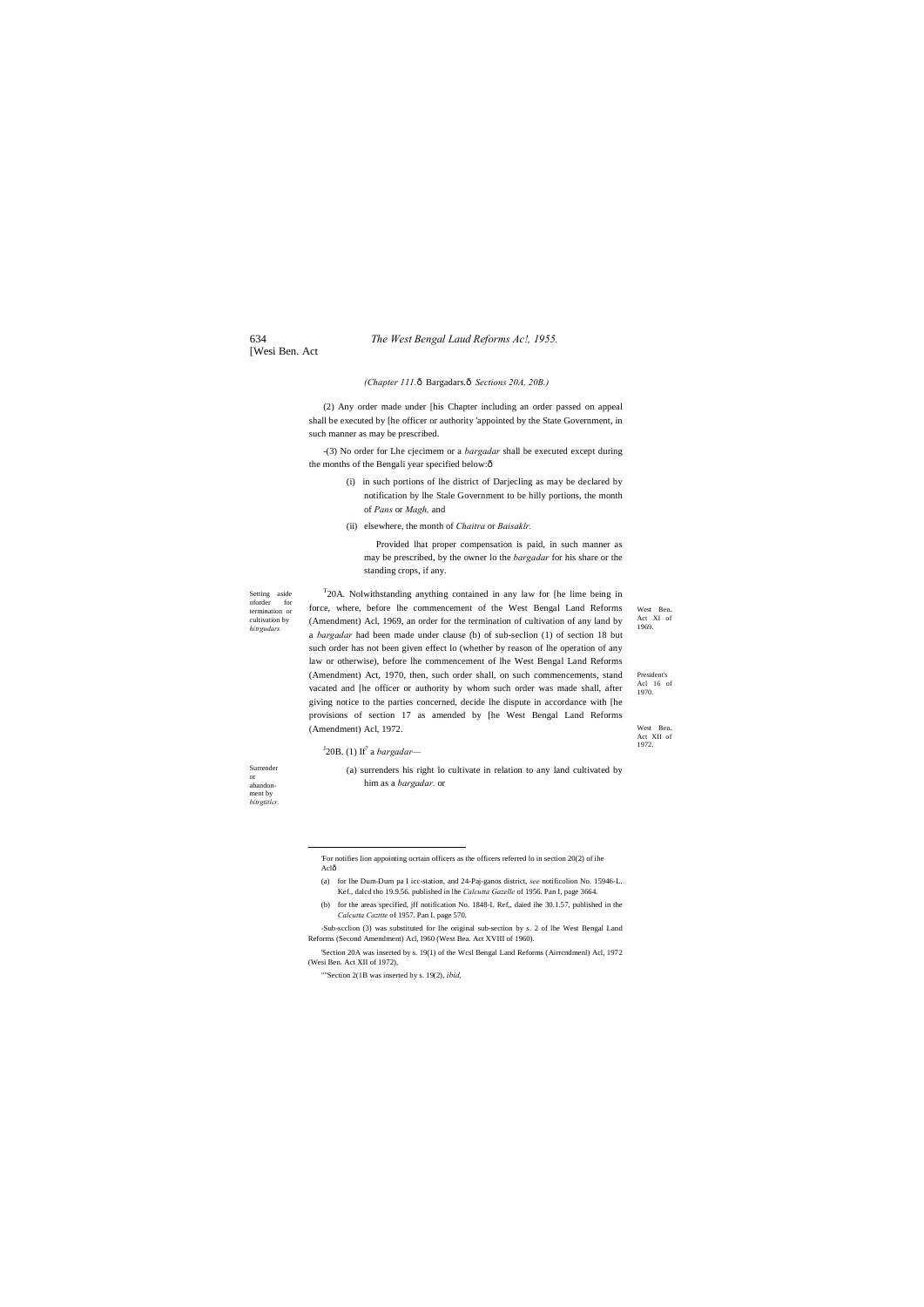#### X of 1956.]

#### *(Chapter III.*—Bargadars.—*Section 20B.)*

#### (b) voluntarily abandons cultivation of such land,

'[lhe owner of (he land or ihe *bargadar* or any other person], may give information in writing of such surrender or abandonment to the officer or authority appointed under sub-section (1) of section 18, having jurisdiction in the area in which such land is situated.

(2) On receipt of such information : [or on his own motion], such officcr or authority shall issue a noticc, in the prescribed form, to the *bargadar,* and after giving the *bargadar* and the person whose land was cultivated by the *bargadar,* an opportunity of being heard and making such inquiries as he or it may deem ncccssary, determine whether the *bargadar* had voluntarily surrendered or abandoned his right of cultivation in relation to such land.

(3) If such officer or authority determines thai the *bargadar* had not voluntarily surrendered or abandoned the cultivation of the land which was being cultivated by him as such and thai he had been compelled by force or otherwise to surrender or abandon the cultivation of such land, such officer or authority shall restore the *bargadar* to the cultivation of the land, or where the *bargadar* is not available or is not willing to be restored to the cultivation of such land, the person whose land was so cultivated shall not resume personal cultivation of the land but he may, wilh the permission of such officer or authority, get the land cultivated by any person, referred lo in section 49, who is willing lo cultivate the land as a *bargadar.*

(4) If such officer or- authority determines lhai lhe *bargadar* had voluntarily surrendered or abandoned lhe cultivation of the land which was cultivated by him as such, the person whose land was being so cultivated shall not resume personal cultivation of such land but he may, with the permission of such officer or authority, have the land cultivated by any person, referred lo in section 49, who is willing to cultivate the land as a *bargadar.*

(5) Any contravention of lhe provisions of sub-section (3) or sub- scction (4) shall be an offence punishable with imprisonment for a term which may extend lo six months, or with fine which may extend to one thousand rupees, or with both.

'The words wiihin lhe square brackets were substituted for (he words "Lhe person, whose land was cultivated by the *bargadar"* by s. 34(a) of the West Bengal Land Reforms (Amendmenl) Act. 1981 (Wesi Ben. Acl L of 1981), w.e.f. 7.8.69.

-The words wiihin lhe square brackets were inserted by s. 34(b). *ibid.*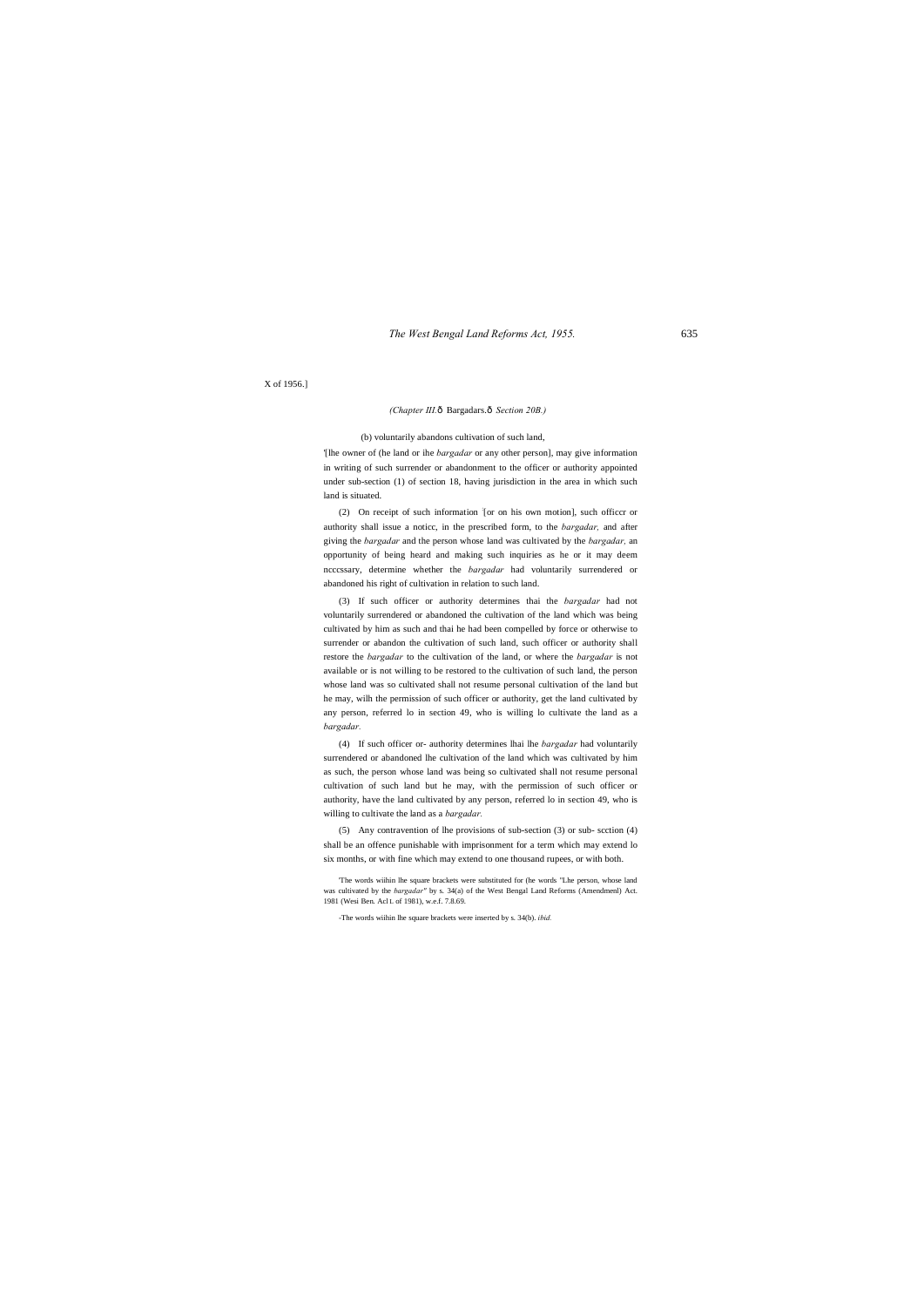# [Wesi Ben. Act

liar of jurisdiction.

21. (1) \* \*  $\wedge$  \* \* <sub>no</sub> order or other proceedings whatsoever under [his Chapter shall be questioned in any civil court and no civil court shall entertain any suit or proceeding in respect of any matter mentioned in [seciions 17, 18, 19B and 20B],

#### *(Chapter HI.*—Bargadars.—*Sections 21, 21 A.)*

 $\int$ <sup>1</sup>(3) If any question as to whether a person is or is not a *bargadar* arises in the course west Ben. of any "[suit, ease, appeal or other] proceedings before any Civil or Criminal Court, the Act II of 1950. Court shall refer il to the officer or lhe authority mentioned in sub-section (1) of section

(2) On the appointment of officers or authorities under this Chapter all proceedings pending before any *Bhagchas* Conciliation Board established under the West Bengal *Bargadars* Act, 1950, shall stand transferred to the officer or authority having jurisdiction over the area in which the land, to which the proceedings relate, is situated.

 $^{6}(4)$  On a reference being made under sub-section (3) of this section to the officer or authority mentioned in sub-seclion (1) of section 18 for decision, such officer or authority shall personally make such enquiry as may be prescribed, shall arrive al a decision after giving all the parties to the suil, case, appeal or other proceedings an opportunity of being heard and shall communicate his or ils decision in the prescribed manner to lhe Court which made the reference. After communication of his or its decision to lhe referring Court such decision shall not be altered or revised except in an appeal under section 19.

 $^{7}$ 21A. Notwithstanding anything contained in this Chapter, $\hat{\text{o}}$ 

18 '[for decision and such court shall dispose of the suit, case, appeal or other proceedings in accordance with the decision communicated to it by lhe officer or authority mentioned in subsection (1) of section 18 to whom the question was referred.]

|                              | all applications made under section 18 for Lhe termination of cultivation by<br>(a)                                                                                                                                              |
|------------------------------|----------------------------------------------------------------------------------------------------------------------------------------------------------------------------------------------------------------------------------|
| Temporary                    | bargadars,                                                                                                                                                                                                                       |
| slay of<br>proceedings       | all appeals preferred under section 19 against orders made on such applications,<br>(b)                                                                                                                                          |
| for<br>termination or        | and                                                                                                                                                                                                                              |
| cultivation by<br>bargadars. | The words and figures "save as provided in section 19" were omitted by s. 20 of the West Bengal Land<br>Reforms (Amendment) Act, 1972 (West Ben. Act XII Of 1972).                                                               |
|                              | The words, figures and letter within lhe square brackets were substituted for tin: words and figures "sections<br>17 and 18" by s. 35(a) of the West Bengal Land Reforms (Amendmenl) Act. 1981 (West Ben. Act L of 1981). w.e.f. |
|                              | 7.8.69.                                                                                                                                                                                                                          |
|                              | Sub-scciion (3) was inserted by s. 7 of the West Bengal Land Reforms (Amendment) Act, 1974 (West Ben. Acl<br>XXXIIi of 1974).                                                                                                    |
|                              | $4$ The words wiihin the square brackets were inserted by s. 35(b)(i) of the West Bengal Land Reforms (Amendment)<br>Acl, 1981 (West Ben. Acl L of 1981), w.e.f. 7.8.69.                                                         |
|                              | The words, figures and brackets wiihin lhe square brackets were substituted for lhe words "for decision" by s.                                                                                                                   |
|                              | $35(b)(ii)$ . <i>ibid</i> ,                                                                                                                                                                                                      |

35(b)(ii). *ibid,* •Sub-sect ion (4) was added by s. 35(c). *ibid.* <sup>T</sup> Seclion 2IA was inserted by s. 2 of lhe Wcsl Bengal Land Reforms (Amendment) Acr, 1969 (West Ben. Acl Xt nf 1969).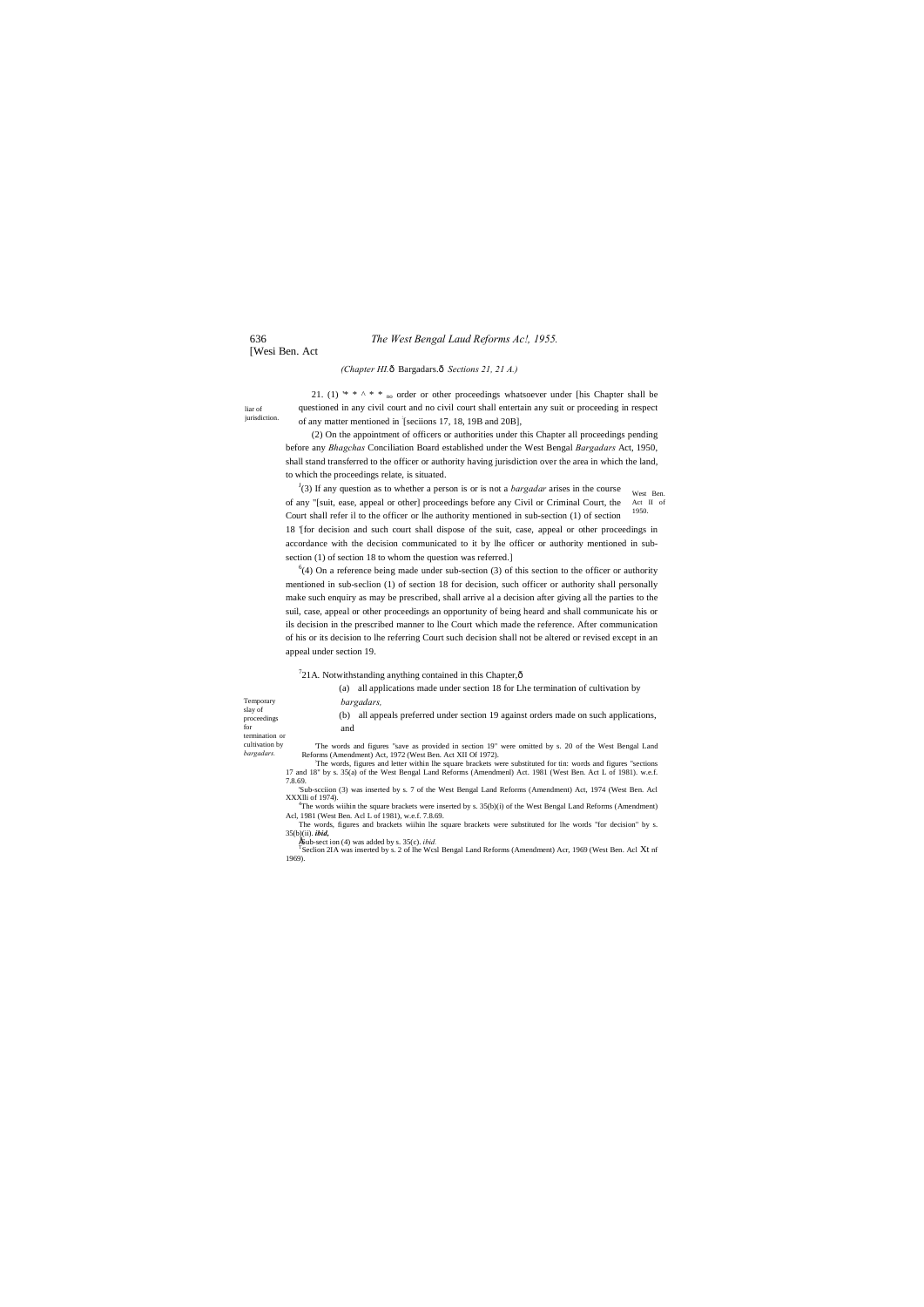# *The IVejr Bengal Land Reforms Act, 1955.* 637 X of 1956.]

West Ben. Act XI of l%9.

> Person cultivating land of another person lo be presumed lo be a *buTgadurin*  certain cases.

Constitution of Slule Land Corporal ion or Regional Land Corporation.

#### *(Chapter 111.*—Bargadars.—*Sections 21B, 21C.)*

(c) all proceedings commenced under sub-section (2) of section 20 for execution of orders for termination of cultivation by *bargadars,*

which are pending before the appropriate aulhorily at the date of commencement of the West Bengal Land Reforms (Amendmcnl) Acl, 1969, or which may be so made, preferred or commenced after such dale but before the expiry of the said Act, shall be stayed for the period during which lhe said Act continues in force.

'21B. A person lawfully cultivating any land belonging lo another person shall be presumed lo be a *bargadar* in respect of such land if such person is not a member of the family of the oiher person whose land lie cultivates and the burden of proving Lhat such person is not a *bargadar* or lhat lhe land is in his personal cultivation shall, notwithstanding anything to the contrary contained in any other law for Lhe lime being in force, lie on the person who alleges lhat the person cultivating [he land is not a *bargadar* in respect of such land.

-2IC. (I) The State Government may on its own motion, by notification in the *Official Gazette,* constitute a State Land Corporation, or one or more Regional Land Corporations or both.

(2) The Stale Land Corporations and each of the Regional Land Corporations (hereafter in this section called as Corporation) shall be body corporate wilh perpetual succession and common seal, and shall have power to acquire, hold and dispose of properly, to advance funds, to enter into conlracls, to institute and defend suits, cases and all other legal proceedings and lo do all things necessary for the purpose or carrying on iis object.

(3) The object of the Corporation shall be lo advance funds in the prescribed manner lo a recorded *bargadar* of Lhe land intended lo be sold or to a *bargadar* of lhe land intended lo be sold and holding certificate issued under the rules made under this Act or to a person eligible for settlement of land under section 49, lo enable him to purchase agricultural land from a *raiyat* who owns at the material time not exceeding one standard hectare as defined in clause (f) of section 14K of land in the aggregate, whose principal source of income is produce from his land and who being in distress has failed lo sell the land in the open market on account of cultivation of the land, which ihe *raiyat* intends lo sell, by the *bargadar* and ihe name of the *bargadar* has been recorded or certificate has been issued to the *bargadar,* provided such *bargadar* or such person is otherwise eligible to receive the advance of fund, as may be prescribed.

'Section 2IB was inserted by s. 5 of lhe Wesi Bengal Land Reforms (Amendmcnl) Act, 1977 (Wesi Ben. Acl XXXIV of 1977), ^Section 21C was inserted by s. 36 of the Wcsl Bengal Land Reforms (Amendment) An 1QRI fWrst Rrn rtri I n i-f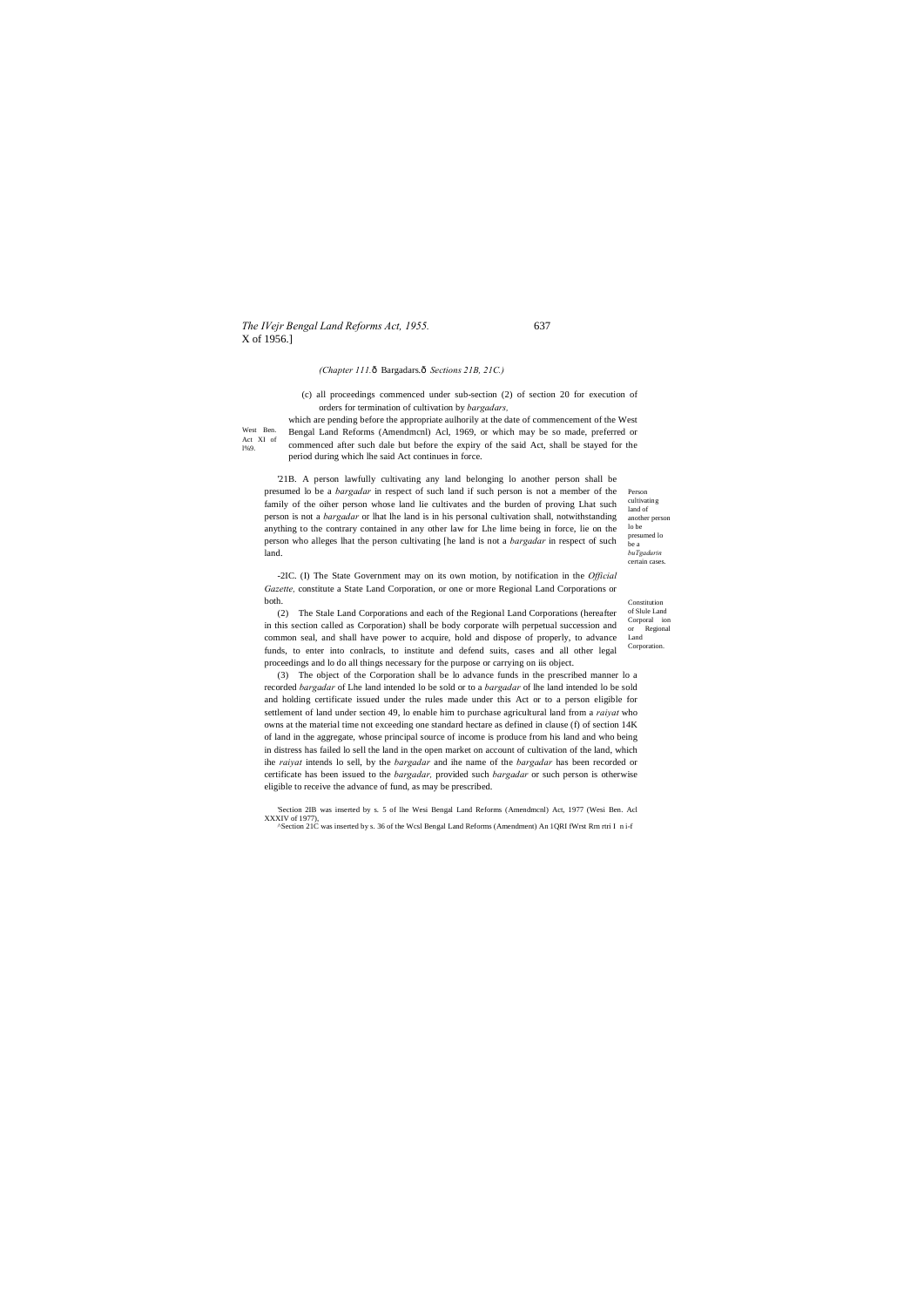[Wesi Ben. Act

### *(Chapter* ///.—Bargadars,—*Section 21C.)*

(4) The price of the land intended to be purchased by lhe eligible *bargadar* shall be settled as between the *bargadar* and the owner of the land. Failing such settlement of pricc, the Corporation, on being requested by the owner of the land or *ihe bargadar or on* its own motion may assess lhe market value of the land for assessment thereof, *mutatis mutandis,*

in accordancc with the principles of lhe Land Acquisition Act, 1894 t ofiK94, taking into accounl the fact of cultivation by *bargadar,* hut assessment of market value shall not include any *solatium* or interest or any other thing cxccpl the market value or the land.

(5) If in such a case the *bargadar* fails or does not intend to buy the land cultivated by him as *bargadar,* the Corporation, on being requested by lhe owner of lhe land, may offer the land to a person eligible under section 49 lo buy lhe land at the mutually settled pricc or at lhe price assessed by the Corporation under subsection (4). If such person fails or docs not intend lo buy, lhe Corporation may, wiihin a period of six months of the request by the owner of the land, purchase the land at a price mutually settled between the Corporation and lhe owner of lhe land or at the price assessed by the Corporation under sub-seclion (4) and in case of such purchase lhe Corporation shall pay the settled or assessed market value, as lhe case may be, lo lhe owner of lhe land,

(6) The instrument of purchase shall be by a registered deed of conveyance. If, however, lhe owner of the land does nol register the deed of conveyance within thirty days of payment of the settled or assessed pricc to him by or on behalf of the *bargadar* or by the person eligible under section 49 or by the Corporation, as lhe case may be, notwithstanding anything contained in the Registration Act, 1908, the Transfer of Property '6 Dr 1908. Act. 1882, or any other law for the lime being in force, the issue of 4oft882. notification in the *Official Gazette* by the Corporation shall be lhe conclusive evidence of sale of the land.

(7) The recorded *bargadar* or the *bargadar* holding a certificate or the person eligible under section 49 who purchases lhe land shall mortgage the land lo the Corporation as security for the loan advanced or lo be advanced to him by a registered instrument and the loan along wilh service or other charges shall be repayable lo the Corporation in the prescribed manner.

(8) The land when purchased by the Corporation or acquired by the Corporation in satisfaction of a mortgage shall be sold in public auction in such manner as may be prescribed, for realising the money spent in purchasing or acquiring the land and also for service or olher charges, if any.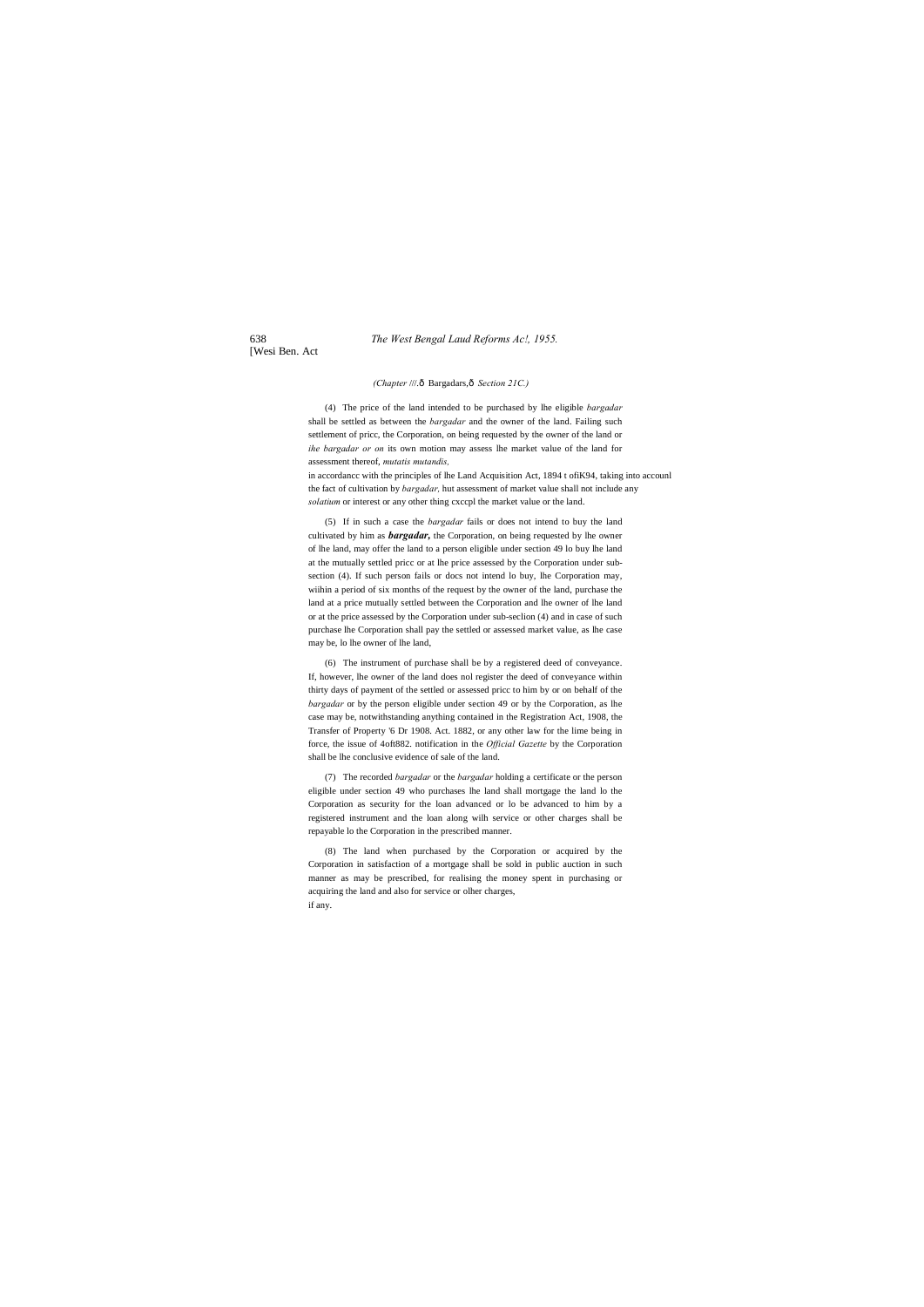X of 1956.]

### *(Chapter III.*—Bargadars.—*Sections 2 ID. 21E.)*

- ... (9) For ihe purpose of liiis scction, lhe word "distress" shall meanô
- (a) marriage of a daughter,
- (b) performance of an obligatory ceremony due to death of father, mother, husband or wife, as the case may be,
- (c) medical treatment or an illness of a very serious nature endangering the life of the owner of the land or the husband or wife of the owner, as the case may be, and minor sons, unmarried daughters and any olher relative having no independent

sourcc of income and solely dependent on the owner,

(d) maintenance of the owner of Lhe land or the husband or wife of lhe owner, as lhe case may be, and minor sons, unmarried daughters and any other relative having no independent source of income and solely dependent on lhe owner, due to flood, drought or any other natural calamity.

(10) All powers, functions, rights and obligations laid down in this section for [he Corporation shall be applicable to and exercised by any institution or organisation as may be notified by lhe State Government in the *Official Gazette* on such terms and conditions and in such manner as may be prescribed:

Provided thai the provisions of this section shall not apply to a *bargadar* who owns and cultivates 4.00 hectares of land in the aggregate.

| 21D. (I) The names of <i>bargadars</i> in respect of every <i>raivat</i> shall | Names or                                 |
|--------------------------------------------------------------------------------|------------------------------------------|
|                                                                                |                                          |
| be entered in the record-of-rights in such manner as may be prescribed.        | be erne red i'n                          |
| $\gamma$ (2) The provisions of sub-section (1) shall have effect               | therecon-                                |
| no with standing anything contained in Chapter VII or Chapier VILA of          | of <sub>u</sub> rigins <sub>'</sub> this |
| Ac <sub>I</sub> .                                                              |                                          |

'21E. In deciding any dispute under the provisions of Chapter III, Bar to legal the officers and authorities may allow any party lo the dispute, unable  $P^{mc,llbncn}$  lo make submission on its behalf, to be represented 6y its relative or by a representative of the association or organisation to which the party belongs:

Provided that no Advocate or legal practitioner as defined in section ] a of 1S79. 3 of the Legal Practitioners Act, 1879 shall be allowed Lo appear, plead or acl in any capaciiy on behalf of the party before any officer or authority, unless such Advocate or legal practitioner himself is a party to lhe dispute.

> 'Seclions 2 ID and 21E wen: inserted by s. 37 of lhe Wesi Bengal Land Reforms (Amendment) Acl, 19BI (West Ben. Acl L of 1981). w.e.f. 7.8.69.<br>Seclion 2ID was renumbered as sub-section (I) of that section and after sub- scclion (I) as so renumbered, sub-section (2) was inserted by s. 1 of ihe West Bengal Land Reforms (Amendment) Act. !989 (Wesi Bt!n. Act XXIII of 1<5!W w c ( 7 K 69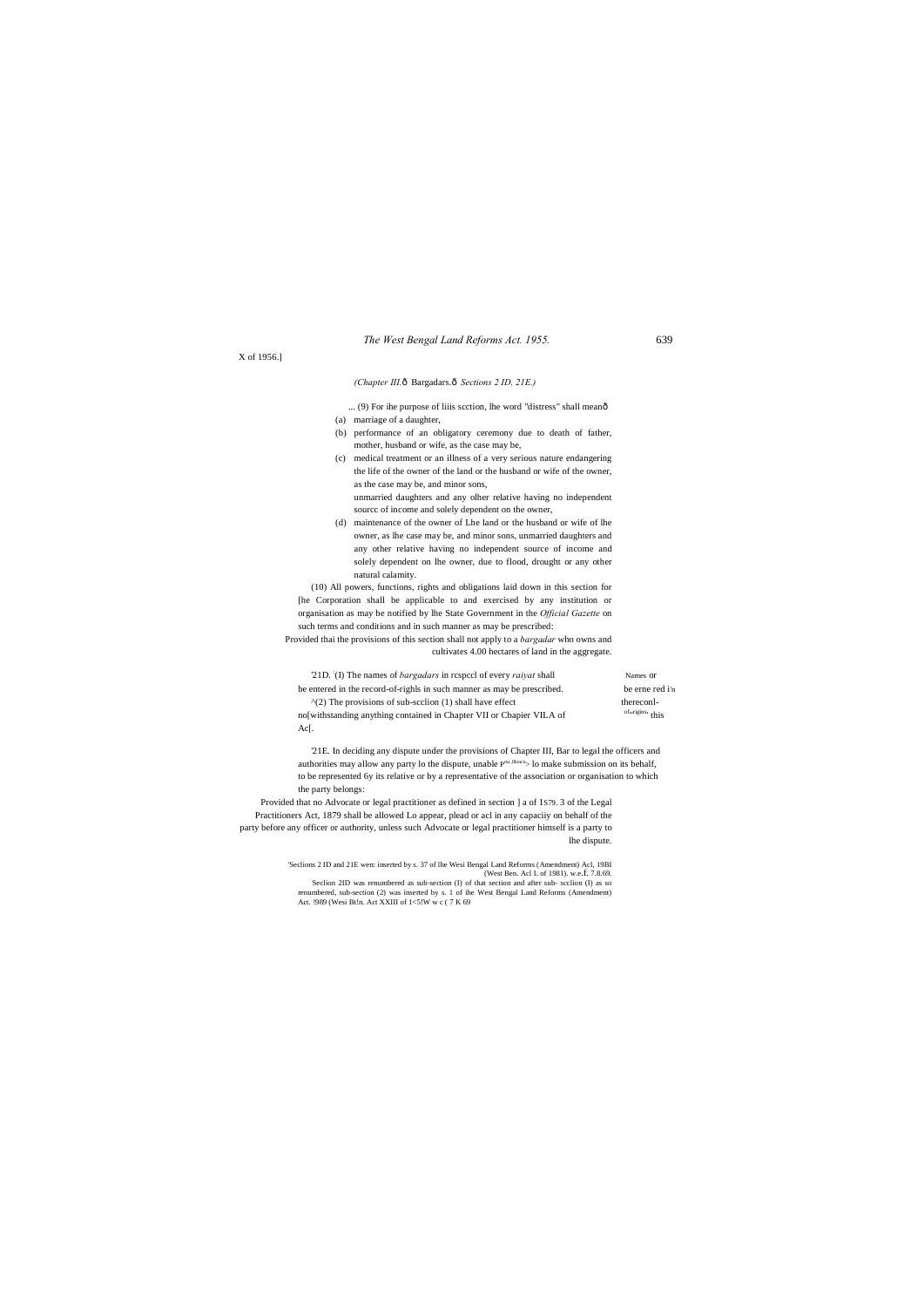[Wesi Ben. Act

*(Chapter IV.—Provisions as to revenue.—Sections 22, 23. 23A.)*

# CHAPTER IV.

# Provisions as to revenue.

| Liability to<br>pay revenue.                                                                                                                                                                                                                                                                                                                                                                                                                                                                                | $122.$ (1) A <i>raiyat</i> shall be liable lo pay revenue for his holding.                                                                                                                                                               |  |  |  |  |
|-------------------------------------------------------------------------------------------------------------------------------------------------------------------------------------------------------------------------------------------------------------------------------------------------------------------------------------------------------------------------------------------------------------------------------------------------------------------------------------------------------------|------------------------------------------------------------------------------------------------------------------------------------------------------------------------------------------------------------------------------------------|--|--|--|--|
|                                                                                                                                                                                                                                                                                                                                                                                                                                                                                                             | (2) Revenue shall be a first charge on the holding,                                                                                                                                                                                      |  |  |  |  |
| Deiermi na-<br>tion of<br>revenue.                                                                                                                                                                                                                                                                                                                                                                                                                                                                          | -23. (1) A <i>raivat</i> shall pay as revenue for his holding lhe same amount<br>which was payable by him as rent for lhe lands comprised in such holding<br>immediately before the coming into force of the provisions of this Chapler, |  |  |  |  |
| (2) Where no rcnl was payable in respecl of the lands comprised in such<br>holding immediately before lhe coming into force of the provisions of this Chapter,<br>the <i>raivat</i> shall pay revenue at such rate as lhe Revenue Officer may determine in<br>the prescribed manner, having regard to the rent that was generally being paid<br>immediately before the coming into force of the provisions of this Chapter for<br>lands of similar description and with similar advantages in the vicinity. |                                                                                                                                                                                                                                          |  |  |  |  |
| Provided that nothing in this section shall apply where such homestead lies<br>wiihinô                                                                                                                                                                                                                                                                                                                                                                                                                      |                                                                                                                                                                                                                                          |  |  |  |  |
| Abatement of                                                                                                                                                                                                                                                                                                                                                                                                                                                                                                | any area within the local limits of a municipality,<br>(a)                                                                                                                                                                               |  |  |  |  |
| revenue in                                                                                                                                                                                                                                                                                                                                                                                                                                                                                                  | any area constituted by the Slate Government as a notified<br>(b)                                                                                                                                                                        |  |  |  |  |
| respeel of<br>homestead.                                                                                                                                                                                                                                                                                                                                                                                                                                                                                    | area under section 93 A of lhe Bengal Municipal Act, 1932, or 1932. or                                                                                                                                                                   |  |  |  |  |
|                                                                                                                                                                                                                                                                                                                                                                                                                                                                                                             | any such area in a newly-developing locality as may be specified by<br>(c)<br>the State Government by notification in the <i>Official Gazette</i> .                                                                                      |  |  |  |  |
|                                                                                                                                                                                                                                                                                                                                                                                                                                                                                                             | Section 22 was substituted for the original section by a 10 of the West Repeal Land Referme                                                                                                                                              |  |  |  |  |

'Section 22 was substituted for the original scciion by s. 10 of (he West Bengal Land Reforms (Amendment) Act, 1965 (West Ben. Acl XVIIJ of 1965).

: Scctions 23 and 25A wrir substituted for the orieinfil section 23 bv s. 11. *ibitl.*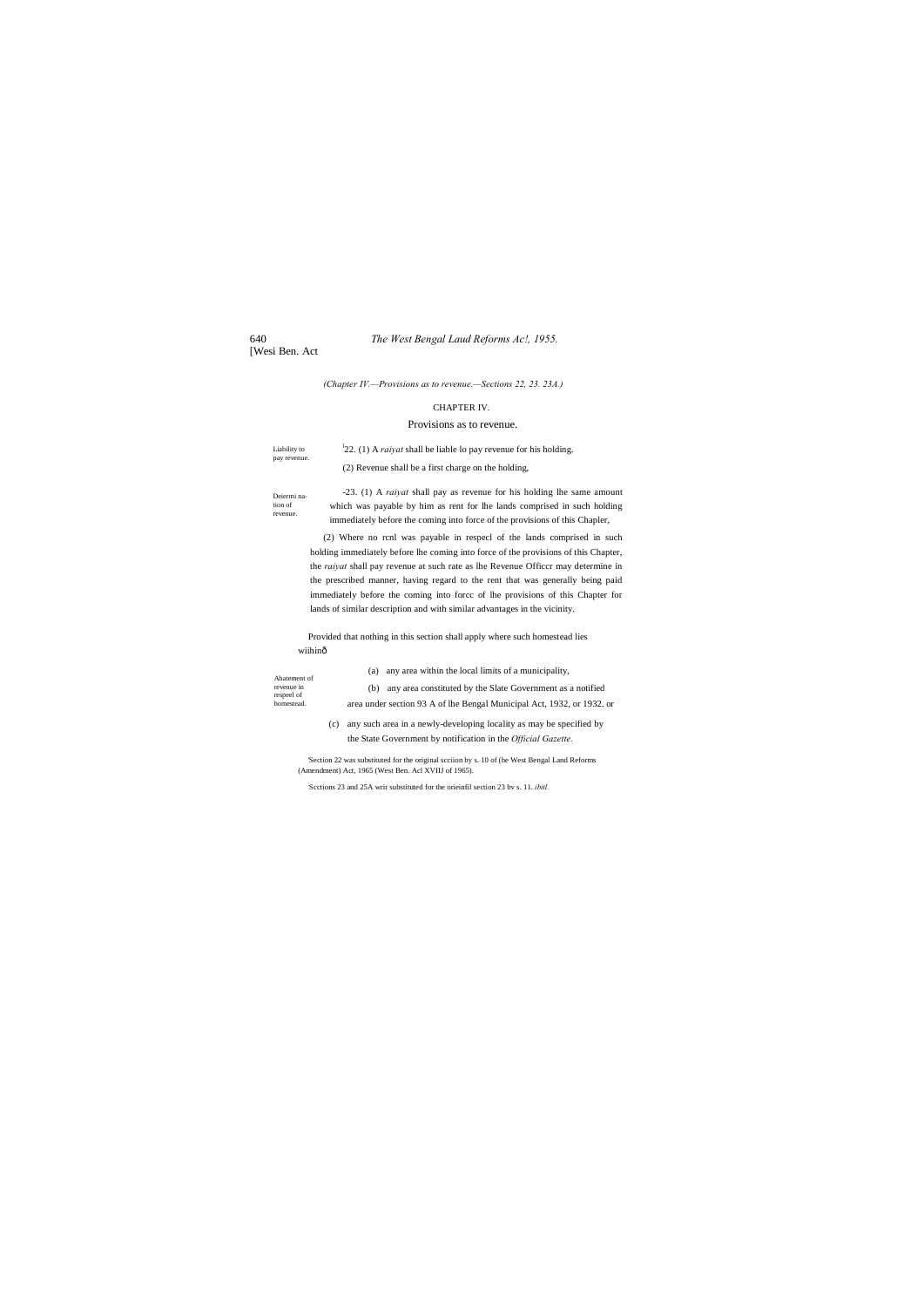# X of 1956.] *The JVei7 Bengal Land Reforms Act, J955.*

Ben. Acl EX of 1880. Ben. Act VII of 1930.

Reassessment of revenue, exempt ion of revenue of small holdings and payment of surcharge.

#### *(Chapter IV.—Provisions as to revenue.—Section 2SB.)*

'23B. Notwithstanding anything contained in this Chapter, $\hat{o}$ 

(a) where on an application made by a *raiyat* or otherwise, the Revenue Officer makes an order lhat the total area of land held by a *raiyat* within his holding or holdings <sup>8</sup>[does not cxcccd 1,619 hectares in irrigated area or 2.428 hectares in non-irrigated area], the *raiyat* shall be exempted from paying revenue in rcspcci of his holding or holdings with effect from the 1st day of *Baisakh,* '[1385 B.S.] :

*Explanation.* $\hat{o}$  The expression "land held by a *raiyat* within his holding or holdings" shall m-ian where there are more than one *raiyat* in a family, lhe aggregate area of lands held by all such *raiyats',*

Provided that such exemption shall not affect lhe liability of ihe *raiyat* lo pay any cess imposed on him under the Cess Act, 1880, or the Bengal (Rural) Primary Education Acl, 1930, or any other law for the time being in Force on the basis of the present revenue of his holding or holdings:

- $s$  (a a) where the land held by  $a/$  aiynr wilhin his holding or holdings is siLuated in both irrigated and non-irrigated areas, one hectarc of land in irrigated area shall, for the purpose of clause (a), be deemed to be equivalent to 1 -5 hectares in non-irrigated area;
- '(b) subject to the provisions contained in clauses (a) and (aa), the revenue payable by a *raiyat* in respect of his holding or holdings shall, with effect from the 1st day of *Baisakh,* 1385 B.S., be at the rate of the present revenue if the land included in the holding or holdings is situated in a non- irrigated area and at one and half limes of such rate if such land is situated in an irrigated area:

Provided further lhat a *raiyat* shall not be entitled to exemption from paying revenue under ihis scction if as a result of transfer or partition made after the 1st day of *Baisakh*, <sup>9</sup>[1384 B.S., the total area of his land is reduced to 1-619 hectares in irrigated area or 2-428 hectares in non- irrgated area or less,]

The words, figures and abbreviations will in the square brackets were subslituled for (he words, figures and abbreviations "1376 B.S.. lhe total area of his land is reduced lo  $1-214$  hectares or less." by s. 6{ I Hiii), 'Clause (aa) was inserted by s. 6(2), *ibid,*

wnc cnhcliriirnH fnr rhp nrio innl hv c *ihiri* 

 <sup>8</sup> 23A. Where the holding of a *raiyat* comprises his homestead, the *raiyat* shall be entitled, on an application to the Revenue Officer, to have the revenue of such holding abated by such

amount as bears the same proportion to such revenue as lhe area covered by such homestead or one-third of an acre, whichever is lesser, bears to the area or such holding:

<sup>&#</sup>x27;Section 23B was first inserted by s. 5 of the West Bengal Land Reforms (Second Amendment) Acl, 1969 (West Ben. Acl XXIII of 1969). Thereafter lhe same was substiluted by s. 3 or the West Bengal Land Reforms (Second Amendment) Act, 1972 (Wesi Ben. Act XXVIII of 1972).

<sup>&#</sup>x27;The figures and abbreviations wilhin the square brackets were substituted for the figures and abbreviations "1376 B.S." by s. 6(l)(ii), *ibid.*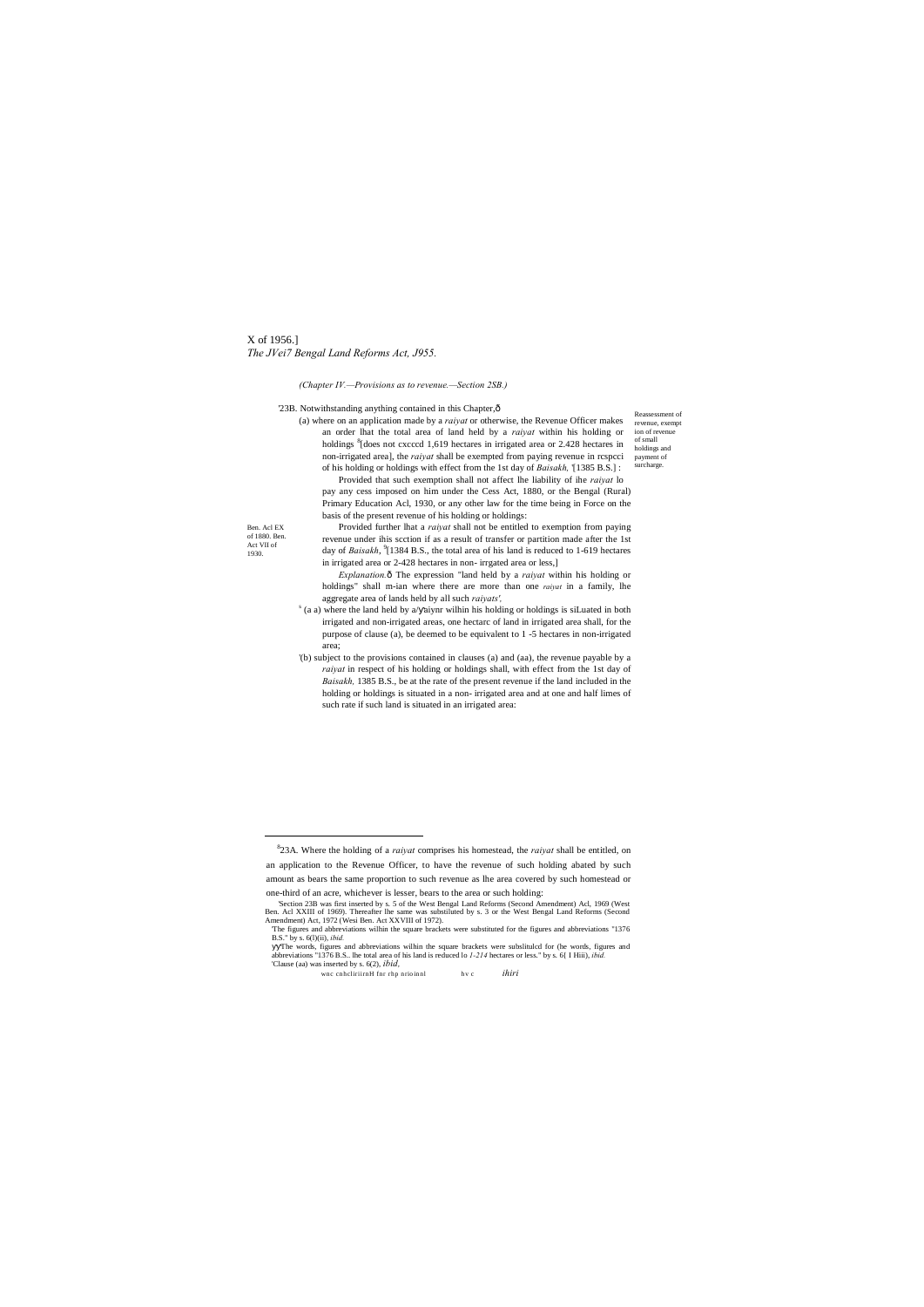[Wesi Ben. Act

*(Chapter IV.—Provisions as to revenue.—Section 23C.)*

Provided lhat if ihe Collector is satisfied that any land \* wiihin an irrigated area has not received irrigation water or lhe crops have been damaged by cxcess water during any particular year, he may, by order, direct assessment of land revenue of such land for that year to be made as if lhe land is included in a nonirrigated area.

of revenue u nder the Bengal Publ ic Dem ands Recovery Act, Ben. Act ill 1913, without any claim for interest being made upon the <sup>1913</sup>- same.

*Explanation.* $\hat{o}$  For the purposes of (his scction,

- (c) if the total area of land held by a *raiyat* in respect of his holding or holdings is 4 hectares or more in one *mouza,* he shall, with effect from the First day of *Baisakh,* 1379 B.S., pay, in addition to the revenue payable by him for such land, a surcharge at the rale of ten *per cent,* of such revenue;
- (d) if any amount already paid by a *raiyat* is in excess of the revenue payable by him under this section, the same shall be refunded to him, but if there is any deficiency in such payment the same shall be recovered from him as an arrear

**application of '23C.** The provisions of section 23B other than those contained in SEE **lion** 23 B <sup>2</sup> [clauses (a) and (aa) of sub-section  $(1)$ ] thereof shall not apply to any ponionofilic  $\frac{anc^* + b}{c}$ P<sup>orl<sub>i</sub>on</sup> the district of Daijeeling referred to in

- (a) the term "family" in relation to a *raiyat* shall be deemed to consist of himself, his wife, minor sons and unmarried daughters, if any;
- (b) the expression "irrigated area" shall have lhe same meaning as in clause (d) of section 14K; and
- (c) the expression "present revenue" in relation lo any holding means lhe amount of revenue payable by a *raiyat* in respect of such holding immediately before the commencement of the West Bengal Land Reforms (Sccond Amendment) West Ben. Acl, 1969.

A^iXXili

of

(2) Any person aggrieved by an order made by lhe Revenue Officer ' under clause (a) of sub-scction (1), may prefer an appeal to such authority as the State Government may, by notification in the *Official Gazette,* specify wiihin thirty days from the date of such order or wiihin such further lime as such authority may, on sufficient cause being shown, allow. (3) The order made by the appellate authority under sub-seclion (2)

shall be final.

# **district of**

Darjeeting. \_\_\_\_\_\_\_\_\_\_\_\_\_\_\_\_\_\_\_\_\_\_\_\_\_\_\_\_\_\_\_\_\_\_\_\_\_\_\_\_\_\_\_\_\_\_\_\_\_\_\_\_\_\_\_\_\_\_\_\_\_\_\_\_\_\_\_\_\_\_\_\_\_\_\_\_\_\_\_\_\_\_\_\_ 'Section 23C was inserted by s. 8 of lhe West Bengal Land Reforms (Amendment) Act. 1974 (West Ben. Act XXXI11 of 1974). <sup>J</sup>Thc words, brackets, letters and figure witin the square brackets were substituted for lhe words, brackets, letter and figure "clause (a) of sub-scction (1)" by s, 7 of lhe West RnnW f Pr-fnrmf A.-I 107T fVI'nfi T>.irr A r-r WVFW IflTTy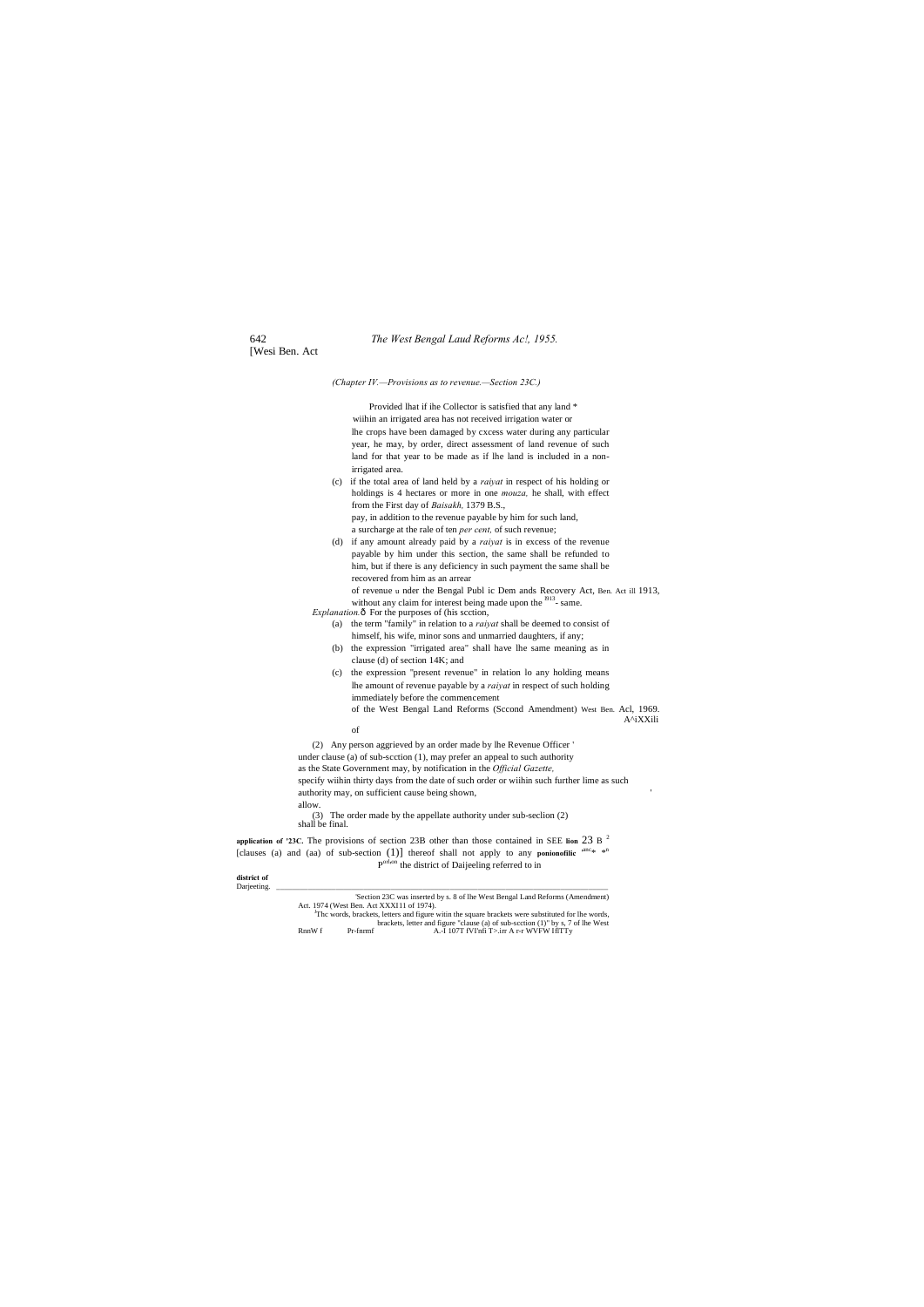*The West Bengal Land Reforms Act, J 955.* 643 X of 1956.]

### *(Chapter IV.—Provisions as to revenue.—Sections 24-33.}*

\_ clause (b) of section 14R, where ihe *raiyat* shall subjeel to lhe provisions of'[clauses (a) and (aa) of sub-seclion (1)] of section 23B, pay revenue at lhe same rate at which il was payable in respect of lhe holding Wesi Ben, immediately before lhe commencement of the West Bengal Land Reforms or (Second Amendment) Act, 1969.

> 24. ' *[Procedure of determining revenue-rates.—Omit led bys. 12 of West Ben. Act XVIII of 1965.]*

25. *[Publication and confirmation of table of revenue-rates.— Omitted by s. 12 of Wej/ Ben. Act XVIII of 1965.}*

: 33. The revenue payable by a *raiyat* may be altered, in Lhe manner Grounds for prescribed, by the Revenue Officer if the holding of the *raiyat* has

26. *[Rates shown as the maximum.—Omitted bys. 12 of* Wesr *Ben. Act XVIII of 1965.}*

27. *[Rates of revenue, etc. to form pan of reco rd-of-righ ts.—Om it ted by s. 12 of West Ben. Act XVIII of 1965.)*

28. *[Duration of revenue-rates.—Omitted by s. 12 of West Ben. Act XVIII of J965.]*

29. *[Settlement of fair and equitable revenue.—Omitted by s. 12 of West Ben. Act XVIII of 1965.]*

30. *[Draft and final publication of revenue-roll.—Omitted by s. 13 of West Ben. Act XVIII of 1965.]*

31. *[Date front which settlement takes effect.—Omitted by s. 14 of West Ben. Act XVIII of 1965.]*

32. *[Period for which revenue as settled is to remain unaltered.— Omitted by s. 14 of West Ben. Act XVIII of 1965.]*

increased or decreased in area due to amalgamation, purchase, partition, sub-division, acquisition or any other cause whatsoever subsequent lo lhe determination of the revenue.

*10See* foot-note 2 on page 642, *ante.*

<sup>-</sup>Subslitulcd for the original section 33 by s. IS or the Wcsl Bengal Land Reforms (Amendment Acl. 1965 (West Ben Acr XVIII of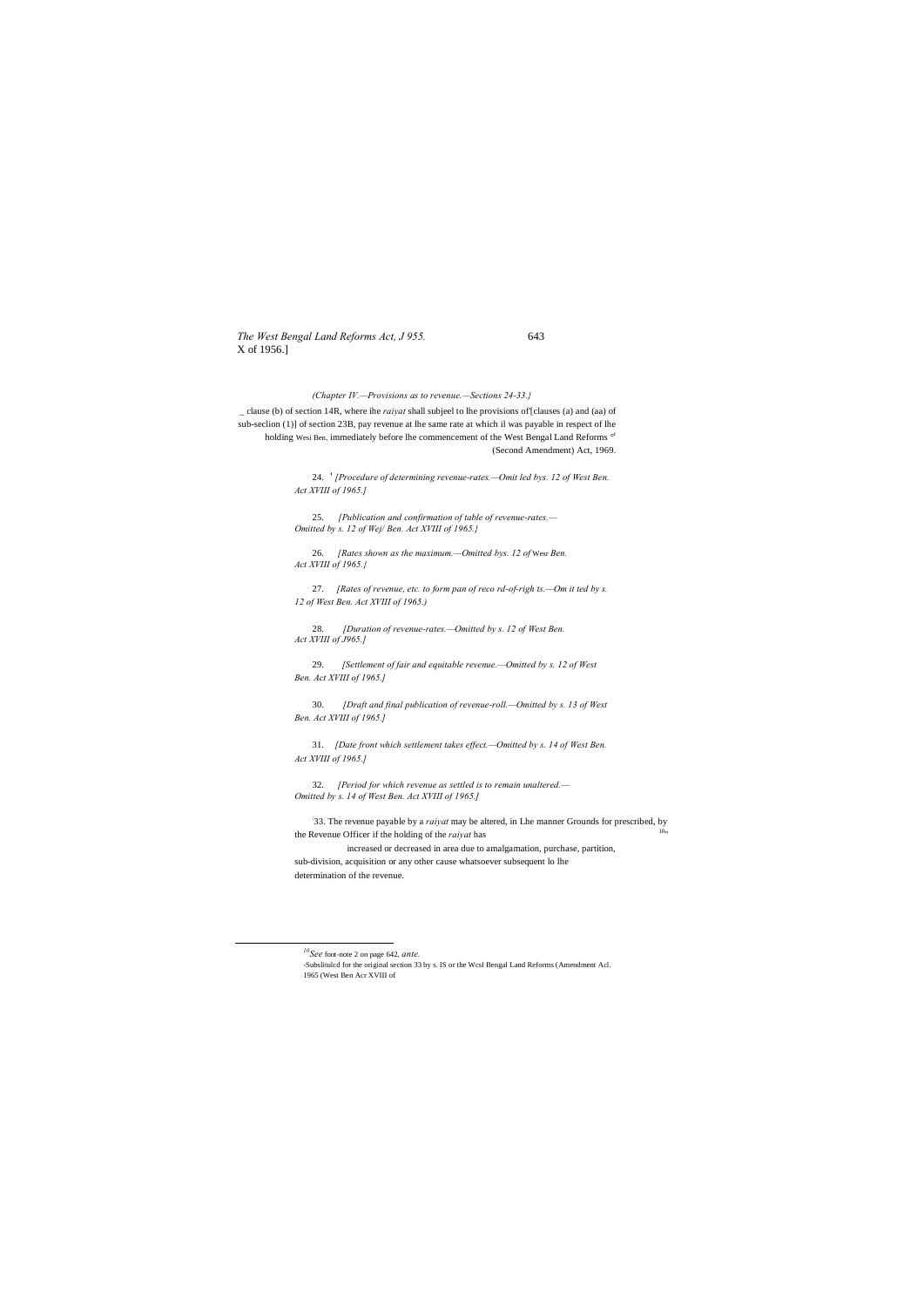[Wesi Ben. Act

Bang

*Rtiiyal*  entitled lo n reccipl for revenue

Court. Tnstalnienl. lime and place for payment of revenue.

Rebate on payment in time and interest on JTCtLTS.

Procedure for recovery of arrears of

jurisdiction of Civil '34. No suit or other legal proceedings shall be instituted in any Civil Court in respect of lhe determination of any revenue or the omission to determine any revenue under this Chapter.

#### *(Chapter IV.—Provisions as to revenue.—Sections 34-38.)*

35. (1) A *raiyat* shall pay revenue in such instalments, in such manner and at such times as may be prescribed.

(2) Payment of revenue shall be made at the village *lahsil* office or at such other place and in such manner as may be prescribed.

(3) Any instalment of revenue or pan thereof which is not duly paid at the prescribed time shall be deemed lo be an arrear.

revenue. **pay off the arrears in such instalments as may be prescribed:** Ben. Act III ^Provided further that before any property is sold in execution of a certificate under the said Act, lhe *raiyat* may, on an application made by him, be allowed to

Ben. Act III<br>of 1913.

36. Every *raiyat* shall on making payment of revenue be entitled to obtain forthwith a written receipt in the prescribed form for the amount paid by him, signed by the person authorised to make collection of revenue.

 $<sup>1</sup>$  *Explanation.* $\hat{\text{o}}$  For the purposes of this section and sections 35, 36 and 37,</sup> "revenue" shall include "surcharge".

'Substituted for lhe original seel ion 34 by s. 16 of ihe Wesi Bengal Land Reforms (Amendment) Acl, 1965 (West Ben. Acl XVIII of 1965).

. 37. (1) Every *raiyat* who makes payment of revenue wiihin the prescribed period shall be entitled to a rebate of five *per centum* of the amount of revenue.

(2) An arrear of revenue shall bear simple interest at the rale of six and a quarter *per cent tun per annum* from lhe due date up to the date of payment.

38. All arrears of revenue shall be deemed lo be public demands payable to the Collector and shall, subject to such rules as may be made in this behalf, be recoverable under the Bengal Public Demands Recovery Act. 1913:

2 Provided that no *raiyat* shall be liable to be arrested or detained in civil prison or to have his homestead attached or sold in pursuance of any order under the said Act:

-Provided also that whenever any immovable property is sold, the purchaser may annul any incumbrance on such properly in the manner prescribed.

The provisos were subsiilulcd for the original provisos by s. *9* of lhe Wesi Bengal Land Reforms (Amendment) Acl, 1974 {Wcsl Ben, Acl XXXIII of 1974). Prior lo this substi lotion, the original third proviso was added by s, 17 of the West Bengal Lund Reforms (Amendment) Act, 1965 (West Ben. Act XVI11 of 1965).

The *Explanation* was added by s. *4* of lhe Wcsl Bengal Land Re forms (Second AmenHmfnll fWi-cl Hen Ai-I YYVItl nf 1QT>\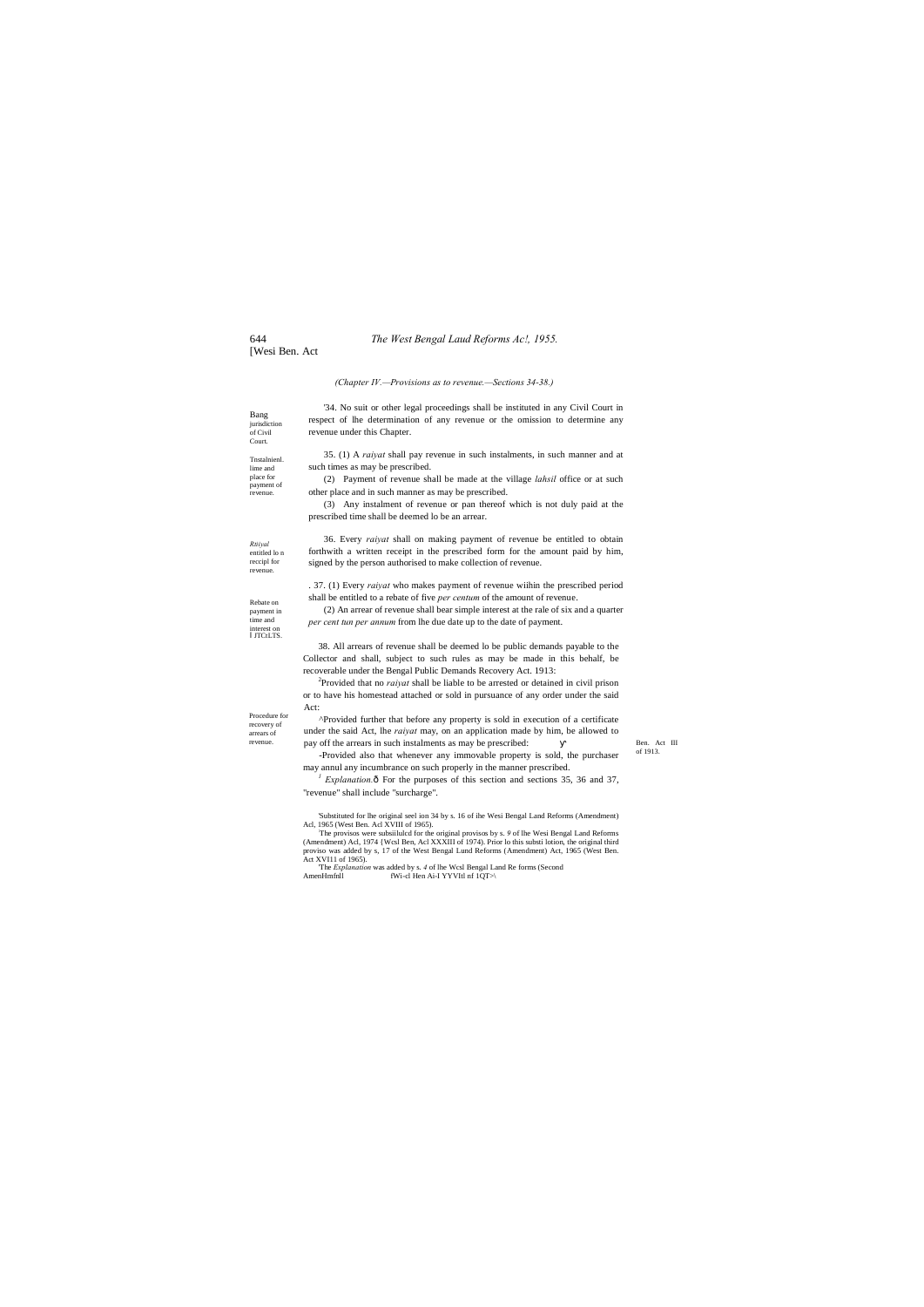*The West Bengal Land Reforms Act, J 955.* 645 X of 1956.]

Red ism bullion ofland after acquisuon.

Transference of incumbrance on holding.

Acquisition of holdings for consolidation.

### *(Chapter V.—Consolidation of lands comprised in holdings, and Co-operative Fanning Societies.—Sections 39-41J*

acquire the lands in any area '[as may be necessary] on payment of compensation lo the *raiyats* owning them when the lands comprised in the holdings of the *raiyats* in such area arc not in compact blocks, if the State Government is of the opinion that [he lands comprised [in the holdings in such area] should be consolidated:

### CHAPTER V.

### Consolidation of lands comprised in holdings, and Co-operative Farming Societies.

39. The State Government may—

- (a) on the representation of *raiyats* in any area, or
- (b) on iis own motion,

•'Provided that consolidation of lands may be undertaken by the Slalc Government if any seven or more persons being *raiyats* each owning land not exceeding 0.4047 heclarc of land in (he aggregate or being recipients of lands settled under scction 49 or from both such categories make representation therefor.

40. On such acquisition being made, lhe Stale Government shall rc-arrange the holdings so lhat the lands comprised in each is in a compact block and re-allot them to the *raiyats* whose lands have been acquired, in such manner as it thinks fit, ensuring lhat each *raiyat* gets a holding comprising the same area, and, as far as possible, lands of the same quality and value as before lhe consolidation:

Provided lhat no *raiyat* shall be entitled to receive any land in exccss of lhe area held by him prior to acquisition:

Provided further that on such allotment being made there shall be deducted from the amount of compensation payable lo a *raiyat* under section 39 lhe value of the land allotted lo him after acquisition.

41. If the holding of a *raiyat* which is acquired for lhe purposes of consolidation is subject to any incumbrance, such incumbrance shall be deemed to be transferred and attached lo lhe land which is allotted to lhe *raiyat* after acquisition and lo the compensation, if any, payable lo him under this Chapter and shall ceasc to have any effect against lhe land from which it has been so transferred,

'Tlie words wilhin the square brackets were inserted by s, 38(a) of the West Bengal Land Reforms (Amendmcnl) Act, 1981 (West Ben. Act L of 1981), w.e.f, 7.8.69. -\*1116 words wilhin (he square brackets were substituted for (he words "in (he holding in such

area" by s. 38(b), *ibid.*

'The proviso was substituted for (he original proviso by s, 38(c). *ibid.*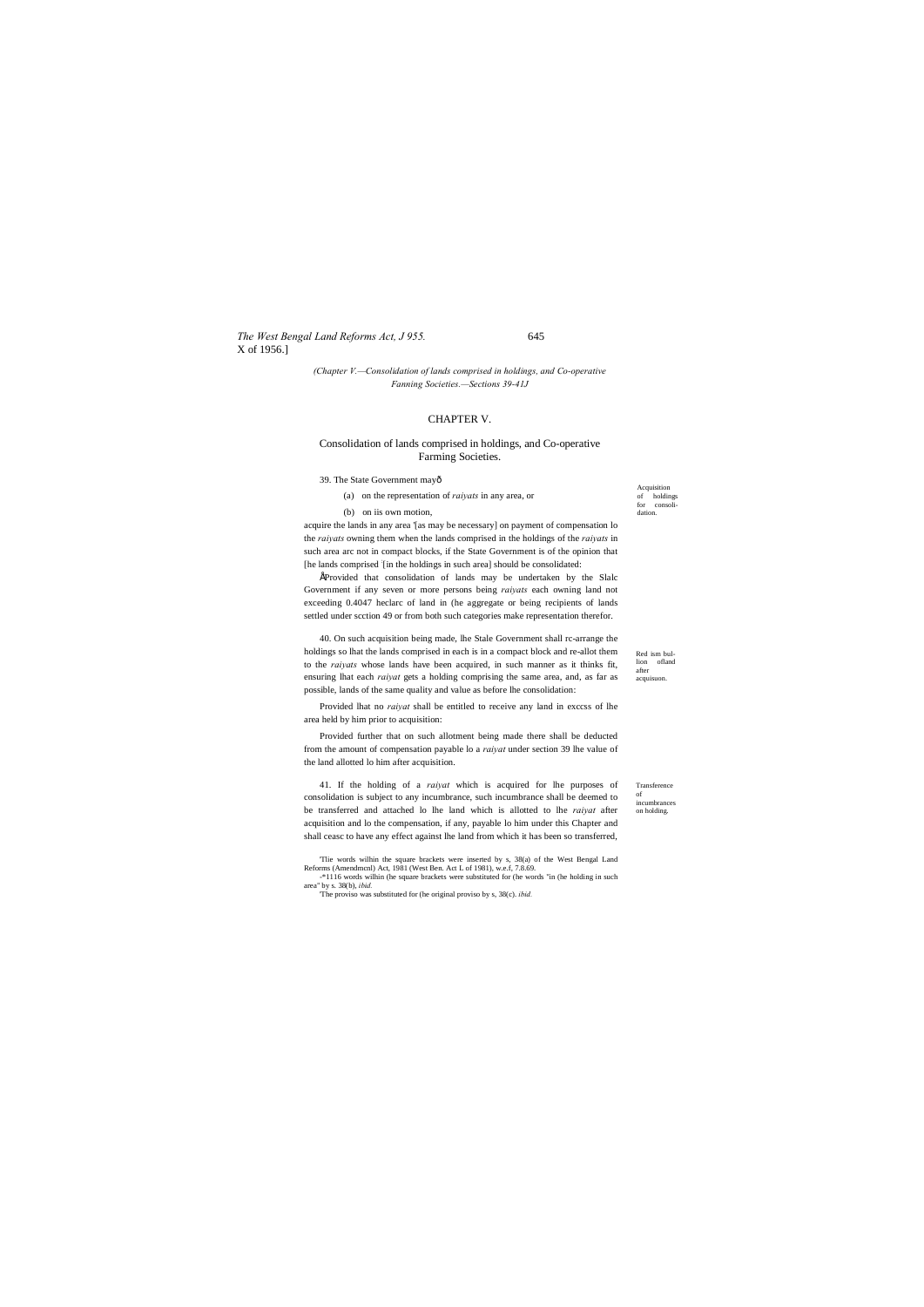[Wesi Ben. Act

*. (Chapter* V,—*Consolidation of lands comprised in holdings, and Co-operative Fanning Societies.—Sections 42, 43.)*

Recovery of 42. If the value of the land allotted to a *raiyat* after acquisition be valueoi $P<sup>11</sup>$  greater than lhe value of llie land acquired from such *raiyat,* the difference alloiicd land, in value shall be recoverable from him in such instalments as may be prescribed and if such difference be not paid within the time allowed for the purpose, it shall be recoverable as a public demand payable to the Collcclor unless the *raiyat* declines to accept settlement of the land allotted to him.

Formation of 43, (]) Any seven or more *mtyats* owning lands in a compact block Co-operative . The summing or intending to acquire such land, may form themselves into a Co-Socittics. operative Farming Society and apply in writing, in lhe prescribed form, to the Registrar, Co-operative Societies, for the registration of such society under '[the West Bengal Co-operative Societies Act, 1973<sup>3</sup>]. '[West Ben.

**A« XXXVI it**

(2) The Registrar may, after such enquiry as hp may deem fit, of 1973.] register the society under '[the West Bengal Co-operative Societies Act,  $1973<sup>3</sup>$ ], and grant a certificate of registration and on such registration the provisions of '[the West Bengal Co-operative Societies Act, 1973-], subject to Lhe special provisions of this Acl, shall apply to such a society and the society may enlist new members in accordance with the rules and bye-laws under the said Act for the time being in force.

(3) When a Co-operative Farming Society has been registered under subsection (2), all lands excluding homesteads, belonging lo the members thereof and forming one compact block, whether owned by them at the lime when they became such members or acquired by them subsequently,

**shall vest in the society and no member shall be entitled to hold in his**

personal capacity any land, excluding homestead, which together with any land belonging to him but vested in the society under [he provisions of this sub-seclion '[exceeds the ceiling area applicable lo him under Chapter II-B],

(4) When the lands belonging to a member of a Co-operative Farming Society vest in such society, there shall be allotted lohim shares the value of which will, as far as possible, be equal to the value of the lands of the member vested in the society.

<sup>&</sup>lt;sup>J</sup>Thc words, figures and lelter wiihin the square brackets were substituted for the wards "exceeds" tu/eniy-five acres so long as he continues to be a member of lhe society" by s. 21 of lhe West Bengal Land Reforms (Amendment) Act, 1972 (West Ben. Acl XII of 1972).

 <sup>&#</sup>x27;The words and figures wiihin lhe square brackets along with lhe marginal reference were substituted far the wards and figures "the Bengal Co-operative Societies Acl. 1940" along with the marginal reference "Ben. Acl XXI of 1940" by s, 39 of lhe Wcsl Bengal Land Reforms (Amendmenl) Act. 1981 (West Ben. Acl L of 1981), w.e.f. 7.8.69.

Tlit Bengal Co-operative Societies Acl, 1940 (Ben. Acl XXI of 1940). was repealed and recnncted by s. 3 of the West Bengal Co-operative Societies Act, 1973 {West Ben, Act XXXV1U of 1973). The 1 alter Acl was again repealed and re-enacted by s, 3 of the West Bengal Co-opcralive Societies Act, 1983 (Wcsl Ben. Act XLV gf 1983),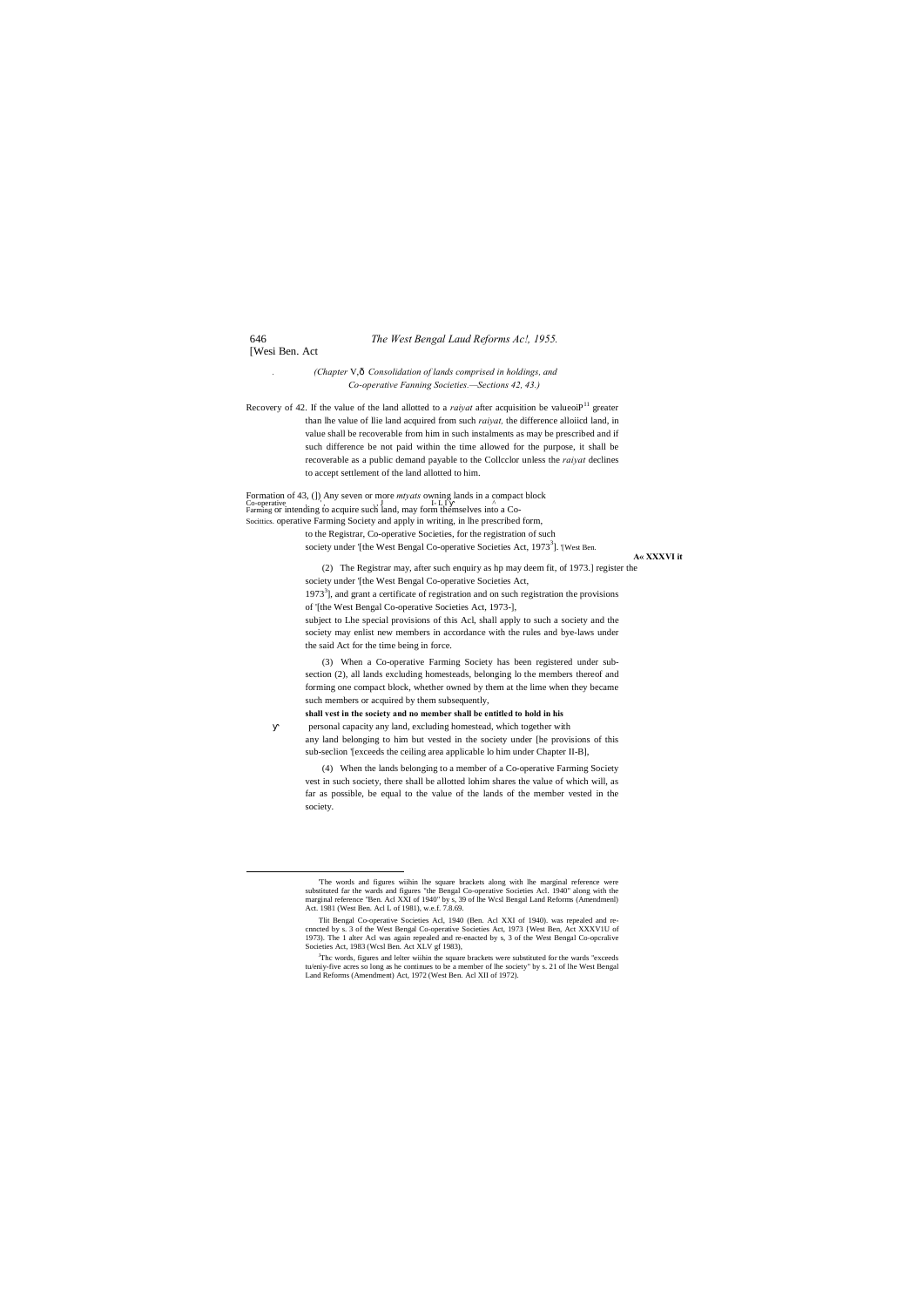# *The IVejr Bengal Land Reforms Act, 1955.* 647 X of 1956.]

Restriction on transfer of shares in a Co-operative Fanning Socicty,

Revenue payable by a Co-operative Fanning Society. 47. When a Co-operative Farming Socicty is established under lhe provisions of this Act, the aggregate of lhe revenues which would have been payable by its members for their lands, if such lands had not vested in the society, shall be the revenue payable by the society for lhe lands vesting in it, subjeci to such reduction as may be allowed under section 48.

Concessio n and facilities for a Co-(2) Without prejudice to the generality of ibe foregoing provisions, such  $\frac{1}{2}$  concessions and facilities may include  $\frac{1}{2}$ 

Forming Socicty.

Transferor land; on dissolutio n of a Cooperative Farming Scse i sly.

(5) Noi withstanding anything elsewhere contained in ihis Act, no Co-operative Farming Society shall have the right lo acquire or hold any land except the land which vesis in it under sub-section (3).<br> $V^*$  $I^*$  \* \* \* J)i Jfc

### *(Chapter V.—Consolidation of lands comprised in holdings, and Co-operative Farming Societies.—Sections 44-48.)*

Dissolutio n of a Cooperative 45, No Co-operative Farming Society established in accordance wilh lhe provisions of ihis Acl shall be wound up or dissolved cxcept under ihe orders of the State Government.

44. (J) The shares held by a member of a Co-operative Farming Society shall noi be transferred to any person other than another member of lhe society or a *raiyat* or other person residing in the locality in which the society has been established,

(2) Subjeci to lhe restrictions meniioned in sub-section (1), the shares held by a member of a Co-opcraiive Farming Society shall be transferable and heritable.

| (a) such reduction of revenue as Government may allow;            | opcrative           |
|-------------------------------------------------------------------|---------------------|
| (b) free supply of seeds and manure for the first three years and | Fanning<br>Society. |
| thereafter at concessional rales:                                 |                     |

46. When a Co-operalive Farming Socicty is wound up or dissolved, lhe prescribed aulhorily shall allot lo iis members, in such manner and subjeci to such rules as may be prescribed, all the lands vested in the society, and the rules may provide for equitable allotment of lands to the members having regard to the area and Lhe quality of lands belonging lo them before the vsting of such lands in the society.

48. (1) A Co-operative Farming Socicty established under this Act shall be entitled lo such concessions and facilities from the State Government as may be prescribed.

'Sub-scclioti (6) was oinittcd by s, 5 of the West Bengal Land Reforms (Second Amendment) Act, 1972 (Wnsl Ben. Act XXVIII of I972>.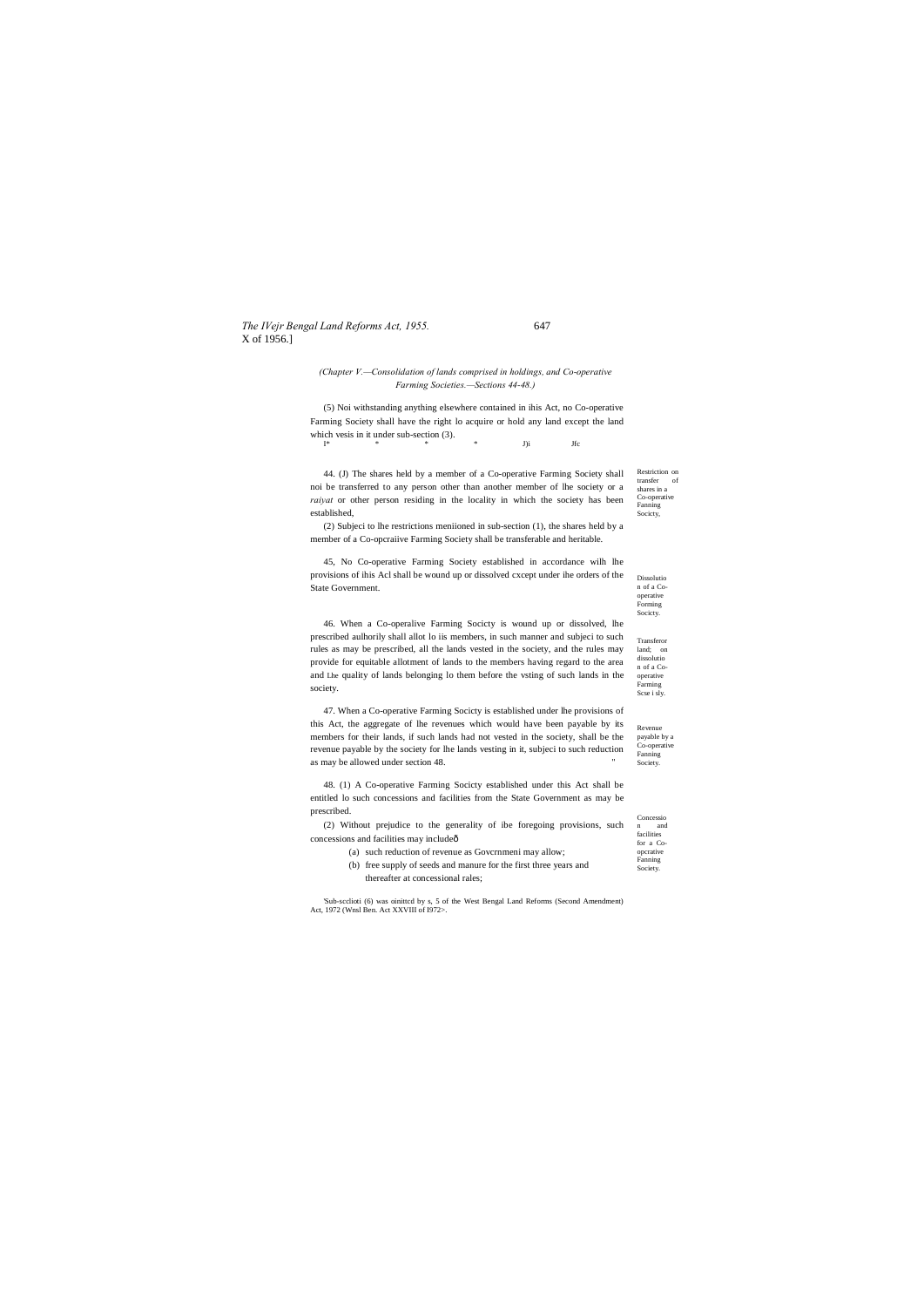West Ben. Act XXXV [It of 1973.

[Wesi Ben. Act

*(Chapter V.—Consolidation of lands comprised in holdings, and Co-operative Fanning Societies.*—

*Section 48A.)*

(c) free technical advice by lhe experts of the Stale Government; " (d)

financial assistance on such terms and conditions as may be prescribed;

(e) arrange me 11 is Tor belter marketing.

Formation of <sup>J</sup>48A. (I) Any seven or more persons each owning, cultivating or Common<sup>",%C</sup> possessing in any capacity agricultural land not exceeding  $0.4047$  hectare Siiryicc i<sub>n</sub> area in aggregaie in any compact block or in different blocks may Society. form themselves inioaCo-operalive Common Service Society and apply in writing, in lhe prescribed form, to the Registrar, Co-operative Socieiies, West BcngaJ for registration of such society under the West Bengal Cooperative Societies Acl, 1973.

> (3) Notwithstanding anything contained in the West Bengal Cooperative Socieiies Ac:, 1973 and the rules made thereunder, $\hat{o}$

(2) The Registrar may, after such enquiry as he may deem fit,

register the sociciy under the West Bengal Co-operative Societies Act, 1973 and grant a certificate, and on such registration the provisions of the West Bengal Co-operative Societies Act, 1973, shall, subjcct lo the special provisions of this Act, apply to such a society and the society may enlist new members in accordance wilh the rules and bye-laws under the said Act for lhe lime being in force: -

Provided that the society shall not enlist any person as its member who owns, cultivates or possesses in any capacity agricultural land exceeding  $2[0.4047$  hectare] in the aggregate.

> (a) the Chairman of any Co-operalive Common Service SocieLy shall be nominated from amongst the elected directors of the society by the Collector having jurisdiction on receiving a written requisition from the clccted directors of the society.

A Chairman so nominated may be removed before expiry or the term of the managing committee of the society and a new Chairman may be nominated in his place;

- (b) the first managing committee of any Co-operative Common Service Sociciy shall hold office for a term not exceeding three years;
- (c) after the expiry of the term of ihe first managing committee of the society, the Chairman shall be elected by the elected directors of the society.

'Section 48A was inserted by s. 40 of the Wesi Bengal Land Reforms (Amendment) Acl, 1981 (West Ben. Act L or 1981).

'The figures and word wiihin (he square brackets were substituted for lhe words "one hectare" by s. 14(a) of the West Bengal Land Reforms (Third Amendment) Act, 1986 (West Ben. Act XXXV of 1986).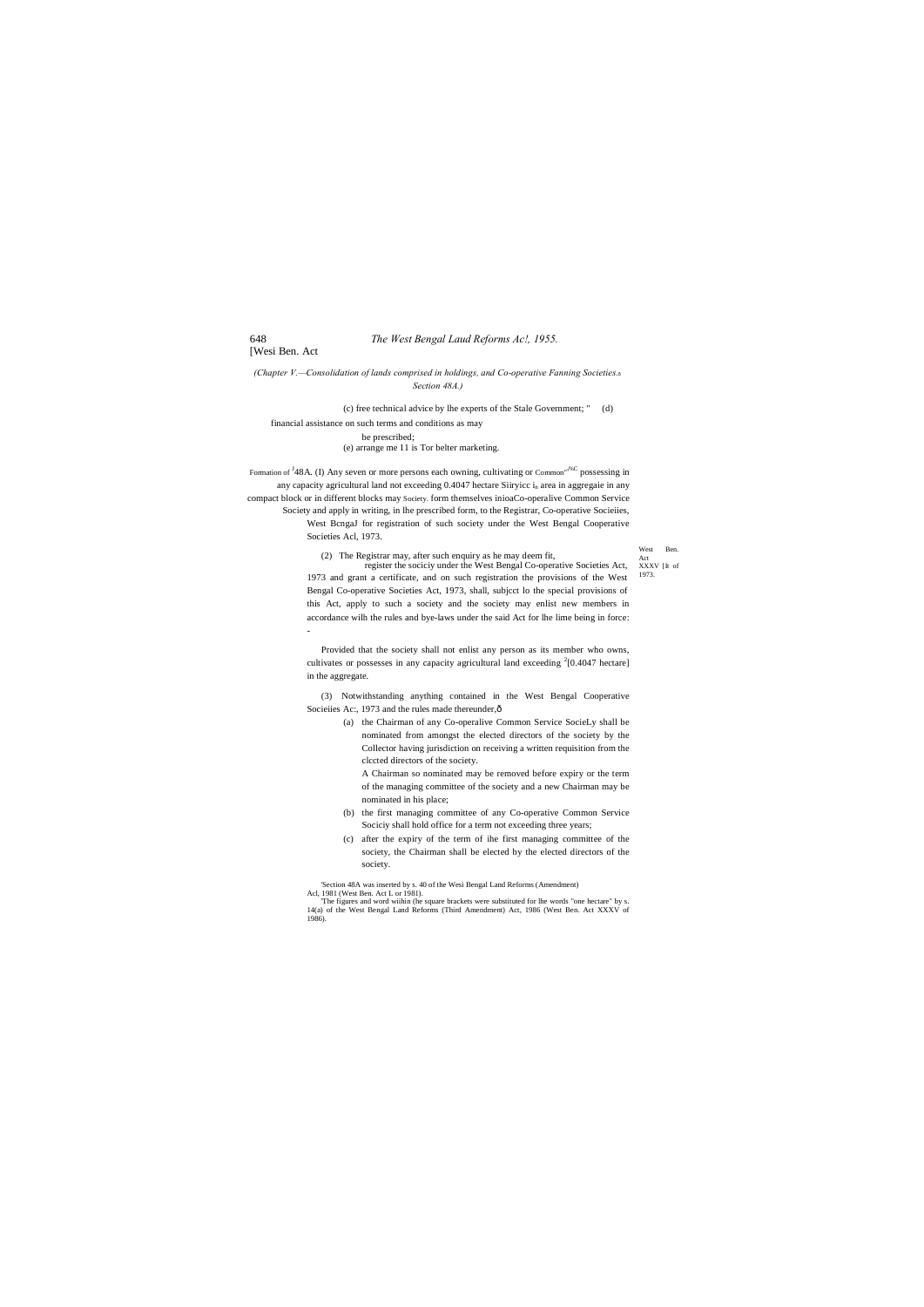*The IVejr Bengal Land Reforms Act, 1955.* 649 X of 1956.]

*(Chapter VI.*—*Principles of distribution of lands.*—*Section 49.)*

(4) A Co-operative Common Service Society shall raise its funds from, among other sources, the State Government, lhe Centra!

Government, any bank, any insurance corporation and other financial institutions or from among its own members as grant, loan or equity.

The society may advance loan to lhe members out of its own fund <sup>J</sup>[or out of the fund raised by il].

The society shall acquire by purchase, grant, gift, hiring, or otherwise plough, cattle, manure (including chemical fertilisers), seeds, modem scicntific agricultural implements and such other inputs as may be necessary for cultivation '[and poultry farming] and supply or utilise lhe same among its members in proportion to the area of land held by them.

49.<sup>12</sup>(1) Notwithstanding anything contained elsewhere in this Act Principles af or in any other law for the time being in force, settlement of any land which is at the disposal of the State Government, shall be made without any premium being charged for it, in such manner as may be prescribed,

one half of lhe lands cultivated by them as *bargadars* being taken into account for the purpose of calculating the aggregate of such land, and subject to the following conditions, namely: $\hat{o}$ 

(5) The society may recover loans, interest, service charges and any other charge for supply of implements and price or part of price oF inputs supplied lo the members in accordance with the bye-laws of the socicty specially made for this purpose.

(6) The society may undertake marketing of produces grown by its members.

### CHAPTER VI.

### **Principles of distribution of lands.**

wilh persons who are residents or the locality where the land is situated, *{Chapter Vi.—Principles of distribution of lands.—Section 49.)*

and who together wilh other members of their family, own no land or less lhan '[0.4047 hectare of land used for the purpose of agriculture],

- (a) that, in the case of agricultural land, such person intends LO bring the land under personal cultivation,
	- (b) that, in the case of homestead land, such person having no homestead ofhis own, intends lo construct a dwelling house ihereon, and
	- (c) such other terms and conditions as may be prescribed:

Provided that among the persons eligible for such settlement, preference shall be given to persons belonging lo Scheduled Caste or Scheduled Tribe or who form themselves inio a Co-operative Society for the purpose:

^ovided further that no setllement of land shall be made wilh any person or with a member of the family of any such person, who is engaged or employed in any

<sup>&</sup>lt;sup>12</sup>S ub-sccli on (1 A) was inserted bys. 2(ii)of L)ie Wesi Bengal Land Reforms (Amendmem)<br>Acl, 1975 (Wcsl Ben. Act XXIII of 1975).<br>*\*Sre* fooi-nole 3 on i: .ire 649. *n*»te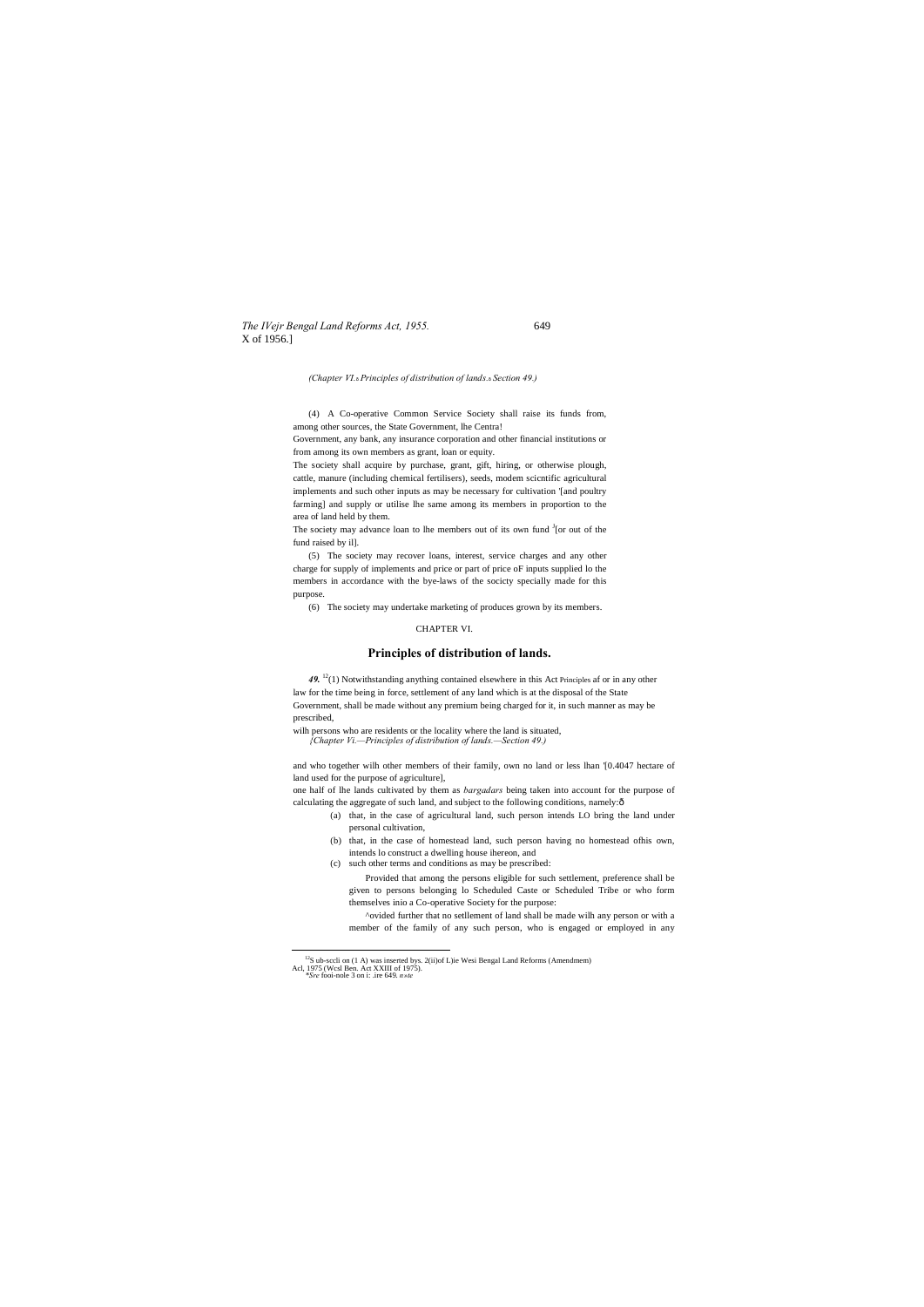650 *The West Bengal Laud Reforms Ac!, 1955.*

[Wesi Ben. Act

business,

trade, undertaking, manufacture, calling, service, or industrial occupation.

*Explanation*. $\delta$  The second proviso lo sub-seclion (1) shall not apply to an agricultural labourer, anisan or fisherman.

 $J(A)$  No person with whom any land is or has been settled under sub-secLion (I) shall be entitled lo transfer such land except by way of a simple mortgage or a mortgage by deposit of title deeds in favour of a Scheduled Bank, or a Co-operaLive Society or a Corporation owned or controlled by the Central or State Government or both, and for the purpose of obtaining loan for the development of land or for the improvement of agricultural production or for the construction of a dwelling house.

 $J(2)$  If a Revenue Officer, on his own motion or on application made lo him in that behalf, after hearing the person with whom the land was settled and in the ease of any subsequent transfer, the transferee as also the person who is, for the lime being, in actual occupation of such land and after making such enquiry as may be prescribed, is satisfied that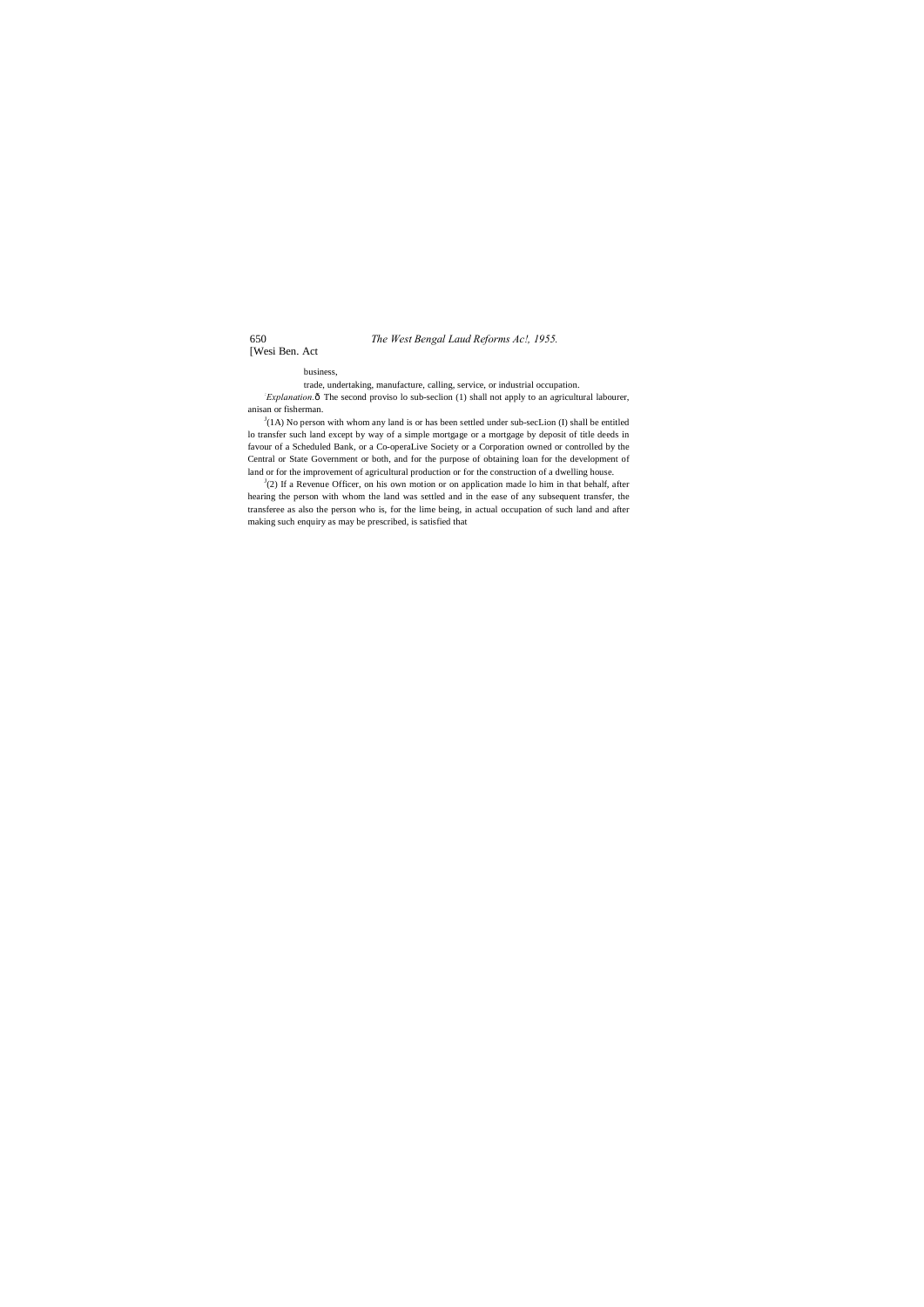*The West Bengal Land Reforms Act, 1955.* 651

### X of 1956.]

*(Chapter VI.—Principles of distribution of lands.—Section 49.)*

settlement of such land '[was made by mistake or obtained under any provision of tliis section by praclicc of fraud, misrepresentation, coercion or otherwise,) or that a transfer of any land has been made in con craven lion of the provisions of subsection (1 A), he may, by order in writing, annul the settlement or both the settlement and the transfer, as may be deemed necessary.

: (3) When a Revenue Officer makes an order under sub-section (2)

annulling settlement or both the settlement and the transfer of any land, as the case may be, the Revenue Officer shall enforce delivery of possession of such land to (he Collector by using such force as may be required after evicting the person in actual occupation of such land.

-\3A) For the purpose of enforcing delivery of possession of any land and evicting any person in actual occupation of such land under sub-section (3), any such Revenue Officer may send a written requisition in such form and in such manner as may be prescribed to the ofCcer- in-charge or the local police-station or to any police officcr superior in rank to such officer-in-charge and on receipt of such written requisition,

th e p dice offi cer c once rned s h all render al I necess ary and 1 a w ful assi s tance for enforcing delivery of possession of such land.

! (4) Any person aggrieved by an order made under sub-seclion (2)

may, within thirty days from lhe date of such order, prefer an appeal to such aulhorily as the State Government may, by notification in the *Official Gazette*, specify and die order passed by such authority in appeal shall be final.

" (4A) Notwithstanding anything contained in the foregoing provisions of this section, the State Government, or an officcr authorised in this behalf by the State Government, may transfer to, or settle with, a local body or an authority constituted or established by or under any law for the time being in force land which is at the disposal of the State Government, for such purpose and on such terms and conditions as may be decided by the State Government,

'The words within the square brackets were substituted Tor the words, figure and brackets "was obtained by any person under sub-section (1) by practising fraud or misrepresentation," by s. 5(b) of the Wc5t Bengal Land Reforms (Amendment) Act, 1980 (West Ben. Acl XLt of I9B0).

'Sub-section (4A) was inserted by s. 15 of the Wcsl Bengal Land Reforms (Third Amendment) Acl, 1986 (Wcsl Ben. Act XXXV of 1986).

*<sup>&#</sup>x27;'■See* foot-note 3 on page *649. mite.*

<sup>3</sup> Sub-scclion (3A) was inserted by s. 5(d), *ibid.*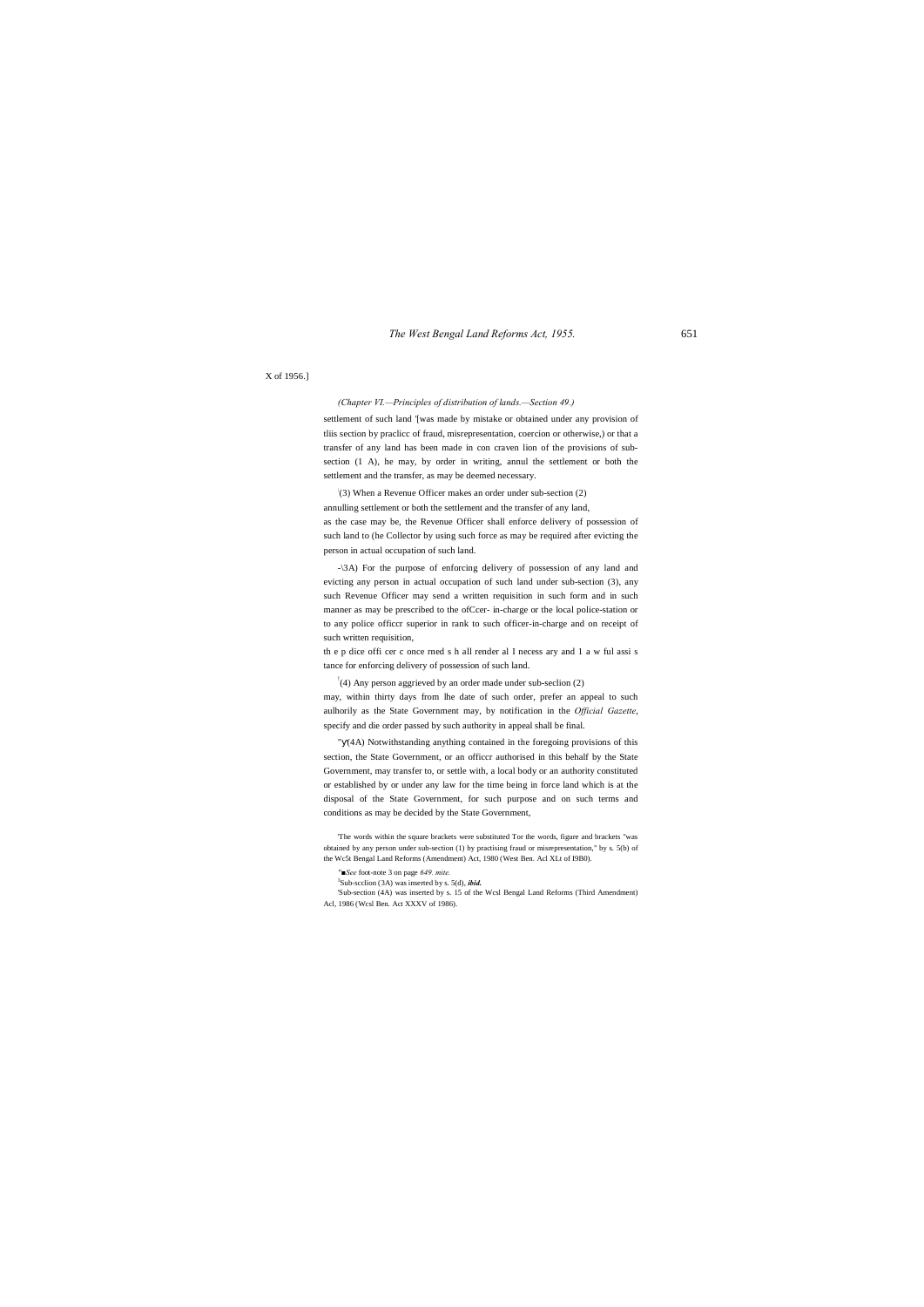# 652 *The West Bengal Land Reforms Act, J955.*

# [Wesi Ben. Act

West Ben. Act Xlll of 1979.

Penally for unauthorised occupation of vested lands.

Maintenance or lhe rccord-ofrighis.

### *(Chapter VI.—Principles of distribution of lands.—Section 49A.— Chapter VII.—Maintenance of the record-of-rights.—Section 50.)*

*Explanation I.* $\hat{o}$  For the purpose of this sub-sec Lion 'person' includes an individual, a firm, a company, or an association or body of individuals, whether incorporated or not.

'(5) Nolwilhslanding anything contained elsewhere in this Acl, where lhe Slate Government is satisfied that it is necessary so to do for a public purpose or for establishment, maintenance or preservation of any educational or research institution or industry, seLllement for any period of any land may be made wilh any person or institution on such terms and conditions including periodical payments, with or without any premium being charged therefor, in such manner as may be prescribed.

*^Explanation II.* ô For the purposes of ihis sub-seclion, "industry" includes a Lea-garden, mill, factory or workshop, livesEock breeding, poultry fanning, or dairy, or township approved under the West Bengal Town and Country (Planning and Development) Act, 1979.

<sup>J</sup>49A. Any person whoô (a) being in unauthorised occupation of any land which is at the disposal of the Stale Government fails to vacate such land after a notice has been served on him to do so, or (b) obstructs any person wilh whom any land has been settled under sub-section (1) of

50. <sup>J</sup>[The prescribed authority] shall maintain up-to-date in the prescribed manner the village record-of-rights by incorporating iherein the changes on account of—

<sup>J</sup>Thc heading under Chapter VII was substituted for the original heading "Maintenance and revision of ihe recordof-rights," by s. 41 of lhe West Bengal Land Reforms (Amendmenl) Act, 1981 (West Ben. Act L of 1981), w.e.f. 7.8.69. 'The words wiihin the square brackets were substituted for the words "The Revenue Officer especially empowered by ihe Stale Government in this behalf by s. 43. *ibid.*

section 49 from taking possession of such land,

shall be punishable wilh imprisonment which may exlend lo one year or wilh fine which may extend lo two thousand rupees or wilh both.

### CHAPTER VII. '[Maintenance of the record-of-rights.]

(a) mutation of names as a result of transfer or inheritance;

'Sub-section (5) along wilh its *'Explanation'* was added by s. 5(e) of lhe West Bengal Land Reforms (Amendmenl) Act, L980 (West Ben. Act XLI of 1980).

TTie existing '*Explanation'* was renumbered as *Explanation I* and after *Explanation lasso* renumbered, *Explanation II* was added by s. 4 of the West Bengal Land Reforms (Amendment) Act, 1996 (Wcsl Ben, Act XXIV of 1996).<br><sup>J</sup>Seclion 49A was inserted by s, 3 of lhe West Bengal Land Reforms (Amendmenl) Aei. 1976 (West Ben. Act XII of 1976),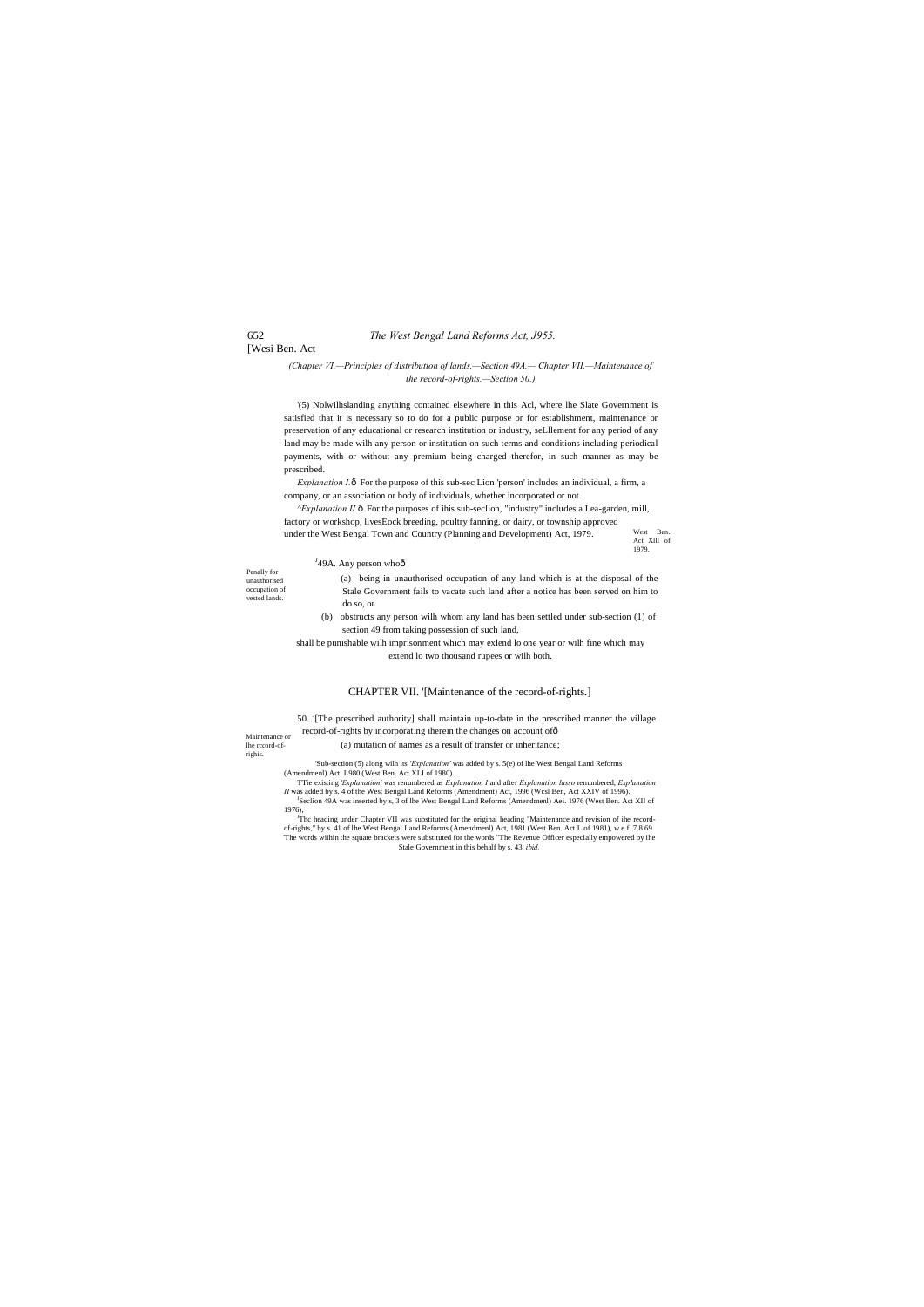# *The West Bengal Land Reforms Acl, J955.* 653 X of 1956.]

Revision or preparation of the record-

*(Chapter VIIA.—Preparation or revision of record-of-rights.— Sections 50A, 51.)*

- (b) partition, exchange, or consolidation of lands comprised in holdings, or establishment of Co-operative Farming Societies;
- (c) new settlement of lands or of holdings;
- (d) variation of revenue;
- (e) alteration in lhe mode of cultivation, for example, by a *bargadar,*
- (f) such other causes as necessitate a change in lhe record-of- righls.

'50A. Section 50 shallnoL apply lo any district or part of such district where Chapter Section 50 not lo apply lo certain section 50 shall apply to any land in any such district or pan of such district after final cases. VILA has come into force for the purpose of revision or preparation of record-of-righls; but publication of any such record-of-rights under section 51 A:

### 'CHAPTER VIIA.

### Preparation or revision of record-of-rights.

(2) A notification in the *Official Gazette* of an order under subsection (I) shall be  $_{of$ -rights. conclusivc evidence lhat the order has been duly made.

^Provided lhat notwithstanding any order made under sub-scction (1) of section 51 in respect of a district or part of a district, the State Government may make an order directing the Revenue Officers specially empowered under section 50 to incorporate such changes as may be specified in the said order in the records-of-righls in respect of such district or pan of such district under section 50, if lhe State Government is satisfied that incorporation of such changes is necessary lo mitigate the hardship of a *raiyat.*

"51. (1) The Stale Government may, in any case if it so thinks fit, make an order direcung that record-of-rights in respect of any district or pan of a district be revised or prepared by a Revenue Officer in accordancc with the provisions of ihis Chapter and such rules as may be made by the State Government in ihis behalf.

(3) When an order is made under sub-seclion (1), the Revenue Officer shall record in the record-of-rights to be revised or prepared in pursuance of such order, such particulars as may be prescribed.

'Chapicr VIIA along wilh seel ion 50 A was inserted by s. 44 of ihe West Bengal Land Reforms (Amendmcnl) Act, 1981 (Wcsl Ben. Acl L of 1981), w.e.f, 7.8.69.

: The proviso was added by s. 16 orihe Wcsl Bengal Land Reforms (Third Amendmcnl) Acl, 1986 (Wesi Ben. Acl XXXV of 1986).

'Section 51 was substituted for the original section by s. 18 of [be West Bengal Land Reforms (Amendmcnl) Acl, 1965 (West Ben. Acl XVItl of 1965),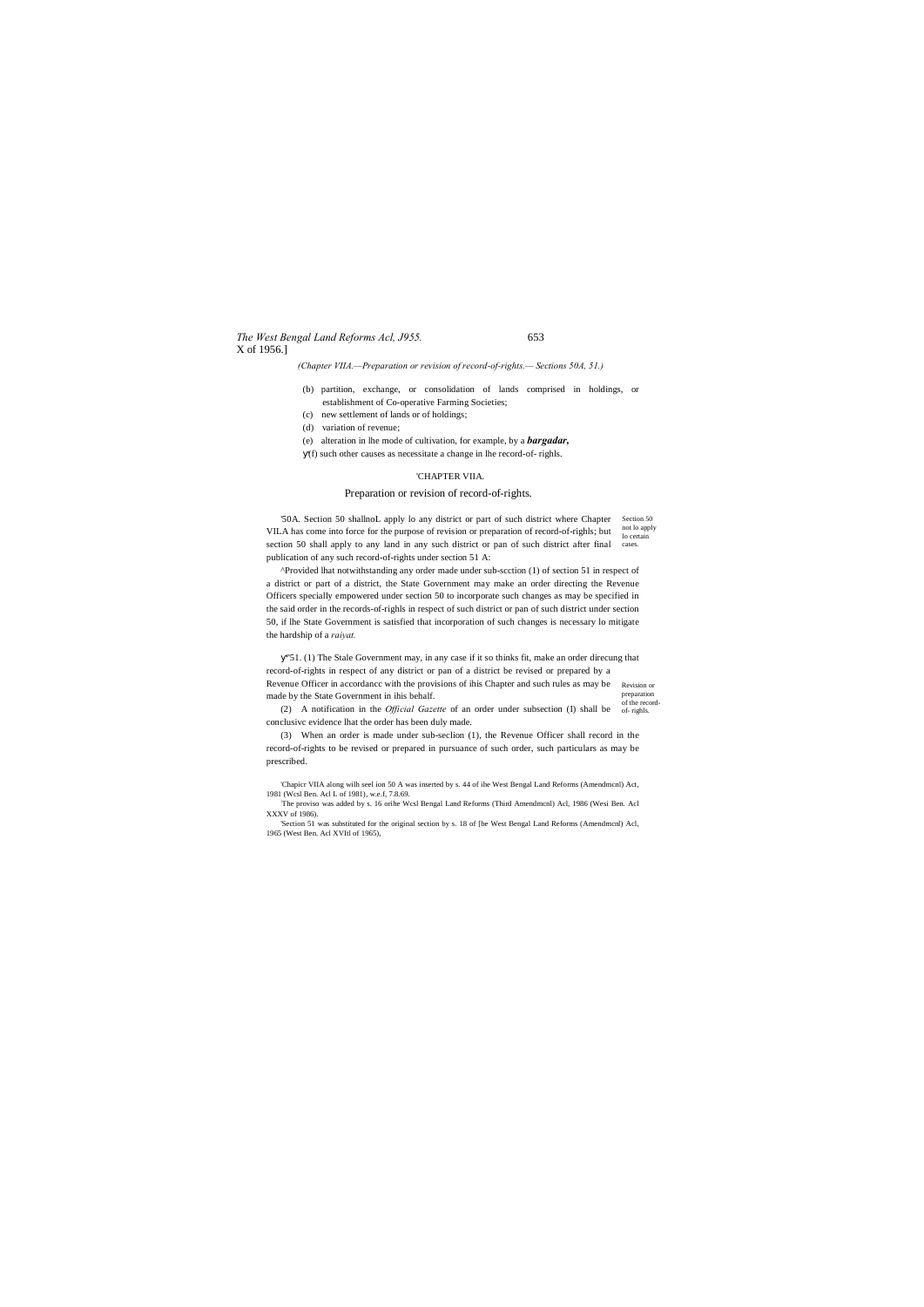### 654 *The West Bengal Land Reforms Act, J955.*

### [Wesi Ben. Act

Draft and final publication of the record-ofrights.

*(Chapter VUA.—Preparation or revision of record-of-rights.— Section 51 A.)*

I \* \* \* \* \* \* \* \*

'(5) There shall be a separate *khatian* for each *raiyat* and the *khatian* shall include all lands held by such *raiyat* in one *inauza.*

 $251A$ . (1) When a record-of-rights has been revised or prepared, the Revenue Officer shall publish a draft of the record so revised or prepared in lhe prescribed manner and for lhe prescribed period and shall receive and consider any objeclions which may be made during such period to any entry [herein or lo any omission therefrom.

(2) When all such objections have been considered and disposed of according to such rules as the State Government may make in this behalf, the Revenue Officer shall finally prepare lhe record and cause such record **LO** be finally published in the prescribed manner and make a certificate staling the fact of such final publication and the dale thereof and shall dale and subscribe the same under his name and official designation.

(3) Separate publication of different pans of draft or final records may be made under subseclion (1) or sub-section (2) for different local areas. -

'Sub-section (4) wis substituted Tor the original sub-seclion by s. 17(a) of ihe W«i Bengal Land Reforms (Third Amendmcnl) Act, 1986 (Wcsl Ben. Acl XXXV of [986), Prior lo (his substitution, ihe words "(firec years" were substituted for the words "one year", in lhe original sub-section (4), by s. 46(a) of the Wcsl Bengal Land Reforms (Amendment) Acl, 1931 (West Ben. Aa L of 1981).  $\frac{1}{2}$  and  $\frac{1}{2}$  and  $\frac{1}{2}$  and  $\frac{1}{2}$  and  $\$ 

'(4) An officer specially empowered by lhe Stale Government may, on application within one year, or on his own motion wilhin three years, from the date of publication of the record-of-rights under sub-secLion (2), revise an entry in the record finally published in accordance wilh the provisions of sub-section (2) after the persons interested are given an opportunity of being heard and after recording reasons therefor.

<sup>1</sup>Tfic portion within the square brackets were substituted for the words, figures and letter "a Special Judge appointed under section 51D for lhe purpose of this section" by s. 23 of the Wcsl Bengal Land Reforms (Amendmen (Wesi Ben. Act XII of 1972).

(5) Any person aggrieved by an order passed jn revision under sub- scclion (4) may, within such period and on payment of such court-fees as may be prescribed, appeal in lhe prescribed manner to  $I^s$ (lhe prescribed authority superior in rank lo the authority from whose order the appeal is preferred) of lhe district in which the land is situated:

'Sub-scciions (4) and (5) were first inserted by s. ID of ihe Wcsl Bengal Land Reforms (Amendmcnl) Acl, 1974 (Wesi Ben. Acl XXXIII of 1974). Thereafter, sub-seclion (4) was omitted by s. 45 or lhe West Bengal Land Reforms (Amendment) Acl, 1981 (West Ben. Act L of 1981), w.e.f. 7.B.69. Sections 51 A, 5IB, 51C and 51D were inserted by s. 19 of lhe Wcsl Bengal Land Reforms (Amendment) Acl. 1965

(Wesi Ben. Act XVIII of 1965).

'The words wilhin (he first brackets were substituted for the words "lhe Additional District Magistrate" bys. 46(b) of the Wcsl Bengal Land Reforms (Amendment) Act, 1981 (Wesi Ben. Att L of 1981), w.e.f. 7.8.69. '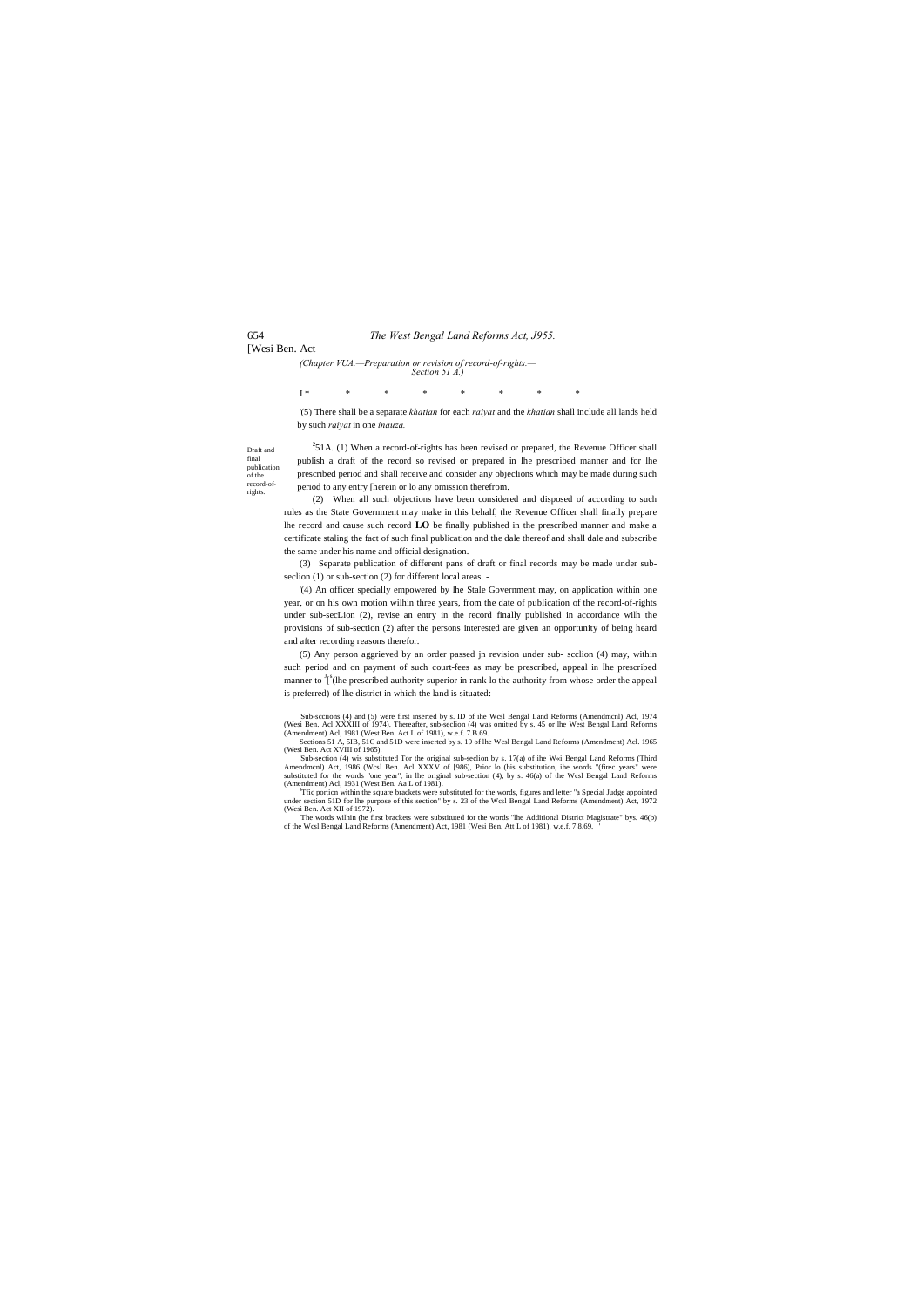# *The West Bengal Land Reforms Act, J 955.* 655 X of 1956.]

Revision or correction of record-of-

3 of 1971,

Wcsl Ben. Acl XII of 1972,

### *(Chapter VISA.—Preparation or revision of record-of-rights.- Section 5IB.)*

Pre s idem'S- Act Provided that every appeal pending before a Special Judge appointed under section 51D at the commencement of section 19 of the Wesi Bengal Land Reforms (Amendment) Act, 1971, shall, on such commencement, stand transferred to, and be disposed of by, '(the prescribed authority superior in rank to the authority from whose order the appeal is preferred) and on such transfer, every such appeal shall be dealt with from the stage at which il was so transferred and shall be disposed of in accordance with the provisions of this Acl, as amended by the Wesi Bengal Land Reforms (Amendment) Acl, 1972.]

> (6) The ccriificatc of final publication referred to in sub-sec lion (2), or in the absence of such certificate, a certificate signed by the Collector of any district in which lhe area to which the record-of-righls relates is wholly or partly situate, staling that a record-of-righls has been finally published on a specified date, shall be conclusive proof of such publication and of lhe date thereof.

eniry in righls. "SIB. (1) Any Revenue Officer specially empowered by the State Government in this behalf may, on an application or on his own motion, al any stage of revision or preparation of the record-of-rights under this Chapter bul before final publication of any such record-ofrights, revise or correct any entry in such record-of-rights after giving lhe persons interested an opportunity of being heard and after recording.lhe reasons therefor:

(7) The Stale Government may, by notification in the *Official Gazette.* declare wilh regard to any area specified in the notification that the record-of-rights for every village included in such area has been finally published and such notification shall be conclusive proof of such publication.

(8) In any suit or other proceeding in which a record-of-rights revised or prepared and finally published under this Chapter, or a duly certified copy of the record or an extract therefrom, is produced, such record-of- righls shall be presumed to have been finally published unless such publication is expressly denied.

(9) Every entry in the record-of-rights finally published under subsection (2) including nn entry revised under sub section (4) or coirccted under section 51B -[or section 51BB] shall, subject to any modification

by an order on appeal under sub-section (5), be presumed to be correct ?13 \* \* \* \* \*

'**SM** foot-noic 5 on page *654. unit,*

: Thc word, figures and tellers wiihin ihe squire brackets were inserted by s, 17(b) of ihe Wesi Bengal Land Reforms (Third Amendment) Acl, 1986 (Wesi Ben. Acl XXXV of 1936).

*'The* words "unlil il is proved by evidence lo be incorrect" were omined by s, JI of the Wesi Bengal Land Reforms (Amendmenl) Acl. 1974 (West Ben. Acl XXXHI of 1974).

'Section *S* IB was suhsiirulcd for the original seciion by s, 47 of the West Bengal Land Reforms (Amendment) Act. 198 L (West Ben. Act L of 1981), w.e.f. 7.8.69.

<sup>&</sup>lt;sup>J</sup> Sect ion SIC was renumbered as sub-seclion (1) of that sec lion and after sub-section (1J as so renumbered, subseclion (2) was inserted by s, 12 of the West Bengal Land Refonns (Amendment) Act, 1974 (West Ben. Act XXXIII of 1974).

 <sup>13</sup>Ste focl-nole 2 on page 654, anlc,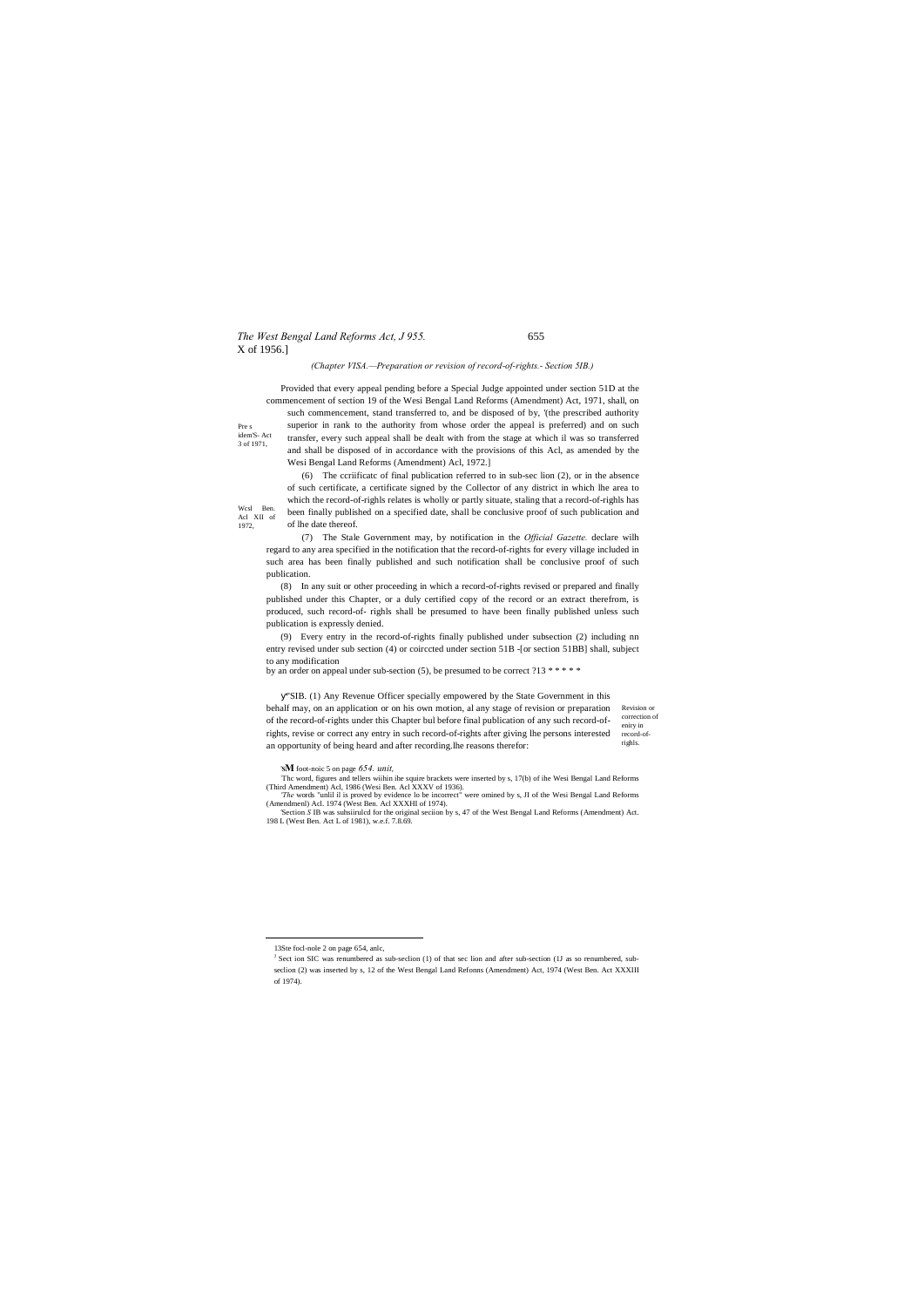## 656 *The West Bengal Land Reforms Act, J955.*

# [Wesi Ben. Act

Civil

of

tors.

record-of-

publication.

*( Chapter VHA.—Preparation or revision of re cord-of-rights.— Sections 5JBB, 51C. 5JD.)*

Prividcd [hat any order made under this sub-scclion shall be appealable in accordancc with [he provisions of sub-scction (5) of section 51 A.

Revision or correction of cniry in righls before or afler final '51BB. An officer specially empowered in ihis behalf by the Stale Government may revise or correct any entry in any record-of-rights in respect of a mauza at any stage before or after final publication of such record-of-rights under this Chapter if it is necessary, in his opinion, to do so in pursuance of an order under Chapter IIB or on account of any amendment made in the provisions of this Act:

Bar lo jurisdicti on of Court in respect certain in at  $351C$ .  $J(1)$  When an order has been made under sub-seciion (1) of section 51 directing revision or preparalion of a rccord-of-rights, no Civil Coun shall entertain any suil or application for lhe determination of revenue or the incidents of any tenancy to which Lhe recordof-righls relates, and if any suit or application in which any of the aforesaid matters is in issue, is pending before a Civil Court on the dale of such order, il shall be stayed and it shall, on the expiry of lhe period prescribed for an appeal under sub-section (5) of section 51A or when such an appeal has been Filed under lhat sub-section, as lhe ease may be, on the disposal of such appeal, abate so far as il relates to any of the aforesaid matters.

Provided that no such revision or correction shall be made, except when il is necessary to do so in order lo prepare a separate *khatian* as required under sub-scclion (5) of section 51 by amalgamating (he *khatieuis* in respect of a *raiyat* already prepared or finally published under ihis Chapter or lo correct a *bona fide* mistake, unlil a notice has been given to lhe persons interested to appear and be heard in the mailer.

 $3(2)$  No Civil Court shall entertain any suil or application concerning any land if il relates to alteration of any entry in (he record-of-righls finally published, revised, corrected or modified under any of the provisions of this Chapter.

*Explanation.* $\hat{o}$  In this section "suil" includes an appeal.

**5 51D.** *[(Appointment of Special Judge.)—Omitted by s. 24 of the West Bengal Land Refonns (Amendment) Act, 1972 (West Ben. Act XII of 1972)].*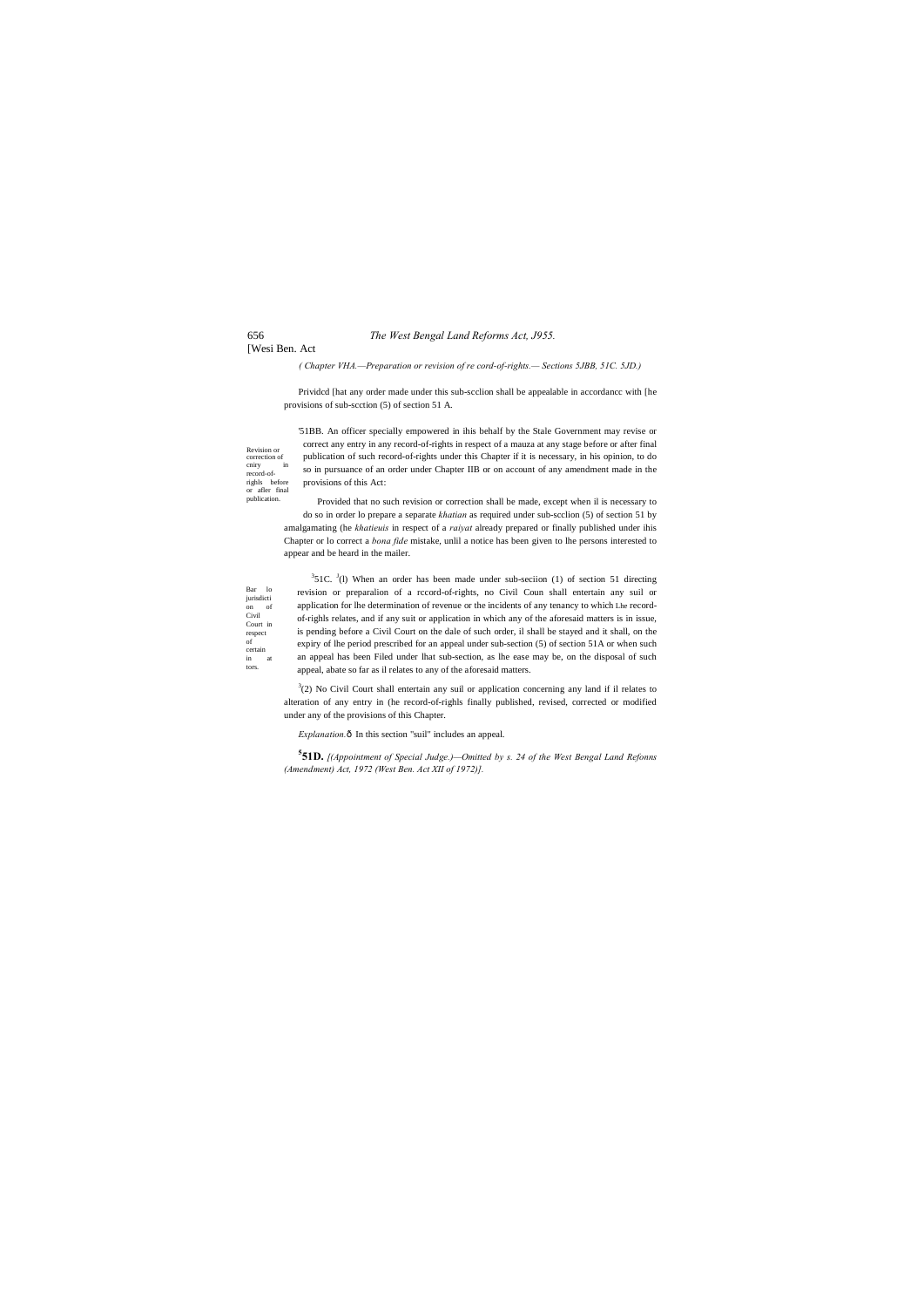*The West Bengal Land Reforms Act, 1955.* 79

Provision for establishment of Government Company, etc.

Power lo cnicrupon or take possession of land.

Management a ("lands.

Wcsl Ben, Aci I of 1954.

### X of 1956.]

*(Chapter VIII.—Management of Lands.—Sections 52-52B.)*

# CHAPTER VIII.

### '[Management of Lands.]

\*52. (1) All lands lo which this Acl applies shall be deemed lo have been held under lhe State on such terms and conditions as may be prescribed.

(2) Any land belonging to the Stile or land which is at the disposal of the State Government or held under lhe Slale by virtue of the provisions of lhe West Bengal Estates Acquisition Act, 1953 or this Aciorany oiher law in force shall, unless the Slale Government otherwise directs by any general or special order, be managed, in such manner as may be prescribed, by the Collector of the district

under whose jurisdiction lhe lands arc situated subject to the control of lhe State

Government.

 $352B$ . Notwithstanding anything in any other law for the lime being in force or in any custom, usage or coniracl or in any agreement, decree, order, decision or award of any court, tribunal or other authority, the Slate Government shall be entitled to enter upon and take possession of any land which is at lhe disposal of the Slale Government by cvicting, if necessary, any person therefrom by an order of the prescribed authority in accordance with the provisions of section 49.

(3) If the Stale Government is of opinion lhai different sets of rules arc ncccssary for lhe management of different classes or descriptions of lands or lands of different areas, it may make different sets of rules under ihis scction.

*Explanation.* ô The expression "any land ai lhe disposal of lhe State Government" shall include any land of which any lease, or licence has been determined by the application of any law, by efflux of lime, due to recission of lease, leave or licence or due to violation of lhe terms of lhe lease, leave or licence, as the case may be, or for any other reason, and any land which has been abandoned by lhe lessee or licencee.

(4) Until rules made under this seciion come inio operation, management of any land covered by Ihis Acl shall continue lo be made in accordance wilh the existing law or rules or manual or principles, whichever may apply.

-'52A. The State Government may, while making rules under seciion 52, provide for the establishment of any Government Company or any co-operalive society or any institution in the public interest for utilisation of any land.

'The heading under Chapter VIII was substituted for the original heading "Management of usiates vested in lhe Slate" by s. 48 of the West Bengal Land Reforms (Amendment) Aei, 1981 (Wesi Ben. Act L of 1981). w.e.f. 7.8.69.

-Scciion 52 was substituted for the original section by s. *40, ibid.* 'Sections 52A and 52B were inserted by s, 50 , *ibid.*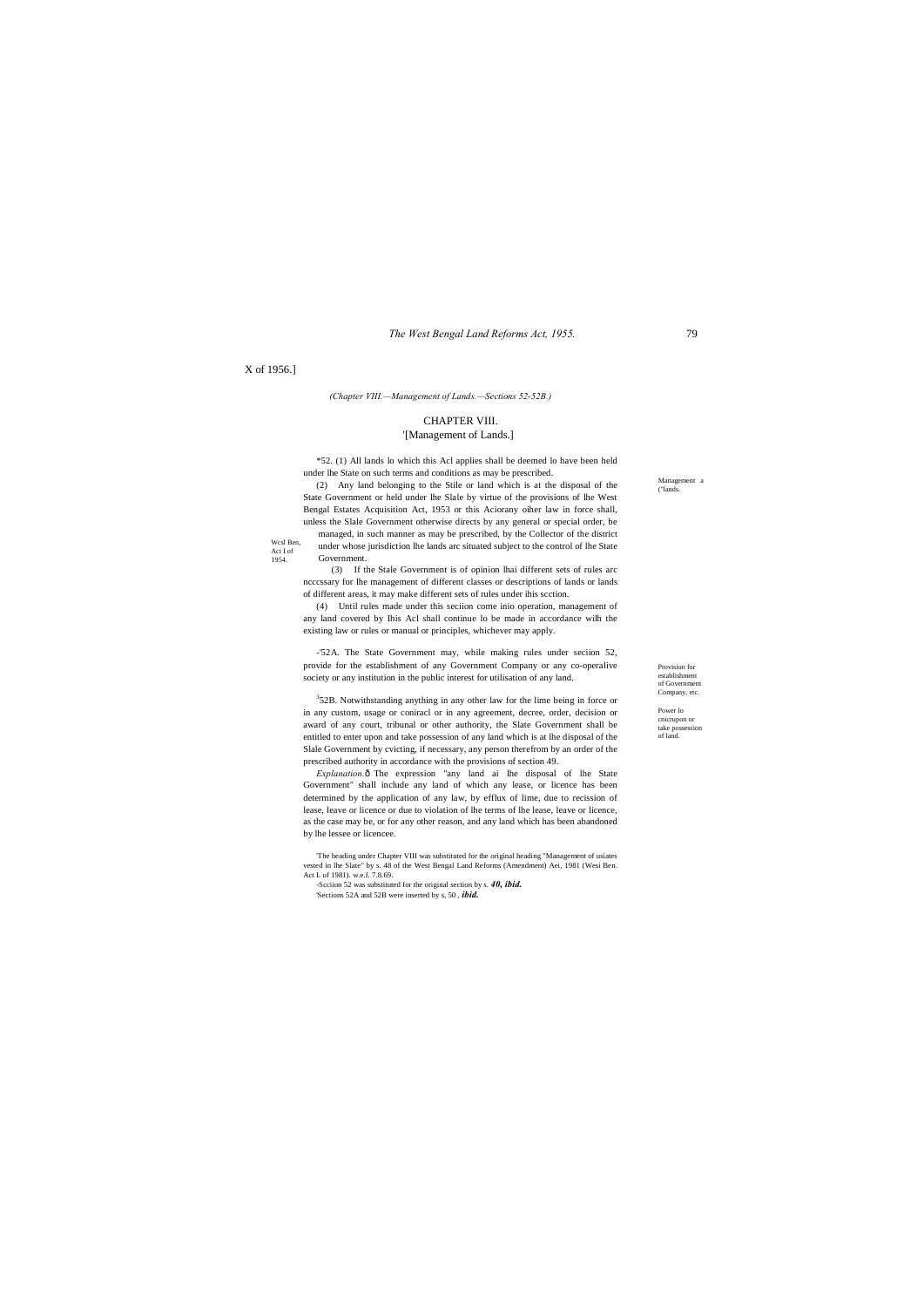### 658 *The West Bengal Laud Reforms Ac!, 1955.*

[Wesi Ben. Act

Delegation of powers by the **Siate** Government.

Revenue Officer lo be a nuccssiry party in all suits, elc.

Appeals.

54.  $J(1)$  Subject lo any special provisions for appeal made in this Acl or in any rules made under this Act, an appeal shall lie in lhe manner indicated below—  $5$ (a) to a Collector, when lhe order is made by a Revenue Officer

*(Chapter IX.—Miscellaneous.—Sections 53, 53A, 54.)*

### CHAFFER IX.

### Miscellaneous.

53. The State Government may by a notification in the *Official Gazette* delegate any of the powers under '[sub-seclion  $(2A)$  of scciion  $4, \frac{3}{2}$ [sub-seclion  $(2)$ ] of section 14U], seciion 22, section 39 and section 40] to be exercised by the prescribed authority subject lo such reservation as may be specified in the notification.

'53A. Notwithstanding anything contained elsewhere in ihis Act or in any law for lhe lime being in forcc, the Revenue Officer having jurisdiction in the area in which any land is situated shall be necessary party loall suits of a civil nature relating to any such land or portion thereof in which one of the parties to lhe suil is a member of any Scheduled Tribe and the other party is not a member of any Scheduled Tribe.

 $6(2)$  Where, at lhe commencement of scction 22 of the West Bengal Land Reforms (Amendment) Act, 1971, any appeal is pending before the Member, Board of Revenue, such appeal shall, notwithstanding anything contained in sub-section (1), be disposed of by such Member.

or revenue authority below the rank of a Collcclor; (b) lo the Commissioner of the Division, when lhe order is made by the Collector of a district wiihin lhe Division; -I\* \* \* \* \* \* \* \*

'(3) After any appeal is preferred to a Collector, he may transfer the appeal to any officer subordinate to him as may be prescribed:

Provided thai lhe officer lo whom the appeal is transferred is superior in rank or position to the officer or authority making the order appealed against.

'Tbt; words, figures and brackets wen: substituted for the words and figures "sections 6, 22, 39 and 40" by s. 5 of the Wesi Bengal Land Reforms (Amendment) Acl, 1966 (West Ben. XI of 1966). -The words, figures, leuei and brackets within ihe square brackets were substituted for the word

and figure "scction 6" hy s. 7 of (he West Bengal Land Reforms (Sccond Amendment) Act, 1972 (West Ben. Acl XXVIII of 1972).

'Scciion 53A was inserted by s. 25 of the West Bengal Land Reforms (Amendmenl) Acl, 1972 (West Ben. Act XII of 1972).

'Section 54 was renumbered as sub-seclion (1) of that section and in sub-scction (1) as so renumbered, clause lc) nnd ihe proviso ihcrcio wen; omitted by s, 26(i), *ibid..* 'Clause (a) was substituted for the original clause by s. 51( I) of the West Bengal Land Reforms

(Amendnieni) Acl.'1981 (West Ben. Act L of 1981), w.e.f, 7.8.61 ). 'After renumbering or sub-seclion (1) as per fooi-noie 4 above, sub-seclions (2), (3) and (4) were

added by s. 26(ii) of lhe West Bengal Land Reforms (Amendmenl) Act, 1972 (Wcsl Ben. Act XII of 1972), Thereafter, sub-seclion (3) was substituted by s. 51(2) of the West Bengal Land Reforms (Amendmenl) Acl, 198] (Wcsl Ben. Act Lof 1981). w.e.f. 7.8.69. '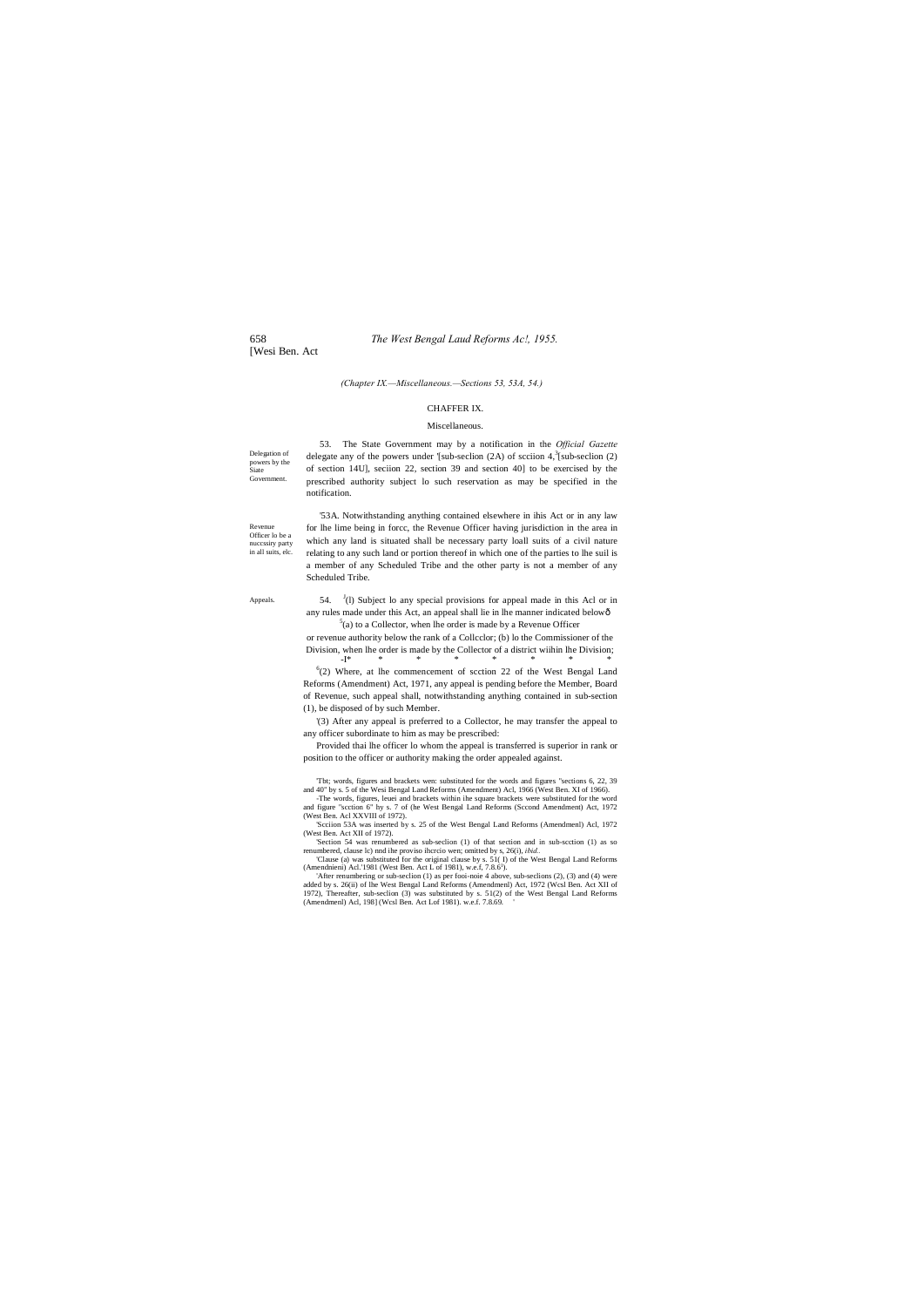*The IVejr Bengal Land Reforms Act, 1955.* 659 X of 1956.]

Powers of officers dealing wilh proceedings under ihis Acl.

*(Chapter IX.—Miscellaneous.—Sections 55-57.)*

 $l$ <sup>1</sup>(4) An order passed in appeal shall be final.

 $2(5)$  Notwithstanding anything contained elsewhere in this Act, the Slate Government may, on **iLs** awn motion, correct, any erroneous decision passed by any Revenue Officcr or by any officcr in an appeal under the foregoing provisions of this secLion and any such order passed by the Stale Government shall he final and shall not be called in question in any court.

- (a) when the appeal lies  ${}^{3}$ [to a Collector]ô thirty days;
- (b) when the appeal lies to the Commissioner of a Divisionô
- sixty days;  $\frac{1}{2}$ J \* \* \* \* \* \* \* \*

55. Save as expressly provided in this Act or the rules made Limitation . ~ 7 . . I. forappeaJs thereunder, the period oflunitalion for an appeal under section 54 shall run from the date of the order appealed against and shall he as follows,

that is to sayô

56. A Revenue Officer, or any officer authorised by him subject to Power to , , j . . . . . enter upo any rules made under this Act, may at any time enter upon any land but i^j. (0 not a dwelling house with such officers or other persons as he considers j . . , j survey, el necessary, and make a survey or lake measurement thereof or do any other acts which he considers to be necessary for carrying out any of his duties under this Act.

 $557$ . Subject to the provisions of this Act and any rules made thereunder, any officcr in dealing wilh proceedings under this Act shall **5 or 1908,** exercise the powers of a Civil Court under the Code of Civil Procedure, 1908, for the purpose of ô

- (a) summoning and enforcing the attendance of any person and examining him on oath as a witness,
- (b) requiring the discovery and production of any document or . record,

'See fool-noIc *6* on page 658, *ante.*

: Sub-section (5) was added by s, 5113) of the West Bengal Land Reforms (Amendment) Acl, 1981 (Wcsl Ben, Acl L of 1981). w.c.f. 7.8,69.

'The words "or to lhe Additional District Magistrate" weie first inserted by s. 27(i) of ihe West Bengal Land Reforms (Amendment) Acl. 1972 (West Ben. Act XII of 1972), Thereafter, lhe words within the square brackets were substiluted for the words "to the Collector or to lhe Additional District Magistrate" by s. 52 of the West Bengal Land Reforms (Amendment) Act, 1981 (West Ben. Acl L of 1981), w.e.f, 7.8.69.

'Clause (c) was omitted by s, 27(ii) of the West Bengal Land Refonns (Amendment) Act. 1972 (West Ben. Acl XII of 1972).

'Section 57 was substiluted for lhe original section by s. 2 of Ihe West Bengal Land Reforms (Second Amendment) Acu 1978 (Wesi Ben. Acl XXXVIT of 1978).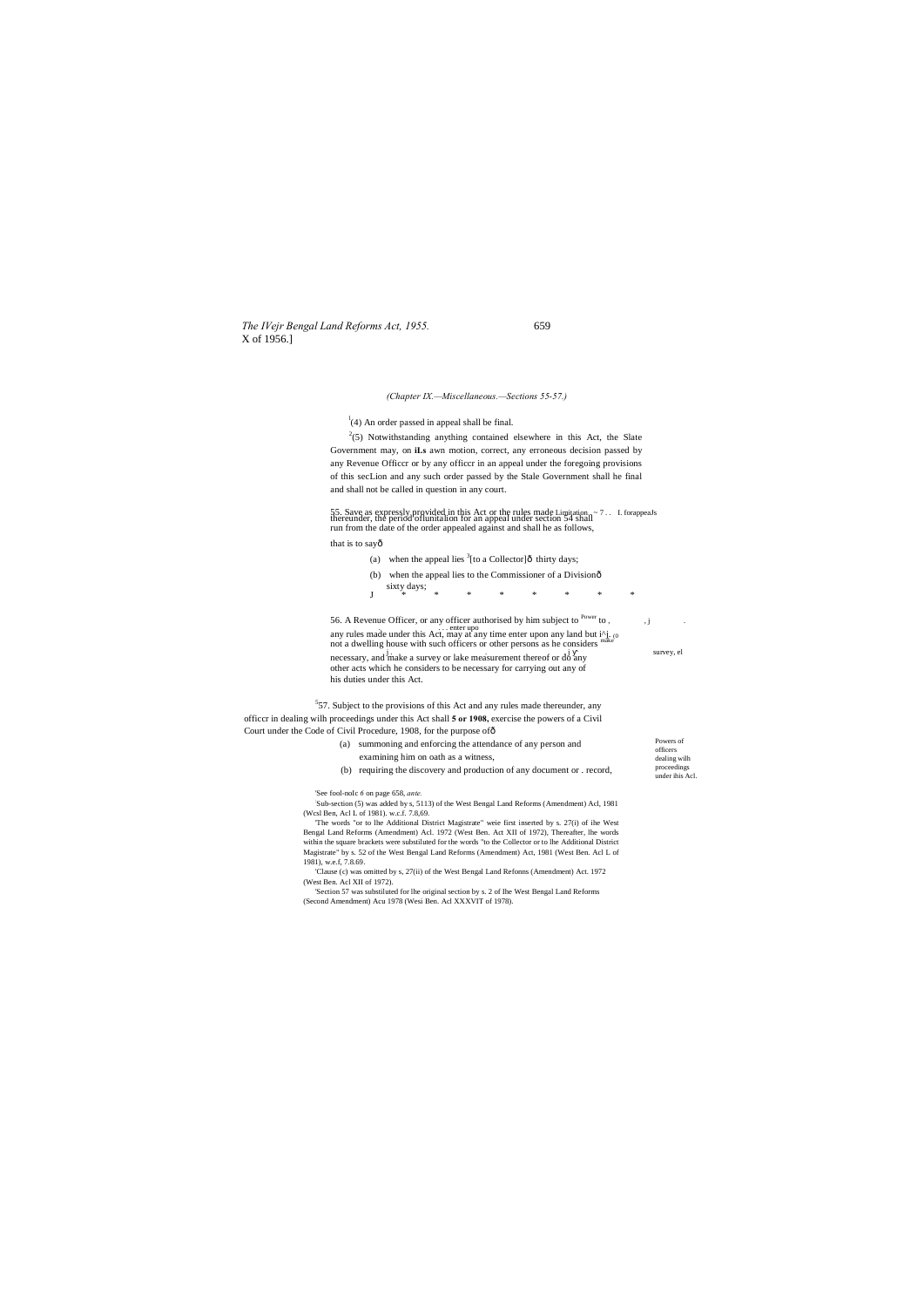[West Ben. Act

# 660 *Vie West Bengal Land Reforms Acl. 1955.*

Pro**!cclion of acl ion laken under** ihis Acl.

*(Chapter IX.—Miscellaneous.—Sections 58. 59.)*

- (c) receiving evidence on affidavits,
- (d) requisitioning any public record or copy thereof from any Court or office,
- (c) issuing commission for the examination of witnesses or document,
- (f) enforcing or executing orders including an order for restoration of possession as if such orders were decrees of a Civil Court,
- (g) remanding any case or proceedings to the officcr from whose decrce the appeal is preferred,

and such officcr shall record lhe subslancc of the evidence, if any, taken by him.

58. (1) No suit, prosecution or other legal proceeding shall lie against any person for anything which is in good faith done or intended to be done in pursuance of this Act or any rules made thereunder.

| Repeal. | 59. Without prejudice to the provisions of clause (p) of section 2                                                                                    | West Ben.<br>Act I of<br>1954. |
|---------|-------------------------------------------------------------------------------------------------------------------------------------------------------|--------------------------------|
|         | of the West Bengal Estates Acquisition Act, 1953, the followingl Requlation and Acts $(1)$ . The Bengal Alluvion and Diluvion Regulation, 1825.<br>ar | Ben, Regn. XI<br>of 1825.      |
|         | The Bengal'Alluvion and Diluvion Act, 1847.<br>(2)                                                                                                    | rx of 1847.                    |
|         | The Bengal Alluvial Land Settlement Act, 1858.<br>(3)                                                                                                 | XXXI of 1858.                  |
|         | The Bengal Rent Acl, 1859.<br>(4)                                                                                                                     | X of 1859,                     |
|         | The Bengal Tenancy Act, 1885.<br>(5)                                                                                                                  | Vlttof 1885,                   |
|         | The Cooch Behar Tenancy Act, 1910.<br>(6)                                                                                                             | Cooch Bchar<br>Acl V of 1910.  |
|         | The West Bengal <i>Bargadars</i> Acl, 1950.<br>(7)<br>1950.                                                                                           | West Ben. Acl 11 or            |

(2) No suit or other legal proceeding shall Lie againsi the State Government for any damage caused or likely lo be caused or for any injury suffered or likely to be suffered by virtue of any provisions of ihis Acl or by anything in good failh done or

intended to be done in pursuance of this Act or any rules made thereunder.

'The woids, figures, leuer and brackets wiihin ihe square brackets were substituted for the words "The following" by s. 20(i) of ihe Wcsl Bengal Land Reforms (Amendment) Act. 196S [West Bert. Act XVJII of 1965).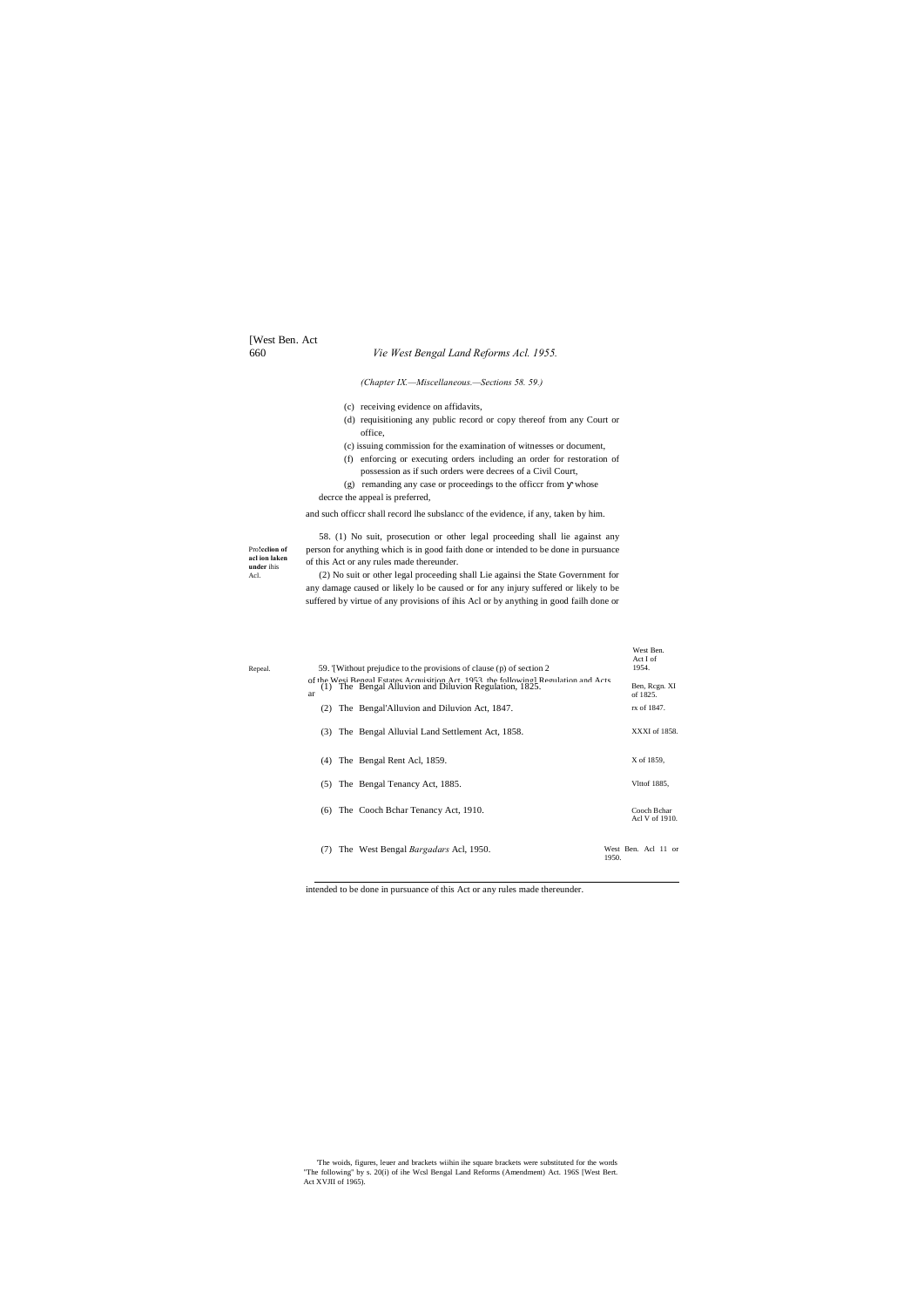### *The IVejr Bengal Land Reforms Act, 1955.* 661 X of 1956.]

Bar to iurisdiction

> Power to Slate Government to give directions.

Power to mike rules.

of court,

*(Chapter IX.—Miscellaneous.—Sections 60-63.)*

Act L of 1981. West Ben. Act XX of 1949,

 $<sup>J</sup>61$ . (1) Notwithstanding anything contained in the Code of Civil</sup>

# **J\***

60. (1) The Slalc Government may, after previous publication, make -rules for carrying out the purposes of this Act.

(2) The rules so made shall have effect as if they were incorporated in this Acl.

5 of 1908.

-

Procedure, 1908 or any other law for ihe lime being in force or in any dccree, judgment, decision or award of any court, tribunal or authority, no court shall have jurisdiction to determine any question relating to any land or connected with any matter which is required to be or which has been enquired into or decided by any Revenue Officer or prescribed authority or any officer or authority under the provisions of ihis Act.

 $362$ . The Stale Government may give such directions, not inconsistent with the provisions of Ihis Acl, lo any Collector, Revenue Officer or prescribed authority under ihis Acl as may appear to ihe Stale Government to be neccssary for carrying oulihe purposes of this Act or any rule made thereunder.

West Ben.<br>Act I of repugnanl lo lhe provisions of this Act, shall cease to have effeel in thai district or savings.  $J$ 63. (I) With cffect from the dale of coming inlo force of the West Bengal Land Reforms (Amendment) Act, 1981 in any district or in any area of Calcutta, such provisions of the West BcngaJ Non-Agricultural Tenancy Act, 1949, as arc area.

(2) Any Revenue Officer or prescribed authority or other officer or authority empowered under the provisions of this Act shall have exclusive jurisdiction to enquire into and decide any question relating to any land in connection with any matter which is required to be enquired inlo or decided by any prescribed authority or other officer or authority under the provisions of this Acl.

'Theproviso was omitted by s. 20(ii) oflh<i West Bengal Land Reforms (Amendment) Act, 1965 (West Ben. Act XVtlt of 1965).

(3) Nothing in sub-section (1) and sub-section (2) shall be deemed to affeel any right which the panics to any dispute may otherwise have against each other.

(2) Notwithstanding the provisions of sub-section (1) any proceeding pending on the date of such coming into force before any authority appointed under the Wesi Bengal Non-Agricultural Tenancy Acl, 1949 or before any court shall be continued or disposed of as if the Wesi Bengal Land Reforms (Amendment) Act, 1981 had not come into force in that district or area.

For rules made in exercise of the power conferred by s. 60 of the Act, *see* notification No.9796- L. Ref., dated the 1st June, 1956, published in the *Calcutta Gazelle. Extraordinary,* dated the 2nd June. 1956. Pan 1. page 1355. as subsequently amended from lime to time.

'Sections 61, 62 and 63 were inserted by s, 53 of the West Bengal Land Reforms {Amendment) Act, 1981 (West Ben. Act L of 1981), w.e.f. 7.8.69.

Repeal and<br>savings.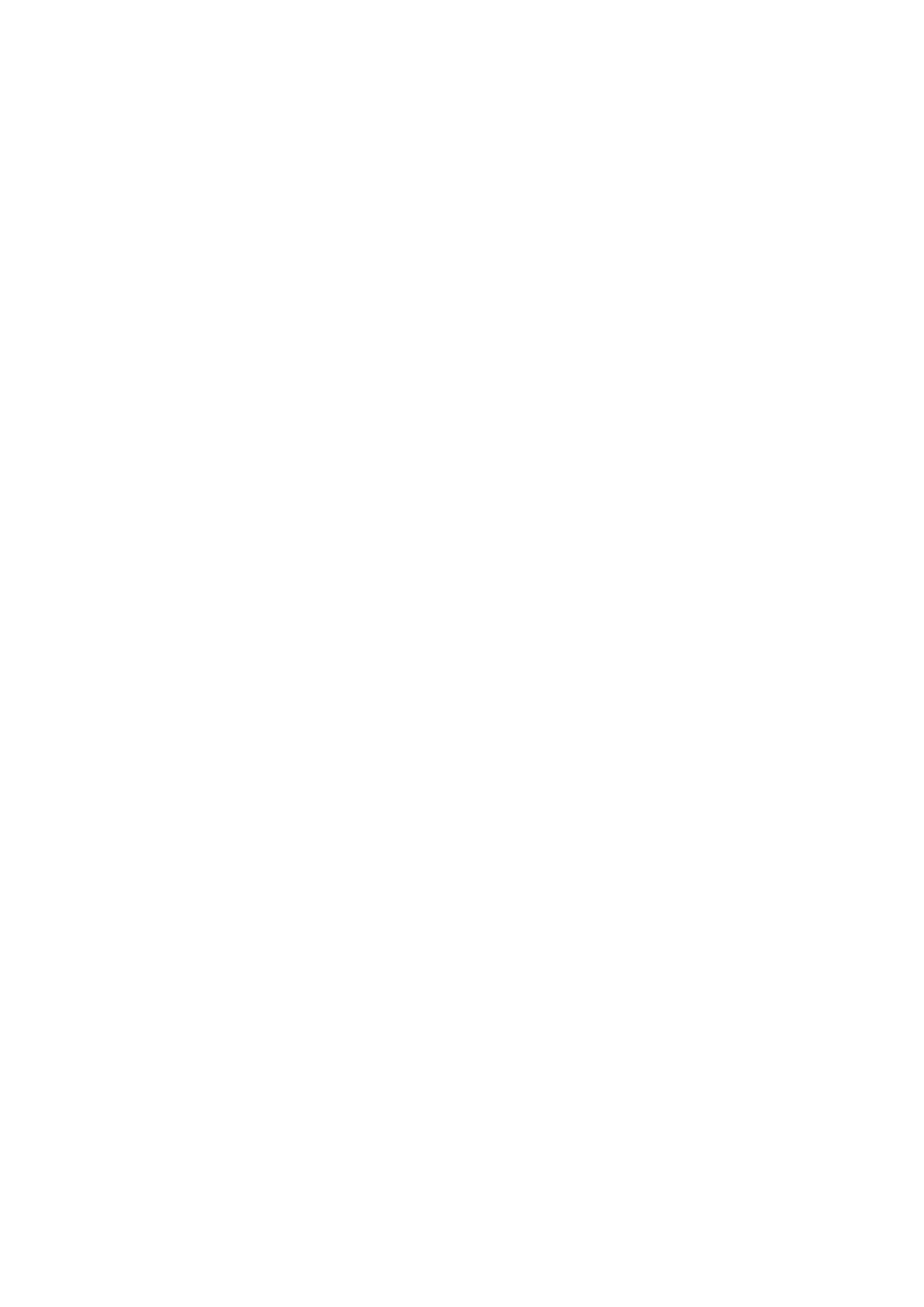**©**

### **GOVERNMENT OF WEST BENGAL LAW DEPARTMENT**

%

# **Legislative**

# **West Bengal Act XXXI of 2000**

# **THE WEST BENGAL LAND REFORMS (AMENDMENT) ACT, 2000.**

*[Passed by the West Bengal Legislature.]*

[Assent of the President of India was first published in the *Calcutta Gazette, Extraordinary,* of the 14th March, 2001.]

> It is hereby enacted in the Fifty-first Year of ihe Republic of India, by the Legislature of West Bengal, as follows: $\hat{o}$

*[14th March, 2001.]*

*An Act to amend the West Bengal Land Reforms Act, 1955.*

2. ([) In section 2 of the West Bengal Land Reforms Act, 1955 Amendment (hereinafter referred lo as the principal Act),— **orWes°Ben.** (a) in clause (2), after lhe words "the produce of such land from  $\wedge * Df$  lhat person", the following words, letters and brackets shall be inserted: $\hat{o}$ 

Wesi Ben. **W**HEREAS it is expedient to amend the West Bengal Land Reforms Act, fes \* 1955, for the purposes and in lhe manner hereinafter appearing;

> 1. (1) This Act may be called the West Bengal Land Reforms Shoniiile (Amendment) Act, 2000.  $\qquad \qquad \bullet$  and  $\qquad \qquad \bullet$  commence-<sup>></sup> **commcncc-**<br>
> (2) Save as otherwise provided in this Act, it shall be deemed to have <sup>n,em</sup>" come into force on the 7lh day of August, 1969.

> > buL does not include a person who is related to the owner of the land asô (a) wife, or

- (b) husband, or
- (c) child, or
- 
- (d) grand child, or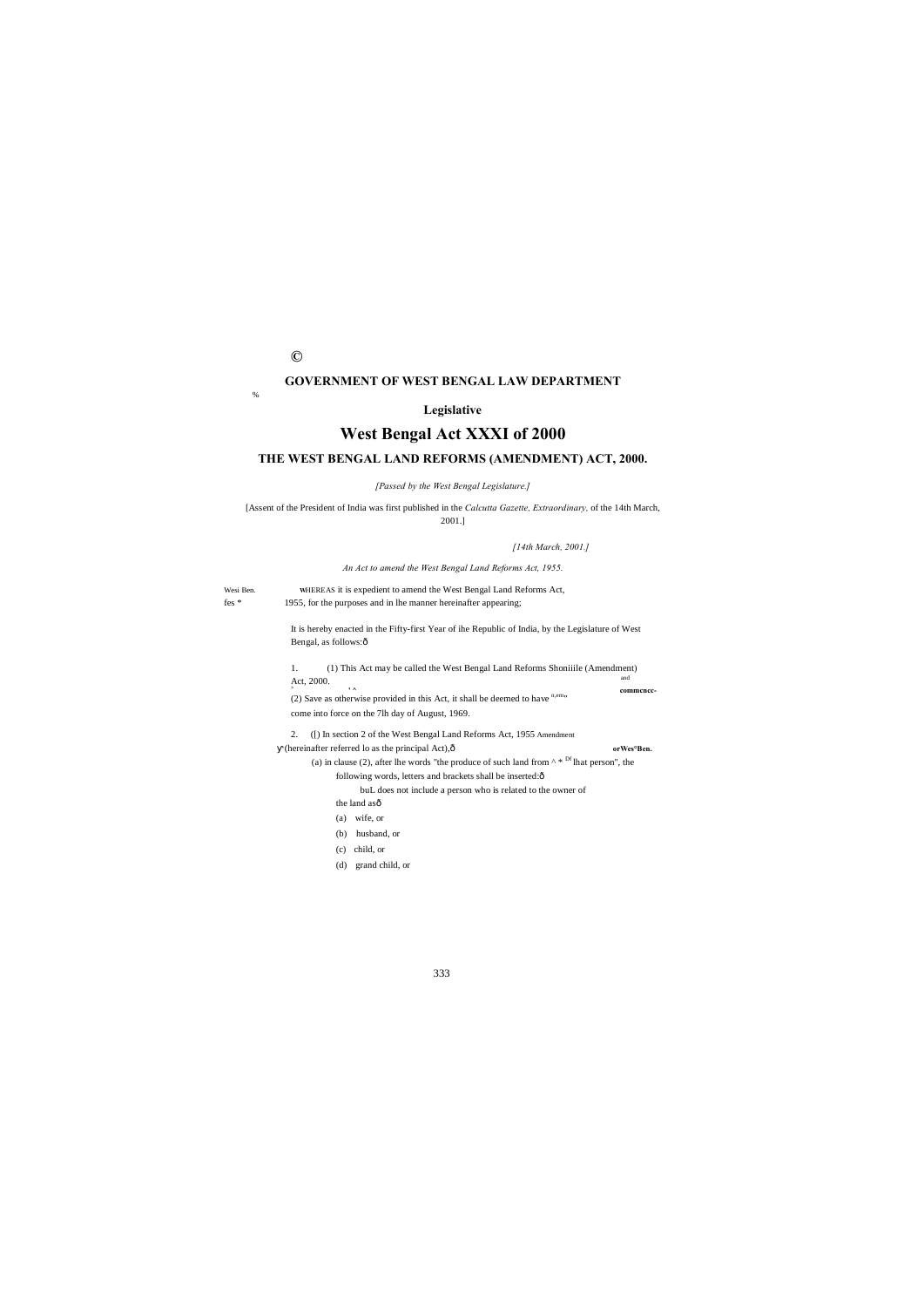*The West Bengal Land Reforms (Amendment) Act, 2000.*

[West Ben. Act

# *(Sections 3-5.)*

|                                                               | (3)                                                                                                                                                |  |
|---------------------------------------------------------------|----------------------------------------------------------------------------------------------------------------------------------------------------|--|
|                                                               | parent, or<br>(e)                                                                                                                                  |  |
|                                                               | (f)<br>grant parent, or                                                                                                                            |  |
|                                                               | brother, or<br>(g)                                                                                                                                 |  |
|                                                               | (h) sister, or                                                                                                                                     |  |
|                                                               | brother's son or brother's daughter, or (j) sister's son or sister's<br>(i)                                                                        |  |
|                                                               | daughter, or (k) daughter's husband, or                                                                                                            |  |
|                                                               | $(1)$ son's wife, or $(m)$ wife's brother or wife's sister, or $(n)$ brother's                                                                     |  |
|                                                               | wife", and (b) for clause (6), the following clause shall be substituted: $\hat{o}$                                                                |  |
|                                                               | (6) "co-sharer of a <i>raivat</i> in a plot of land" means a person,                                                                               |  |
|                                                               | other than the <i>raivat</i> , who has an undemarcated interest in the<br>plot of land along with the <i>raivat'</i> ,'.                           |  |
| Amendment 3. $i_n$ section 4A of the principal Acl, $\hat{o}$ |                                                                                                                                                    |  |
| or section<br>4A.                                             | (I) for the words "Deputy Commissioned, wherever they occur,<br>the word "Collector*' shall be substituted;<br>in sub-section $(1),\hat{0}$<br>(2) |  |
|                                                               | (a) for the word "holding" in the two places where it occurs, the<br>words "plot of land" shall be substituted, and                                |  |
|                                                               | the following proviso shall be added at the end: $\hat{o}$<br>(b)                                                                                  |  |
|                                                               | "Provided that in giving directions as aforesaid, the Collector                                                                                    |  |
|                                                               | shall follow such procedure as may be prescribed.";                                                                                                |  |
|                                                               | in sub-section (2), for the words "one hundred rupees", the words<br>(3)                                                                           |  |
|                                                               | "one thousand rupees" shall be substituted.                                                                                                        |  |
| shall be added:ô                                              | Amendment 4, To sub-sec tion(I) of section 4Cof the principal Act, the following $ScT^{0}$ " Explanation                                           |  |
|                                                               | <i>"Explanation</i> . The purposes of this sub-section, mode of use of land may be                                                                 |  |
|                                                               | residential, commercial, industrial, agriculture excluding plantation of tea,                                                                      |  |
|                                                               | pisciculture, forestry, sericulture, horticulture, public utilities or other use of land".                                                         |  |

| $of \n    secilwfT$ | $\frac{\text{sect}_{0}^{(0)}}{2}$ of the principal Act, $\hat{0}$ |
|---------------------|-------------------------------------------------------------------|
| 4D.                 | CO in sub-section (1), for the words "shall be an offence punisha |
|                     | ble with imprisonment which may extend to three years or          |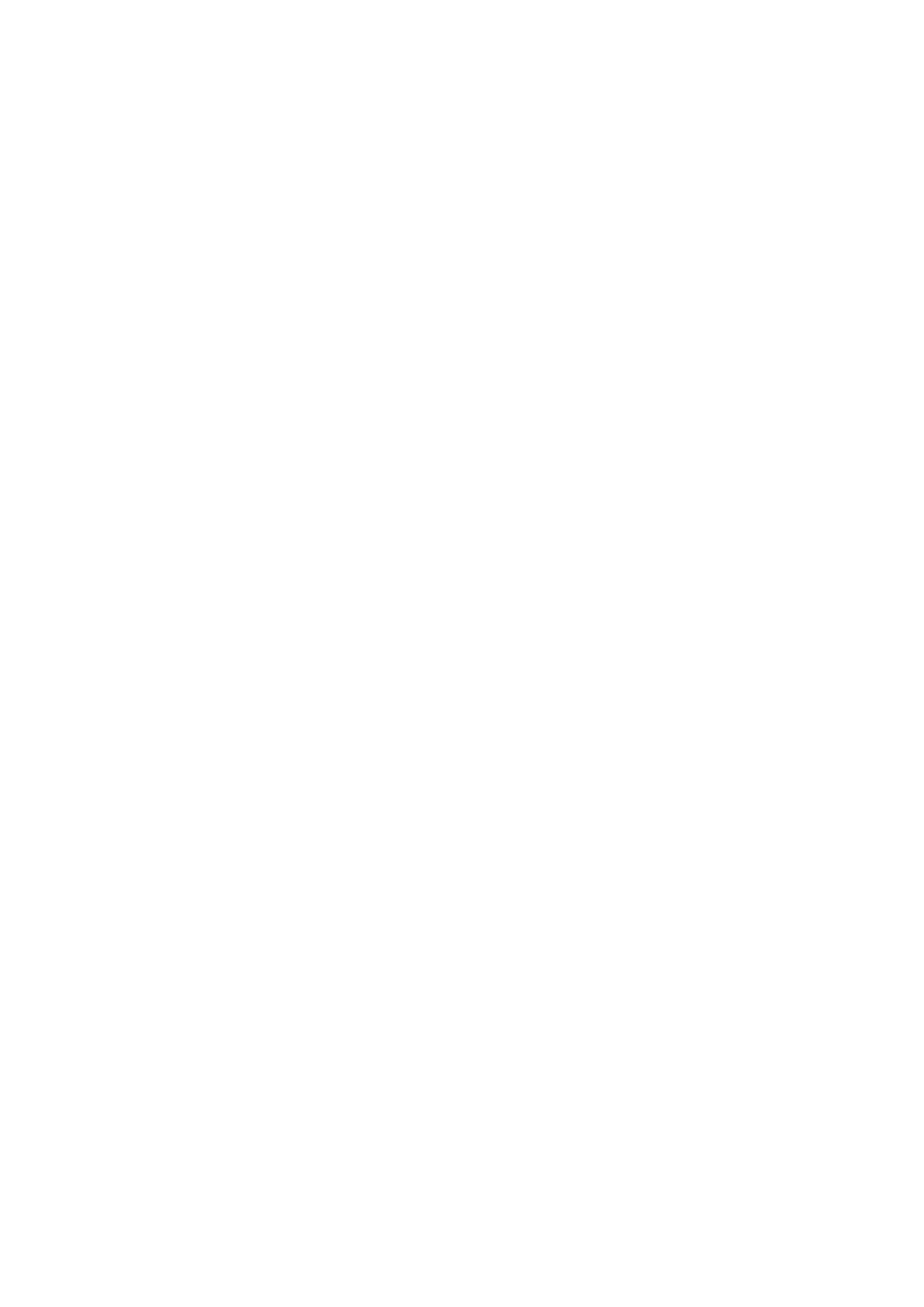### XXXI of 2000.] *The West Bengal Land Reforms (Amendment) Act, 2000.*

### *. (Sections 6-8.)*

wilh fine which may extend to one thousand rupees or with " boih:'\ the words "shall be a cognizable and non-bailable

- offence and shall be punishable with imprisonment for a term which may extend lo three years or with fine which may extend to fifty thousand rupees or with both:" shall be substituted;
- (2) sub-section (2) shall be omitted.

6. In section 5 of the principal Act, for the word "holding", whereyer Amendment

of scclion 5.

- 7. In section 7 of the principal Act,  $\hat{0}$  Amend mem (1) in the marginal note, for the word "holdings.", the words c,fsecljon7, "plots of land." shall be substituted;
	- (2) insub-section(l),forthewond"holding", wherever it occurs, the words "plot of land" shall be substituted.
- 8. In sub-section (1) of section 8 of the principal Act, $\hat{0}$  Amendment
	- (1) for lhe words "holding of a *ratyat",* thewords"plotoflandof °r 50:110118- a *raiyat"* shall be substituted;
	- (2) forthe words "co-sharerin the holding", lhe words"co-sharer of a *raiyat* in the plot of land" shall be substituted;
	- (3) for the wo rds *"bargadar* i n the holdi ng", the words" 'bar# mfa r in the plot of land" shall be substituted;
	- (4) for lhe words "co-sharer *raiyat* of the holding", the words "co-sharer of a *raiyat* in lhe plot of land" shall be substituted;
	- (5) for lhe words "adjoiningsuch holding", lhe words "adjoining such plot of land" shall be substituted;
	- (6) for lhe words "share of the holding", the words "share of the plot of land" shall be substituted;
	- (7) in the first proviso, $\hat{\text{o}}$ 
		- (a) for the words *"bargadar* in the holding,", lhe words *"bargadar* in the plot of land," shall be substituted,
		- (b) for the words "co-sharer *raiyat",* ihe words "co-sharer of a *raiyat* in a plot of land" shall be substituted,
		- (c) for the words "adjoining such holding", the words "adjoining such plot of land" shall be substituted, and
		- (d) for the words "share of the holding", the words "share  $-$  of the plot of land" shall be substituted;

it occurs, the words "plot of land" shall be substituted.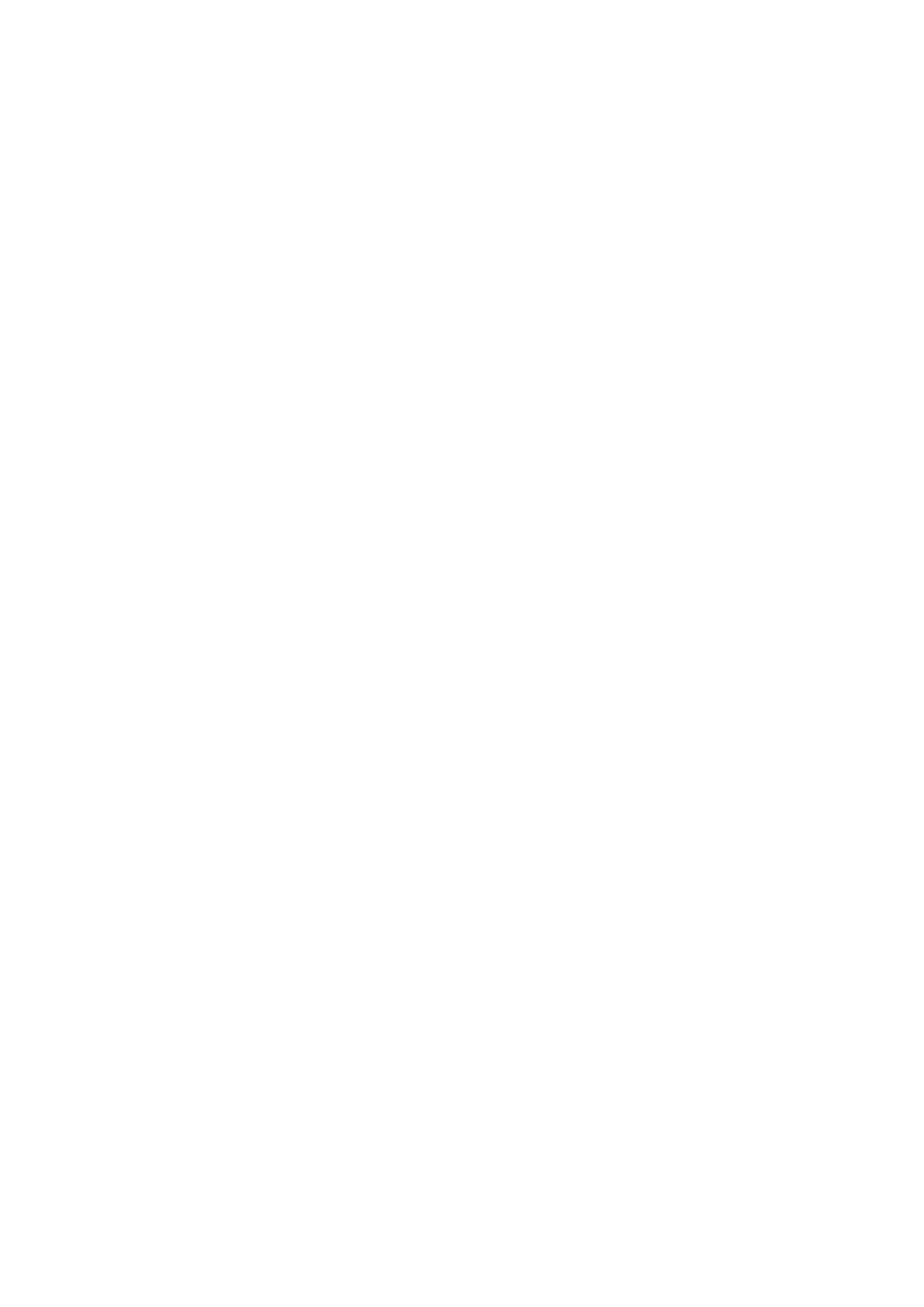*The West Bengal Land Reforms (Amendment) Act, 2000.*

[West Ben. Act

### *(Sections* 9-72.J

(8) in the second proviso, $\hat{0}$ 

(a) for the words "co-sharer *raiyat"*, [he words "co-sharer

of a *raiyat* in a plot of land" shall be substituted,

Amtndrceni 9, j<sub>n</sub> section 9 of the principal Act, ô or seciion 9,

- (b) for the words "adjoining such holding", the words "adjoining such plot of land" shall be substituted, and
- (c) for lbe words "share of lhe holding", the words "share of lhe plot of land" shall be substituted;
- (9) in the third proviso, for the words "adjoining such holding", the words "adjoining such plot of land" shall be substituted.

(1) in sub-section (1), for the words "share of the holding" in lhe two places where they occur, the words "share of lhe plot of land" shall be substituted;

- (2) in sub-section  $(2),\hat{0}$ 
	- (a) for the words "such holding", the words "such plot of land" shall be substituted,
	- (b) for the words "co-sharer *raiyat",* the words "co-sharer of a *raiyat* in a plot of land" shall be substituted, and
	- (c) for the words "land adjoining the holding", the words "land adjoining [he ploL of land or *bargadar."* shall be substituted;
- (3) in sub-section  $(3), 6$ 
	- (a) for the words "co-sharer *raiyat* or *raiyat* holding adjoining land,", the words "co-sharer of a *raiyat* in a ploLof land or *raiyat* holding adjoining land *ot bargadar,"* shall be substituted, and
	- (b) for the words "share of the holding", lhe words "share of the plot of land" shall be substituted;
- (4) in sub-seclion (4), for the word "holding" in [he [wo places where it occurs, lhe words "plot of land" shall be substituted.
- ofscciicmio 10' 1° clause (a) of section 10 of the principal Acl, for the word ' "holding", the words "plot of land" shall be substituted.

- 
- Amendmenl 12. In section 12 of ihe principal Act, ô of section 12.
- . (1) for the words "a holding,", the words "a plot of land," shall be substituted, and

Omission of H. Section 11 of the principal Act shall be omitted. icciion [J.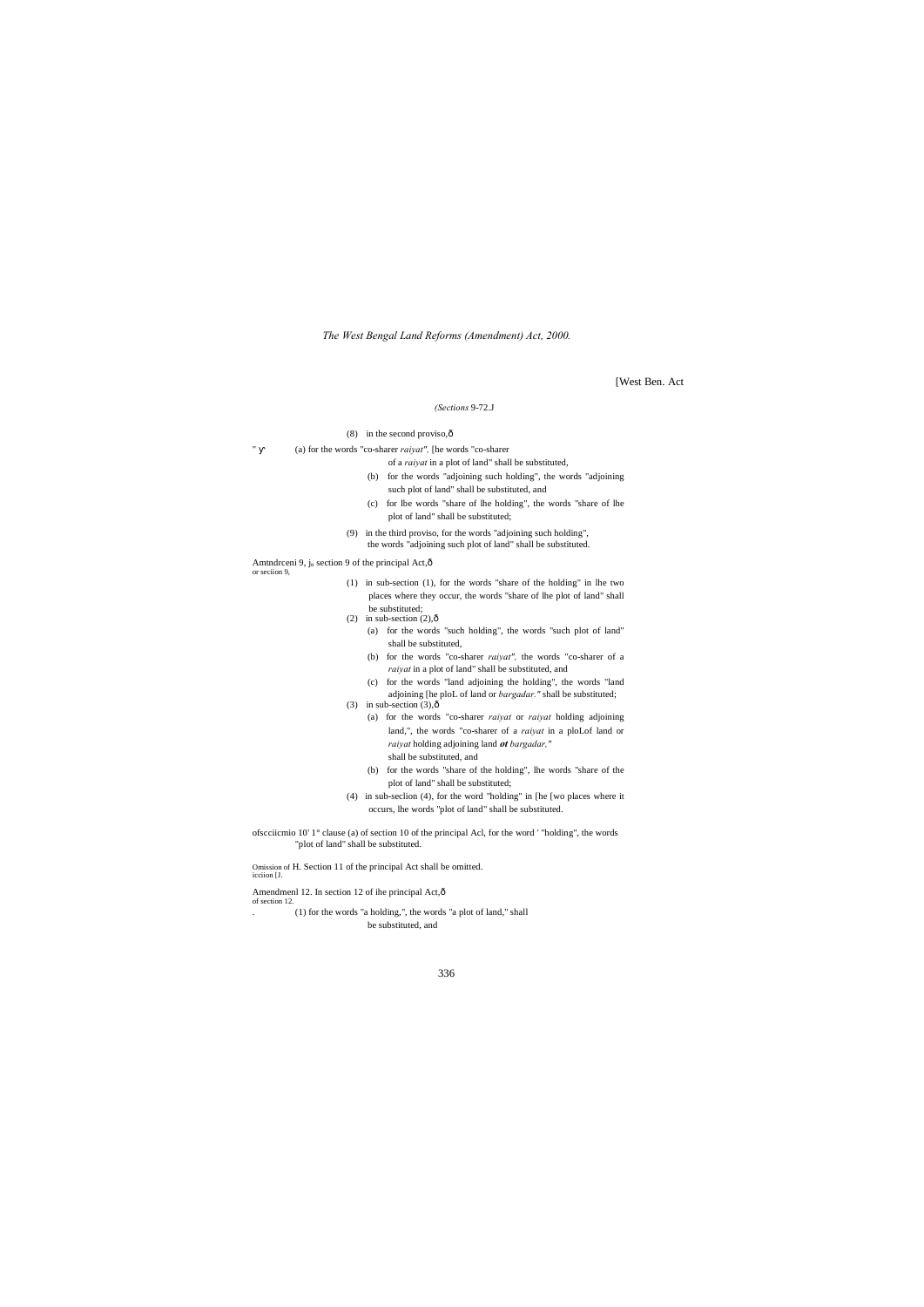*The West Bengal Ijmd Reforms (Amendment) Act, 2000.* XXXI of 2000.]

# *(Sections 13-18.)*

| $15001000313 - 10.7$                                                            |  |
|---------------------------------------------------------------------------------|--|
| $(2)$ for lhe words "lhe holding", the words "the plot of land" shall $4$<br>be |  |

| 13. | Infection 14 of the principal Act, $\hat{o}$                                                                                                         | A mend mem<br>of section 14. |
|-----|------------------------------------------------------------------------------------------------------------------------------------------------------|------------------------------|
| (1) | for the marginal note, the following marginal note shall be substituted: ô<br>"Partilion of plot of land among co-sharers of a rai.yat in plot of    |                              |
| (2) | land.";<br>in sub-section $(1),\hat{0}$                                                                                                              |                              |
|     | forthe word "holding", the words "plot ofl and" shall be substituted;<br>(a)<br>$\ast$                                                               |                              |
|     | for [he words "co-sharer <i>raivats</i> owning it", lhe words "co-sharers of a<br>(b)<br>raiyat owning it" shall be substituted;                     |                              |
| (3) | in sub-section (2), for lhe word "holding", the words "plot of land" shall be<br>substituted;                                                        |                              |
| (4) | in sub-section (3), for the word "holding", wherever it occurs,<br>the words "plot of land" shall be substituted;"                                   |                              |
| (5) | in sub-section (4), for the word "holding" in the two places where it occurs,<br>the words "plot of land" shall be substituted;                      |                              |
| (6) | i n sub-sec Lion (5), for the word "holdings", lhe words "plots of land"<br>shall be substituted;                                                    |                              |
| (7) | in sub-section (6), for the words "co-sharer <i>raivats"</i> , the words "co-sharers"<br>of a <i>raivat</i> in a plot of land" shall be substituted. |                              |
| 14. | In section 14B of lhe principal Act, for lhe word "holding", the Amendment words "plot of<br>land" shall be substituted.                             | $N^{\prime\prime}$ OD        |
| 15. | In section 14C of the principal Act, for the word "holding". Amendment<br>wherever it occurs, the words "plot of land" shall be substituted.         | of see Lion                  |
| 16. | In section 14E of the principal Act, for the word "holding", Amendment wherever it occurs, ihe<br>words "plot of land" shall be substituted.         | $\mathbf{ME}^{6mm1}$         |
| 17. | In section 14F of the principal Act, for the word "holding", Amendment wherever it occurs, the<br>words "plot of land" shall be substituted.         |                              |
| 18. | In section I4G of [he principal Acl, for the word "holding". Amendment wherever                                                                      |                              |

it occurs, the words "plot of land" shall be subslitiued.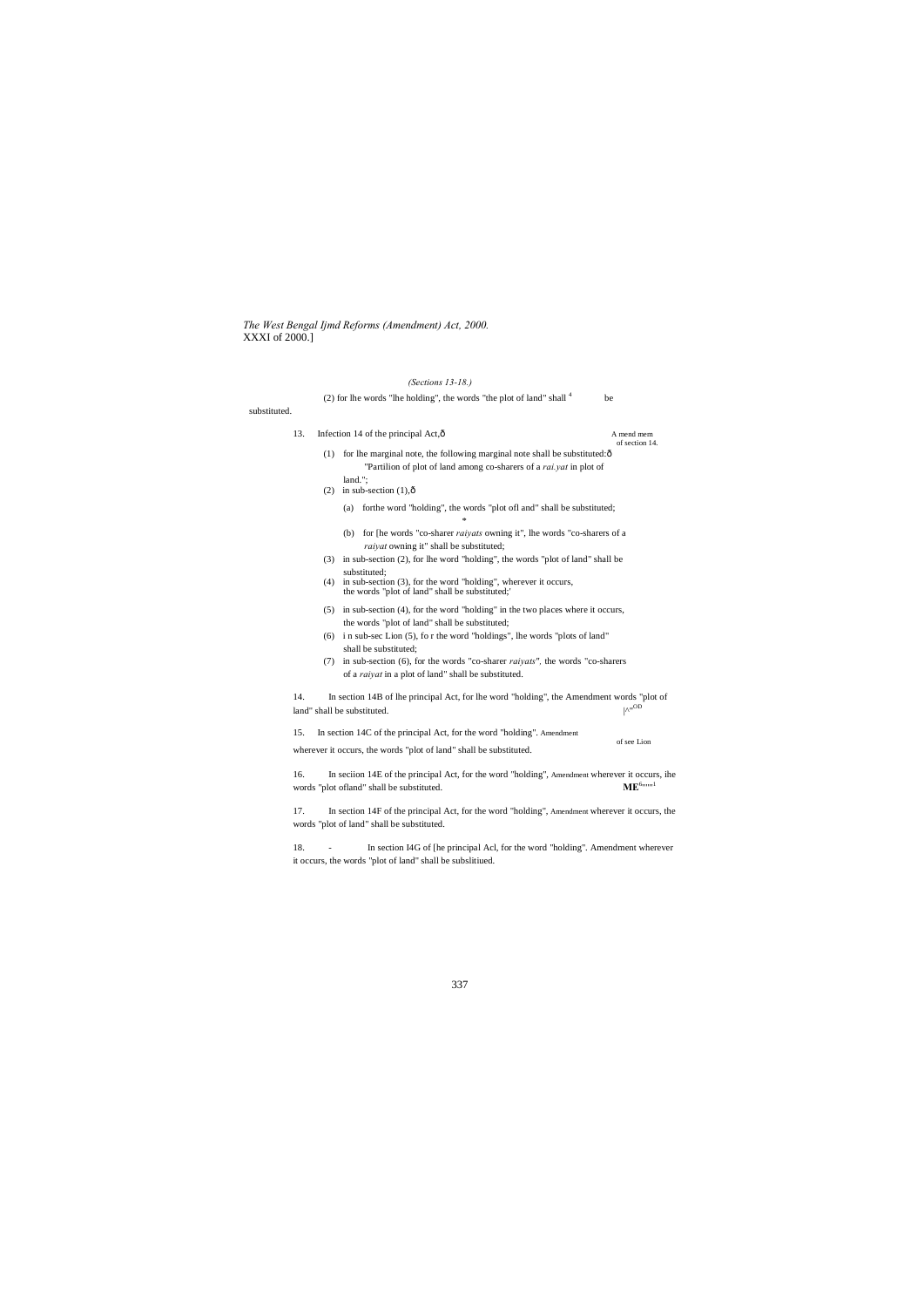*The West Bengal Land Reforms (Amendment) Act, 2000.*

[West Ben. Act

### *(Section 19.)*

 $A$ -dm<sup>-1</sup> 19. In Chapter TIB of the principal Act, $\hat{o}$ 

| ira. : | (1) in the heading, for the word "Holdings.", the words "Land" |  |
|--------|----------------------------------------------------------------|--|
|        | held by a <i>Raivat</i> ." shall be substituted;               |  |

- {a) in the first proviso, for lhe words "or township in accordance with the provisions of", the words "or township in a Planning Area as may be permitted lo be developed under" shall be substituted, and shall be deemed to have been substituted, with effect from the 27ih day of August, 1996,
- (b) in the second proviso, for lhe words "two years", the words "three years" shall be substituted, and shall be deemed to have been substituted, with effect from the 27th day of August, 1996,
- (c) the *Explanation* shall be renumbered as *Explanation I,* and after *Explanation*/as so renumbered, the following *Explanation* shall be inserted, and shall be deemed to have been inserted, wilh effect from the 27th day of August, 1996:ô

 $<sup>1</sup>$  *Explanation II.* $\hat{o}$  Township" shall mean a centre of</sup>

- (2) in section 14K, after clause (e), the following clause shall be inserted, and shall be deemed to have been inserted, with effect from the 27lh clay of August, 1996:ô
	- \*(ee) "Planning Area" shall have lhe same meaning as in the West Ben. West Bengal Town and Country (Planning and  $\text{fg.J}^{\text{ALU of}}$  Development) Act, 1979;';
- (3) in sub-section (3) of section 14T, in the second proviso, for the word "holding" in the two places where it occurs, the words "plot of land" shall be substituted;

# (4) **in section 14Y,—**

(a) after the words "poultry farming or dairy, $\frac{1}{1}$ , the words, figures and brackets "or township in a Planning Area as may be permitted to be developed under lhe West Bengal Town and Country (Planning and Development) Act, 1979," shall be inserted, and

urban population with defined boundaries within a Planning Area having, or proposing to

### have, usual urban facilities and approved as such by the appropriate

Department of the Stale Government.';

(5) in clause (2) of section  $14Z,\hat{\text{o}}$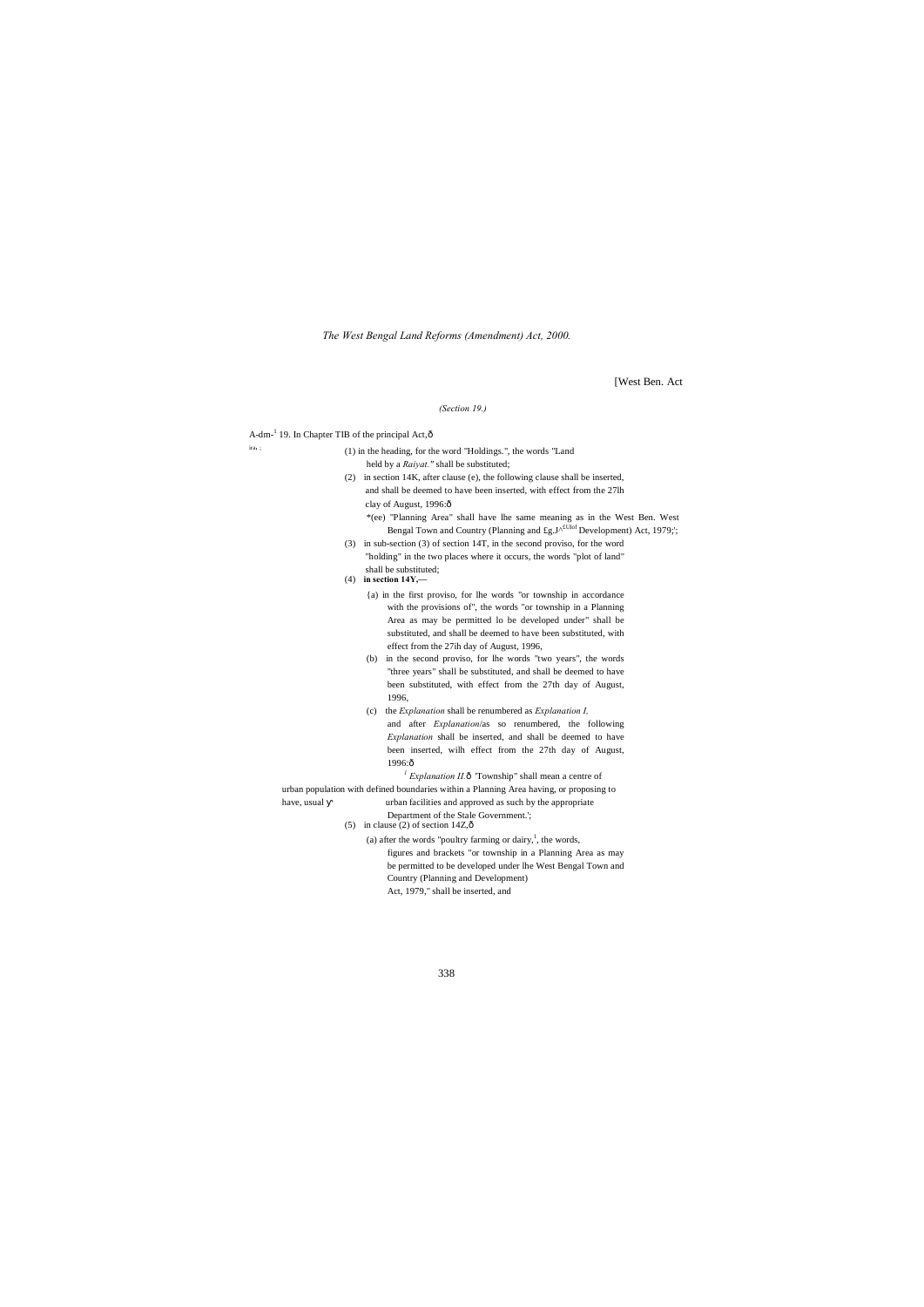*The West Bengal Ijmd Reforms (Amendment) Act, 2000.* XXXI of 2000.]

339

West Ben. Actxmof *191Q.*

I of 1894, .

Liability lo pay revenue.

### *(Sections 20-22.)*

| (b) in the first proviso, after the words "poultry farming or dairy,",<br>the words, figures and brackets "or township in a Planning<br>Area as may be permitted to be developed under the West<br>Bengal Town and Country (Planning and Development) Act,<br>1979," shall be inserted.                                                                                                                                                                         |                                                      |
|-----------------------------------------------------------------------------------------------------------------------------------------------------------------------------------------------------------------------------------------------------------------------------------------------------------------------------------------------------------------------------------------------------------------------------------------------------------------|------------------------------------------------------|
| 20. In sub-section $(1)$ of section 15 of the principal ACE, $\hat{\text{o}}$                                                                                                                                                                                                                                                                                                                                                                                   |                                                      |
| in the marginal noie, for lhe word "holdings", the words "plots of<br>(1)<br>land" shall be substituted;                                                                                                                                                                                                                                                                                                                                                        | Amendmenl<br>of section 15.                          |
| in sub-seclion (1), for lhe word "holding", the words "plot of land"<br>(2)<br>shall be substituted.                                                                                                                                                                                                                                                                                                                                                            |                                                      |
| 21. To sub-section (5) of section 20B of the principal Act, the following proviso<br>shall be added, and shall be deemed to have been added, with effect from the 27th<br>day of August, 1996:ô<br>"Provided that subject to the payment of compensation by a transferee lo a<br><i>bargadar</i> under the Land Acquisition Act, 1894, and lhe rules made thereunder,<br>nothing in this sub-section shall apply to any land intended to be utilised for any of | Amendment of<br>see Li on<br>20 <sub>B</sub> .       |
| the purposes referred to in the first proviso to section 14Y.".                                                                                                                                                                                                                                                                                                                                                                                                 |                                                      |
| 22. For Chapter IV of the principal Act, the following Chapter shall be<br>substituted, and shall be deemed to have been substituted, with effect from the 14th<br>day of April, 1981:ô                                                                                                                                                                                                                                                                         | Substitution<br>of new<br>Chapter for<br>Chapter IV. |
| 'CHAPTER IV                                                                                                                                                                                                                                                                                                                                                                                                                                                     |                                                      |
| Provisions as to revenue.                                                                                                                                                                                                                                                                                                                                                                                                                                       |                                                      |
|                                                                                                                                                                                                                                                                                                                                                                                                                                                                 |                                                      |

in any law for the lime being in force, a *raiyat* shall pay as revenue in the following manner wilh effect from such dale as the Slale Government may, by notification in the *Official Gazette*, specify for his land: $\hat{o}$ 

- 22. (1) Araryafshallbeliabletopayrevenueforhisplot of land.

(2) Revenue shall be a first charge on land held by the *raiyat.*

Deteratina- 23. Notwithstanding anything lo the contrary contained revenue. in any judgement, decree, or order of any court or tribunal or

(a) above 6 acres, rupees 20 per acre;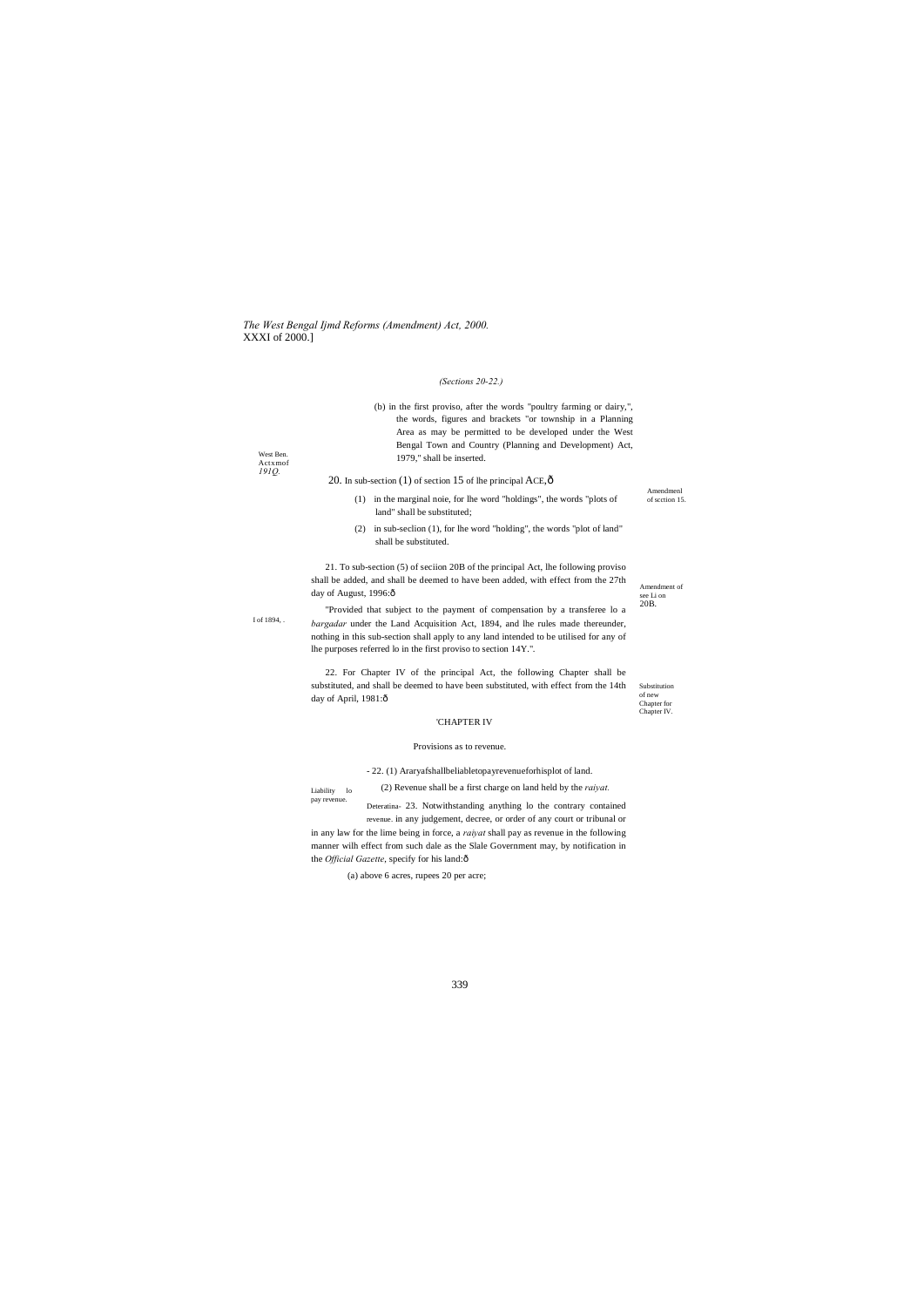- (b) comprised in tea garden and land used for cultivation of lea, rupees 30 per acre;
- (c) used formill, factory, workshop or other commercial purposes in rural areas, rupees 3 per decimal;
- (d) used for mill, fac tory, workshop or oth er commerc ialpurposes in urban areas, rupees 4 per decimal or the rent as on the day immediately before the date specified in the notification as aforesaid, whichever is higher;
- (e) used for n on-agricultural purposes including homestead in the urban areas, other than urban agglomeration referred to in clause (f), rupees 2 per decimal;
- (f) used fornon-agricultural purposes including homestead in an urban agglomeration as defined in the Urban Land (Ceiling and Regulations) Act, 1976, rupees 3 per decimal.  $33 \text{ o} \cdot \text{m}$  1976-
- *Explanation.* $\hat{o}$  "Urban area" shall mean $\hat{o}$
- (1) any area wiihin the local limits of a Municipality, or
	- (2) any area constituted by the Slale Government as a notified West Ben. area under lhe West Bengal Municipal Act, 1993, or **ISM**<sup>1</sup> ^</sup>
	- (3) such area in a newly developing locality as the Slate Government may, by notification in the *Official Gazette,* specify.

### [West BanBengal Land Reforms (Amendment) Act, 2000.

### *(Section 22.)*

Excmpuon 24. (1) Notwithstanding anything contained in this of revenue p. .<br>and payment Chapter,ô<br>af cesj and surcharge.

- C5 L P^lla or lhe West Bengal Rural Employment and Production Act, A« XLTLL of 1976, oranyotherlaw for the time being in force, on the basis ^esiBen of the revenue of his land determined under section 23: ActXTV of
- 1976. Provided further that no exemption shall be made in respect of any land which lies withinô

(a) where the Revenue Officer on his own motion or on an application made by a *raiyat* makes an order that the total area of land held by a *raiyat* and his family does not exceed 2.428 hectares, the *raiyat* and his family shall be exempted from paying revenue with effect from the 1st day of Baisakh,

1385 B.S.:

Provided that such exemption shall not affect the liability of the *raiyat* lo pay any cess imposed on him under the Cess Ben. Act IX Act, 1880, or the West Bengal Primary Education Act, 1973,

(a) any area within the local limits of a Municipality, or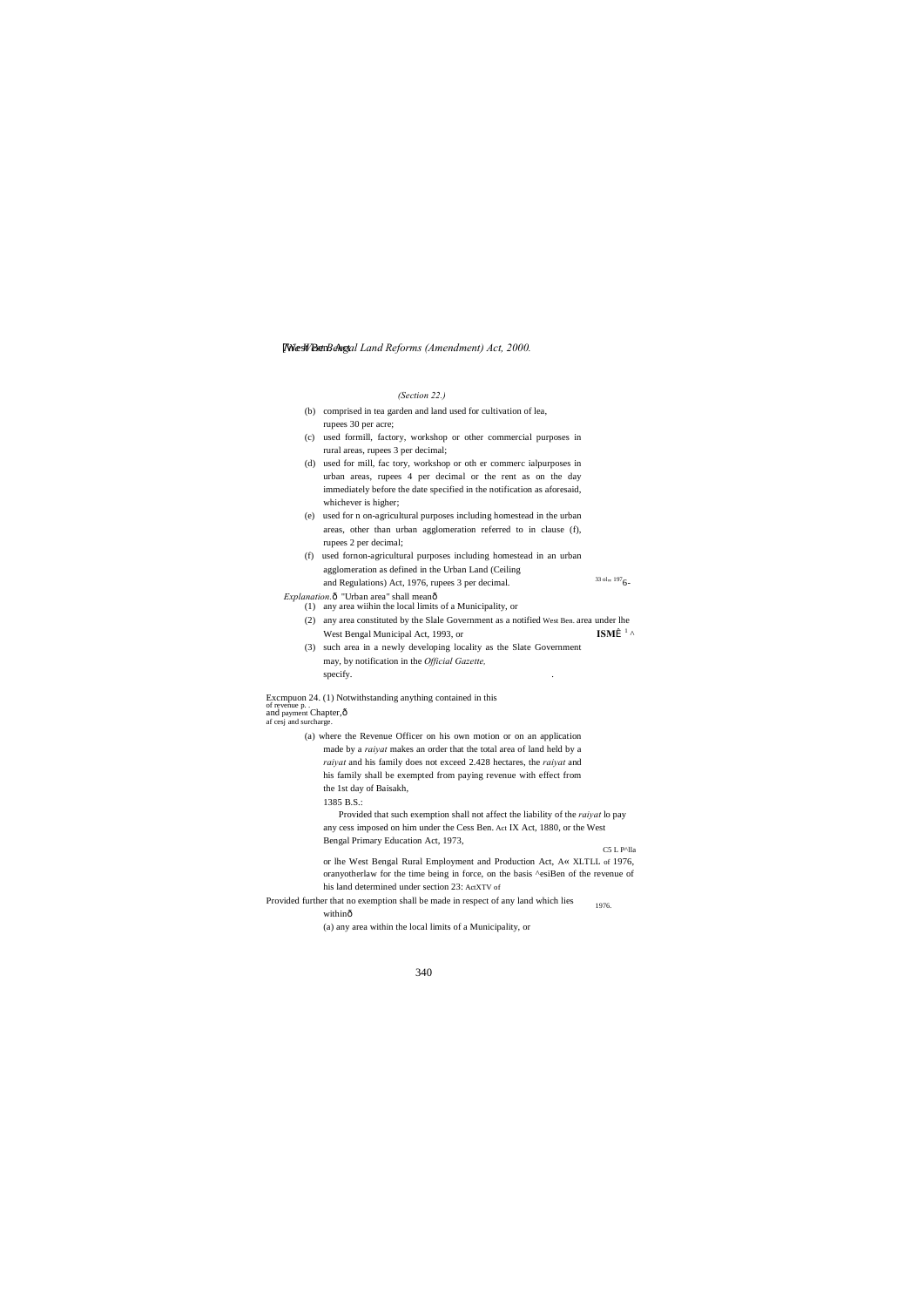*The West Bengal Ijmd Reforms (Amendment) Act, 2000.* XXXI of 2000.]

### *(Section 22.)*

| Wesi Ben.            | (b) any area constituted by the State Government as a                                  |
|----------------------|----------------------------------------------------------------------------------------|
| $\circ$ <sup>r</sup> | notified area under section 378 of the West Bengal                                     |
|                      | Municipal Act, 1993, or                                                                |
|                      | (c) any area in a newly-developing locality as the Slate Government                    |
|                      | may, by notification in the <i>Official Gazelle</i> , specify, or                      |
| 33 of 1976.          | (d) any area within an urban agglomeration as defined in                               |
|                      | clause (n) of section 2 of the Urban Land (Ceiling and                                 |
|                      | Regulation) Act, 1976, or                                                              |
|                      | (e) any area which is used for mill, factory, workshop or other                        |
|                      | commercial purposes;                                                                   |
|                      | where the land held by a <i>raivat</i> and his family is situated in both<br>(b)       |
|                      | irrigated and non-irrigated areas, then, for the purposes of calculating               |
|                      | the total area of land of the <i>raivat</i> and his family, one hectare of land in     |
|                      | irrigated area shall be deemed to be equivalent to 1-5 hectares of land                |
|                      | in non-irrigated area;                                                                 |
|                      | if any amount already paid by a <i>raivat</i> is in excess of the revenue<br>(c)       |
|                      | payable by him under this section, Lhe amount paid in excess shall be                  |
|                      | refunded to him, but iF there is any deficiency i n s u ch pay men t, s uc             |
|                      | h deficiency sh all be recove red                                                      |
| Ben. aci m           | from him as an arrear of revenue under Lhe Bengal Public                               |
| or 1913.             | Demands Recovery Act, 1913, without any claim for interest                             |
|                      | being made on such deficiency.                                                         |
|                      | <i>Explanation.</i> 6 For the purposes of this section, (i) "family", in               |
|                      | relation to a <i>raivat</i> , shall be deemed to consist of himself, his wife,         |
|                      | minor sons and unmarried daughters, if any, and (ii) "irrigated area"                  |
|                      | shall have the same meaning as in clause (d) of scction 14K.                           |
|                      | (2) Any person aggrieved by an order made by the Revenue Officer under clause          |
|                      | (a) of sub-section (1) may, within thirty days from the date of such order or within   |
|                      | such further lime as such authority may, on sufficient causes being shown, al low,     |
|                      | prefer an appeal to such authority as the Stale Government may, by notification in the |

Grounds for 25. The revenue payable by a *raiyal* may, in the alicration of metaphore may inner lo be prescribed, b& filtered by the Revenue Office alicrauon of mzinner lo be prescribed, b& filtered by the Revenue Officer, if the land held by the *raiyal* and his family has increased or decreased in area by d Liu via n, amalgamation, purchase, partition, subdivision, acquisition or any other cause whatsoever subsequent to the determination ofrevenue.

*Official Gazette*, specify.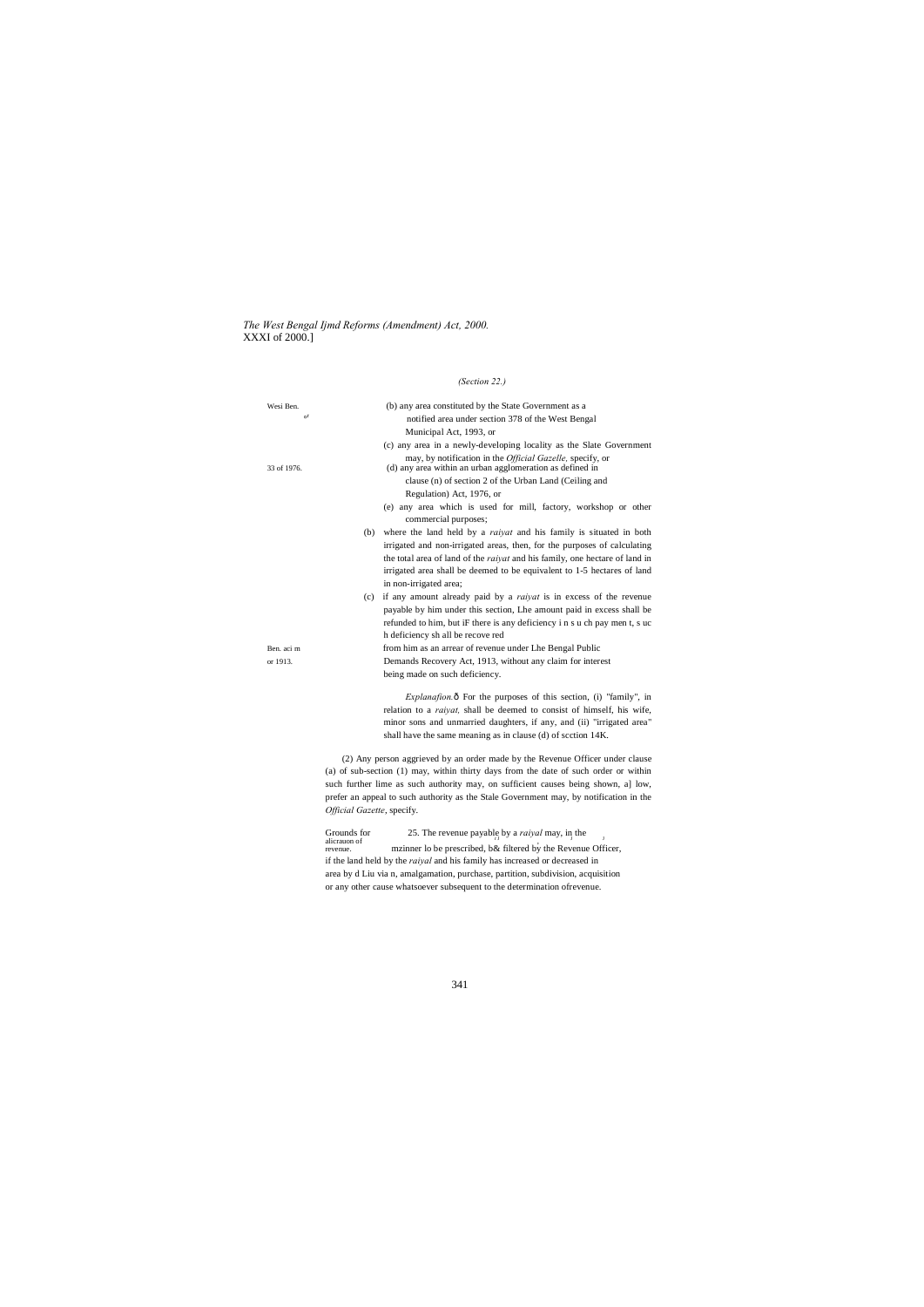*The West Bengal Land Reforms (Amendment) Act, 2000.*

[West Ben. Act

 $\wedge \mathbf{J}^{\text{CLrV}}$  of

### *(Section 23J*

 $Baf 1^\circ$  26. No suit or other legal proceedings shall be civifcoun ^ instituted in any Civil Court in respect of the determination of any revenue or lhe omission lo determine any revenue under ihis Chapter.

**Sine and <sup>111</sup> <b>27.** (I) A rarya/shall pay revenue in such instalments, ploce for in such manner, and at such times, as may be prescribed. in such manner, and at such times, as may be prescribed. payment af revenue. Payment of revenue shall be made at lhe office of

Chapter iv 29. The provisions of this Chapter shall have effect overriding notwithstanding anything lo the contrary contained in the West Ben.<br>cffcct. West Bengal Land Holding Revenue Act, 1979.

lhe Revenue Inspector or at such other places and in such manner as may be prescribed.

(3) Any instalment of revenue or pari thereof which is noL duly paid within lhe prescribed lime shall be deemed lo be an arrear.

Repeal nf 30. The West Bengal Land Holding Revenue Act, ACT XLIv of 1979, shall stand repealed with effect from such daie as the **1979.** State Government may by notification in the *Official Gazette,* appoint.'.

RaijMi 28. Every rayo/shall, on making payment of re venue, reccipi for ^ entitled to obtain forthwith a written receipt in the revenue. prescribed form for the amount paid by him, signed by lhe person authorised to make collection of revenue.

Amendment 23. In Chapter V of the principal Acl,—

of Chapter

v. (I) in the heading, for lhe word "holdings,", the words "plols'of land" shall be substituted;

- (2) in section 39, for the word "holdings", whereveriL occurs, the words "plots of land" shall be substituted;
- (3) in seciion  $40,\hat{0}$ 
	- (a) for the words "the holdings", the words "the plots of land" shall be substituted, and
	- (b) for the words "a holdings", the words "a plot of land" shall be substituted;
- (4) in section 41, for the word "holding" in the two places where it occurs, the words "plot of land" shall be substituted.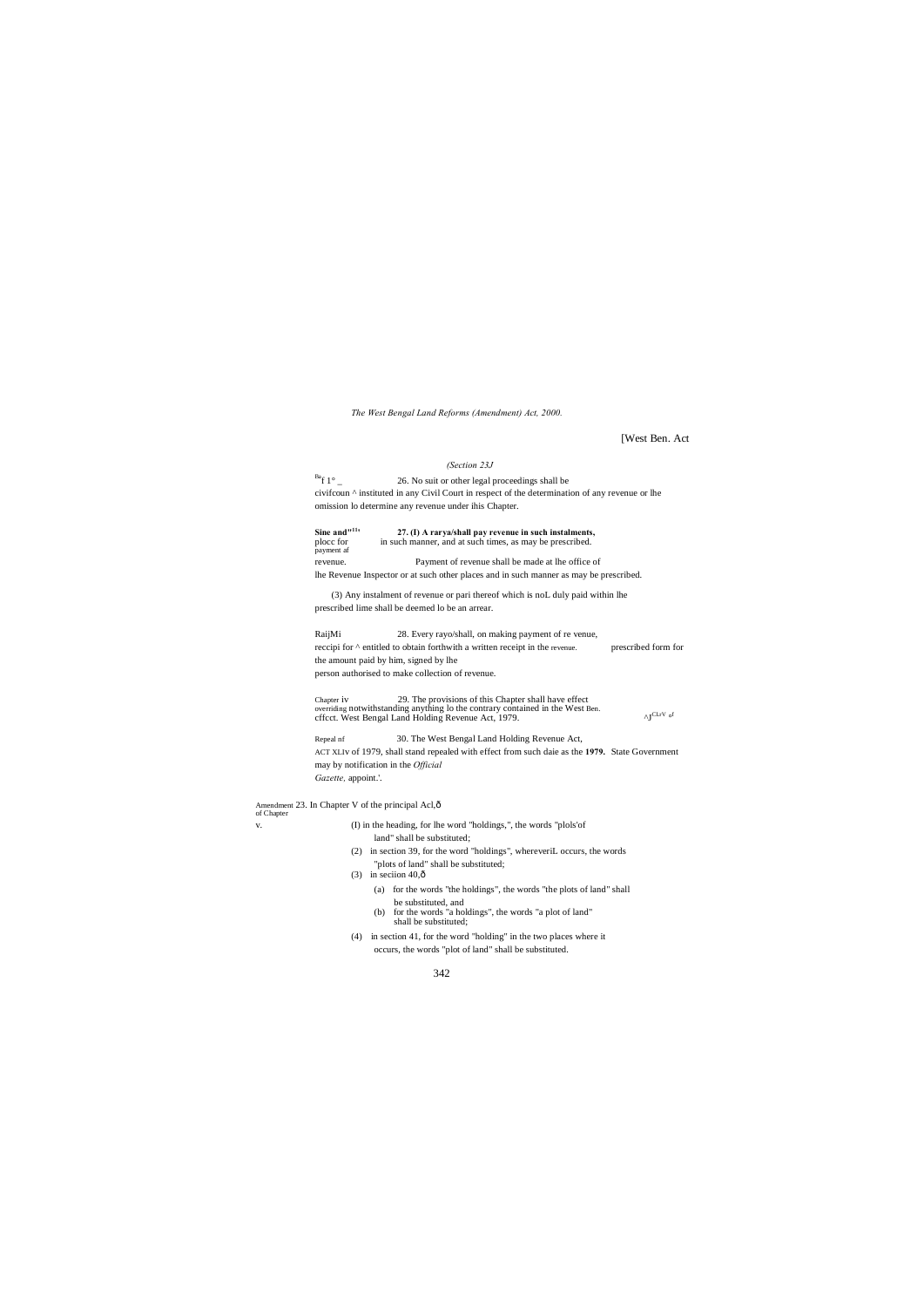*The West Bengal Ijmd Reforms (Amendment) Act, 2000.* XXXI of 2000.]

24. In section 49 of the principal Acl, $\hat{o}$ 

A mend mem of see lion 50. 25. Section 50 of the principal Act shall be renumbered as subsection (t) of that section andô

Insertion of new section 50B.

### *(Sections 24-27.)*

tr. (1) In sub-section (1), afler the second proviso, the following 49. proviso shall be inserted: $\hat{o}$ "Provided also that nothing in this sub-seclion shall apply lo

> (2) in  $JE r / j / f I A i \pounds Z i' (0 / i / I o$  sub-sec lion (5), for the words "or towns hip  $\hat{E}$ approved under", the words "or township in an area declared to be a Planning Area .under" shall be substituted.

- (1) in s ub,-'sec Li on (1) as so renu mbered, for the word "holdings" in the two places where it occurs, the words "plots of land" shall be substituted, and
- (2) after sub-section (1) as so renumbered, the following sub- seclion shall be inserted: $ô$

any case when freehold title-deed for land is given lo a bonafide refugee in accordance with such norms as may be prescribed by the appropriate Department of the State Government.".

Amendment of sec lion 50 A. 26. In the proviso lo section 50A of the principal Act, for the words "Revenue Officers specially empowered", the words "prescribed authority appointed" shall be substituted.

27. After section 50A of the principal Act, the following section shall be inserted: $\hat{o}$ 

iion°of<sup>fic:;i</sup> 50B. (1) The State Government may, in any case where record-of- it so thinks fit, make an order by notification published in the rights. *Official Gazette,* directing that the record-of-rights in respect

"(2) For every mouza in any district for which computerisation of land-record has been completed, the original seL of finally published record-of-rights prepared under section 51A for such mouza of such district shall be preserved, and a set of computerised print-out of the finally published record of such mouza, duly authenticated by the prescribed authority, shall be taken up For updating and for issue of certified copies through computer. Such computerised record-of-rights, duly authenticated by the prescribed authority, shall be presumed lobe correct, and on a par with the original copy of, record-of-righls.".

of a district or part of a district, as maintained up-to-date under section 50, be modified by eliminating fromsuch record the entries, if any, which have been deleted and scored out under lhal seclion from lime to time.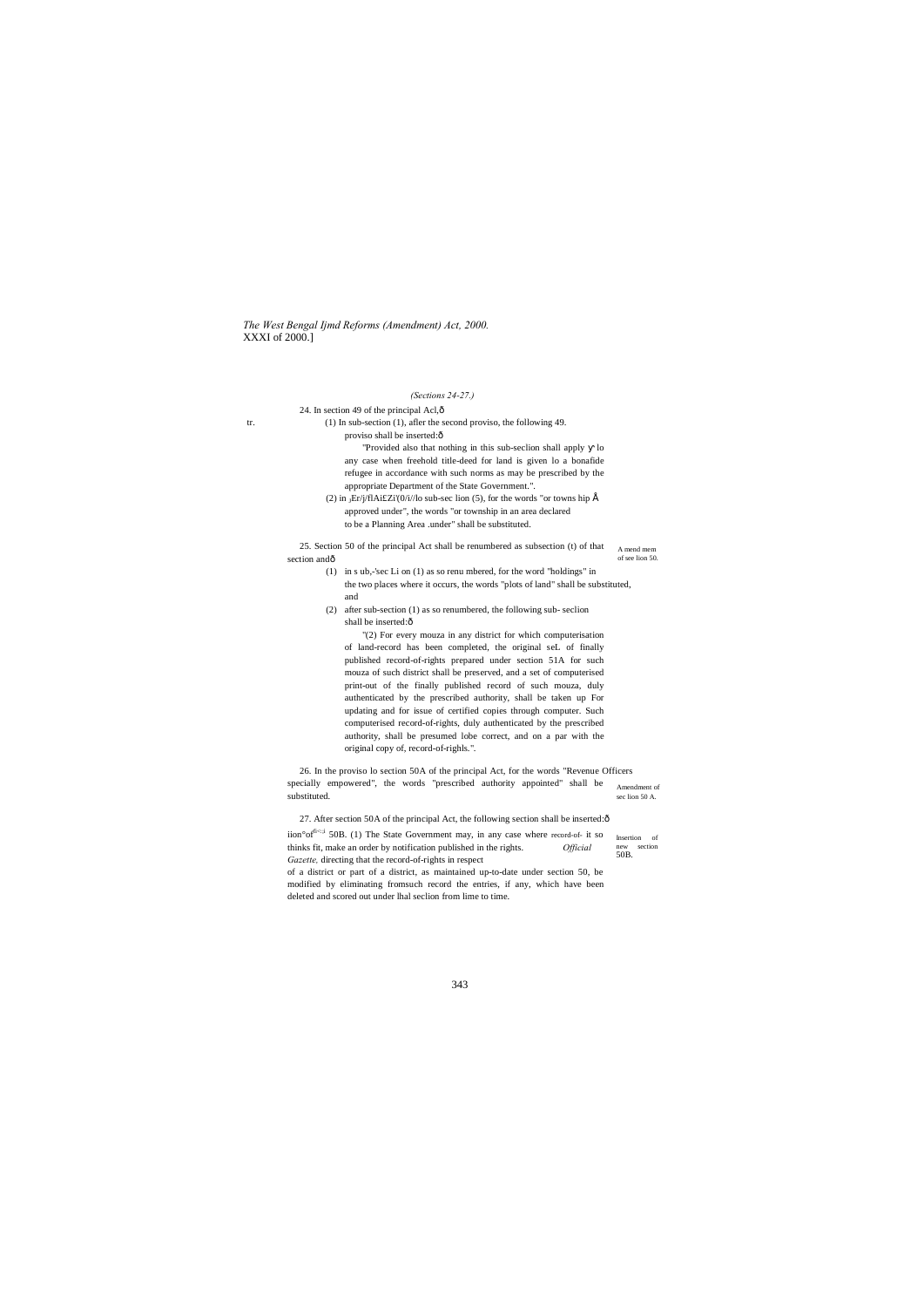### [West BenBengal Land Reforms (Amendment) Act, 2000.

### *(Section 28.)*

(2) When an order is made under sub-section (1), the prescribed authority appointed under section 50 (hereinaftcr referred lo in this section as the prescribed authority) shall modify in the prescribed manner the record-of-righls in accordance with the provisions of sub-section (1).

(3) Whena record-of-rights is modified, the prescribed authority shall publish a draft of the record modified in (he prescribed manner and for the prescribed period and shall receive and consider any objection to any enlry therein or lo any omission [herefrom.

(4) When all such objections under sub-section (3) have been considered and disposed of, ihe prescribed authority shall causc the modified record to be finally published in lhe prescribed manner and shall certify the fact of final publication and the date Thereof and shall dale and superscribe the same under his name and official designation.

(5) Any officer specially empowered by the Stale Government in this behalf may, wiihin such period as may be prescribed, revise in the prescribed manner any entry in a record finally published under subsection (4) after giving the person or persons interested an opportunity of being heard and after recording reasons therefor.

(6) Every entry in a modified lecoid-of-righis finally published under sub-seclion (4), including any entry revised under sub-seclion (5), shall be presumed to be correct.

(7) The provisions oF this section shall not apply lo a record-of-rights in respect of a village, lhe revision or preparation of which has commenced under Chapter VILA, but shall apply to such recordof-rights after its final publication under sub-section (2) o/ section 51 A.

(8) When an order has been made under sub-section (1), no Civil Court shall entertain any suit or application which involves correction,

revision, modification or cancellation of any entry in the record-of-rights of a village in accordance with such order, till the record-of-rights relating to such village is finally published under sub-seciion (4), and if any suitor application relating to any entry in such record-of-rights is pending before a Civil Court on the date of issue of such order, such suit or application, as the case may be, shall abate.".

28. In section 51A of the principal Act, ô

(I) In sub-section (4), for the words "within three years,", the words "within twenty-five years," shall be substituted;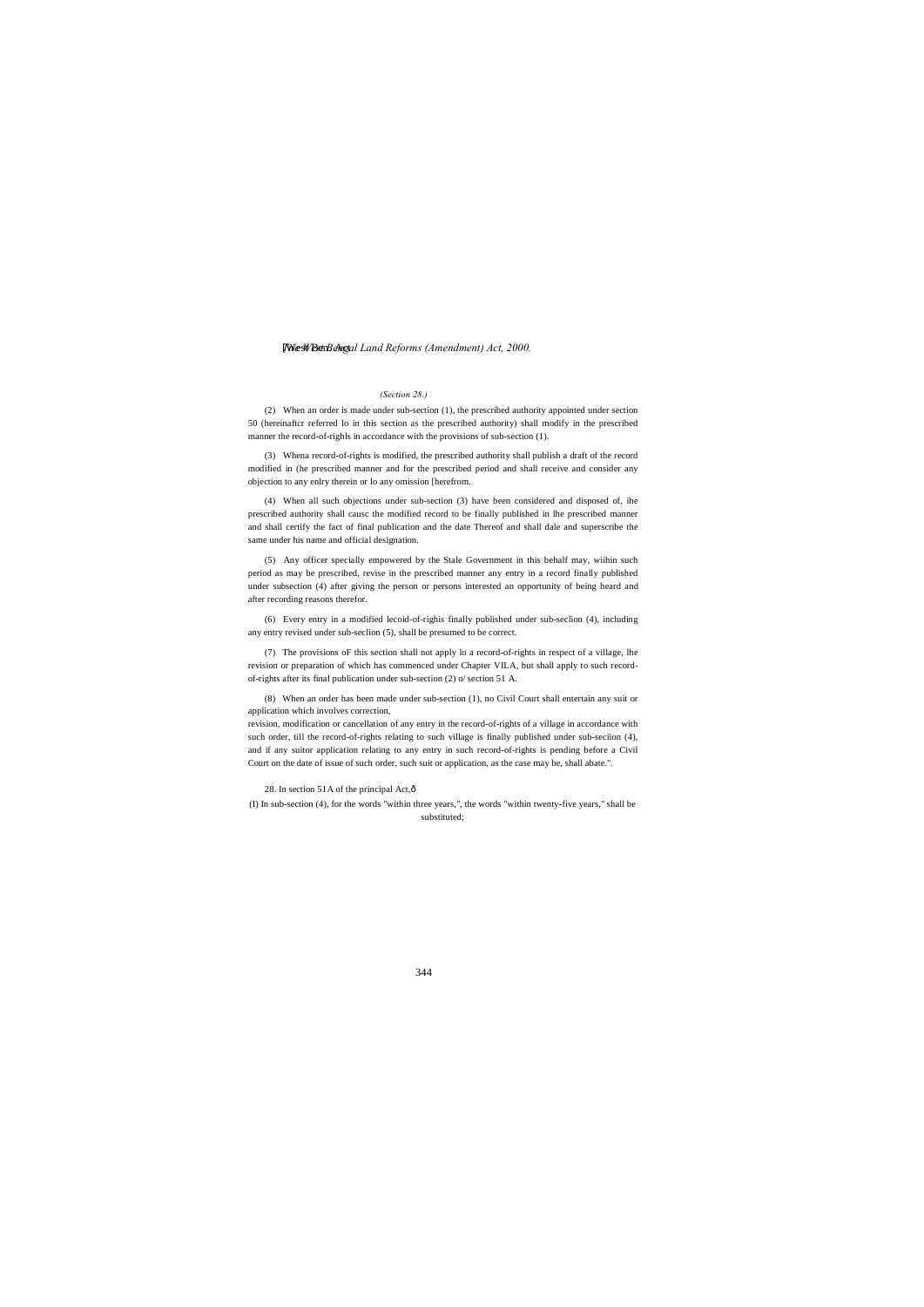*The West Bengal Ijmd Reforms (Amendment) Act, 2000.* XXXI of 2000.]

"Vesting of powers of Civil Court onder ihe Code of Civil Procedure, 1908.

Sof 1908,

30. Anything done or any action taken under the principal Act as amended by [his Act Saving and validation. before the publication of this Act in the *Official Gazette* shall be deemed to have been validly done or taken under the principal Act as amended by this Act as if this Act were in force when such thing was done or such action was taken.

### *(Sections 29, 30.)*

(2) for sub-section (5), the following sub-section shall be substituted: $\hat{o}$ 

"(5) Any person aggrieved by an order passed in revision under sub-sec tion (4) may, within such period, and on payment of such fee, as may be prescribed, appeal in the prescribed manner to Che prescribed authority of the district in which [he land referred lo in the record-of-rights is situated:

| 57A. The State Government may, by order published in the                      | Insertion of            |
|-------------------------------------------------------------------------------|-------------------------|
| <i>Official Gazette,</i> vest any officer or authority with all or any of the | section<br>new<br>57 A. |
| powers of a Civil Court under the Code of Civil Procedure, 1908.".            |                         |

Provided that where the appeal ispreferred to aCollector, he may transfer the appeal to such officer subordinate to him as may be prescribed:

Provided further that the officer to whom ihe appeal is transferred is superior in rank or position to the officer or authority making the order appealed against.".

29, After section 57 of the principal Acl, the following section shall be inserted: $\hat{o}$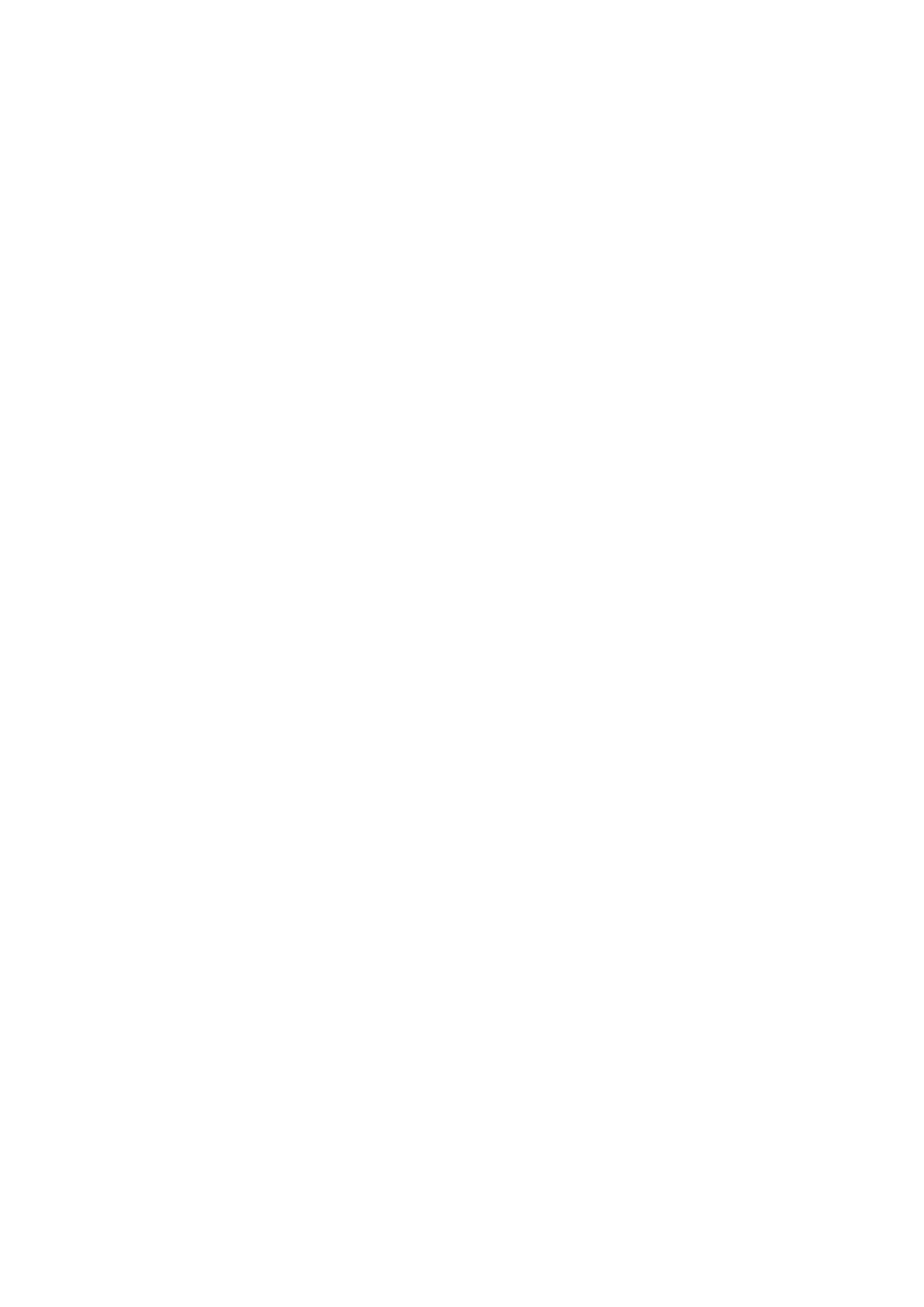

No. 1363-L.ô 14th August, 2003. ô The following Act of the West Bengal Legislature, having been assented to by the Governor, is hereby published for general information:  $\hat{\text{o}}$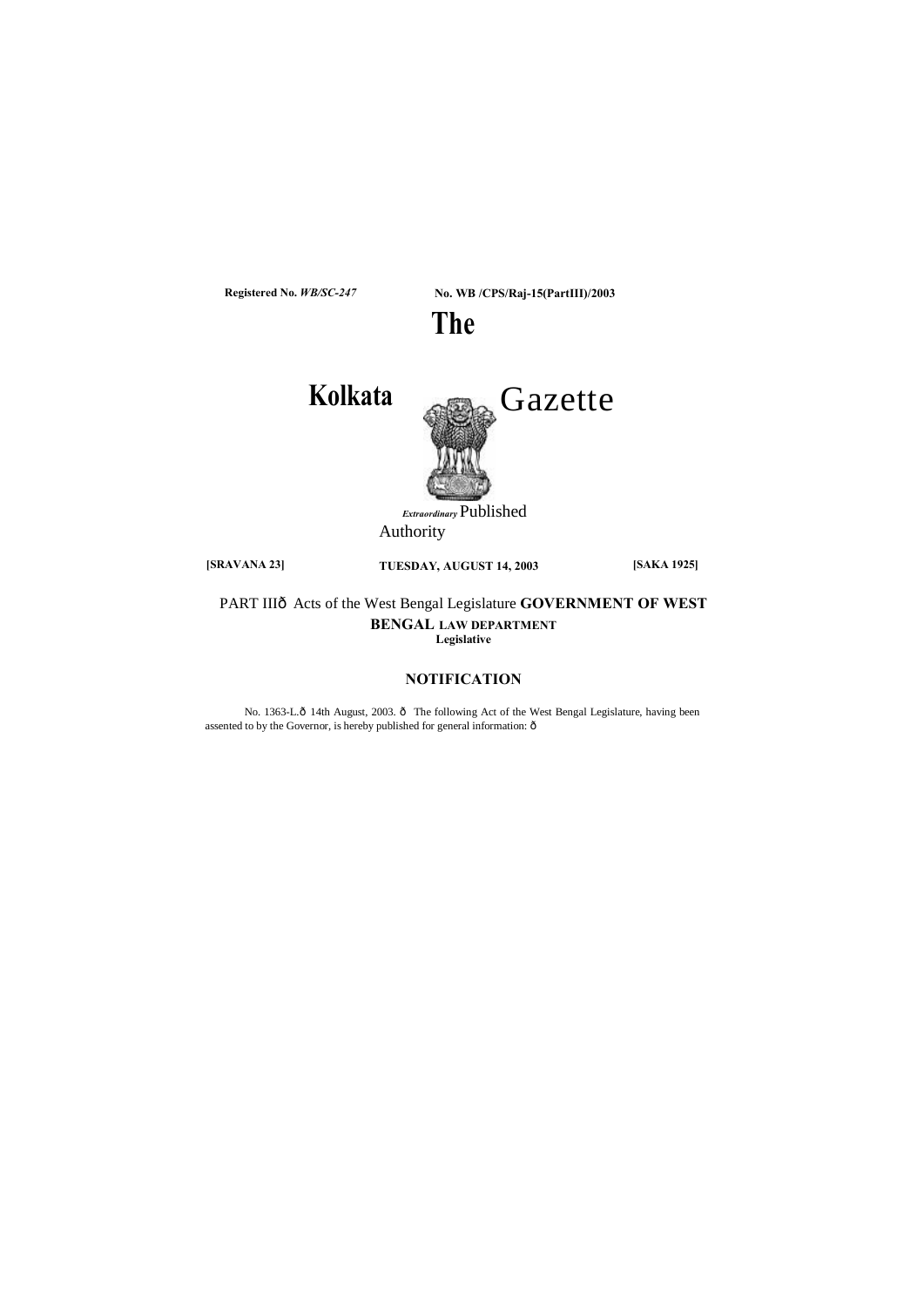# **West Bengal Act XVIII of 2003**

**THE WEST BENGAL LAND REFORMS (AMENDMENT) ACT, 2003.**

*[Passed by the West Bengal Legislature]*

**[Assent of the Governor was first published in the** *Kolkata Gazette***,**

*Extraordinary***, of the 14th August, 2003.]**

An Act to ame**nd the West Bengal & avt Reform & Act Refor** DINARY, AUGUST 14, 2003

Short title and Commencemen 2003. t 1. (1) This Act may be called the West Bengal Land Reforms (Amendment) Act, (2) It shall come into force on such date as the State Government may, by notification in the *Official Gazette,* appoint.

**WHE RE AS it is expedient to amend the West Bengal Land Reforms Act,** West Bengal Act **1955, for the purpose and in the manner hereinafter appearing;** X<sub>o</sub>f 1956 **It is hereby enacted in the Forty-eighth Year of the Republic of India,**

**by the Legislature of West Bengal, as follows : —**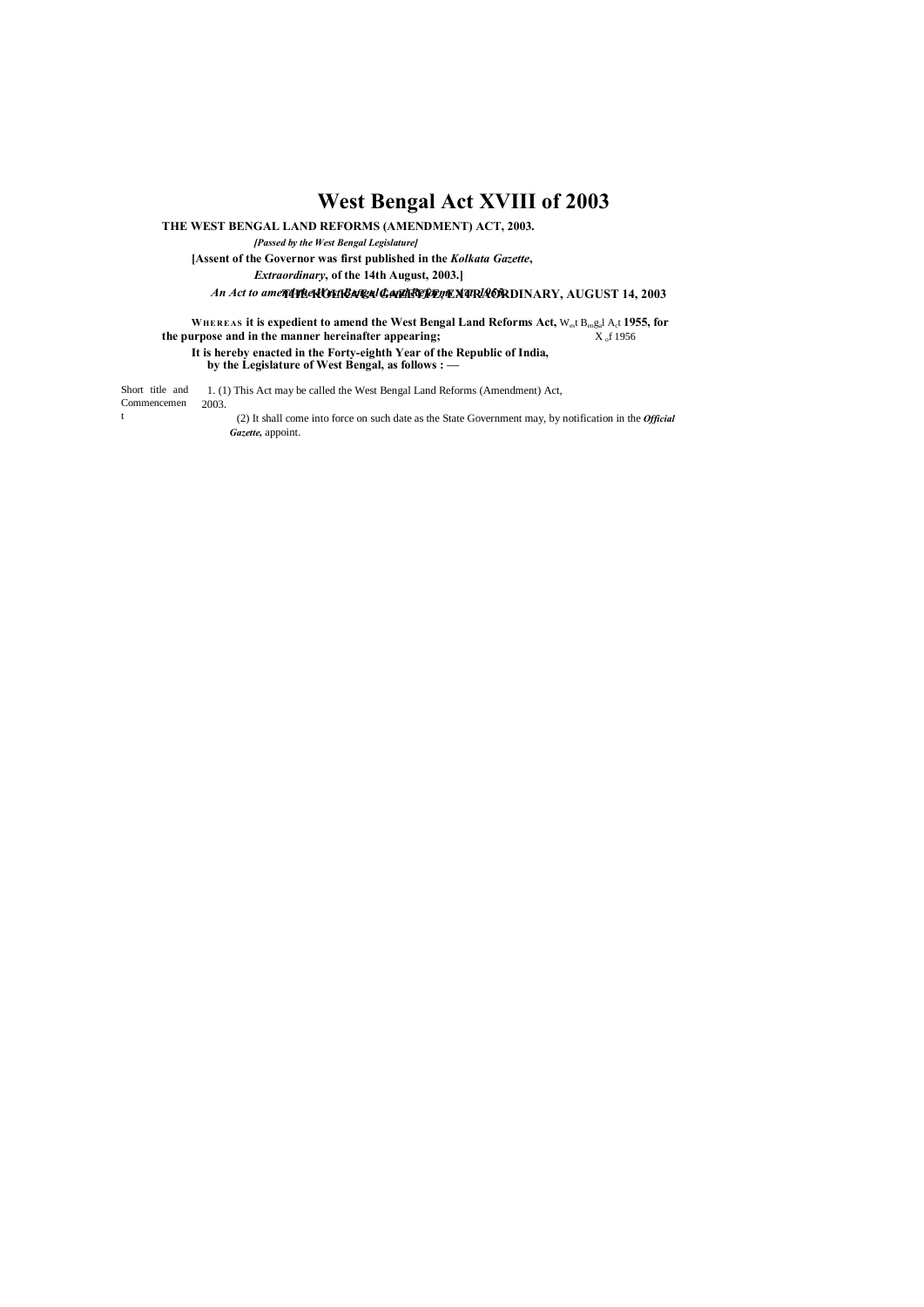# **THE KOLKATA GAZETTE, EXTRAORDINARY, AUGUST 14, 2003**

# *The West Bengal Land Reforms (Amendment) Act, 2003. (Sections 4.6)*

|                               | Amendment of<br>section 2 of West the $p^{\text{rinci}}p^{\text{al }\text{Act}},\hat{o}$                                                                                                                 | 2. In section 2 of the West Bengal Land Reforms Act, 1955 (hereinafter referred to as                                                                                                                     |  |  |
|-------------------------------|----------------------------------------------------------------------------------------------------------------------------------------------------------------------------------------------------------|-----------------------------------------------------------------------------------------------------------------------------------------------------------------------------------------------------------|--|--|
|                               | Ben, Act x of 1956                                                                                                                                                                                       | (1) after sub-clause (in) of clause (2). the following sub-clause shall be inserted<br>"(ma) husband's brother, or":                                                                                      |  |  |
|                               |                                                                                                                                                                                                          | $(2)$ for clause $(5)$ , the following clause shall be substituted:                                                                                                                                       |  |  |
|                               |                                                                                                                                                                                                          | '(5) "consolidation" includes re-alignment of a plot of land 0r rearrangement of<br>parcels of land comprised in different plots of land for the purpose of<br>rendering such pious of land more compact; |  |  |
|                               |                                                                                                                                                                                                          | in clause (6A), for the word "holding", in two places where it occurs, the words<br>(3)<br>"plot of land" shall be substituted.                                                                           |  |  |
|                               | Amendment of                                                                                                                                                                                             | 3. In section 4 of the principal Act, -                                                                                                                                                                   |  |  |
|                               | section 4                                                                                                                                                                                                | $(1)$ in sub-section $(1)$ , for the word "holding", in two plates where it occurs the words<br>"plot of land" shall be. substituted.                                                                     |  |  |
|                               |                                                                                                                                                                                                          | in sub-section $(2 A)$ , for the word "holding", in two places where it occurs, the<br>(2)<br>words "plot of land" shall be substituted;                                                                  |  |  |
|                               |                                                                                                                                                                                                          | in sub-section(4) for the word "holding', wherever it occurs, the words plot of<br>(3)<br>land" shall be substituted,                                                                                     |  |  |
|                               |                                                                                                                                                                                                          | in sub-section (5), for the word "holding", the words "plot of land" shall be<br>(4)<br>substituted                                                                                                       |  |  |
|                               |                                                                                                                                                                                                          | Sub-section (1) of section 14Q of the principal Act shall be omitted.                                                                                                                                     |  |  |
|                               |                                                                                                                                                                                                          | 5. For sub-section (2B) of section 19 of the principal Act, (he following sub-section shall be                                                                                                            |  |  |
| Amendment of                  | substituted :-<br>4.                                                                                                                                                                                     |                                                                                                                                                                                                           |  |  |
| - 140<br>section<br>Amendment |                                                                                                                                                                                                          | "(2B) The Collector may transfer any appeal, whether transferred to, or filed<br>before, him, for disposal to any officer subordinate to him as may be prescribed :                                       |  |  |
| of section 19                 |                                                                                                                                                                                                          | Provided that the officer to whom the appeal is transferred is superior in rank or position                                                                                                               |  |  |
|                               | to the officer or authority making the order appealed against and every such appeal shall be dealt<br>with from the stage at which it was so transferred and shall be disposed of in accordance with the |                                                                                                                                                                                                           |  |  |
|                               | provisions of this Act.".                                                                                                                                                                                |                                                                                                                                                                                                           |  |  |
| Amendment                     | In section 23 of the principal Act, ô<br>6<br>of                                                                                                                                                         |                                                                                                                                                                                                           |  |  |
| section 23                    |                                                                                                                                                                                                          | (1) for clause (c), the following clause shall be substituted -"(c) used for mill, factory,                                                                                                               |  |  |
|                               |                                                                                                                                                                                                          | workshop and other commercial purposes in<br>rural areas, rupees 20 per decimal;".                                                                                                                        |  |  |
|                               | (2)                                                                                                                                                                                                      | after clause (c), the following clause shall be substituted                                                                                                                                               |  |  |
|                               |                                                                                                                                                                                                          | "(ca) used for non-agricultural purpose including homestead in the rural areas,<br>rupees 2 per decimal;";                                                                                                |  |  |
|                               |                                                                                                                                                                                                          | (3) for clause (d), the following clause shall be inserted                                                                                                                                                |  |  |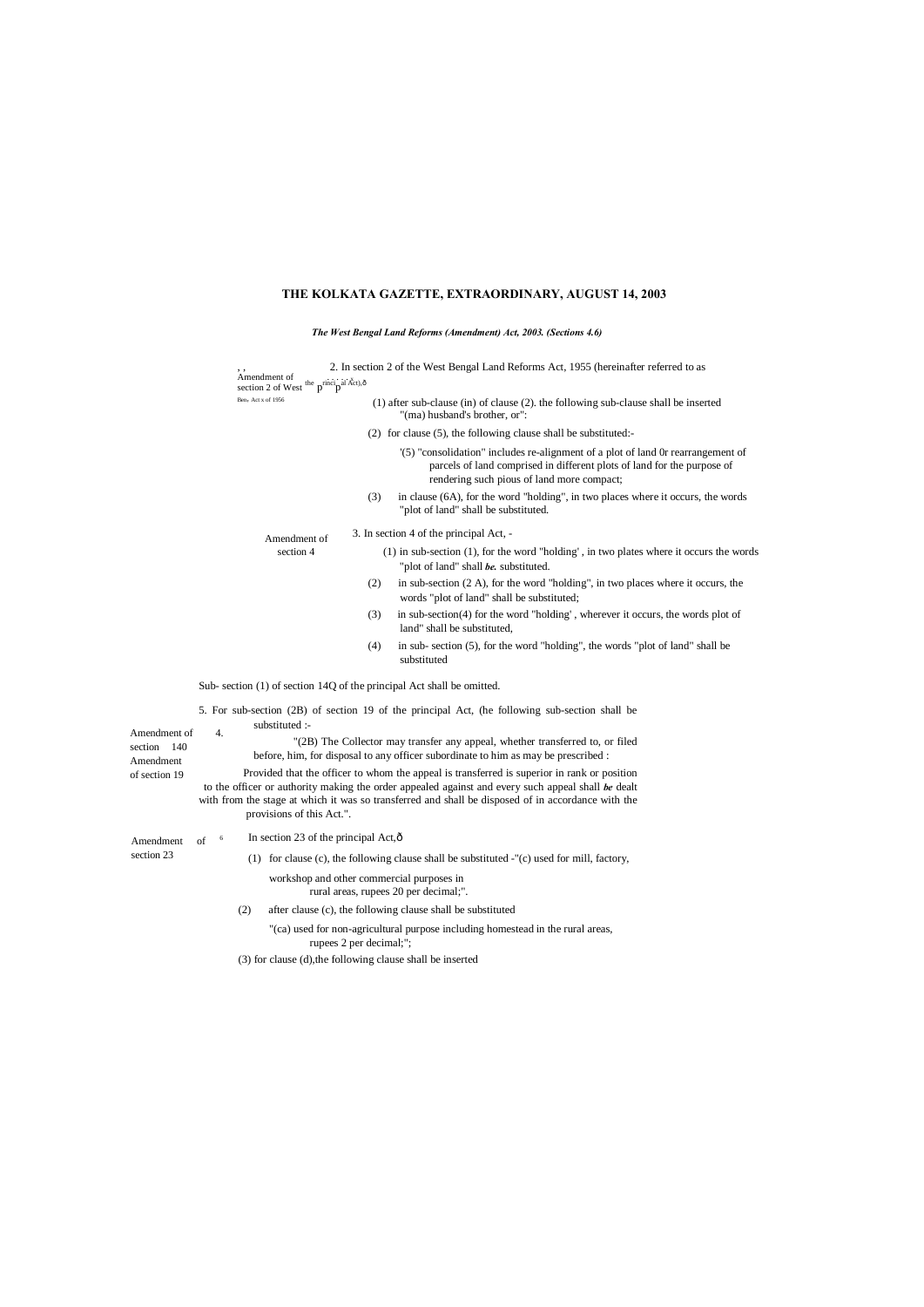# **THE KOLKATA GAZETTE, EXTRAORDINARY, AUGUST 14, 2003**

*The West Bengal Land Reforms (Amendment) Act, 2003. (Sections 4.6)*

- "(d) used for mill, factory, workshop or other commercial pm purposes in the areas within the local limits of any Municipal Corporation or Municipality, other than the areas of the Kolkata Metropolitan Development Authority, -
	- (i) rupees 175 per decimal, where such land is situated within the local limits of any Municipal Corporation,
	- (ii) rupees 150 per decimal, where such land is situated within the local limits of any Municipality of Category A,
	- (iii) rupees 100 per decimal, where such land is situated within the local limits of any Municipality of Category B,
	- (iv) rupees 75 per decimal, where such land is situated within the local limit of any Municipality of Category C,
	- (v) rupees 50 per decimal, where such land is situated within the local limits of any Municipality of Category D,
	- (vi) rupees 25 per decimal, where such land is situated within the local limits of any Municipality of Category E,
- (4) for clause (e), the following clause shall be substituted:-
	- "(e) used for non-agricultural purposes including homestead in the areas within the local limits of any Municipal Corporation or Municipality, other than the areas of the Kolkata Metropolitan Development Authority, ô
		- (i) rupees 35 per decimal, where such land is situated within the local limits of any Municipal
		- (ii) rupees 25 per decimal, where such land is situated within the local limits of any Municipality of Category A.
		- (iii) rupees 20 per decimal, where such land is situated within the local limits of any Municipality of Category B,
		- (iv) rupees 15 per decimal, where such land is situated within the local limits of any Municipality of Category C.
		- (v) rupees 10 per decimal, where such land is situated within the local limits of any Municipality of Category D,
		- (vi) rupees 5 per decimal, where such land is situated within the local limits of any Municipality of Category E, .
- $(5)$  for clause (f), the following clause shall be substituted :--
	- "(f) used for agricultural purposes, at the rate as laid down in clause (a)

Provided that if the land used for agricultural purposes is converted into the land used for non-agricultural purposes, the revenue for such land shall be payable in accordance with relevant provisions of this section.";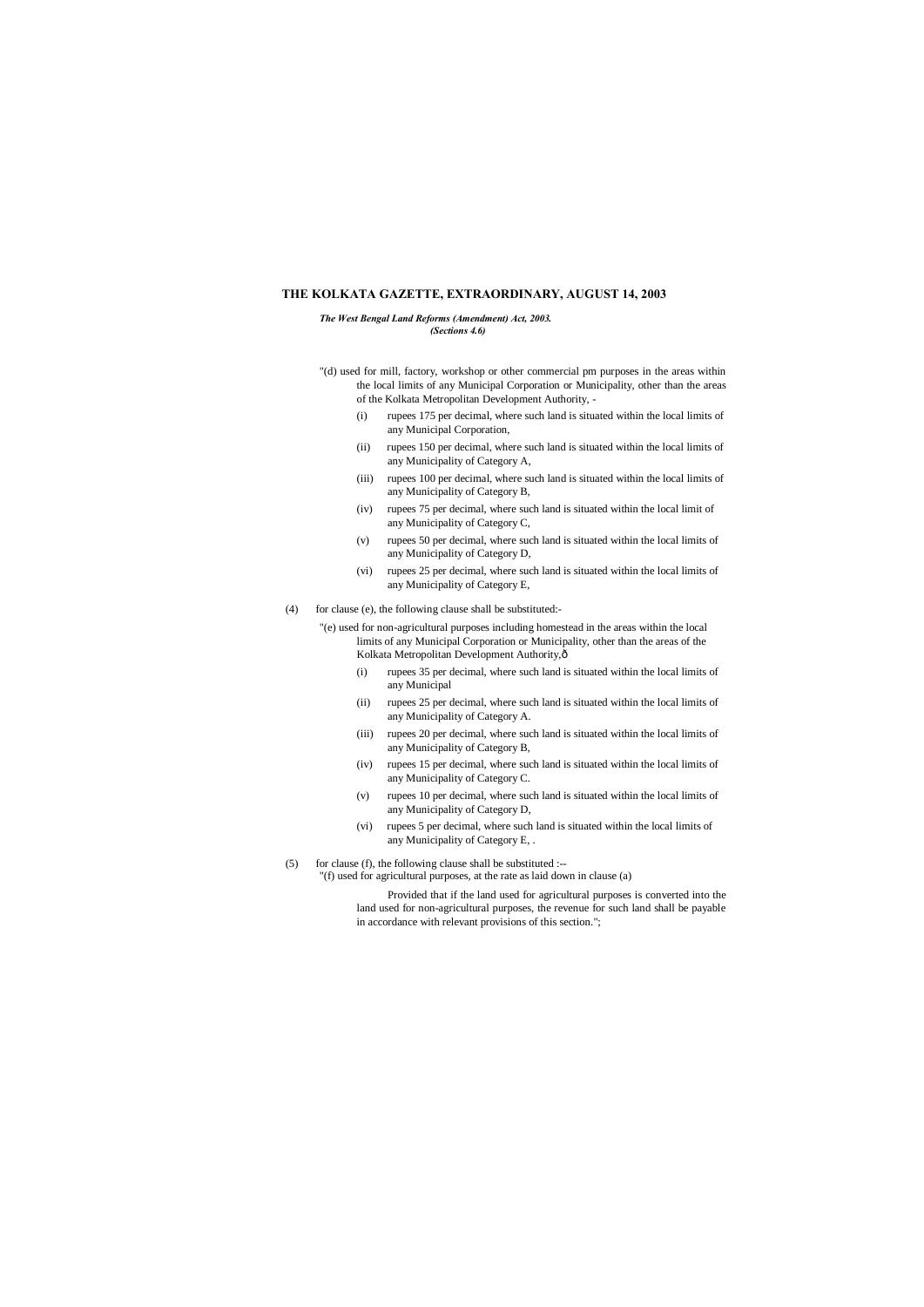# **THE KOLKATA GAZETTE, EXTRAORDINARY, AUGUST 14, 2003**

# *The West Bengal Land Reforms (Amendment) Act, 2003. (Sections 4.6)*

*"Explanation* /,-Municipalities are classified into the following categories on the basis of population as ascertained at the last preceding census of which the relevant figures have been published :ô

Category A  $\hat{o}$  municipal areas having population more than 2,1 5,0000

(6) for *Explanation,* the following *Explanations* shall be substituted

Category B  $\hat{o}$  municipal areas having population above 1,70,000 but not exceeding 2,15,000;

Category C  $\hat{o}$  municipal areas having population above 85,000 but not exceeding 1,70,000;

Category D  $\hat{o}$  municipal areas having population above 35.000 but not 85.000;

Category E  $\hat{o}$  municipal areas having population not exceeding 35,000 Provided that Darjeeling Municipality is classified as Category A municipality irrespective of the population.

*Explanation II.* $\hat{\text{o}}$  For the purpose of land-revenue, any area constituted W<sub>es</sub>t B<sub>e</sub>n A<sub>c</sub>t by the State Government as a notified area under the West BengalXXII <sub>o</sub>f 1993 Municipal Act, 1993, shall be construed as municipality of a particular

*Explanation III*ô An area in a newly developing localities, as the State Government may, by notification in the *Official Gazette,* specify, shall be construed as municipality of a particular Category on the basis of population "

By order of the Governor,

A.K. BHATTACHARYA, Principal Secy. to the Govt. of West Bengal &Secy., Law Department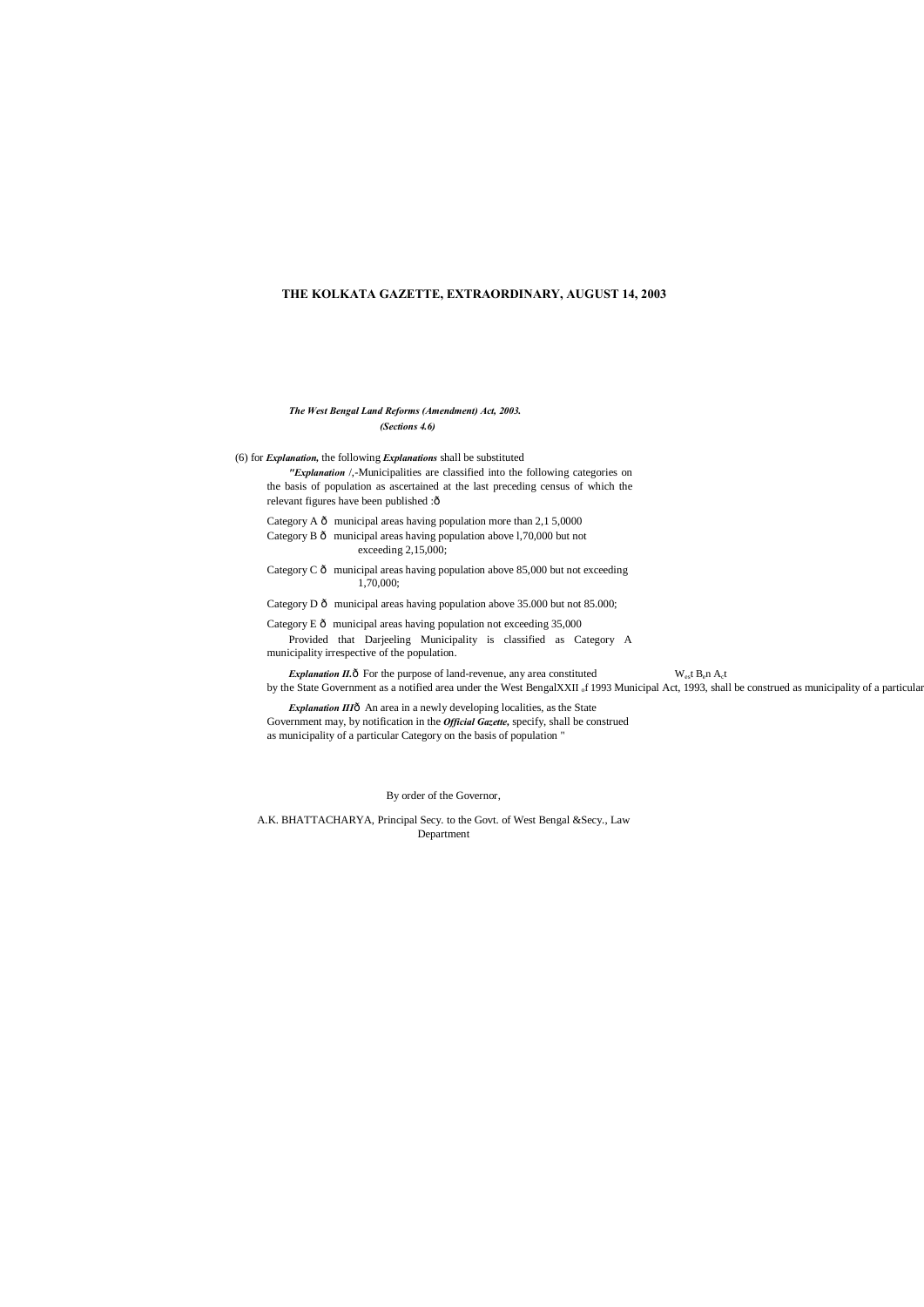**No. WB(Part-III)/2010/SAR-27**



**<§a?ette**

Short title and commencement.

*Registered No. WB/SC-247*

**kolkata**

*Extraordinary* Published

by Authority

AS VINA 13] TUESDAY, OCTOBER 5, 2010 [SAKA 1932

PART IIIô Acts of the West Bengal Legislature.

**GOVERNMENT OF WEST BENGAL** LAW DEPARTMENT Legislative

NOTIFICATION

No. 1414-L.ô 5th October, 2010.ô The following Act of the West Bengal Legislature, having been assented to by the Governor is hereby published for general information:  $\rm \hat{o}$ 

> **WHEREAS** it is expedient to amend the West Bengal Land Reforms Act, 1955, for West Ben. Act x , ..., , ... the purposes and in the manner hereinafter appearing;

It is hereby enacted in the Sixty-first Year of the Republic of India, by the Legislature of West Bengal, as follows: ô

# **West Bengal Act XXVIII of 2010**

THE WEST BENGAL LAND REFORMS (AMENDMENT) ACT, 2010.

*[Passed by the West Bengal Legislature. ]*

[Assent of the Governor was first published in the *Kolkata Gazette, Extraordinary,* of the 5th October, 2010.]

*An Act to amend the West Bengal Land Reforms Act, 1955.*

1. (1) This Act may be called the West Bengal Land Reforms (Amendment) Act, 2010.

(2) Save as otherwise provided in this Act, it shall come into force on such date as the State Government may, by notification in the *Official Gazette,* appoint.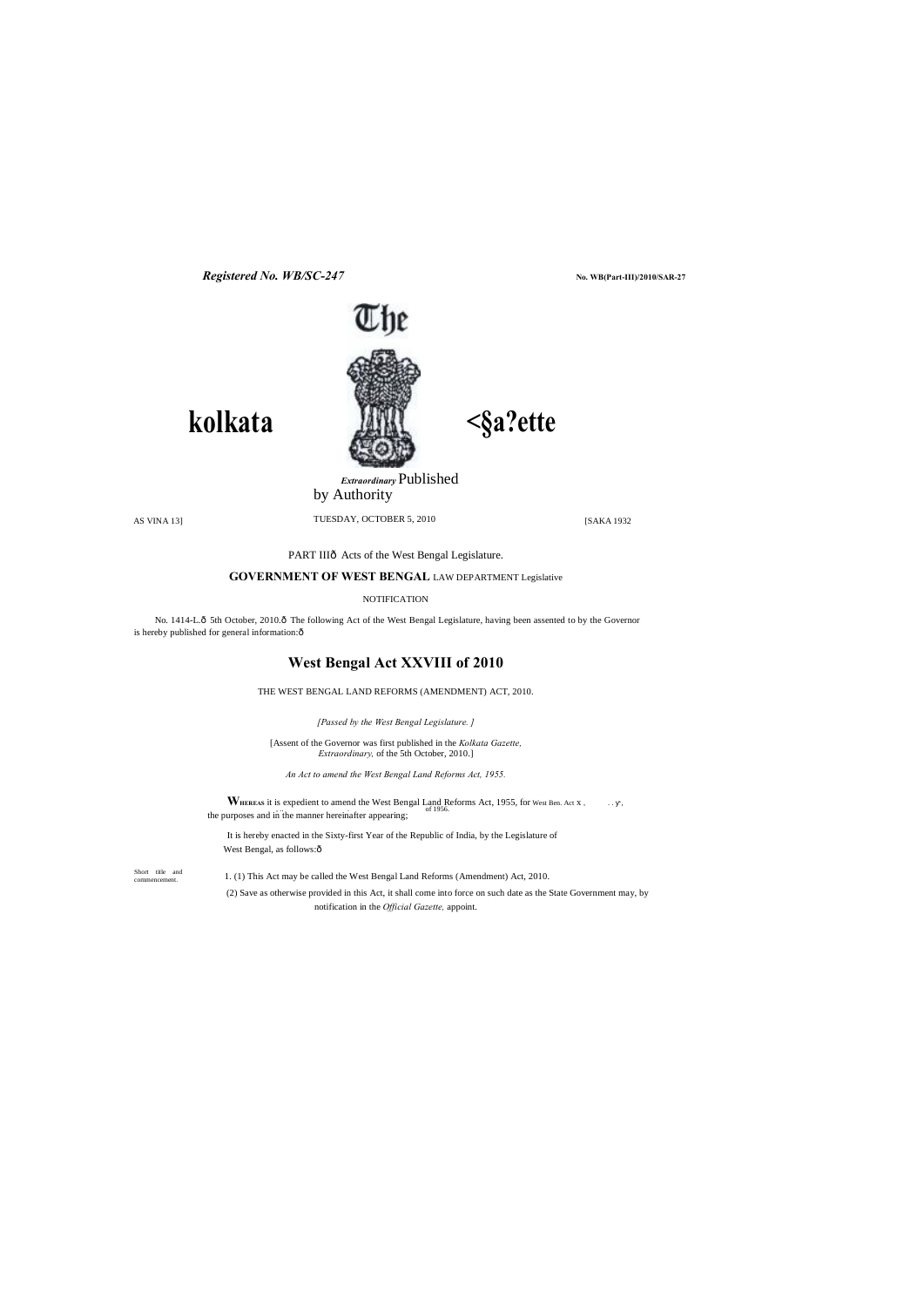Amendment of section 14B

Amendment of section 14E.

Amendment of section 4 of West Ben. Act X of 1956

### <sup>2</sup> **[PART** III THE KOLKATA GAZETTE, EXTRAORDINARY, OCTOBER 5, 2010 *The West Bengal Land Reforms (Amendment)*

Amendment of section 4C.

2. In the *Explanation* to sub-section (1) of section 4 of the West Bengal Land Reforms Act, 1955 (hereinafter referred to as the principal Act), $\hat{o}$ 

Amendment of section 14Z

# *Act, 2010.*

### *(Sections 2-6.)*

3. After sub-section (5) of section 4C of the principal Act, the following sub-section shall be deemed to have been inserted with effect from the 7th day of August, 1969:ô

- (1) in clause (a), for the words "granted under the provisions of this section", the words "granted by the State Government" shall be deemed to have been substituted with effect from the 7th day of August, 1969; and
- (2) in clause (c), after the words, letter and brackets "under clause (g)", the words, letter and brackets "or under clause (f)" shall be deemed to have been inserted with effect from the 7th day of August, 1969.

- (1) in sub-section (2), for the words "the transferor or his successor-in- interest", the words "the transferor or his successor-in-interest, in such manner as may be prescribed" shall be substituted;
- (2) to sub-section (2), the following *Explanation* shall be added: $\hat{o}$

'Explanation.ô For the purpose of this sub-section, the word "restoration" shall mean restoration of the plot of land or part thereof which has been transferred by a *raiyat* belonging to a Scheduled Tribe and include an equivalent quantum of plot of land or part thereof of the same character within the near vicinity of the transferred plot of land or part thereof.'.

"(6) Notwithstanding anything contained in the foregoing provisions of this section, where any plot of land not exceeding 0.03 acre situated in the areas falling within the local limits of any Municipal Corporation or Municipality, or any plot of land not exceeding 0.08 acre situated in the area not falling within the local limits of any Municipal Corporation or Municipality, other than any plot of land having water body of any description or size, has been changed, converted or altered in the area, character or mode of use of such plot of land in violation of the provision of subsection (2) of section 4C and if the State Government, on the basis of any report of the Collector, is of the opinion that it is necessary to do so in the public interest, the State Government may, by order, authorise the Collector to regularise such change, conversion or alteration in the area, character or mode of use of the said plot of land, other than any plot of land having water body of any description or size, on payment of such fee depending on the different character or mode of use of the plot of land, and in such manner, as may be prescribed.".

**4.** In section 14B of the principal Act, for the words "any transfer by a *raiyat",* the words, figures and letter "any transfer, other than restoration made under scction 14E, by a *raiyat*" shall be substituted.

5. In section 14E of the principal Act,—

6. In the first proviso to sub-section (1) of section 14Z of the principal Act, after the words, letter and brackets "under clause (g)", the words, letter and brackets "or under clause (f)" shall be deemed to have been inserted with effect from the 7th day of August, 1969.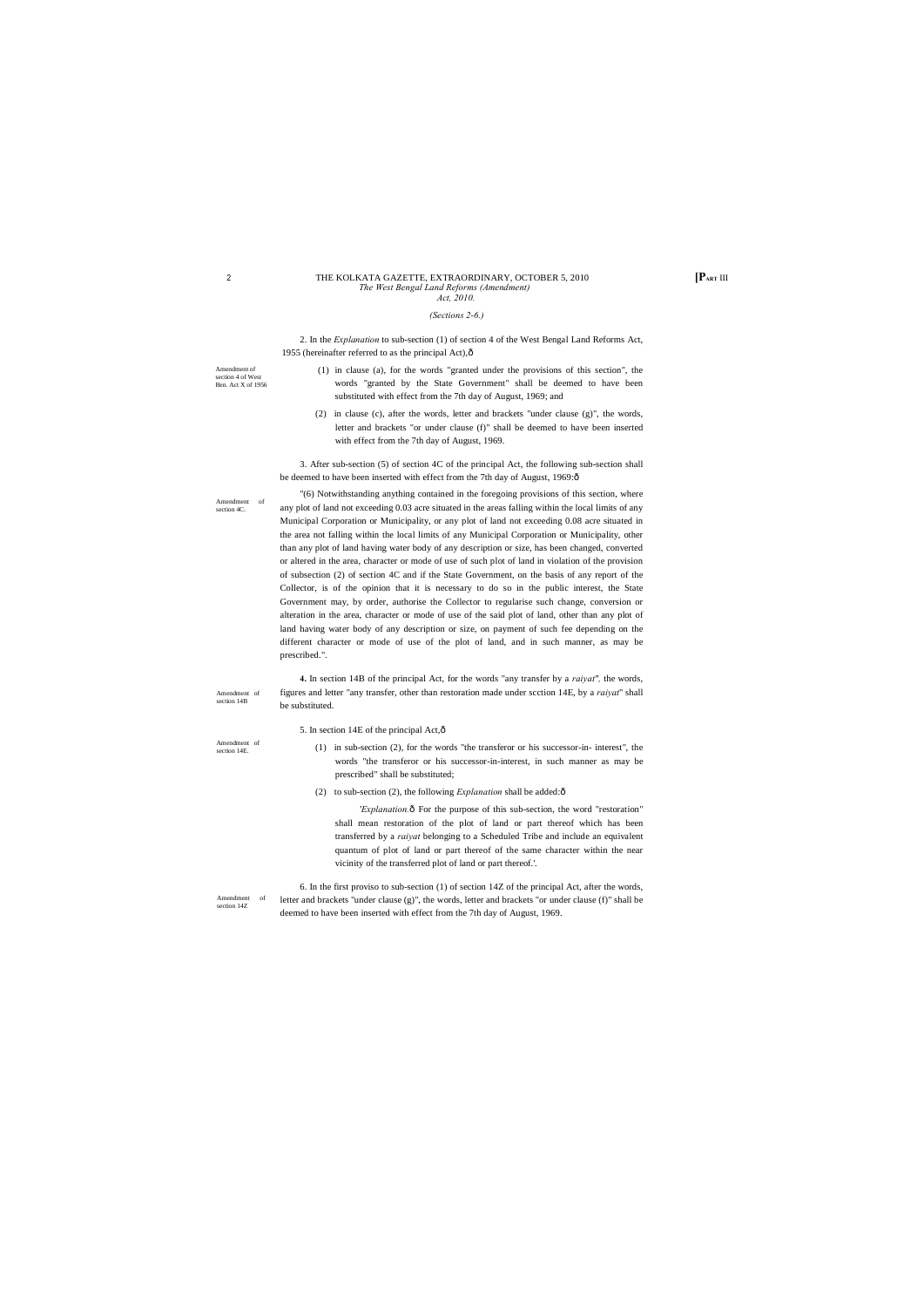Amendment of section 23 A

Amendment of section 51 A.

*1.* In section 23 A of the principal Act, to clause (c), the following *Explanation*  shall be added:ô

# PART III] THE KOLKATA GAZETTE, EXTRAORDINARY, OCTOBER 5, 2010

*The West Bengal Land Reforms (Amendment) Act, 2010.*

## *(Sections 7-9.)*

'Explanation  $\hat{o}$  For the purpose of this section, the expression "Government sponsored educational institution" means the educational institution which is established under any law of the State of West Bengal, or recognized by the State Government, and is being aided by the State Government.'.

**8.** In sub-section **(4)** of section **<sup>51</sup>**A of the principal Act, for the words "within twenty-five years", the words "within thirty-five years" shall be substituted.

**Validation 9, 7**'he amendments made in the principal Act by section **2,** section **<sup>3</sup>** and section 6 shall be deemed to have been made with effect from the 7th day of August, 1969 and accordingly anything done or any action taken or purported to have been taken or done under the principal Act on or after the said date and before the commencement of this Act, shall, notwithstanding anything contrary contained in any judgement, decree or order of any court, tribunal or other authority, be deemed to be, and to have always been, for all purposes, as validly and effectively taken or done as if the said amendments had been in force at all material time.

# By order of the Governor,

K Y. S. MANHAS, *Pr. Secy.-in-charge to the Govt, of West Bengal, Law Department*

Published by the Controller of Printing and Stationery, West Bengal and printed at Saraswaty Press Ltd. (Government of West Bengal Enterprise), Kolkata 700 056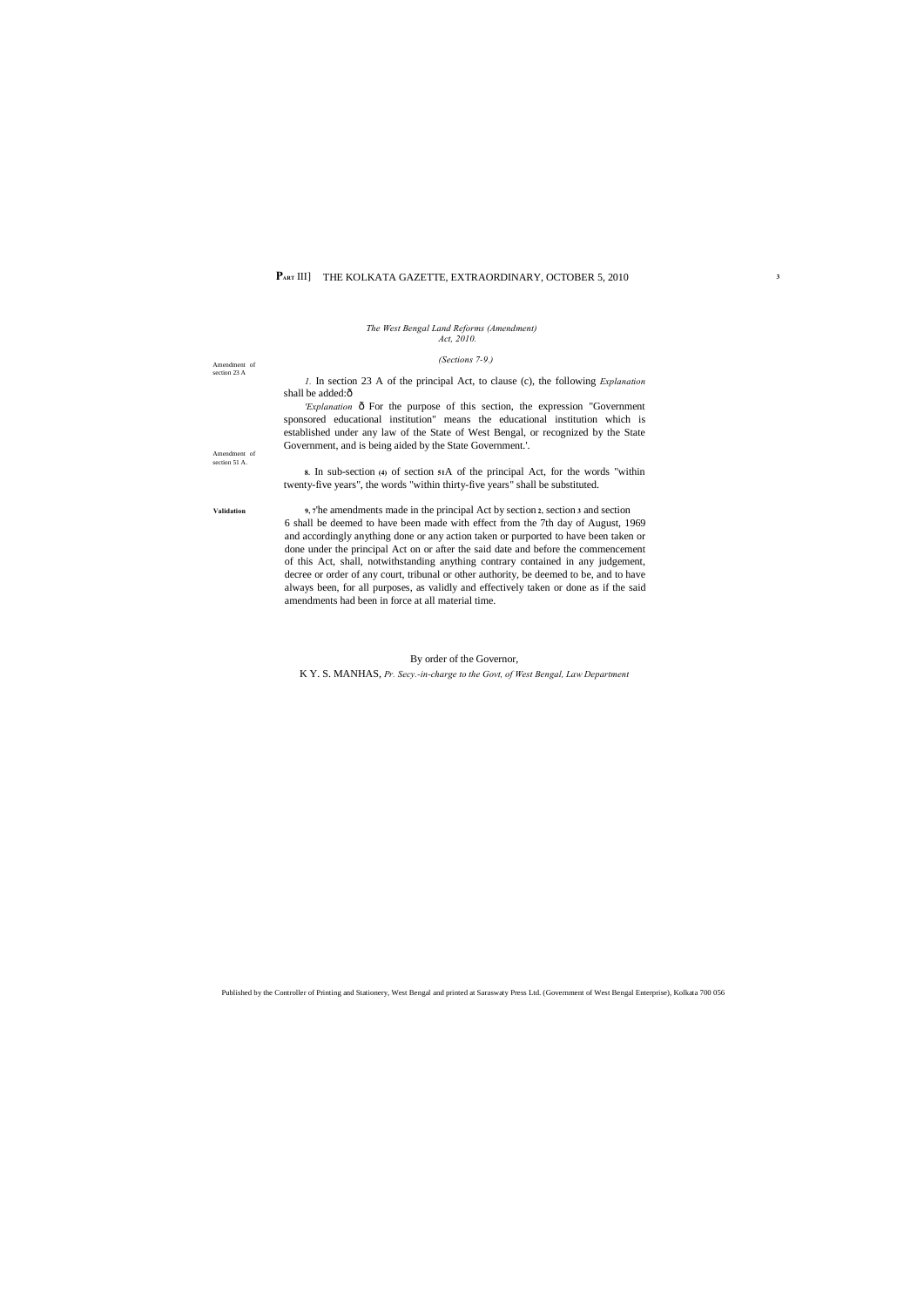**No. WB(Part-III)/2012/SAR-16**



*registered No. WB/SC-247*

SCoIkata

*Extraordinary* Published by Authority

VAISAKHA 10] MONDAY, APRIL 30, 2012 [SAKA 1934

Gazette

PART HI<sub>0</sub> Acts of the West Bengal Legislature.

# **GOVERNMENT OF WEST BENGAL LAW DEPARTMENT Legislative**

NOTIFICATION

No. 572-L. $\hat{o}$  30th April, 2012. $\hat{o}$  The following Act of the West Bengal Legislature, having been assented to by the Governor, is hereby published for general information: $\hat{o}$ 

# **West Bengal Act VI of 2012**

WHEREAS it is expedient to amend the West Bengal Land Reforms Act, 1955, for West Ben. Act X of 1956. thg, purposes and in the manner hereinafter appeanng;  $\hat{E}$ It is hereby enacted in the Sixty-third Year of the Republic of India, by the

Legislature of West Bengal, as follows: ô

# **THE WEST BENGAL LAND REFORMS (AMENDMENT) ACT, 2012.**

Short title and 1. (1) This Act may be called the West Bengal Land Reforms (Amendment) Act,

*[Passed by the West Bengal Legislature.]*

[Assent of the Governor was first published in the *Kolkata Gazette,*

*Extraordinary,* of the 30th April, 2012.]

*An Act to amend the West Bengal Land Reforms Act, 1955.*

commencement. 2012

(2) It shall come into force on such date as the State Government may, by notification in *Official Gazette*, specify.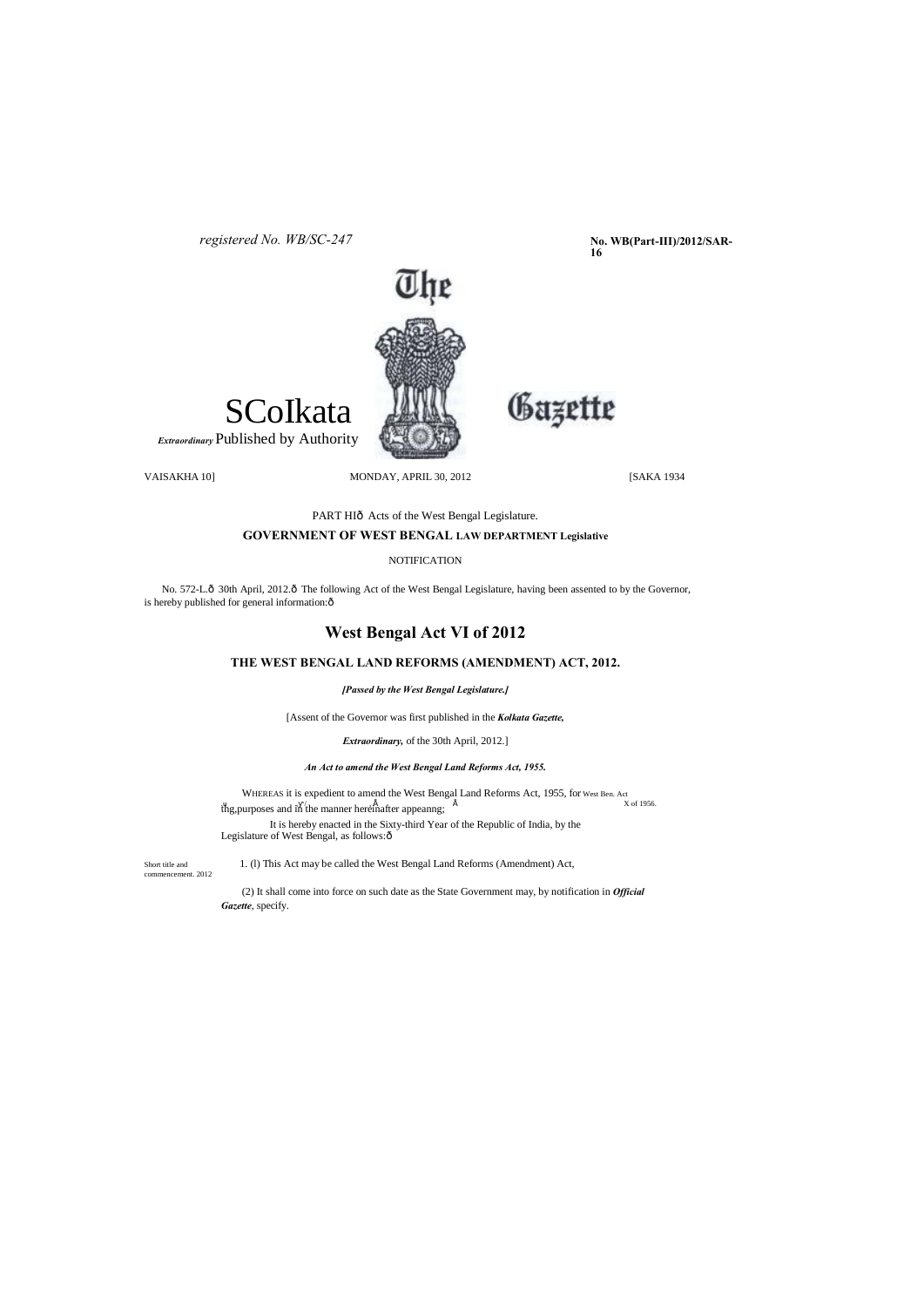Amendment of section 4 of West Ben. Act X of 1956.

Amendment of section 4C

1 of 1956.

Amendment of section 14K

West Ben. Act XIII of 1979.

Amendment of section 14R.

2. After the proviso to sub-section (4) of section 4 of the West Bengal Land Reforms Act, 1955 (hereinafter referred to as the principal Act), the following provisos shall be inserted:ô

Amendment of section 14Y.

[PART III

K

## THE KOLKATA GAZETTE, EXTRAORDINARY, APRIL 30,2012

## *The West Bengal Land Reforms (Amendment) Act, 2012.*

# *(Sections 2-6.)*

"Provided further that nothing in this sub-section shall prevent the *raiyat* from leasing out the whole or any part of his plot of land for the purpose of establishing an industrial park or industrial hub or industrial estate or financial hub or a bio-tech park or a food park as per project report duly examined, vetted and approved by the appropriate Department of the State Government:

Provided also that nothing in this sub-section shall prevent any local authority or an authority constituted or established by or under any law for the time being in force or any wholly Government Company as defined in section 617 of the Companies Act, 1956, from leasing out the whole or any part of his plot of land in a township as defined in clause (25) of section 2 of the West Bengal Town and Country (Planning and Development) Act, 1979.".

3. In section 4C of the principal Act, $\hat{\text{o}}$ 

- 4. In section 14K of the principal Act, for clause (ee), the following clause shall be substituted: $\delta$ 
	- '(ee) "project report" means a project report relating to such purpose as mentioned in the first proviso to section 14Y, which has been examined, vetted and approved by the appropriate Department of the State Government.'.

"Provided that if the State Government, after having regard to all the circumstances of a case and on the basis of the project report filed by any person, is satisfied that such person requires landô

(1) in sub-section (6), for the words "on payment of such fee depending on the different character or mode of use of the plot of land", the words "on payment of such fee depending on the different character or mode of use or size of the plot of land" shall be substituted;

(2) to sub-section (6), the following provisos shall be added: $\hat{\text{o}}$ 

"Provided that the provision of this sub-section shall not apply to any application for regularization of any plot of land where such plot of land is changed, converted or altered in the area, character or mode of use of such plot of land in violation of the provision of sub-section (2) of section 4C,made after such time as may be prescribed:

Provided further that the provision of this sub-section shall not apply to any case where prosecution has been initiated under section 4D.".

5. In clause (a) of section 14R of the principal Act, for the words "a local authority or", the words, letters and figures "a local authority or any wholly Government company as defined in section 617 of the Companies Act, 1956, or" shall be substituted.

6. In section 14Y of the principal Act, $\hat{\text{o}}$ 

(1) for the first proviso, the following proviso shall be substituted: $\hat{o}$ 

(a) for the purpose of establishing a mill, factory or workshop, livestock breeding farm, poultry farm, dairy, industrial park or industrial hub or industrial estate, financial hub, warehousing, tea garden, agro-industry, power plant or power transmission or distribution substation, film city, tourism project, educational and medical institutions, bio-tech park, food park, port, airport, shipyard including shipbuilding and ship-breaking, oil and gas products piped transportation, information and communications technology (ICT)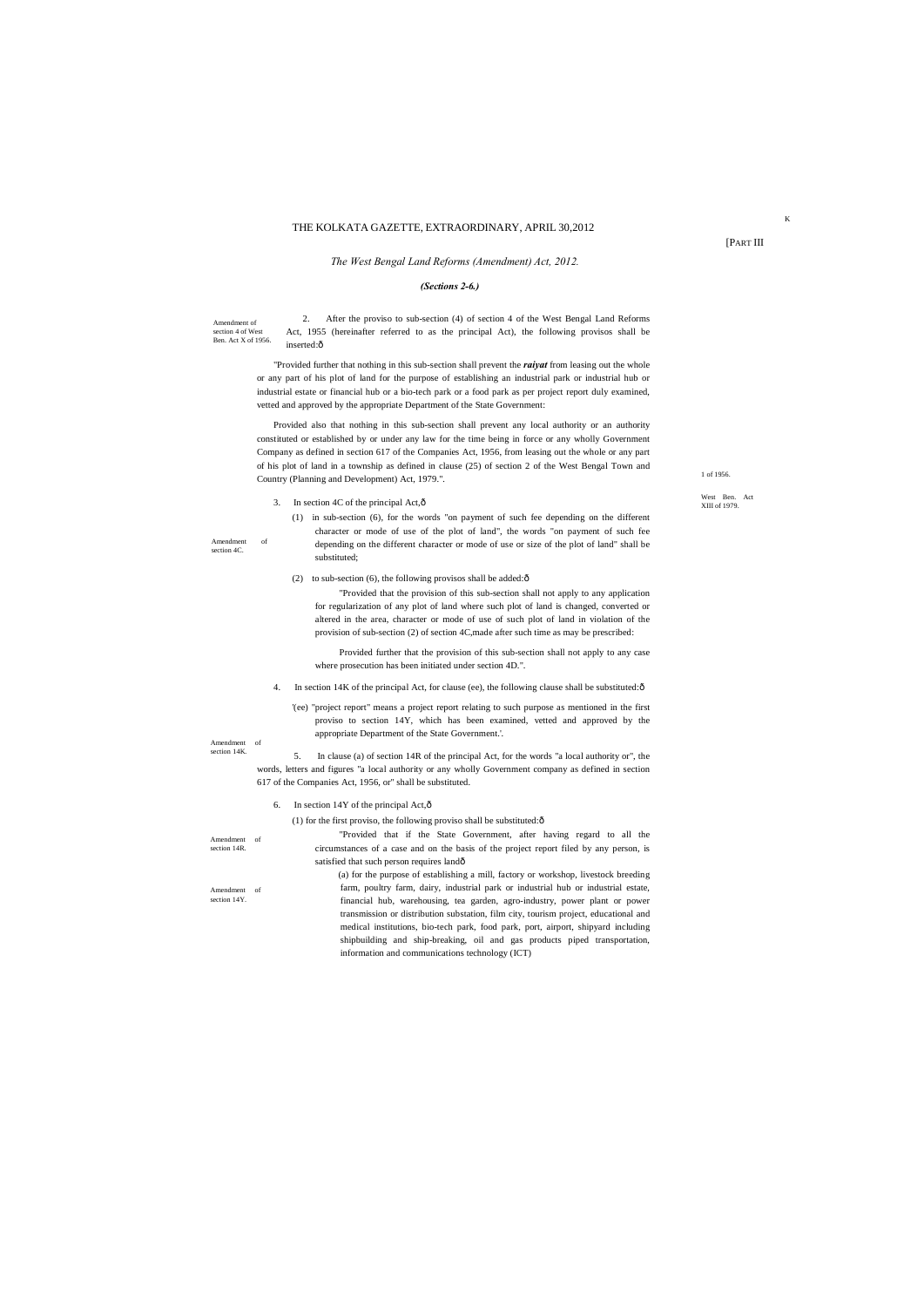3

### PART III] THE KOLKATA GAZETTE, EXTRAORDINARY, APRIL 30,2012

*The West Bengal Land Reforms (Amendment) Act, 2012.*

#### *(Section 7.)*

(b) for the purpose of future expansion of any such mill, factory or workshop, livestock breeding farm, poultry farm or dairy, industrial park or industrial hub or industrial estate, financial hub, warehousing, agro-industry, power plant or power transmission or distribution substation, film city, tourism project, biotech park, food park, port, airport, shipyard including shipbuilding and shipbreaking, information and communications technology (ICT) industries and information and communication technology (ICT) allied industries, such person may, with the previous permission, in writing, of the State Government and on such terms and conditions, and in such manner, as the State Government may, by rules prescribe, acquire and hold land in excess of the ceiling area applicable to him under section 14M:"; (2) for the second proviso, the following provisos shall be substituted: $\delta$ 

industries and information and communications technology (ICT) allied industries or mining and allied activities; and

'Explanation I.ô For the purpose of this section, "person" includes an individual, a firm, a company, an institution, or an association or body of individuals, whether incorporated or not, or a local authority or an authority constituted or established by or under any law for the time being in force.';

"Provided further that such person having been permitted by the State Government to establish an industrial park or industrial hub or industrial estate or financial hub or a bio-tech park or a food park, shall utilize such land and lease out the whole or any part of it with the previous permission of the appropriate Department of the State Government under intimation to the Land and Land Reforms Department, for the purpose for which he has been so permitted to acquire and hold such land to such a person who will set up an unit thereon as per objects of the respective project as approved:

In (enns of ihe provisions of sub-scciion (3) of section 3 read with Schedule 111 of the West Bengal Transferred Territories (Assimilation of Laws) Acl, 1958 (Wesi Ben. Acl XIX of 1958), this Acl shall rial extend to, or come into force in, the territories transferred from

<sup>1</sup> Clause (10) was substituted Tor (he original bys, 5(c) of the Wesi Bengal Land Reforms (Amendment) Acl, 1981 (Wcsl Ben. Act L of 1981), w.e.f. 7.3.6P. Prior lo this substitution, ihe wo rds "a perso n or an insli tu li on hold in g", were subs li lu led for I he words "a pe re on w ho holds", by s\_ 2(iv) of 1 he Wes IB engal Lan d Reforms (Amendmcm) Act, 1972 (West B en, Ac i XII of 1972).

Provided also that if such person fails to utilize such land within three years of the date of such permission granted under the first proviso for the purpose for which he has been so permitted by the State Government and in any case the unit is not set up within the aforesaid period of three years as per objects of the project as mentioned in the second proviso, then, all the provisions of this Chapter relating to ceiling area shall apply to the area of land which is held in excess of the ceiling area applicable to him under section 14M.";

(3) for *Explanation I*, the following *Explanation* shall be substituted:  $\hat{o}$ 

(4) *Explanation II* shall be omitted.

7. In sub-section (1) of section 14Z of the principal Act, for the words "to transfer Amendment of by way of open auction", the words "to transfer by way of open auction for the purposes referred to in the first proviso to section 14Y excluding tea garden" shall be substituted.

By order of the Governor,

. 'For notification relating lo appointment of all sub-divisional officers as the officers referred lo in section 17( 1) of ihe Acl for ihe areas specified, jee notification No. 780 L. Ret,, dated 17.1.58 published in [he *Calcutta Gazelle, Extraordinary* of 1958, Part I, page 167.

'Clause (13) was added by s. 2 ofihc West Bengal Land Reforms (Second Amendment) Acl. 1986 (West Ben. Acl XIX of 1986).

'Section 3 was substituted for the original section by s. 6 of the Wcsl Bengal Land Reforms (Amendment) Act, 1981 (West Ben. Act L of 1981). w.c.f. 7,8,69.

'Section 3A was first inserted by s. 7. *ibid.* Then, the same was substituted by s. 2 of the West Bengal Lond Reforms (Third Amendment) Aet, 1986 (West Ben. Act XXXV of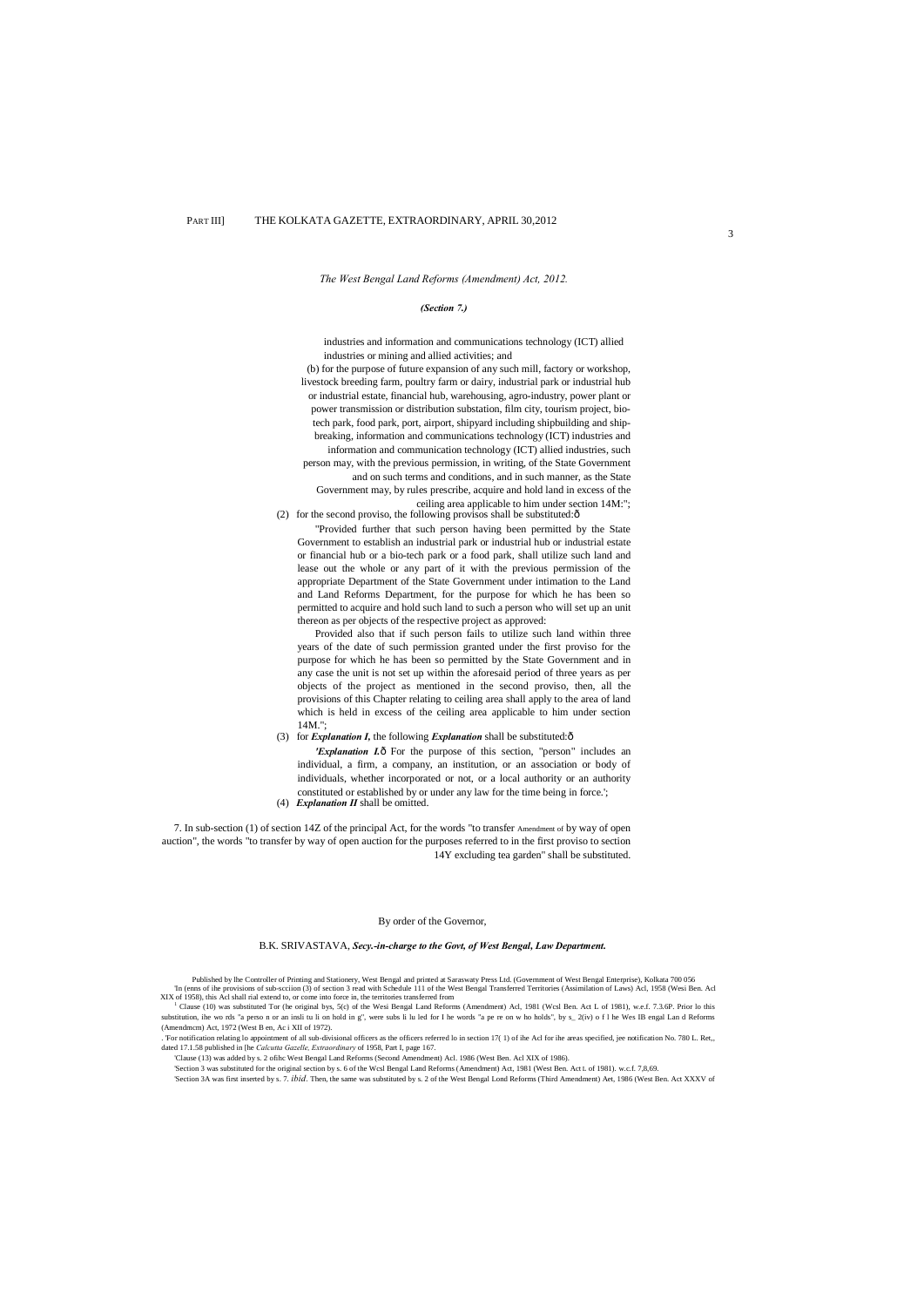1986).

'Sub-section (2A). originally inserted by s. 3(1) of West Hen. Act XV]] J of 1965. was substituted by s. 3 of Ihe West Bengal Land Reforms (Amendment) Act, 1966 (West Ben. vr  $\frac{\lambda}{r}$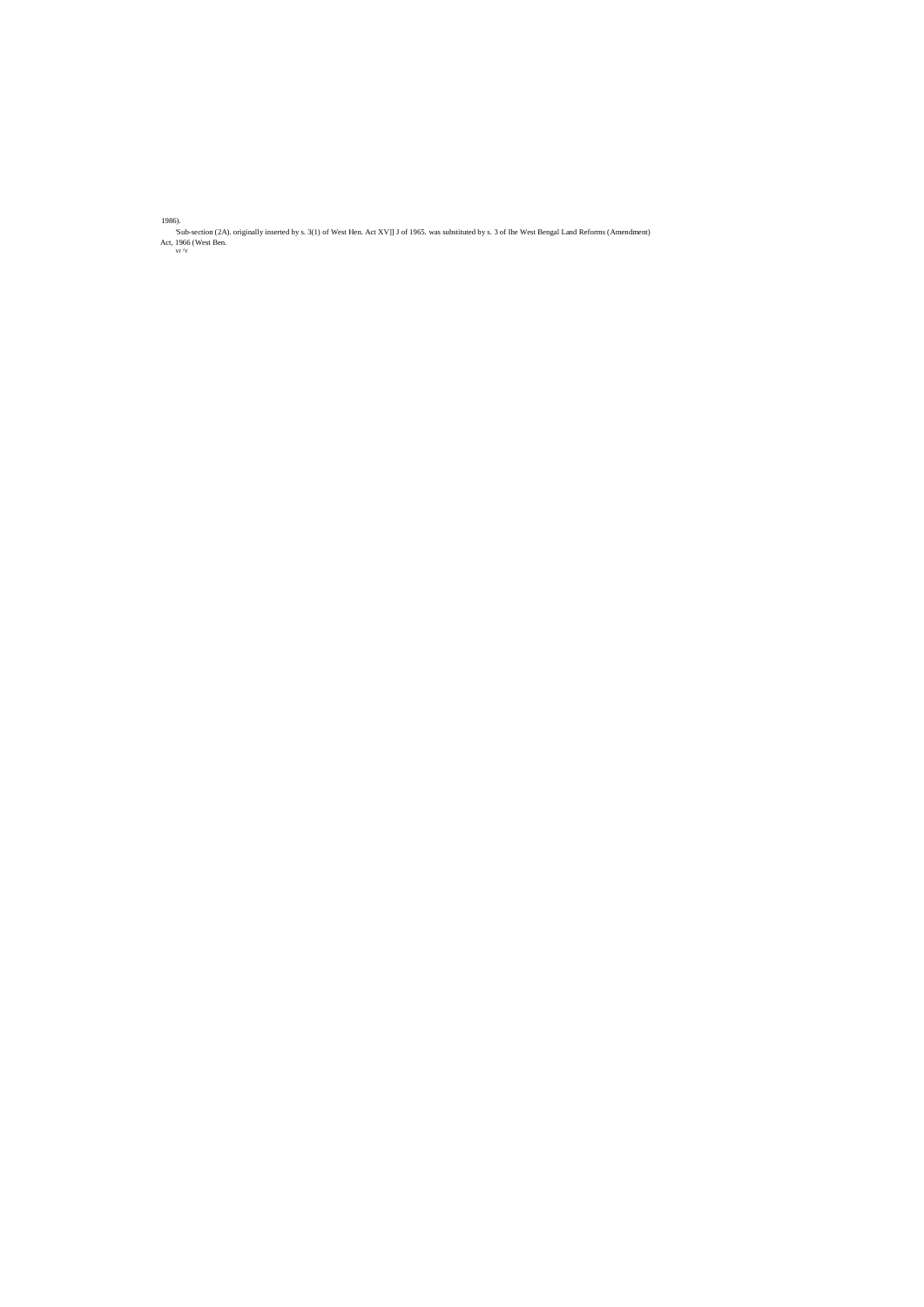'Sub-scctions (2A) (which was lalcrsubslilulcd by s. 3 of West Ben. Act XI of 1966 vide foot-nolo 1 on page 6. (2B) and (2C) were insetted by s. 3( I) of Ihe Wesi Bengal Land Reforms (Amendment) Act, 1965 (Wesi Ben, Acl XVllt or 1965).

The words within the square brack els wen: substituted for the words "a fine not exceeding three hundred rupees, nnd where the breach is a continuing one. a further line no i exceeding fifty rupees for each day" by s. 2 or Ihe West Bengal Land Reforms (Second Amendment) Acl, 1969 (West Ben. Acl XXIII of 1969).

^Sub-section (3) of section 4 was omitted by s. 3 of ihe Wesi Bengal Land Reforms (Amendment) Act, 1972 fWesi Ben. Acl XII of 1972).

'The words within the square brackets were substituted for the words "shall be sold by the prescribed authority in the prescribed man net" by s. 8(a)(i) of the West Bengal Land Reforms (Amendment) Acl, 1981 (West Ben. Acl L or 1981), w.c.f. 7.8.69.

'The words within the square brackets were substituted for the word "agriculture" by s. 8(a)(ii), *ibid,* w.c.f. 7,8,69. The words wilhin ihe square brackets were inserted by s, 8(a)(iii), *ibid,* w.e.f. 7.8.69.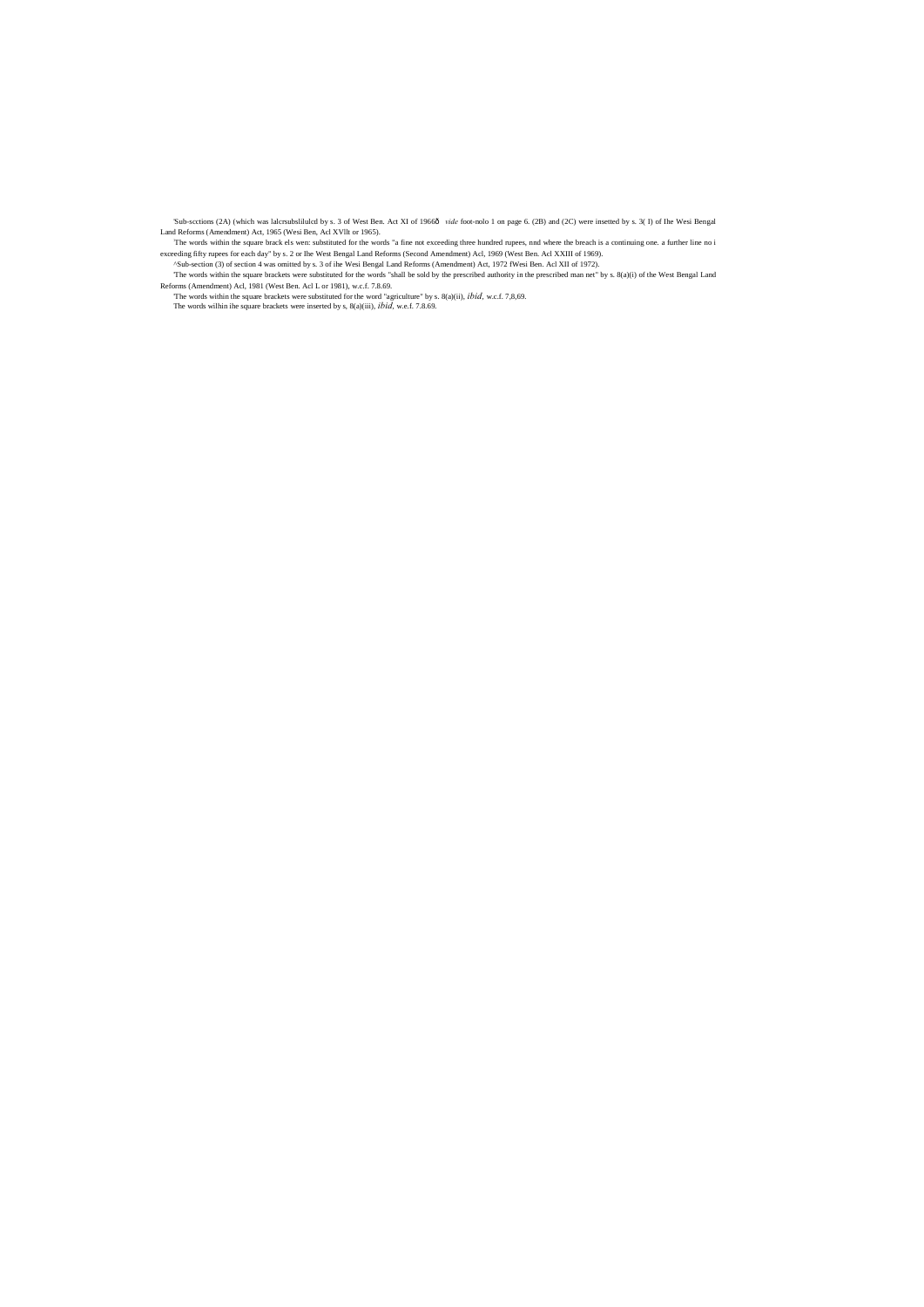'The words within (he square brackets were inserted by s. 8(a) (iv) of I he Wcsl Bengal Lund Reforms (Amendment) Act, 1981 (Wcsl Ben. Acl L of 1981) w.c.f. 7.8.69. : Sub-seciion (5) was substituted for the original sub-section by s. 8(b). *ibid,* w.e.f. 7.8.69,

J St;clion 4A was inserted by s, *4* or Ihe West Bengal Land Reforms (Amendment) Acl, 1965 (Wcsl Ben. Acl XVIII of 1965).

'Section 4B was first inserted by s. 2 of the West Bengal Land Reforms (Amendment) Act. 1974 (West Ben. Acl XXXIII of 1974). Then. Ihe same was substituted by s. 9 of the West Bengal Land Reforms (Amendment) Act, 1981 (West Ben. Act L of 1981), w.c.f. 7.8.69.

-The sccond proviso was added by s. 3 or the West Bengal Land Reforms (Third Amendment) Acl, 1986 (West Ben. Act XXXV of 1986).

-'Sections 4C. 4D and 4E were inserted by s. ID of the West Bengal Land Reforms (Amendment) Acl, 1981 (West Ben, Acl L of 1981), w.e.f, 7.8,69. *<sup>l</sup> See* fool-note 3 on page 593, *ante,*

: Provisa added by s. 4 of the West Bengal Land Reforms (Third Amendment) Act. 1986 (Wesi Ben. Acl XXXV of 1986).

<sup>3</sup>Sub-section (3) was added by s. 7(iii) of the West Bengal Land Reforms (Amendment)

Acl. 1972 (West Ben. Acl XII of 1972),

The words within ihe square brackets was substituted for the words "Revenue Officer"

*l See* **IODMIOIC** 6 on page 599. *ante.*

: The words within the square brackets were substituted for ihe word "Munsif by s. 8(ii) of the West Bengal Land Reforms (Amendment) Act, 1972 (West Ben, Act XII of 1972).

! Sub-scction (7) was inserted bv s. flliiil, *ibid.*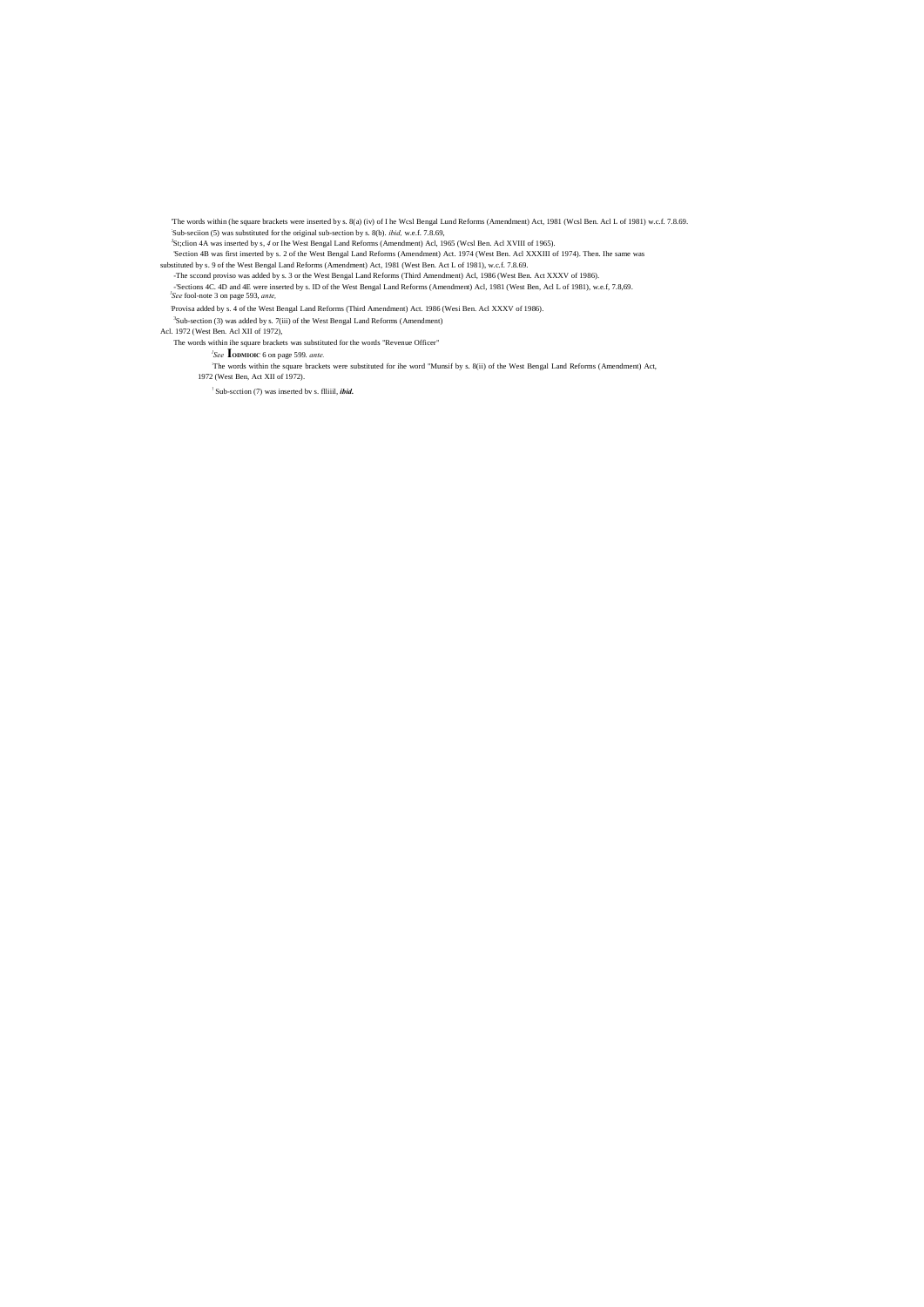'The words, figures and brackets within Ihe square brackets wen; inserted by s, 9 of the West Bengal Land Reforms (Amendment) Act, 1972 (Wcsl Ben. Act Xll of 1972). ; Seclion 11 was substituted Tor Ihe original section by s. 5 of ihe West Bengal Land Refonns (Amend-mem) Acl, 1965 (West Ben. Act XVIII of 1965).

'The word within t/id square brackets was subsiiuncd for Lhe word "cultivation" by s. 13{l)(a) of the West Bengal Land He forma (A mend mem) Act, 19S1

(West Ben. Act L of 1981). w.e.f. 7.8.69.<br>The word "agricultural" was omitted by s. 13[l)(b), *ibid.*, w.e.f 7.8.69.

'The words within the snunrc brackets were inserted bv s. 13( I )(c), *ibid.,* w.e.f. 7,8.69.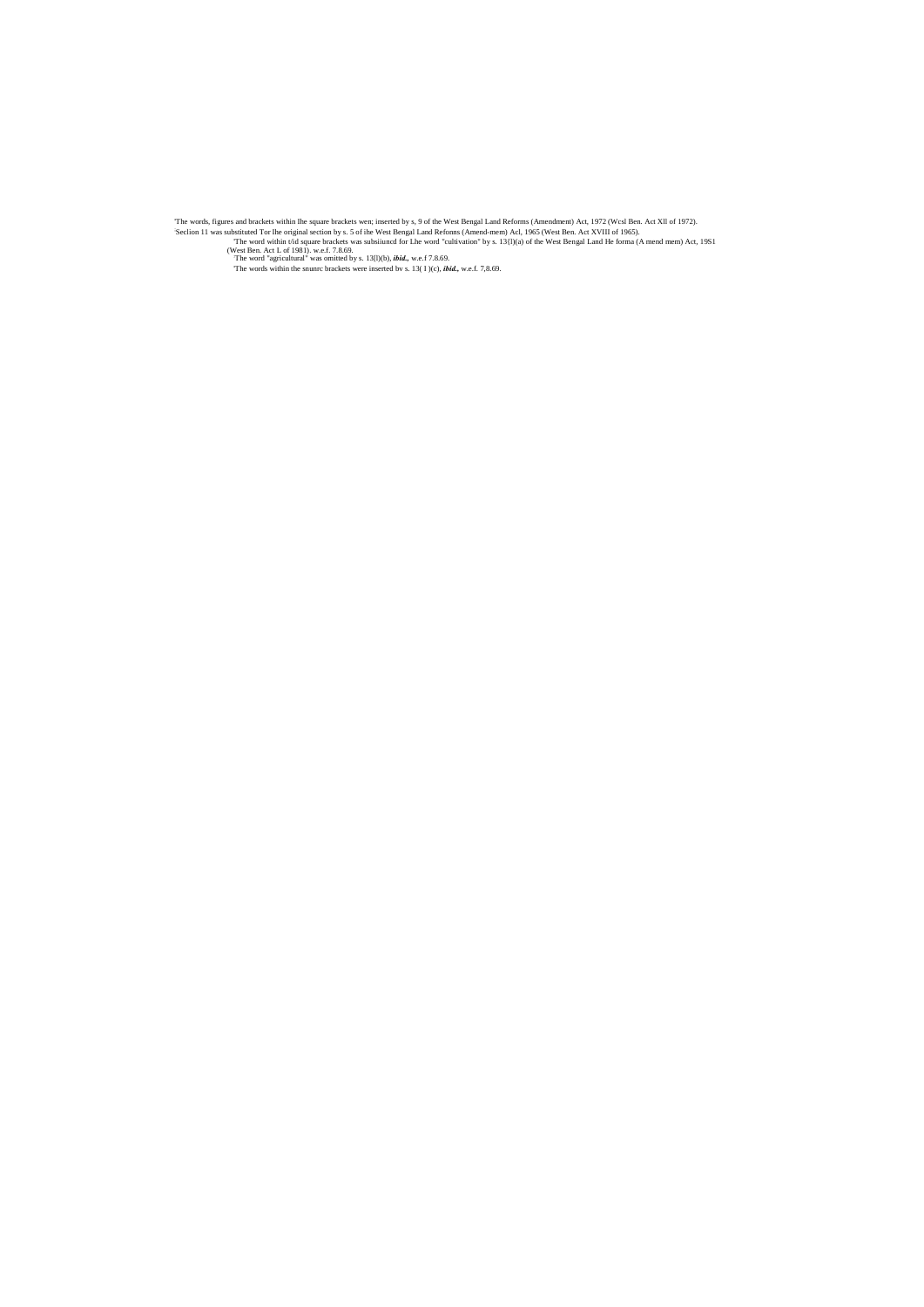'Sub-seclion (6) added by *s.* 13(2) of ihe Wesi Bengal Land Reforms (Amendment) Acl. 1931 (Wesi Ben. Acl L of 1981), w.e.f. 7.8.69.

; Chaplcr 1LA con lain ing scclions 14A to 141 was inserted by 5, 7 of ihe Wesi Bengal Land Reforms (Amendment) Act, 1965 (West Ben. Aci XV 111 of 1965). *<sup>l</sup> See* Toot-note 2 on page 603. *ante,*

-Seclion 14F was renumbered as sub-seclion (1) of thai section and after section I4F as so renumbered, sub-section (2) was added by 5. 16 of the West Bengal Land Re forms (Amendment) Act, 1981 {West Ben. Acl L oF 1981), w.e.f. 7.8,69.

'Section 14FF was inserted by s. 17. *ibid,* w.e.f. 7.8 69.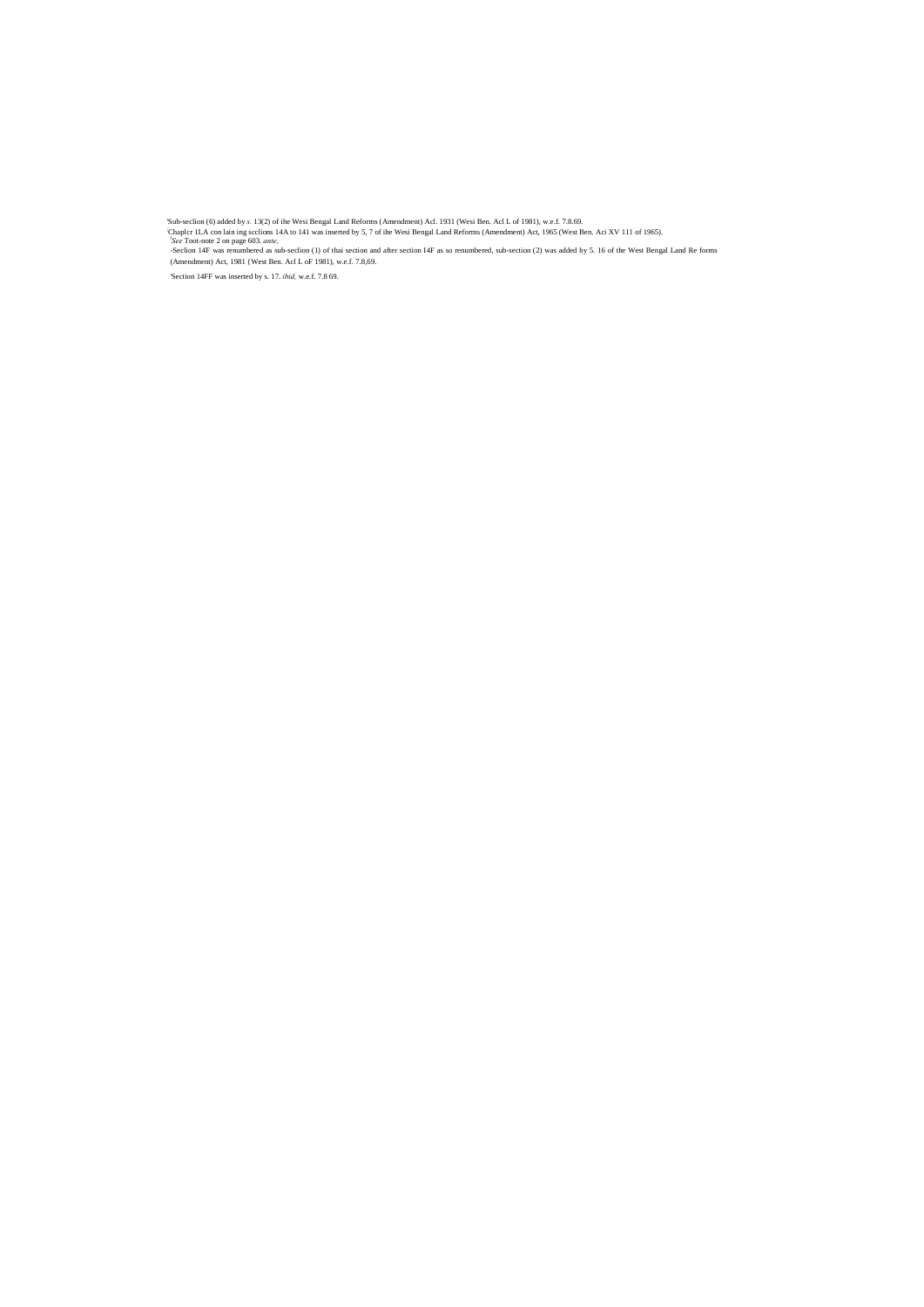<sup>1</sup>J<sub>«</sub> foot-note 2 on page 603, ante.<br>The words within ihe square brackets wen: substituted Tor Ihe words "to the Collector or district" by s. 12(i) of (he Wcsl Bengal Land Reforms (Amendment) Aei, 1972 (West<br>Ben. Acl XII

'The figures, tellers and words wiihin lhe square brackets were substituted for lhe figures and letter "14C" by s. 12(ii), *ibid.*

'The words wiihin the square brackets were substituted for the words "Collector on appeal shall lie to the Commissioner" by s, ll(iii). *ibid.* 'This section was inserted by s. 3 of the West Bengal Land Reforms (Second Amendment) Acl. 19HS (Wcsl Ben Acr XIX of I9W.1 *'Sec* Toot-note 2 on page 603, *ante.*

'Section 14J was fiiit substituted by s. IS of the West Bengal Land ReIbmis (Amendment) Act, 1981 {West Ben. Act L of 1981), Thereafter, the same was /^substituted by s. 5 of the West Bengal Land Reforms (Third Amendment) Act, 1986 {Wesi Ben. Acl XXXV

-Chapter IIB consisting of Motions MJlo I4Y wis inserted by s 13 of the West Bengal Lane! Reforms (Amendment) Acl, 1972 {West Ben. Acl XII of 1972).

'The words within lhe square brackets were subsululcd for the words ".from any Slalc canal irrigallon projecl or Slalc (power driven Jeep lubcwcll) irrigation projecl" by s. 3 or lhe Wcsl Bengal Land Reforms (Amendment) Act, 1974 (West Ben. Acl XXX1I1 of 1974).

- ! The words wilhin ihe (irsl brackets were substituted for lhe brackets and words "Slate (power driven deep tubewell) or Simc (power driven shallow lube well)" by s. 19(a) of the West Bengal Land Reforms (Amendment) Acl, 1981 (Wcsl Ben. Acl L of 1981). w.c.f. 7.8,69.
- 'The words within ihe square brackets were substituted for the words "any agricultural" by s. 19(h). i*ibid.,* w.e f. 7.R.f>9. 'Sub-clause (iii) was inserted by s. 6 of the WCSL Bengal Land Reforms (Third Amen dine nL) ACL, 1986 (Wesi Ben. Acl XXXV of 1986),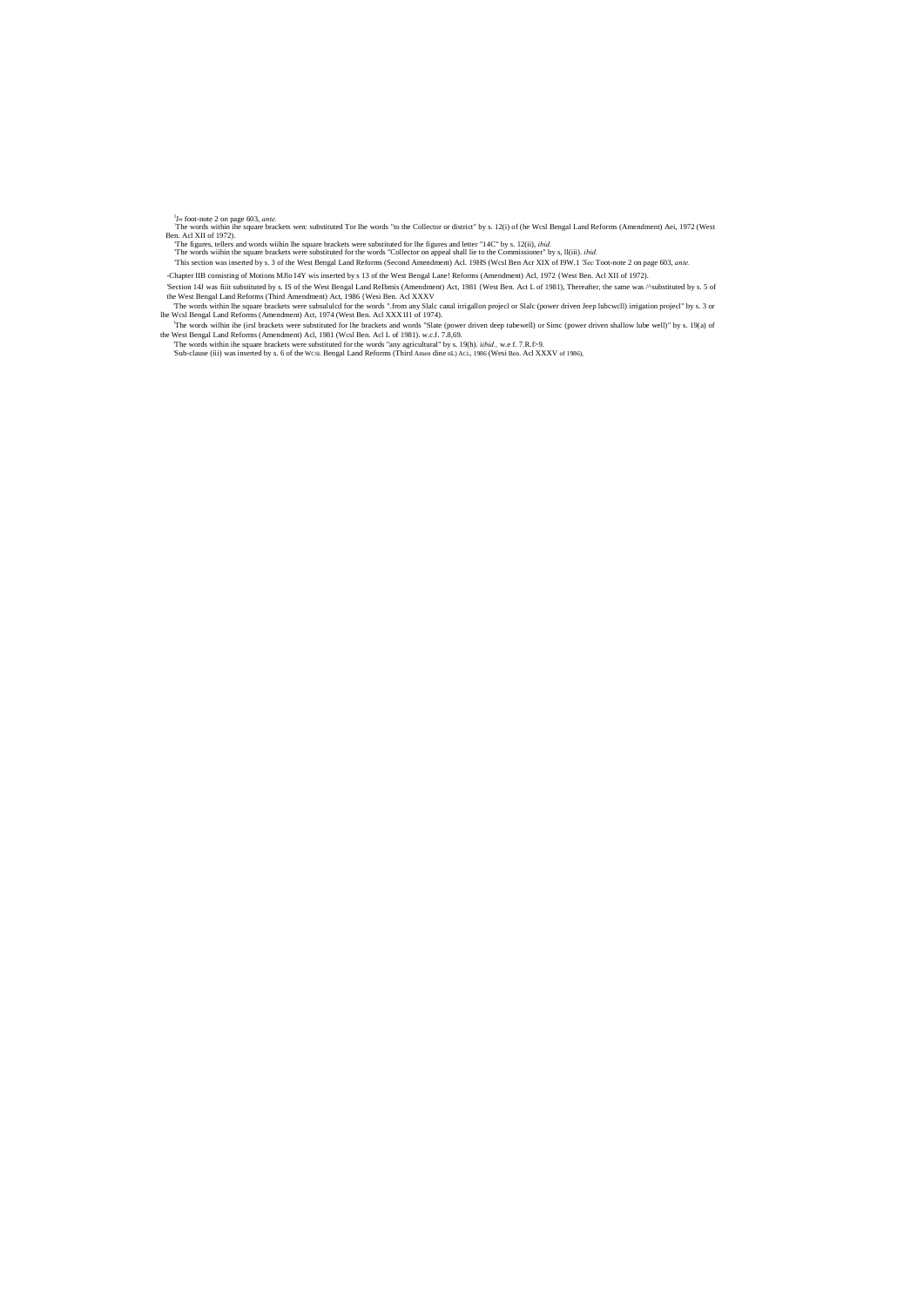The pro vi so was inserted by s. 13 of the Wesi Bengal Land Rcfo rms (Thi rd Amen dmeni) Aci, 1986 (West Ben, Acl XXXV of 1986).<br>'.Section 15 was renumbered as sub-scction (1) of thai sccijon and alter sub-section

(1) ai so renumbered, sub-secliors (2) und (3) were inserted by j, *29 ot* the Wesi Bengal Land Reforms (Amendment) Acl. 1981 (Weji Ren. Acl L of 19BI), w.e.f 7.8.69,

'See[ion 15A was inserted by s. 14 of lhe Wcsl Bengal Land Reforms (Amendmenl) Acl, 1972 (Wesi Ben. Act XII of 1972).

The words "Sub-divisional Officer", in sub-sec! ion (1), were first subs turned for the words "Munsif by s. 18(a) of lhe Wcsl Bengal Land Reforms (Amendment) Acl, 1972 (Wesi Ben. Act XII of 1972). Thereafter, the word wilh Act L of 1981),

w,c. of 7.8.69.

-The words, figures and brackets wilhin lhe square brackets were substituted for I he words and figures "under seclion 17 or section 18

except where such order was made wilh lhe consent of ihe panics to the d is pule." by s. 32(b). *ibid.*<br>
"Sub-section (1A) was inserted by s, 32(c). *ibid.*<br>
"The proviso was added by s, 3 of the West Bengal Land Reforms

<sup>3</sup>The words and figures within the square brackets were substituted for the words and figures "docs not cjtcced 1,214 hcctonts" by s. 6{1Xi) of (he West Bengal Land Reforms (Amendment) Acl. 1977 (West Ben. Acl XXXIV of 19 'The words within [he square brackets wen: inserted by s. J4(b)(i) of (he Wcsl Bengal Land Reforms (Third Amendment) Act. 1986 (West Ben. Acl

- (a) the figures and word "1.00 heel arc" were subsisted for the words "two acres" by s. 22{i) of the West Bengal Land Reforms (Amendment) Acl, 1972 (Wcsl Ben. Acl XII of 1972).
- (b) ihe second proviso was added by s. *22(u), ibid.*
- Then, scciion 49 was renumbered as sub-section (I) of thai section and after sub-section

"Sub-scciions (2A) and (2B) were inserted by s. 18(b) of lhe West Bengal Land Reforms (Amendment) Act, 1972 (Wesi Ben. Act XII of 1972). *<sup>l</sup> Sec* fool-noie 8 on page 632. *awe.*

: Sub-5eclion (1A) was inserted by s. 33(b) or the West Bengal Land Reforms (Amehdment) Acl. J9SI (West Ben. Act L of J98J). w.e.f. 7.8,69.

Sub-seclion (2) was substituted for ihe original sub-section by s. 33(c), *ibid.* <sup>1</sup>Sub-section (3) was omitted by s. 33(d), *ibid.* 

- (here occurred following changes in lhe aforesaid sub-sections, namely: $\hat{o}$ 
	- (i) sub-scclion (1) was substituted by s. 2(i) of ihe West Bengal Land Reforms (Amendment) Act. 1975 (West Ben, Acl XXIII of 1975),
	- (ii) sub-seclion (2) was substituted by s. 2(iii), *ibid,* and
	- (iii) firstly, in sub-seclion (3). ihe wotds "annulling settle mem orboth the seiilemeni anJ lhe transfer of any land, as the ease may be," were substituted for ihe words "annulling settlement of any land" by s. 2{iv), *ibid.* Thereafter, sub-section (3) was substiluicd by s. 5(c) of [he West Bengal Land Reforms (Amendment) Act.

XXXV of 1986).

-Tlic words wilhin Lhe square brackets were inserted by s. I4(b)(ii). *ibid*. Firstly, in section 49,ô

(1) as so renumbered, sub-seclions (2), (3) and (4) were inserted bys. 6 of lhe Wcsl Bengal Land Reforms (Second Ameadmenl) Act, 1972 (West Ben. Acl

XXVin of 1972), Thereafter,

1980 (Wesi Ben. Act XT.I nf l9Rm